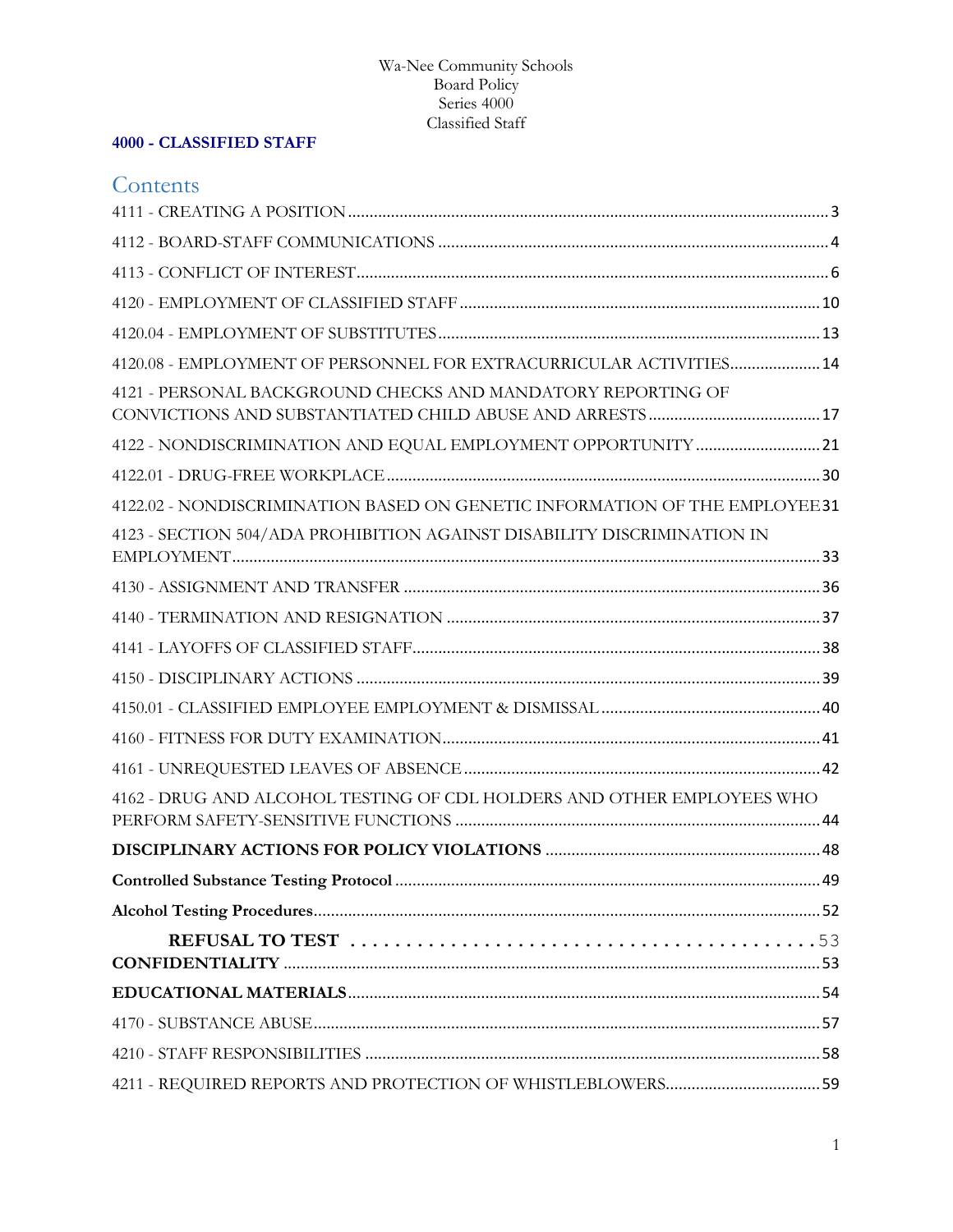| Ciassified Staff                                                           |  |
|----------------------------------------------------------------------------|--|
|                                                                            |  |
|                                                                            |  |
|                                                                            |  |
|                                                                            |  |
|                                                                            |  |
| 4218 STAFF MEMBER EDUCATION TECHNOLOGY ACCEPTABLE USE AND SAFETY  67       |  |
|                                                                            |  |
|                                                                            |  |
|                                                                            |  |
|                                                                            |  |
| 4362.01 - THREATENING AND/OR INTIMIDATING BEHAVIOR TOWARD STAFF MEMBERS.74 |  |
|                                                                            |  |
|                                                                            |  |
|                                                                            |  |
|                                                                            |  |
| 4419.01 - PRIVACY PROTECTIONS OF SELF-FUNDED GROUP HEALTH PLANS  87        |  |
|                                                                            |  |
|                                                                            |  |
|                                                                            |  |
|                                                                            |  |
|                                                                            |  |
|                                                                            |  |
|                                                                            |  |
|                                                                            |  |
|                                                                            |  |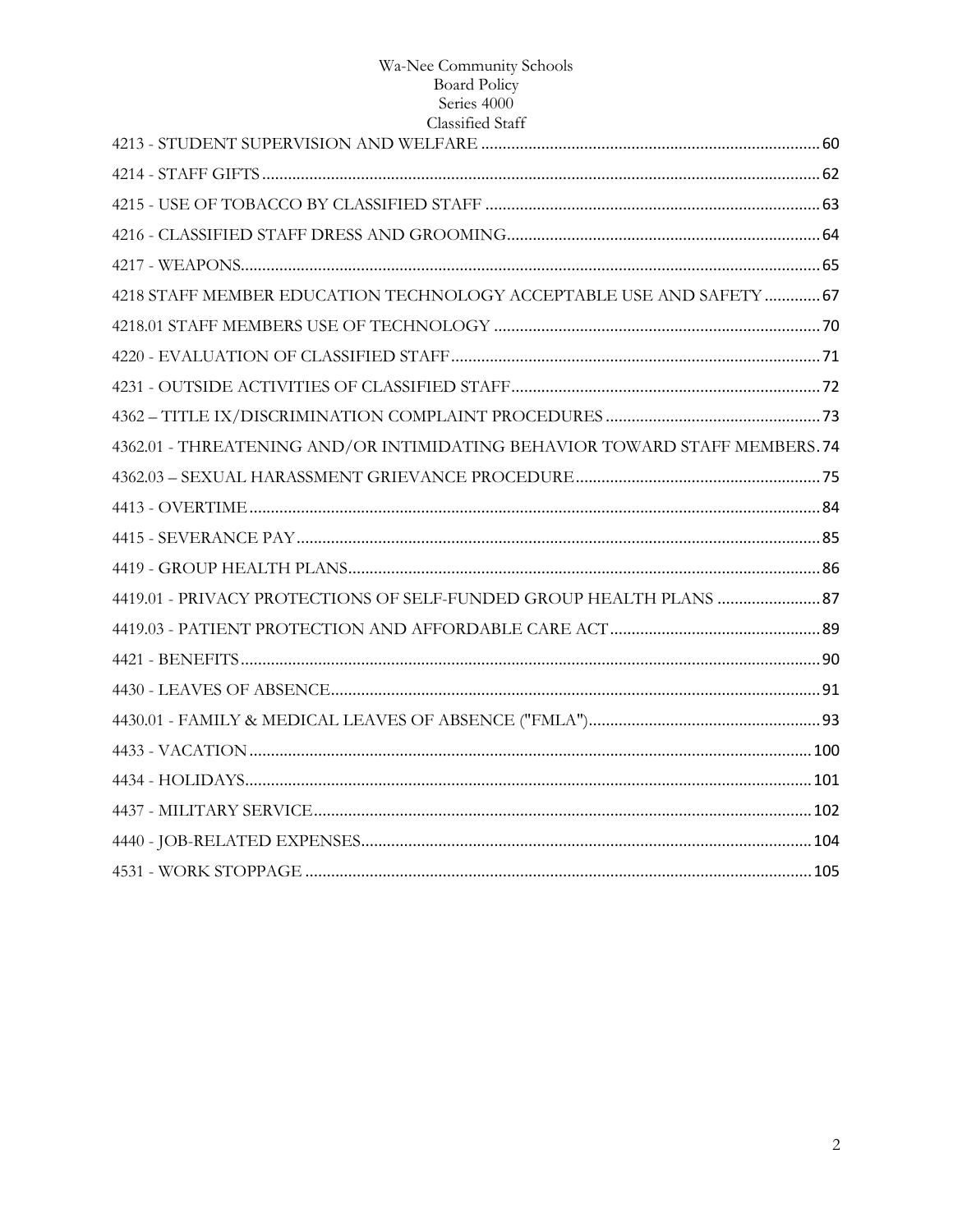# <span id="page-2-0"></span>4111 - CREATING A POSITION

The Board recognizes the need to establish positions which, when filled by competent, qualified classified staff, will assist the Corporation in achieving the education goals set by the Board. The Corporation employs only U.S. Citizens and others lawfully authorized to work in the United States.

The Superintendent shall verify all new employees' and substitutes right to work in the United States according to the Federal Immigration Reform and Control Act of 1986.

The Board reserves the right to fix the compensation and prescribe the duties to be performed by all classified staff.

In the exercise of its authority to create new positions, the Board shall give primary consideration to:

- A. The number of students enrolled.
- B. The special needs of the Corporation.
- C. The special needs of the students.
- D. The operational services of the Corporation.

The Board may create a new position or increase the number of classified staff in an existing position.

The Board shall, upon the advice of the Superintendent, consider the advisability of creating a new classified position or of increasing the number of classified staff in an existing position.

I.C. 20-26-5-4, 20-23-16-41 Immigration Reform and Control Act of 1986, 8 U.S.C. 1324a

Revised 3/02 T.C. 12/3/15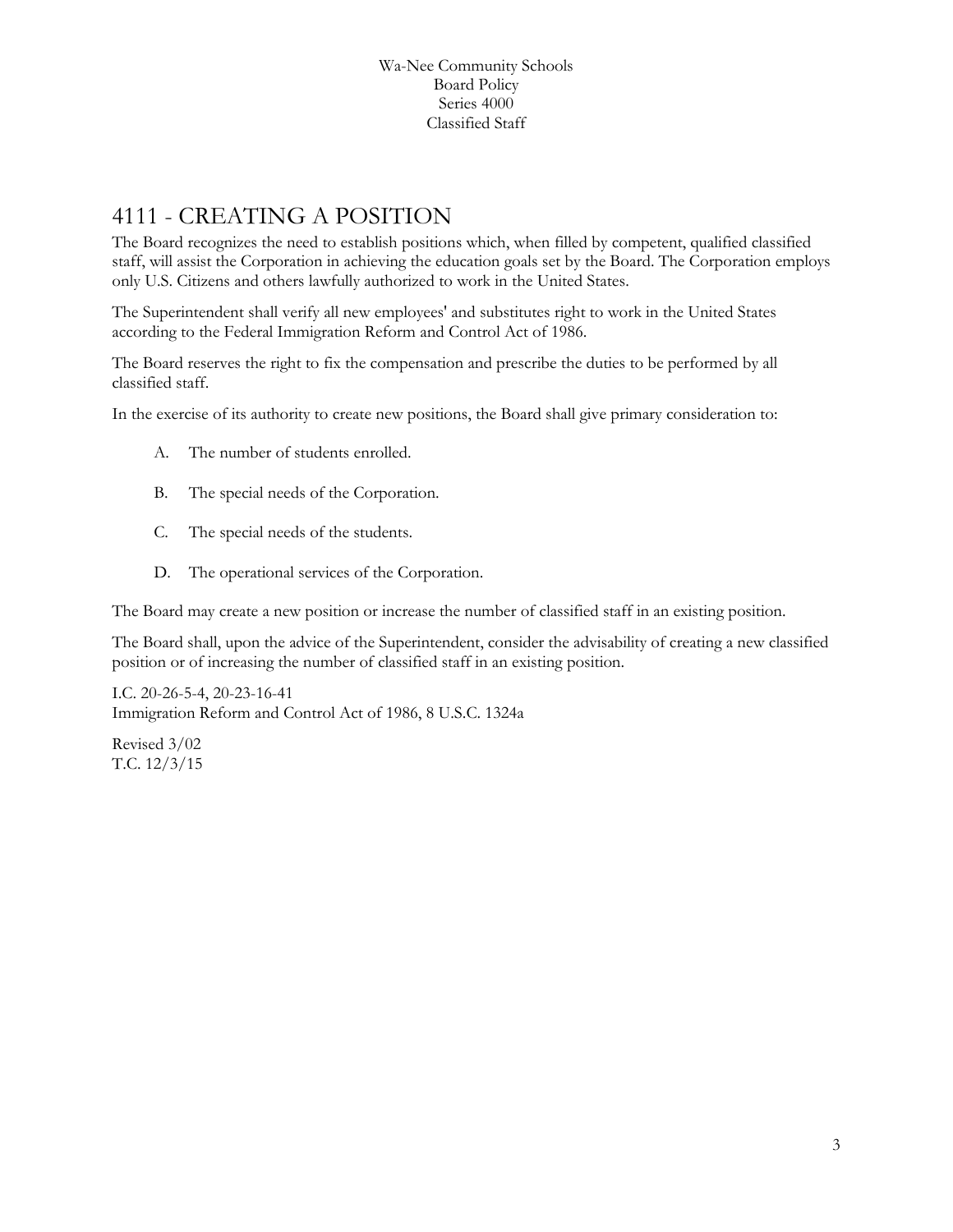# <span id="page-3-0"></span>4112 - BOARD-STAFF COMMUNICATIONS

The Board desires to maintain open channels of communication between itself and the staff. The basic line of communication, will, however, be through the Superintendent.

#### A. **Staff Communications to the Board**

All communications from staff members to the Board or its committees shall be submitted through the Superintendent. This procedure is not intended to deny any staff member the right to appeal to the Board on important matters through established procedures.

Significant complaints or communications from teachers, parents, or patrons to individual Board members or to the Board as a whole, will be conveyed to the Office of the Superintendent.

Communications to individual Board members requesting action or a statement of view may be acknowledged. It is recommended that an answer which commits the Board member should be avoided until the full Board has reviewed the issue.

#### B. **Board Communications to Staff**

All official communications, policies, and directives of the Board of staff interest and concern to the staff will be communicated through the Superintendent, who shall also keep staff members fully informed of the Board's problems, concerns, and actions.

Statements of a Board member's opinion to any citizen will be clearly identified as an individual opinion which does not necessarily reflect the thinking of the entire Board.

#### C. **Social Interaction**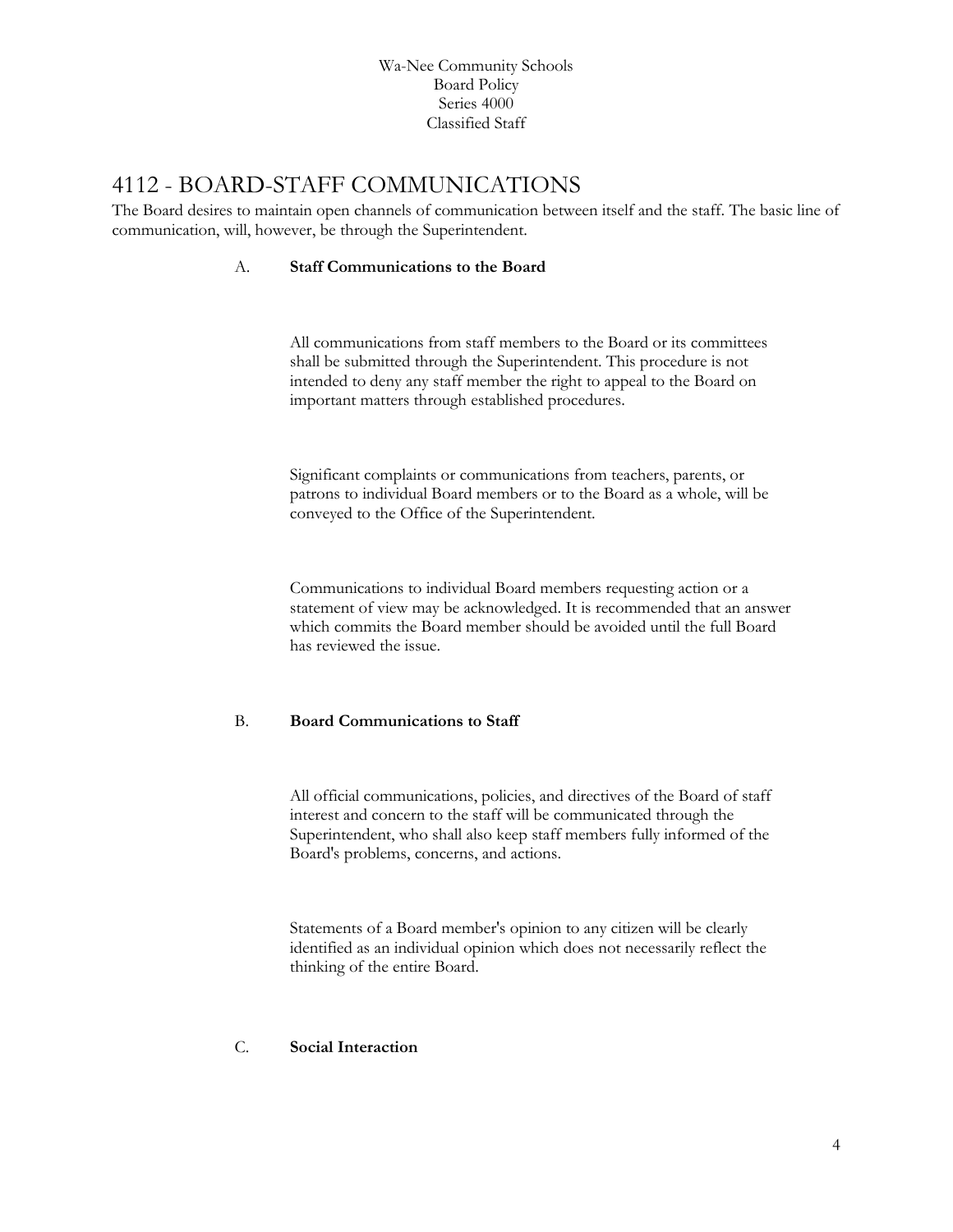Both staff and Board members share a keen interest in the schools and in education generally, and it is to be expected that when they meet at social affairs and other functions, they will informally discuss such matters as educational trends, issues, and innovations, and general problems of the School Corporation. However, since individual Board members have no special authority except when they are convened at a legal meeting of the Board or vested with special authority by Board action, discussions between staff and Board members of personalities or personnel grievances will be considered to be unethical conduct.

T.C. 12/3/15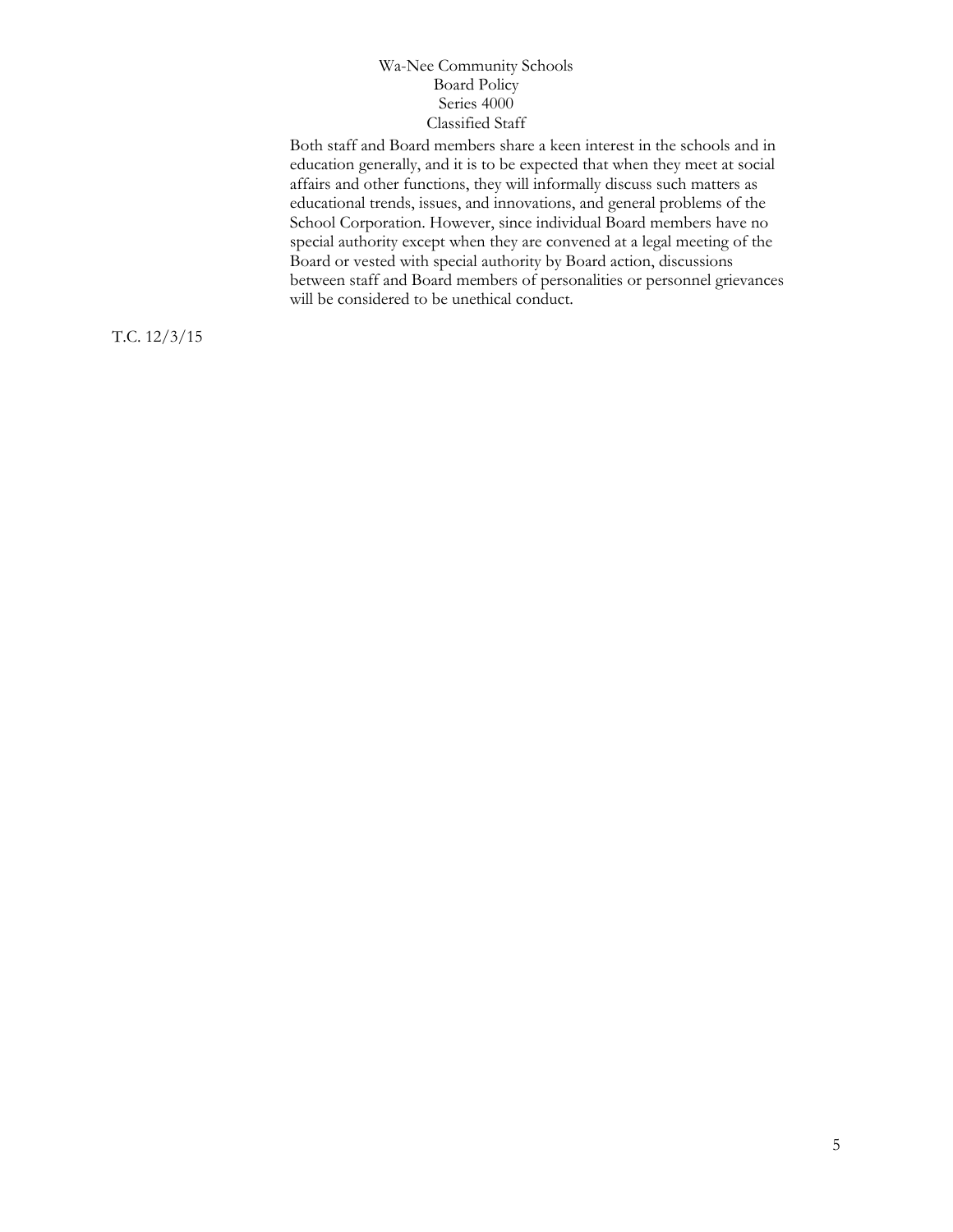# <span id="page-5-0"></span>4113 - CONFLICT OF INTEREST

A. The maintenance of unusually high standards of honesty, integrity, impartiality, and professional conduct by School Corporation employees, officers (that is, all members of the School Board), and agents is essential to ensure the proper performance of school business as well as to earn and keep public confidence in the Corporation.

To accomplish this, the School Board has adopted the following guidelines which apply to all Corporation employees, officers (that is, all members of the Board), and agents, to assure that conflicts of interest do not occur. These guidelines are not intended to be all inclusive; nor are they intended to substitute for good judgment.

An employee, officer (that is, any member of the Board), or agent of the Corporation making a recommendation to the Board on a matter to be considered by the Board shall not accept a gift or gratuity from a person or entity having a substantial personal or pecuniary interest in the Board's decision on the matter in accordance with the restrictions and provisions of I.C. 35-44.1-1-4.

- 1. No employee, officer (that is, any member of the Board), or agent shall engage in or have a financial or other interest in, directly or indirectly, any activity that conflicts or raises a reasonable question of conflict with his/her Corporation responsibilities.
- 2. Employees, officers (that is, all members of the Board), and agents shall not engage in business, private practice of their profession, the rendering of services, or the sale of goods of any type where advantage is taken of any professional relationship they may have with any student, client, or parents of such students or clients in the course of their employment or professional relationship with the Corporation.

Included, by way of illustration rather than limitation are the following:

a. the provision of any private lessons or services for a fee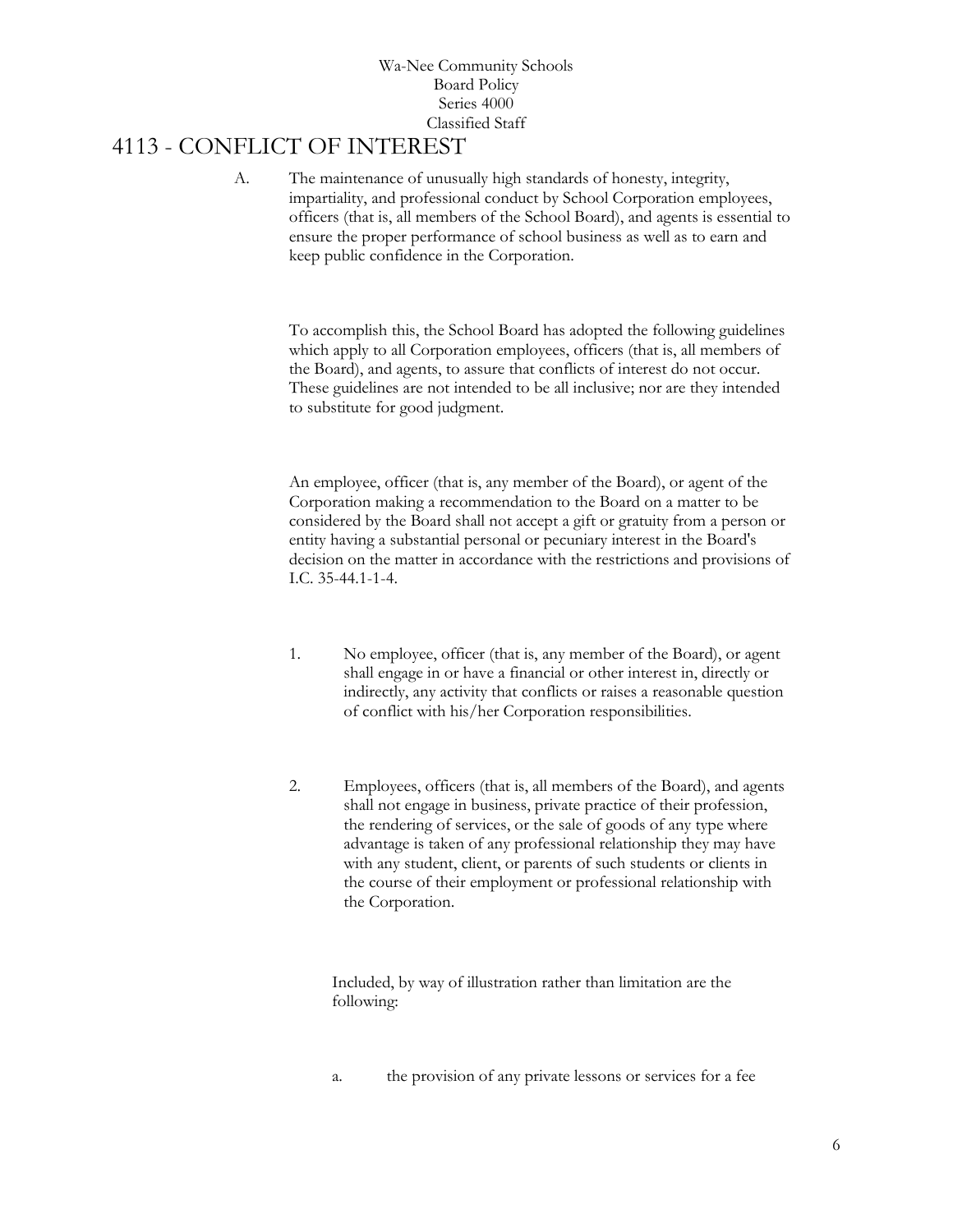- b. the use, sale, or improper divulging of any privileged information about a student or client gained in the course of the employee's employment or professional relationship with the Corporation through his/her access to Corporation records
- c. the referral of any student or client for lessons or services to any private business or professional practitioner if there is any expectation of reciprocal referrals, sharing of fees, or other remuneration for such referrals
- d. the requirement of students or clients to purchase any private goods or services provided by an employee, officer (that is, any member of the Board), or agent or any business or professional practitioner with whom any employee, officer (that is, any member of the Board), or agent has a financial relationship, as a condition of receiving any grades, credits, promotions, approvals, or recommendations
- 3. Employees, officers (that is, all members of the Board), and agents shall not make use of materials, equipment, or facilities of the Corporation in private practice. Examples would be the use of facilities before, during, or after regular business hours for service to private practice clients, or the checking out of items from an instructional materials center for private practice.
- 4. Employees, officers (that is, all members of the Board), and agents shall not solicit gifts, travel packages, and other incentives from prospective contractors.
	- 5. Employees, officers (that is, all members of the Board), and agents shall not participate in the selection, award and administration of any contract to an entity in which they have a pecuniary interest or from which they derive a profit or in which a dependent of the employee, officer (that is, any member of the Board), or agent has a pecuniary interest or from which the dependent derives a profit. "Dependent" includes the employee's spouse; unemancipated child, stepchild or adopted child under the age of eighteen (18); or individual for whom the employee, officer (that is, any member of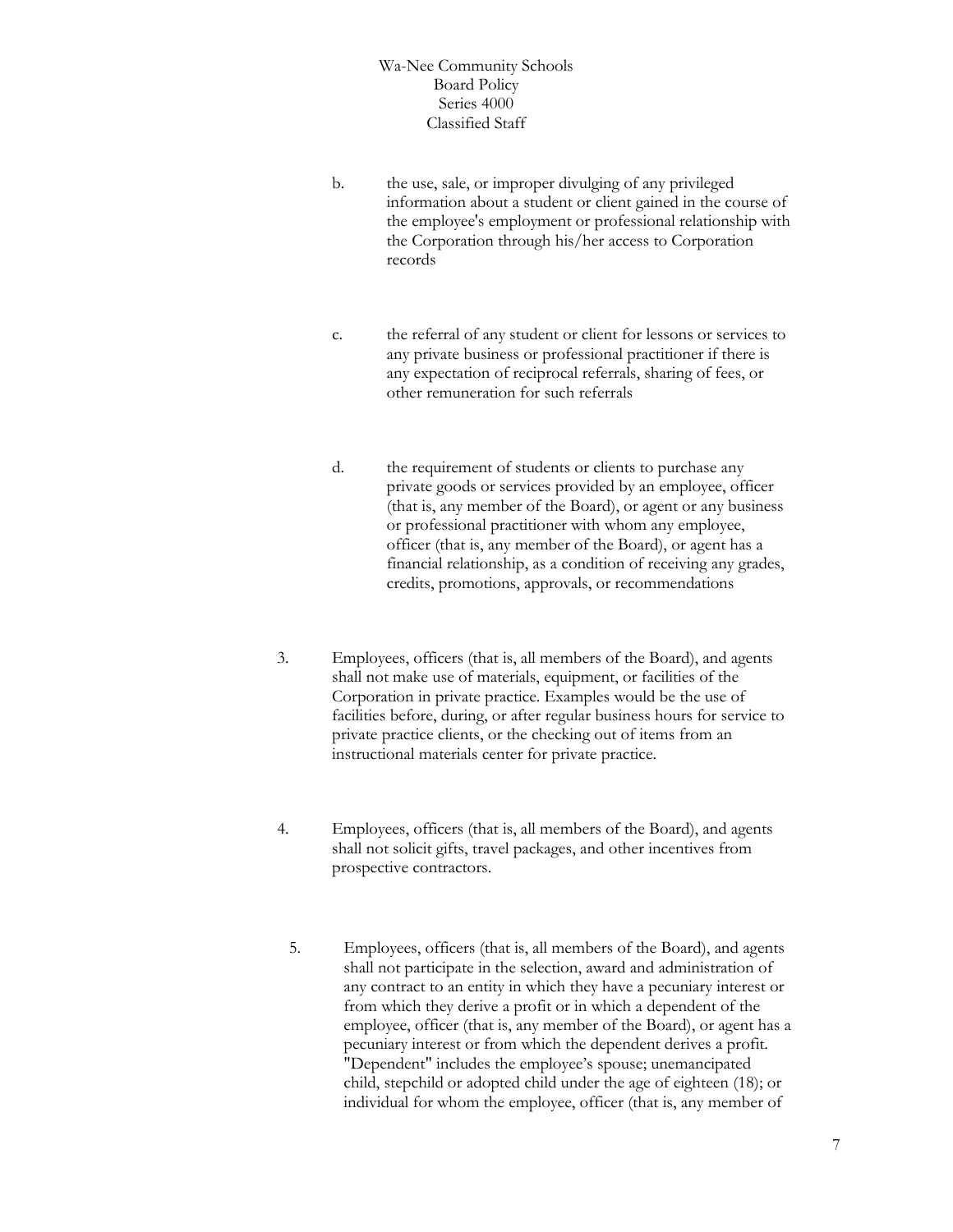the Board), or agent provides more than one-half (1/2) of the individual's support during a year. A "pecuniary interest" means an interest in a contract or purchase that will result or is intended to result in an ascertainable increase in the income or net worth of the employee, officer (that is, any member of the Board), or agent or the employee's, officer's (that is, any member of the Board), or agent's dependent who is under the direct or indirect administrative control of the employee, officer (that is, any member of the Board), or agent or who receives a contract or purchase order that is reviewed, approved, or directly or indirectly administered by the employee, officer (that is, any member of the Board), or agent.

- B. No conflict of interest will be deemed to be present if the Corporation employee's, officer's (that is, any member of the Board), or agent's interest in the contract or purchase and all other contracts and purchases made by the Corporation during the twelve (12) months before the date of the contract or purchase was \$250 or less.
- C. Should exceptions to this policy be necessary in order to provide mandatory services to students or clients of the Corporation, all such exceptions will be made known to the employee's supervisor, or to the School Board if there is no supervisor, and will be disclosed to the Superintendent **before** entering into any private relationship.
- D. To the extent that the Corporation has a parent, affiliate or subsidiary organization that is not a State, local government or Indian tribe, the Corporation may not conduct a procurement action involving the parent, affiliate or subsidiary organization if the Corporation is unable, or appears to be unable, to be impartial.
- E. Employees, officers and agents must disclose any potential conflict of interest which may lead to a violation of this policy to the Corporation. Upon discovery of any potential conflict of interest, the Corporation will disclose, in writing, the potential conflict of interest to the appropriate Federal awarding agency or, if applicable, the pass-through entity.

The Corporation also will disclose, in a timely manner, all violations of Federal criminal law involving fraud, bribery or gratuity that affect a Federal award to the appropriate Federal awarding agency or, if applicable, the pass-through entity.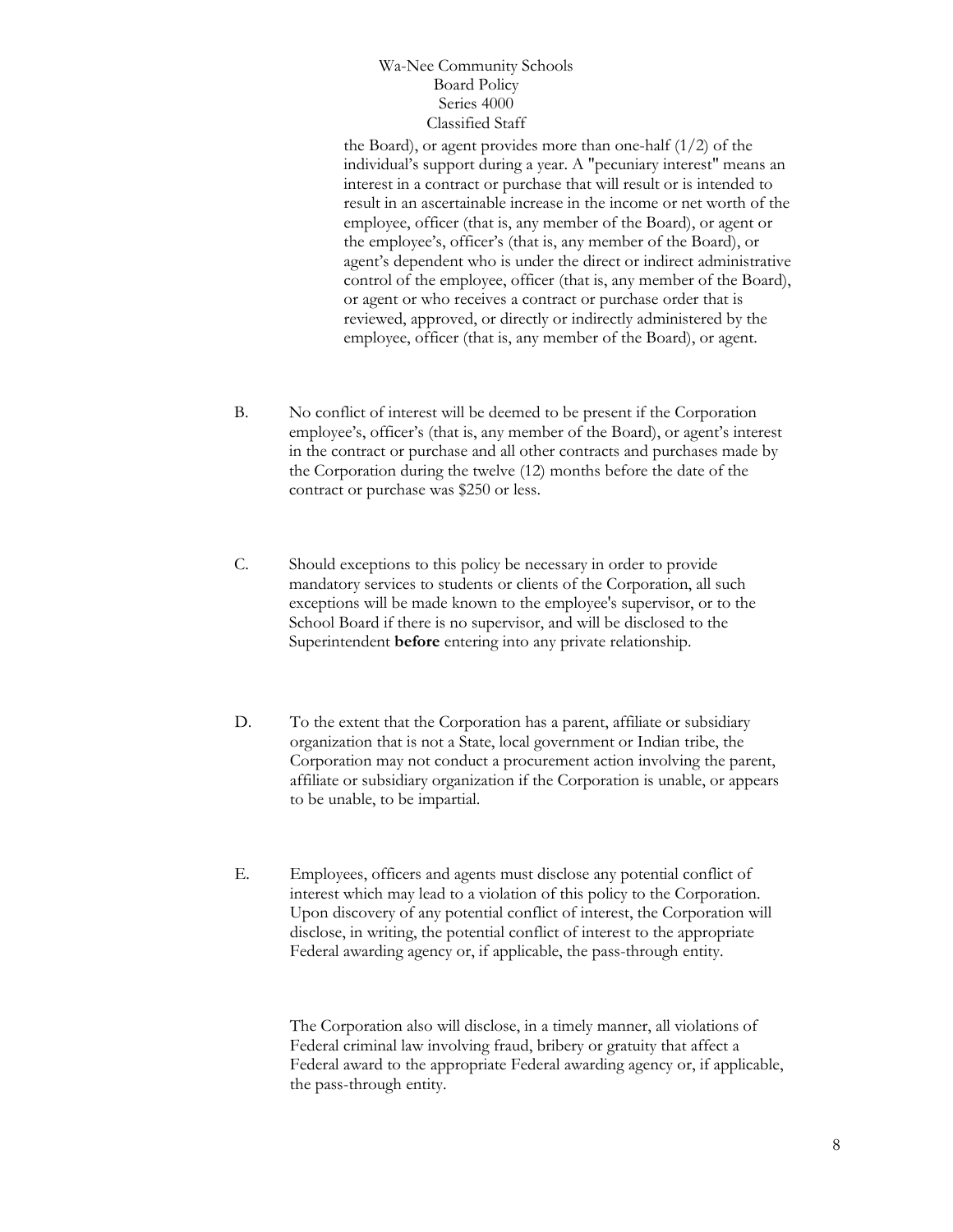F. Employees, officers and agents found to be in violation of this conflict of interest policy will be subject to disciplinary action up to and including termination, as permitted by applicable Board policy.

I.C. 20-26-3-4 I.C. 20-26-5-4 I.C. 35-44.1-1-1, 35-44.1-1-2, 35-44.1-1-4, 35-44.1-1-5 2 C.F.R. 200.112, 200.113, 200.318 7 C.F.R. 3016.36(b)(3) and 3019.42

Adopted 9/14/15 T.C. 12/3/15 Revised 10/24/16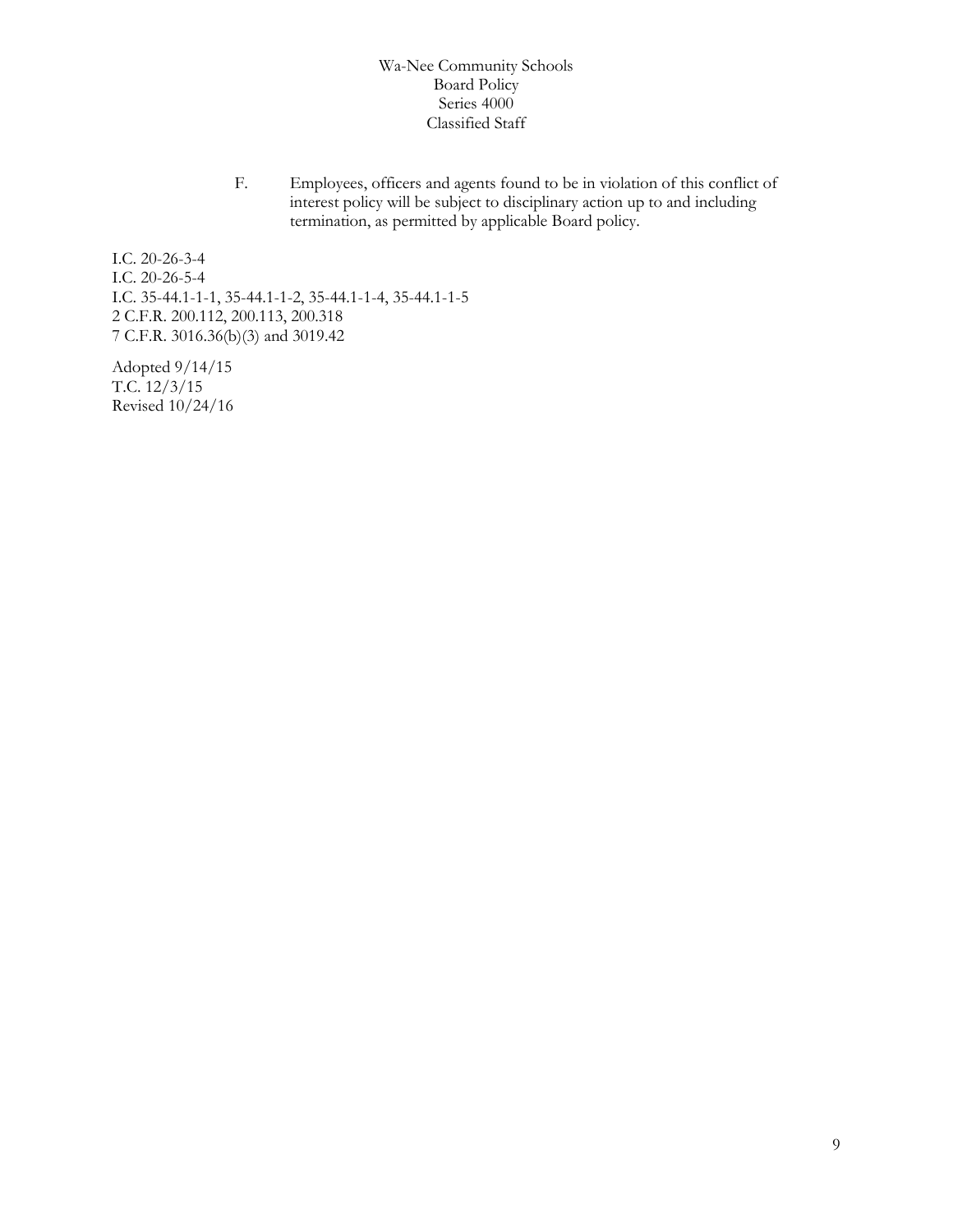#### Wa-Nee Community Schools Board Policy Series 4000 Classified Staff [4120](http://www.neola.com/wanee-in/search/ag/ag4120.htm) - EMPLOYMENT OF CLASSIFIED STAFF

<span id="page-9-0"></span>The Board recognizes that it is vital to the successful operation of the Corporation that positions created by the Board be filled with qualified and competent staff.

The Board shall approve the employment and establish the term of employment for each classified staff member employed by this Corporation. No other representative of the Corporation has the authority to enter into any agreement for employment for any specified period of time with a classified staff employee.

All classified staff employees not covered by the terms of a negotiated agreement are "at-will" employees. Their employment can be terminated with or without cause at any time.

All applications for employment shall be referred to the Superintendent.

Relatives of Board members may be employed by the Board, provided the member of the Board involved does not participate in any way in the discussion or vote on the employment.

Should the Board choose to employ a family member as herein defined, both the family member and the Board member must file a conflict of interest statement.

Any classified staff member's intentional misstatement of fact material to his/her qualifications for employment or the determination of salary shall be considered by this Board to constitute grounds for dismissal.

Relatives of staff members may be employed by the Board, provided the staff member being employed is not placed in a position in which s/he would be supervised by the relative staff member.

When appropriate, no candidate for employment as a classified staff member shall receive recommendation for such employment without having proffered visual evidence of his/her certification or pending application for certification.

The Superintendent shall prepare administrative guidelines for the recruitment and selection of all classified staff.

#### **VOLUNTEER FIREFIGHTERS**

If a staff member is a volunteer firefighter and has notified the School Corporation in writing that s/he is a volunteer firefighter, the School Corporation may not discipline the staff member for:

- A. being absent from duty by reason of responding to a fire or emergency call that was received prior to the time the staff member was to report to duty;
- B. leaving his/her duty station to respond to a fire or an emergency call if s/he has prior authorization from his/her supervisor to leave duty in response to a call received after s/he has reported to work.

However, when an emergency call is received while the staff member is on duty, the staff member should notify the principal before leaving so coverage for his/her class can be arranged.

C. an injury or being absent from work because of an injury that occurs while the staff member is engaged in emergency firefighting or other emergency response, provided the staff member's absence from work due to each instance of emergency firefighting activity or other emergency response does not exceed six (6) months from the date of injury.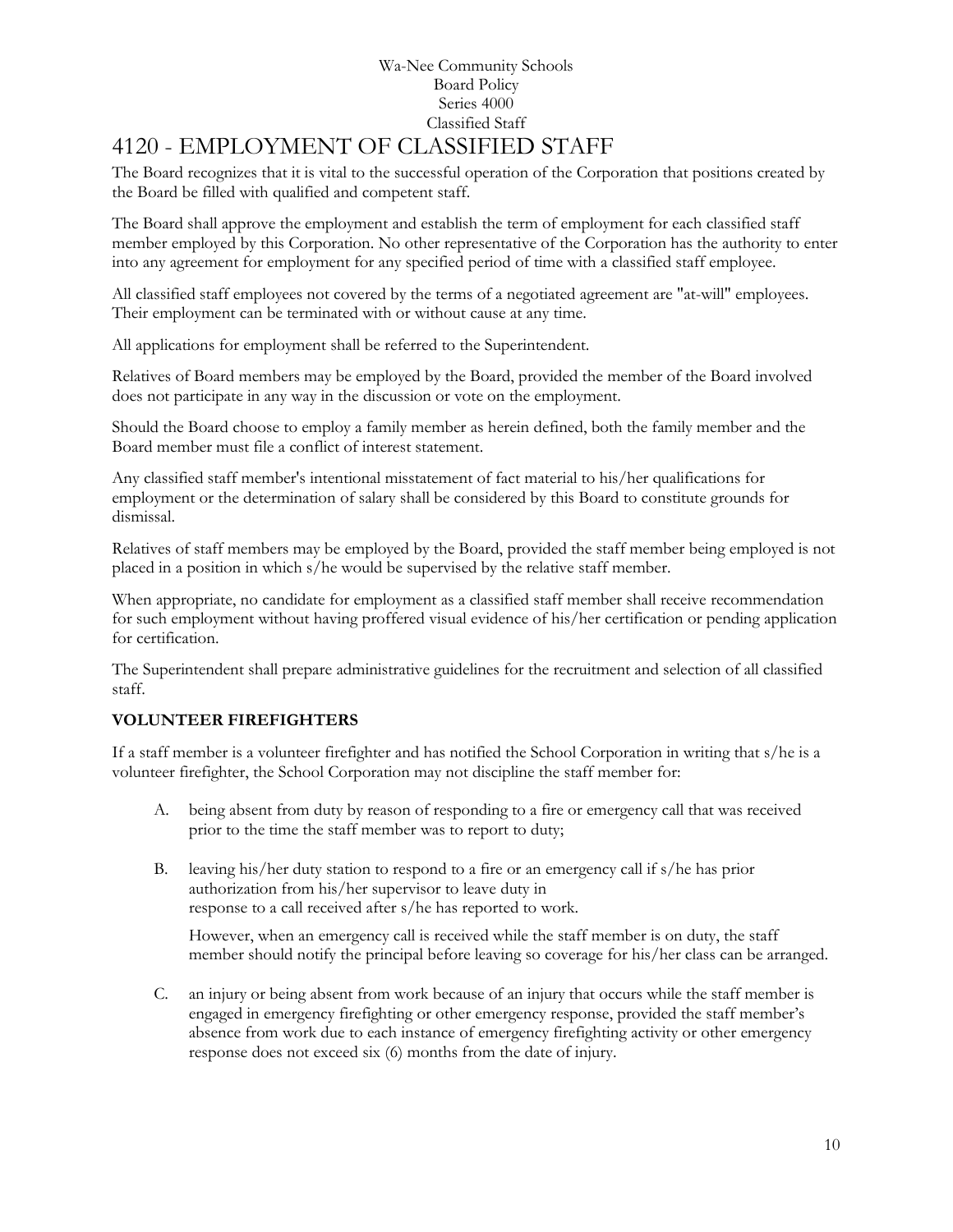The Corporation shall require that the staff member present a written statement from the officer in charge of the volunteer fire department at the time of the absence indicating the staff member was engaged in an emergency call at the time of his/her absence.

The Corporation may require that the staff member who was injured while engaged in emergency firefighting or other emergency response provide evidence from a physician or other medical authority showing treatment for the injury at the time of his/her absence and a connection between the injury and the employee's emergency response activities. Any such evidence shall be retained in a separate medical file created for the staff member and treated as a confidential medical record.

#### **REQUIREMENTS FOR TITLE I PARAPROFESSIONALS**

Newly hired paraprofessionals – All paraprofessionals hired for a Title I supported program must have a secondary school diploma or its recognized equivalent and one of the following:

- A. Completed two (2) years study at an institution of higher education; or
- B. Obtained at least an associates degree; or
- C. Met a rigorous standard of quality and demonstrate through formal State or local academic assessment:
	- 1. knowledge of and the ability to assist in instructing, reading, writing, and mathematics; or
	- 2. knowledge of and the ability to assist in instructing, reading readiness, writing readiness, and mathematics readiness, as appropriate.

Existing paraprofessionals – All current paraprofessionals working for a Title I supported program must:

- A. have a secondary school diploma or its recognized equivalent;
- B. not later than January 8, 2006, meet the requirements for newly hired paraprofessionals as described above.

Exceptions – These requirements do not apply to a paraprofessional:

- A. who is proficient in English and a second language and serves as a translator primarily to enhance the participation of children in Title I programs; or
- B. whose duties consist solely of conducting parental involvement activities.

Paraprofessional duties – Paraprofessionals working for a Title I supported program may be assigned to:

- A. provide one-on-one tutoring for eligible students during times when the teacher would not otherwise be instructing the student;
- B. assist with classroom management, such as organizing instructional and other materials;
- C. provide assistance in a computer laboratory;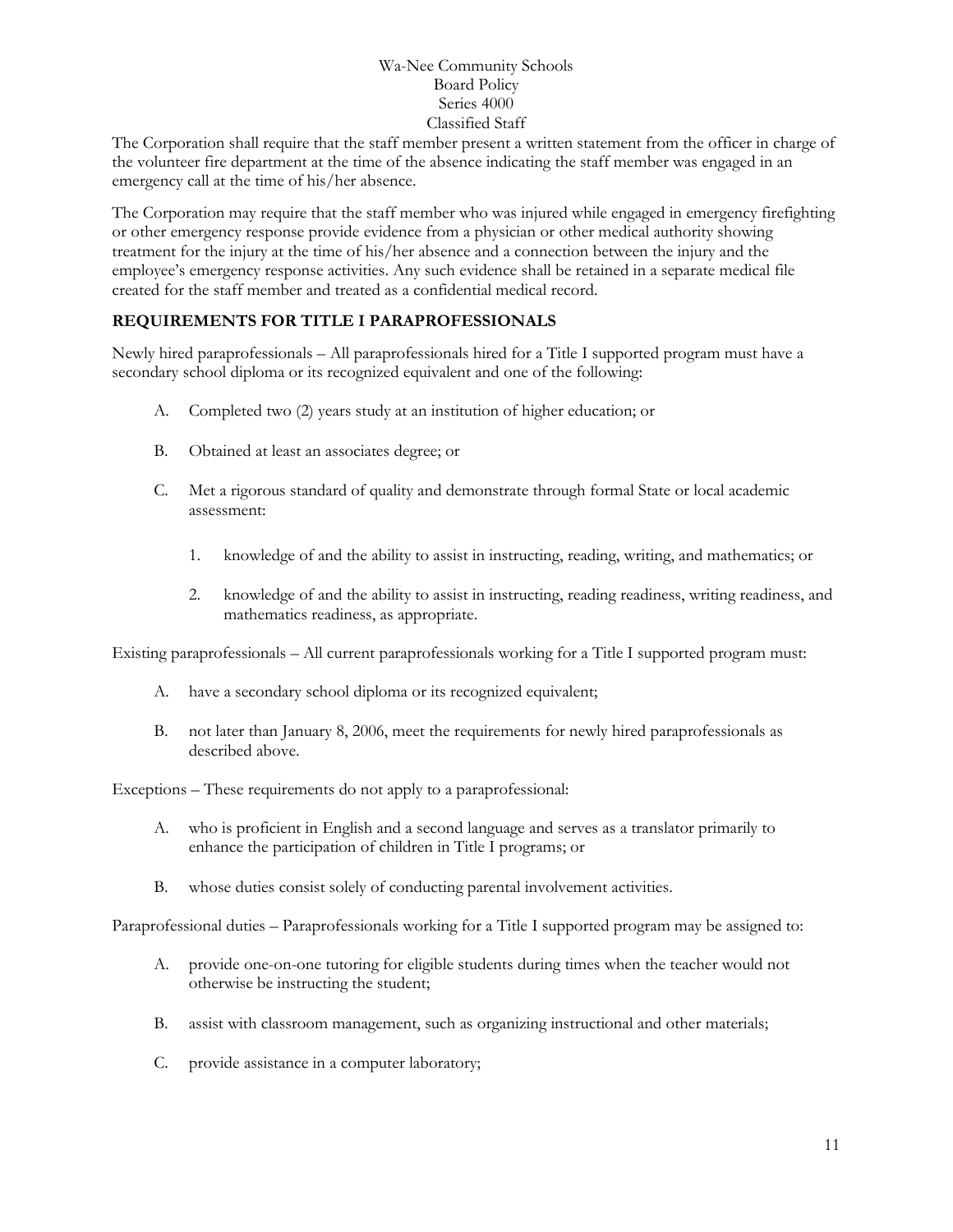- D. provide support in a library or media center;
- E. conduct parental involvement activities;
- F. act as a translator;
- G. provide instructional services to students, if working under the direct supervision of a teacher;
- H. perform limited duties beyond classroom instruction or that do not benefit program participants, so long as those duties are also assigned to non-Title I paraprofessionals. Title I paraprofessionals may not be assigned to more of these duties, proportional to their total work time, than the amount assigned to similar non-Title I paraprofessionals in the same school.

I.C. 20-26-5-4, 20-26-9-12, 35-44.1-1-4, 36-8-12-10.5 20 U.S.C. 6319

Revised 2/24/03 Revised 11/04 Revised 2/23/15 T.C. 12/3/15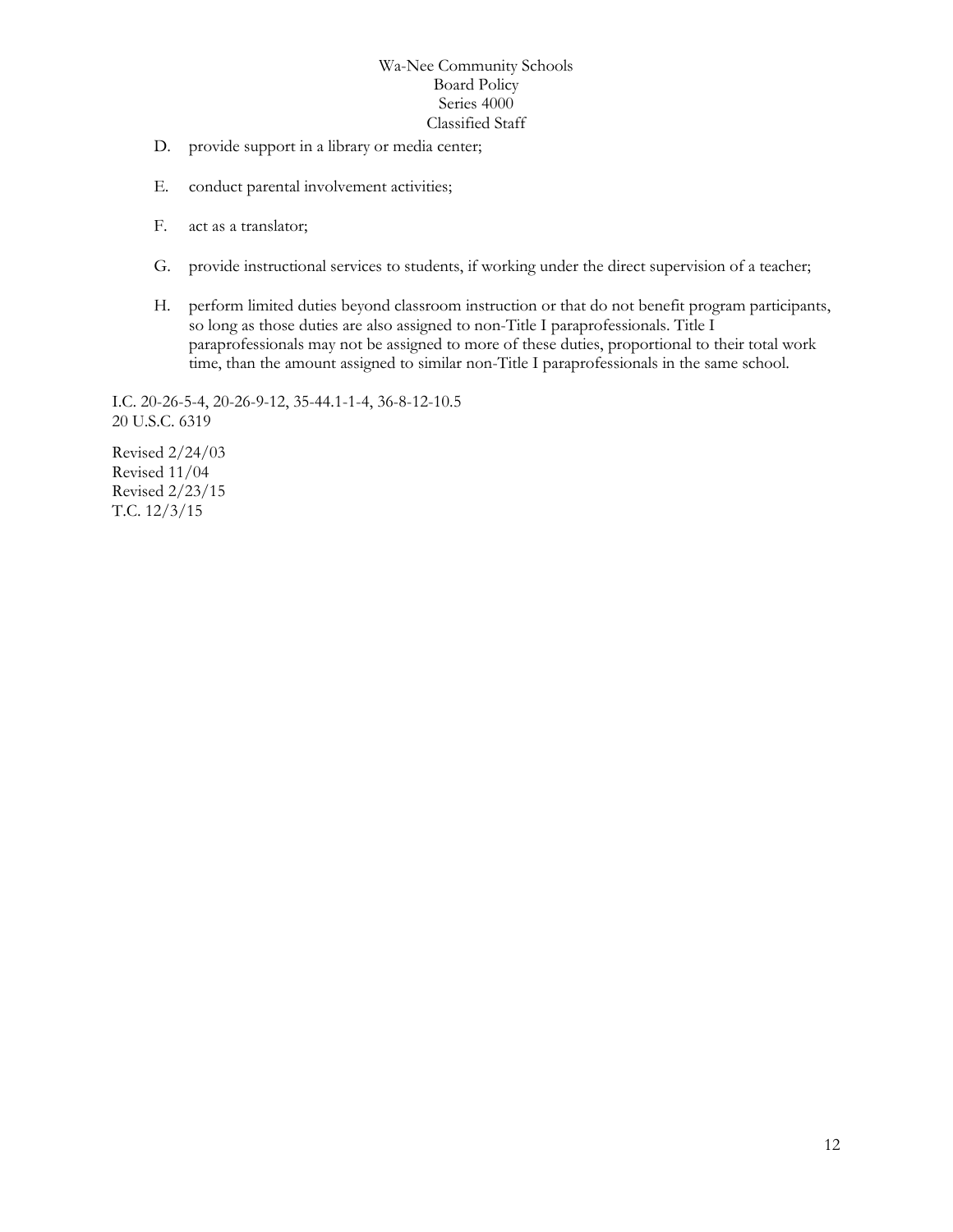# <span id="page-12-0"></span>4120.04 - EMPLOYMENT OF SUBSTITUTES

The Board recognizes its responsibility to procure the services of substitute bus drivers in order to prevent the interruption of the operation of the schools.

A substitute bus driver must meet the same qualifications as a full-time bus driver and will be paid the base rate of pay.

I.C. 20-27-5-20

T.C. 12/3/15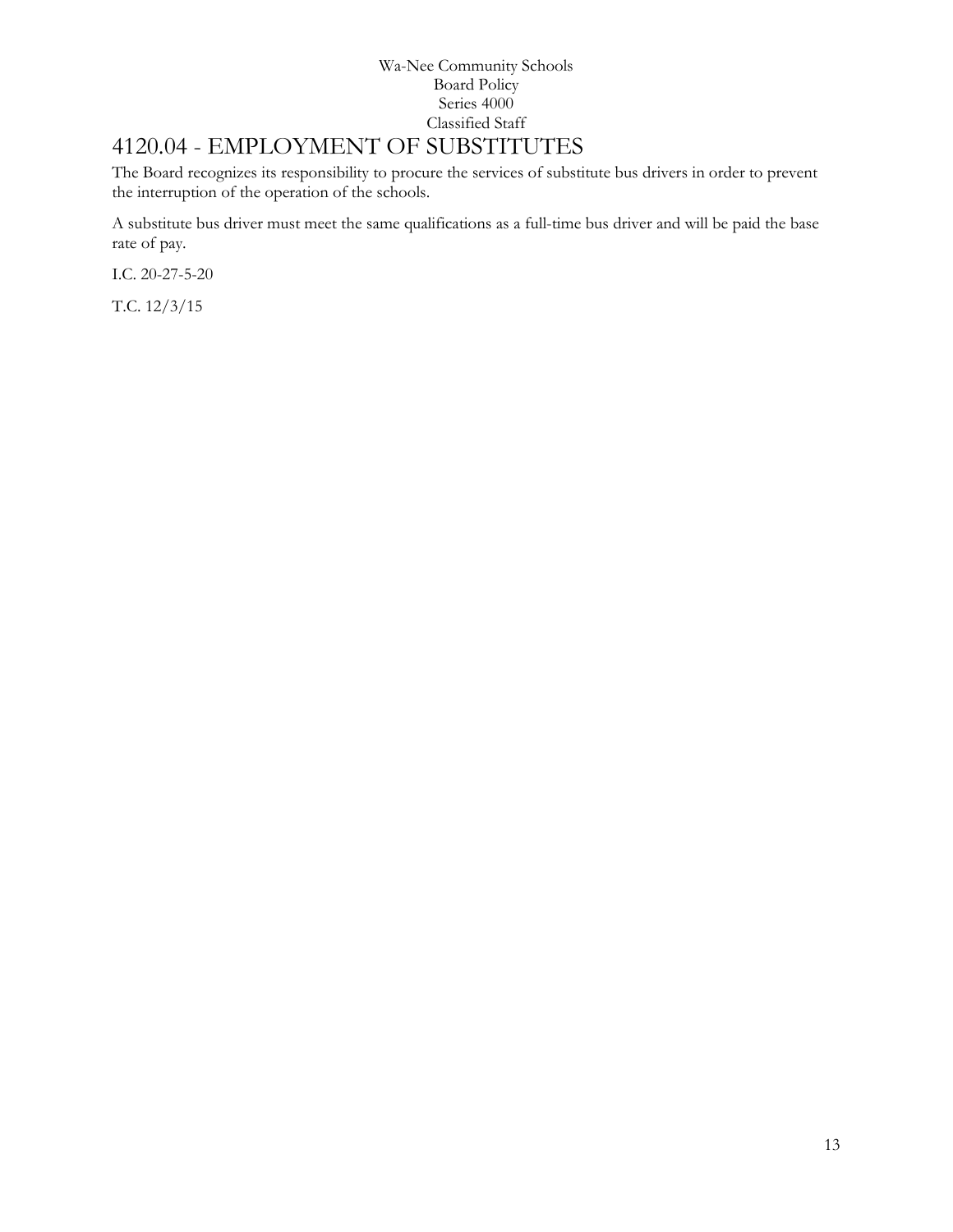## Wa-Nee Community Schools Board Policy Series 4000 Classified Staff 4120.08 - EMPLOYMENT OF PERSONNEL FOR EXTRACURRICULAR ACTIVITIES

<span id="page-13-0"></span>As much as is possible, coaches or activity sponsor positions should be filled by members of the professional staff.

When filling a High School Varsity Head Coaching position, both internal and external candidates will be considered and interviewed. A High School Varsity Head Coaching position will be posted both internally and externally.

The Board may find it necessary to employ on a part-time basis, coaches or activity sponsors who are not members of the professional staff. Such part-time employees may be members of the Corporation's classified staff or individuals from the community or nearby areas. No other representative of the Corporation has the authority to enter into any agreement for employment for any specified period of time with such an employee.

The Board authorizes the Superintendent to recommend candidates for employment by the Board.

All part-time employees selected as coaches or activity sponsors who are not members of the professional staff are "at-will" employees. Their employment can be terminated with or without cause at any time.

The Board requires that:

- A. Prior to coaching football to students who are less than twenty (20) years of age, all head and assistant football coaches shall complete a certified coaching education course approved by the Indiana Department of Education not less than once during a two (2) -year period that:
	- 1. is sport specific;
	- 2. contains player safety content, including content on:
		- a. concussion awareness;
		- b. equipment fitting;
		- c. heat emergency preparedness; and
		- d. proper technique;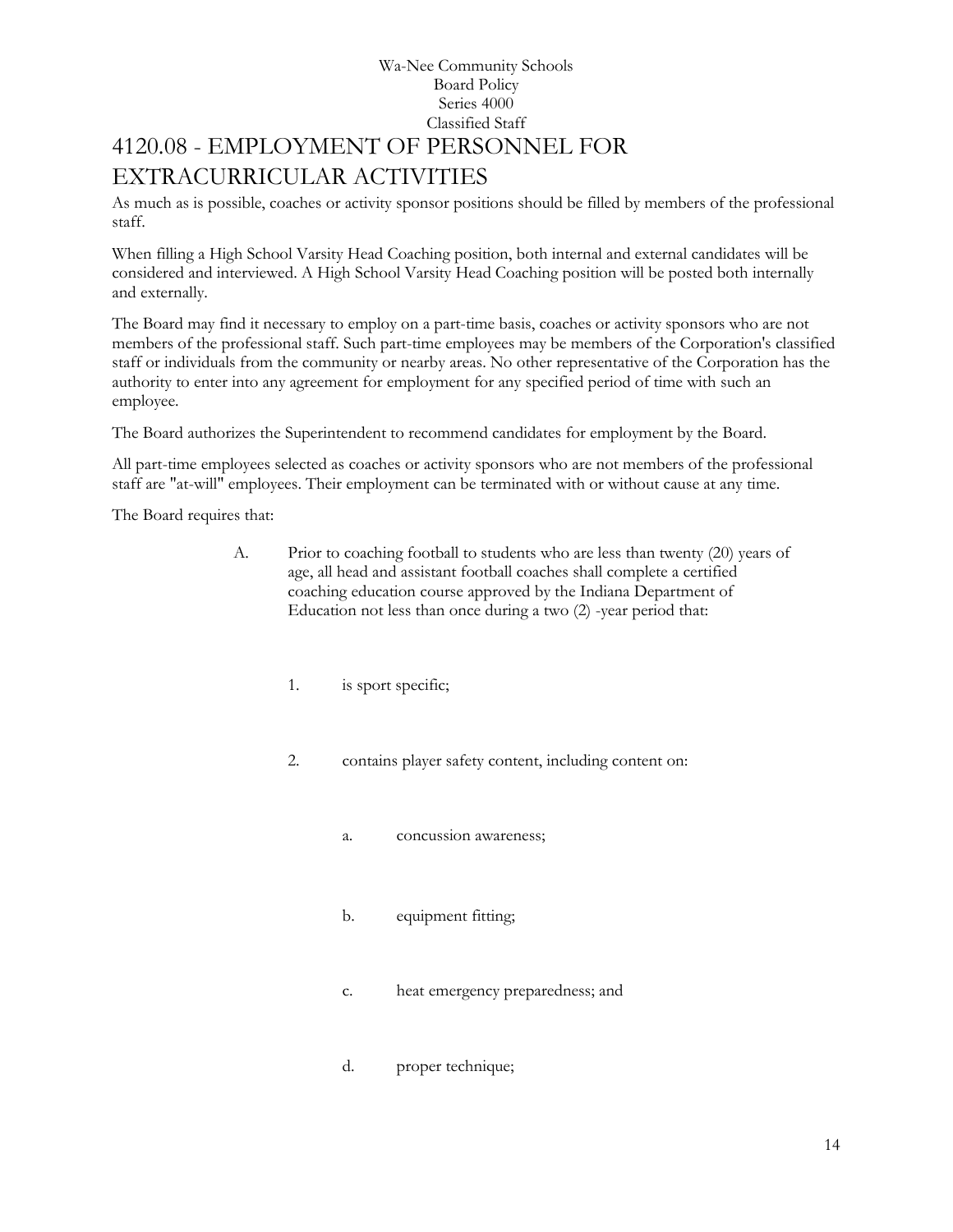- 3. requires a coach to complete a test demonstrating comprehension of the content of the course; and
- 4. awards a certificate of completion to a coach who successfully completes the course.

If the coach receives notice from the School Corporation that new information has been added to the course before the end of the two (2) year period, the coach must complete instruction and successfully complete a test concerning the new information.

- B. After June 30, 2017, prior to coaching students in grades 5-12, all head and assistant coaches of interscholastic sports other than football, including cheerleading, shall complete a certified coaching education course approved by the Indiana Department of Education at least once during a two (2) year period that:
	- 1. contains player safety content on concussion awareness;
	- 2. requires a coach to complete a test demonstrating comprehension of the content of the course; and
	- 3. awards a certificate of completion to a coach who successfully completes the course.

If the coach receives notice from the Corporation that new information has been added to the course before the end of the two (2) -year period, the coach must complete instruction and successfully complete a test concerning the new information.

C. A head or assistant coach of an intramural sport other than football who is coaching students in grades 5-12 may elect to complete the abovereferenced certified coaching education course. If compliance with I.C. 20-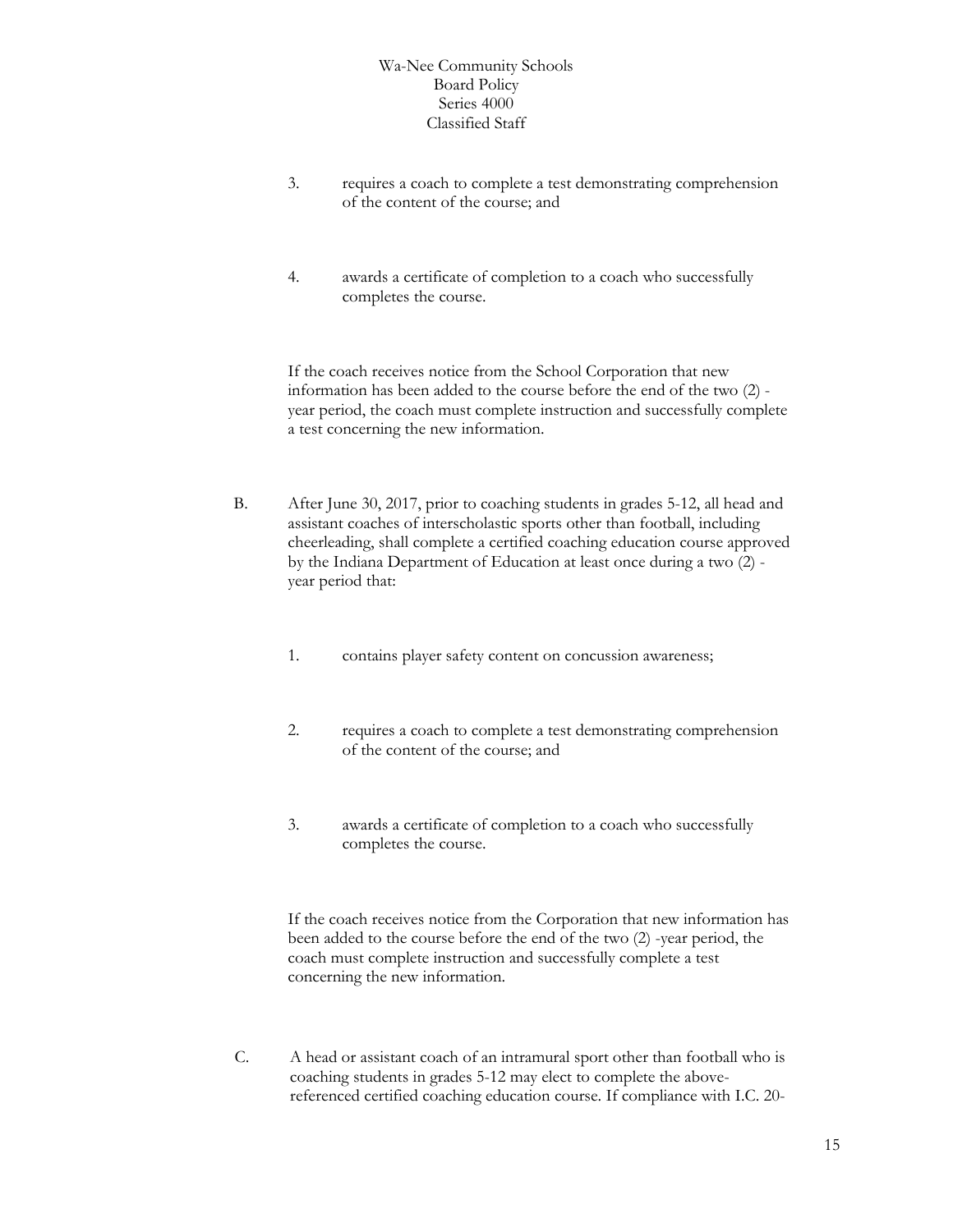34-7 is required by the coaching certification requirements for the intramural sport that the head or assistant coach is coaching, the coach shall complete the above-referenced certified coaching education course.

The Superintendent shall require that each person employed as a coach or athletic activity sponsor is qualified, has cleared a background check required by State law and Policy **[4121](http://www.neola.com/wanee-in/search/policies/po4121.htm)** or Policy **[8120](http://www.neola.com/wanee-in/search/policies/po8120.htm)**, and has received the training required by State law and this policy.

I.C. 20-34-7 I.C. 20-34-8

Adopted 2/23/15 T.C. 12/3/15 Revised 5/8/17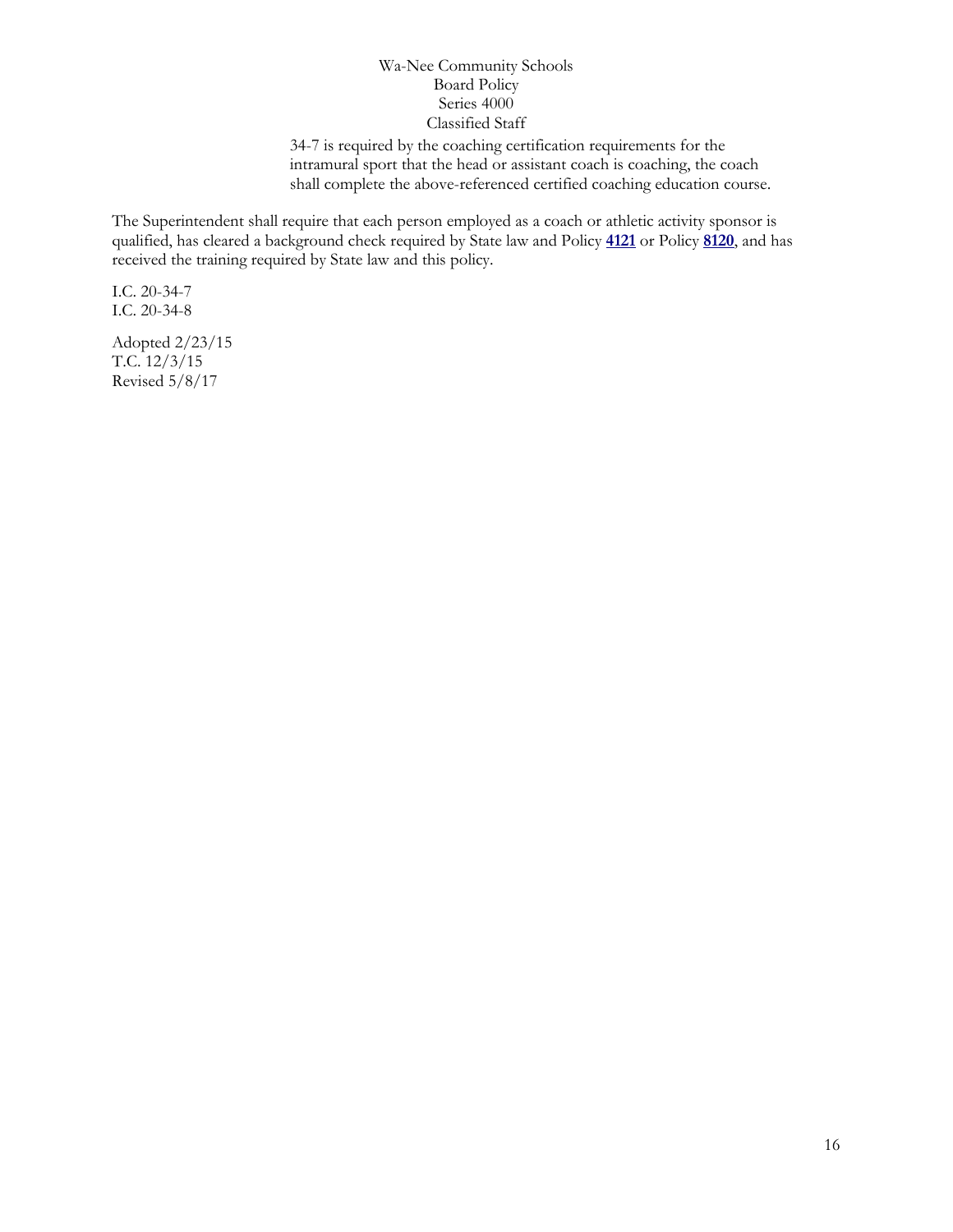# <span id="page-16-0"></span>[4121](http://www.neola.com/wanee-in/search/ag/ag4121.htm) - PERSONAL BACKGROUND CHECKS AND MANDATORY REPORTING OF CONVICTIONS AND SUBSTANTIATED CHILD ABUSE AND ARRESTS

To protect students and staff members, the Board requires an inquiry into the personal background of each applicant the Superintendent recommends for employment on the School Corporation's support staff.

Such an inquiry shall also be made for substitutes.

The Superintendent shall establish the necessary procedures for obtaining personal background information on each applicant recommended for employment on the Corporation's support staff which shall include the following:

- A. an expanded criminal history check as defined by I.C. 20-26-2-1.5
- B. An expanded child protection index check as defined by I.C. 20-26-2-1.3
- C. a search of the national sex offender registry maintained by the United States Department of **Justice**
- D. beginning July 1, 2017, a search of the State child abuse registry
- E. telephone inquiry with former employer(s)
- F. explanations of any employment gaps to ensure the candidate has not omitted an employer where an offense occurred
- G. verification of the applicant's eligibility to work using the E-Verify database maintained by the Federal government as required by I.C. 12-32-1
- H. an Indiana Bureau of Motor Vehicles driver history if the position involves driving

The Board requires that an expanded criminal history check be conducted for each applicant for employment who is likely to have direct, ongoing contact with children within the scope of his/her employment before or not later than thirty (30) days after the start of the applicant's employment by the Corporation.

The Board requires that an expanded child protection index check be conducted for each applicant for employment who is likely to have direct, ongoing contact with children within the scope of his/her employment before or not later than sixty (60) days after the start of the applicant's employment by the Corporation. An expanded child protection index check shall include inquiries to each state in which information necessary to complete the expanded child protection index check is available.

The Board requires that all references and, if applicable, the most recent employer provided by an applicant be contacted before the Corporation may hire the applicant.

The Board shall deny employment to a person who has been convicted of an offense requiring license revocation per I.C. 20-28-5-8(c), unless the conviction has been reversed, vacated, or set aside on appeal.

The Board may deny employment to an applicant who is the subject of a substantiated report of abuse or neglect.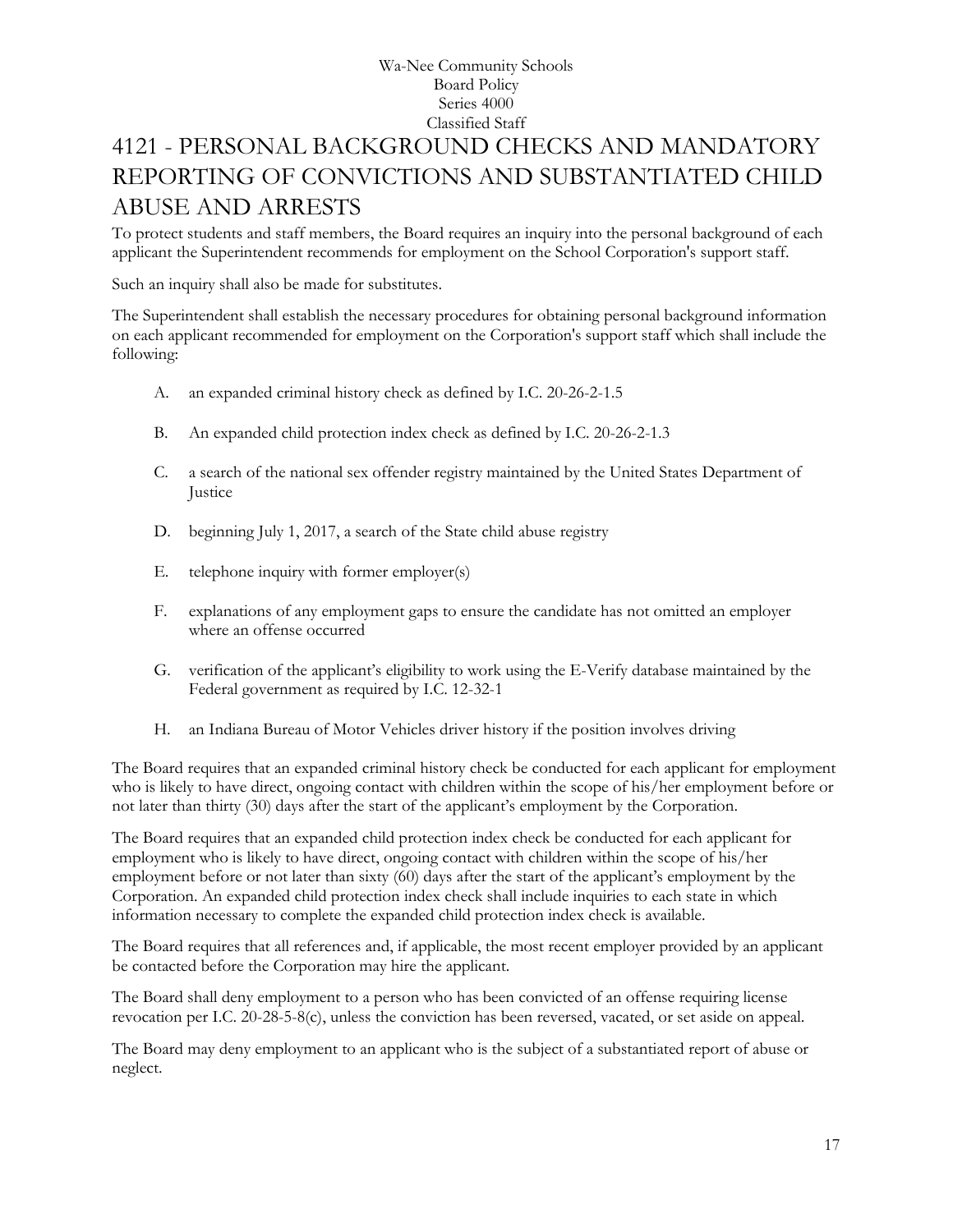Each applicant shall certify under penalty of perjury his/her eligibility to be employed by the Board as a United States citizen or a qualified alien.

The procedures shall provide that information and records obtained from pre-employment inquiries under this policy are confidential and shall not be released except as necessary to implement this policy, defend a decision made pursuant to this policy, or comply with I.C. 20-26-5-11.5 when responding to a request for an employment reference from another school for a current or former employee.

Any costs associated with obtaining the expanded criminal history check and the expanded child protection index check are to be borne by the applicant.

The Board requires that an expanded criminal history check be conducted for each Corporation employee every five (5) years.

The Corporation shall pay the costs associated with conducting the expanded criminal history check for all employees, provided the exclusive representatives of the Corporation's employees do not object.

The Corporation may obtain an expanded criminal history check or an expanded child protection index check at any time if the Corporation has reason to believe that the applicant or employee:

- A. is the subject of a substantiated report of child abuse or neglect or
- B. has been charged with or convicted of one (1) of the following crimes:
	- 1. Murder (<u>I.C. 35-42-1-1</u>).
	- 2. Causing suicide [\(I.C. 35-42-1-2\)](http://iga.in.gov/legislative/laws/2017/ic/titles/020/t_blank#35-42-1-2).
	- 3. Assisting suicide [\(I.C. 35-42-1-2.5\)](http://iga.in.gov/legislative/laws/2017/ic/titles/020/t_blank#35-42-1-2.5).
	- 4. Voluntary manslaughter [\(I.C. 35-42-1-3\)](http://iga.in.gov/legislative/laws/2017/ic/titles/020/t_blank#35-42-1-3).
	- 5. Reckless homicide [\(I.C. 35-42-1-5\)](http://iga.in.gov/legislative/laws/2017/ic/titles/020/t_blank#35-42-1-5).
	- 6. Battery [\(I.C. 35-42-2-1\)](http://iga.in.gov/legislative/laws/2017/ic/titles/020/t_blank#35-42-2-1) unless ten (10) years have elapsed from the date the individual was discharged from probation, imprisonment, or parole, whichever is later.
	- 7. Aggravated battery [\(I.C. 35-42-2-1.5\)](http://iga.in.gov/legislative/laws/2017/ic/titles/020/t_blank#35-42-2-1.5).
	- 8. Kidnapping [\(I.C. 35-42-3-2\)](http://iga.in.gov/legislative/laws/2017/ic/titles/020/t_blank#35-42-3-2).
	- 9. Criminal confinement [\(I.C. 35-42-3-3\)](http://iga.in.gov/legislative/laws/2017/ic/titles/020/t_blank#35-42-3-3).
	- 10. A sex offense under [I.C. 35-42-4.](http://iga.in.gov/legislative/laws/2017/ic/titles/020/t_blank#35-42-4)
	- 11. Carjacking (I.C. 35-42-5-2) (before its repeal).
	- 12. Arson [\(I.C. 35-43-1-1\)](http://iga.in.gov/legislative/laws/2017/ic/titles/020/t_blank#35-43-1-1), unless ten (10) years have elapsed from the date the individual was discharged from probation, imprisonment, or parole, whichever is later.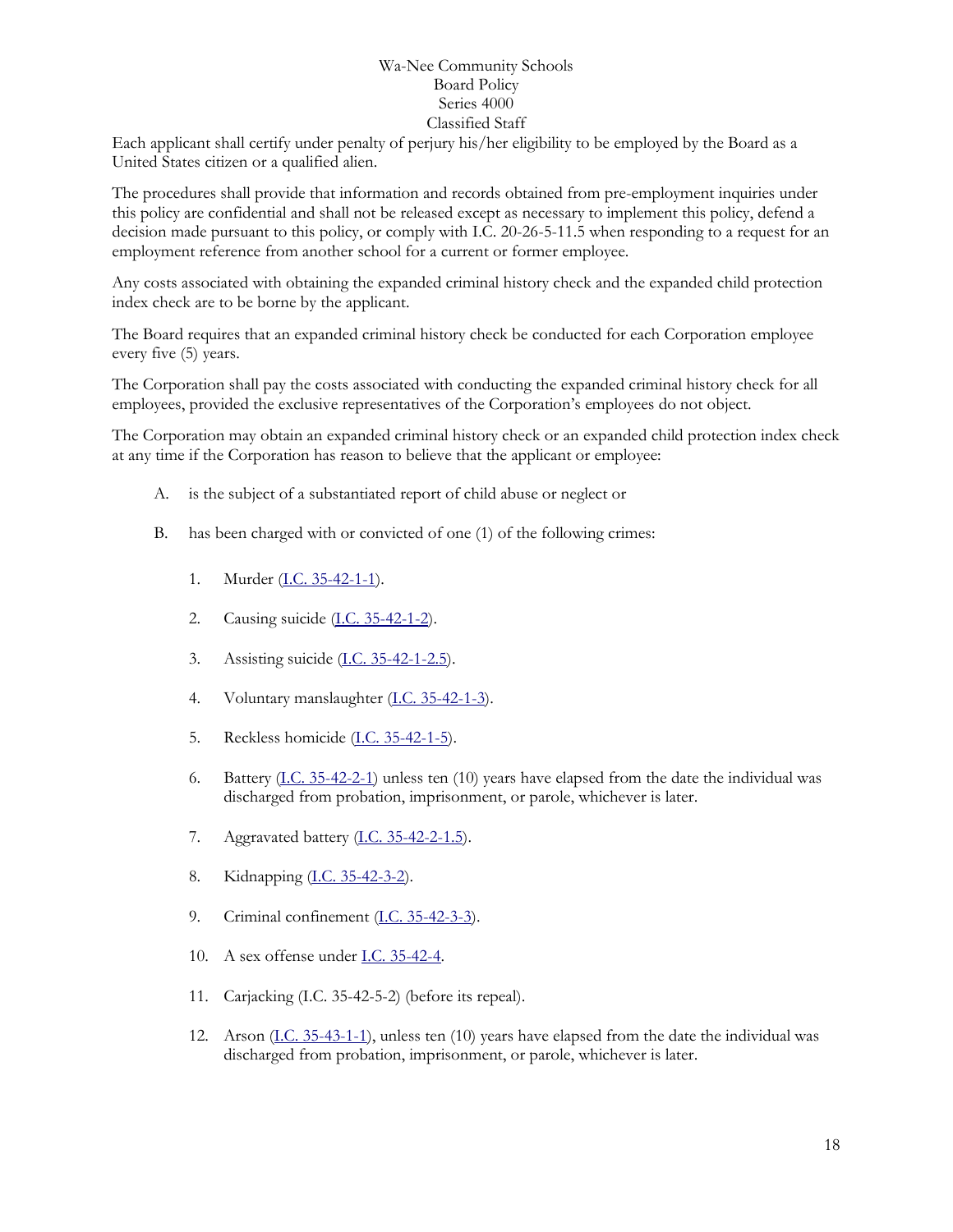- 13. Incest [\(I.C. 35-46-1-3\)](http://iga.in.gov/legislative/laws/2017/ic/titles/020/t_blank#35-46-1-3).
- 14. Neglect of a dependent as a Class B felony (for a crime committed before July 1, 2014) or a Level 1 felony or Level 3 felony (for a crime committed after June 30, 2014) [\(I.C. 35-46-1-](http://iga.in.gov/legislative/laws/2017/ic/titles/020/t_blank#35-46-1-4) [4\(](http://iga.in.gov/legislative/laws/2017/ic/titles/020/t_blank#35-46-1-4)b)(2) and (3)), unless ten (10) years have elapsed from the date the individual was discharged from probation, imprisonment, or parole, whichever is later.
- 15. Child selling [\(I.C. 35-46-1-4\(](http://iga.in.gov/legislative/laws/2017/ic/titles/020/t_blank#35-46-1-4)d)).
- 16. Contributing to the delinquency of a minor [\(I.C. 35-46-1-8\)](http://iga.in.gov/legislative/laws/2017/ic/titles/020/t_blank#35-46-1-8), unless ten (10) years have elapsed from the date the individual was discharged from probation, imprisonment, or parole, whichever is later.
- 17. An offense involving a weapon under <u>I.C. 35-47</u> or <u>I.C. 35-47.5</u>, unless ten (10) years have elapsed from the date the individual was discharged from probation, imprisonment, or parole, whichever is later.
- 18. An offense relating to controlled substances under  $\underline{I.C.}$  35-48-4, unless ten (10) years have elapsed from the date the individual was discharged from probation, imprisonment, or parole, whichever is later.
- 19. An offense relating to material or a performance that is harmful to minors or obscene under [I.C. 35-49-3,](http://iga.in.gov/legislative/laws/2017/ic/titles/020/t_blank#35-49-3) unless ten (10) years have elapsed from the date the individual was discharged from probation, imprisonment, or parole, whichever is later.
- 20. An offense relating to operating a motor vehicle while intoxicated under [I.C. 9-30-5,](http://iga.in.gov/legislative/laws/2017/ic/titles/020/t_blank#9-30-5) unless five (5) years have elapsed from the date the individual was discharged from probation, imprisonment, or parole, whichever is later.
- 21. Domestic battery  $(1.C. 35-42-2-1.3)$ , unless ten (10) years have elapsed from the date the individual was discharged from probation, imprisonment, or parole, whichever is latest.
- 22. An offense that is substantially equivalent to any of the offenses listed in this subsection in which the judgment of conviction was entered under the law of any other jurisdiction.

During the course of his/her employment with the School Corporation, each support staff employee shall be required to report:

- A. the arrest or the filing of criminal charges against the employee;
- B. conviction of the employee for a crime; and
- C. substantiated report of child abuse or neglect of which the employee is the subject

to the Superintendent within two (2) business days of the occurrence. The Superintendent shall obtain a review of each reported conviction or substantiated report of child abuse or neglect and shall recommend appropriate action to the Board considering the risk to members of the school community presented by the continued employment of the employee who was convicted or the subject of a substantiated report of child abuse or neglect.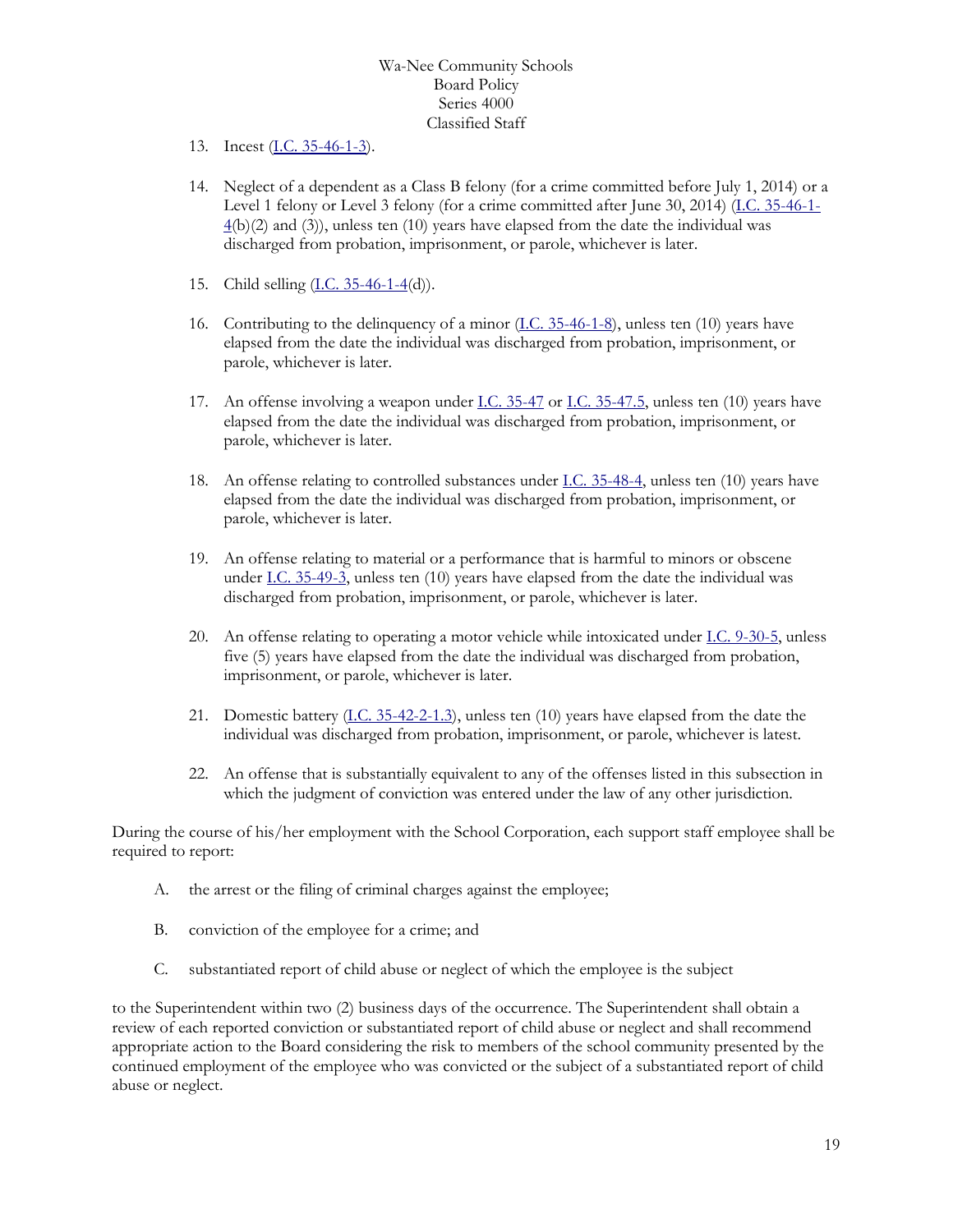I.C. 5-2-22 I.C. 10-13-3 I.C. 20-26-2-1.3 I.C. 20-26-2-1.5 I.C. 20-26-5-10, -10.5, -11 and -11.5 I.C. 20-28-5-8 Revised 3/02 Revised 9/12/05 Revised 8/27/07 Revised 3/8/10 Revised 7/9/12 T.C. 12/3/15 Revised 2/5/16 Revised 5/8/17 Revised 2/12/18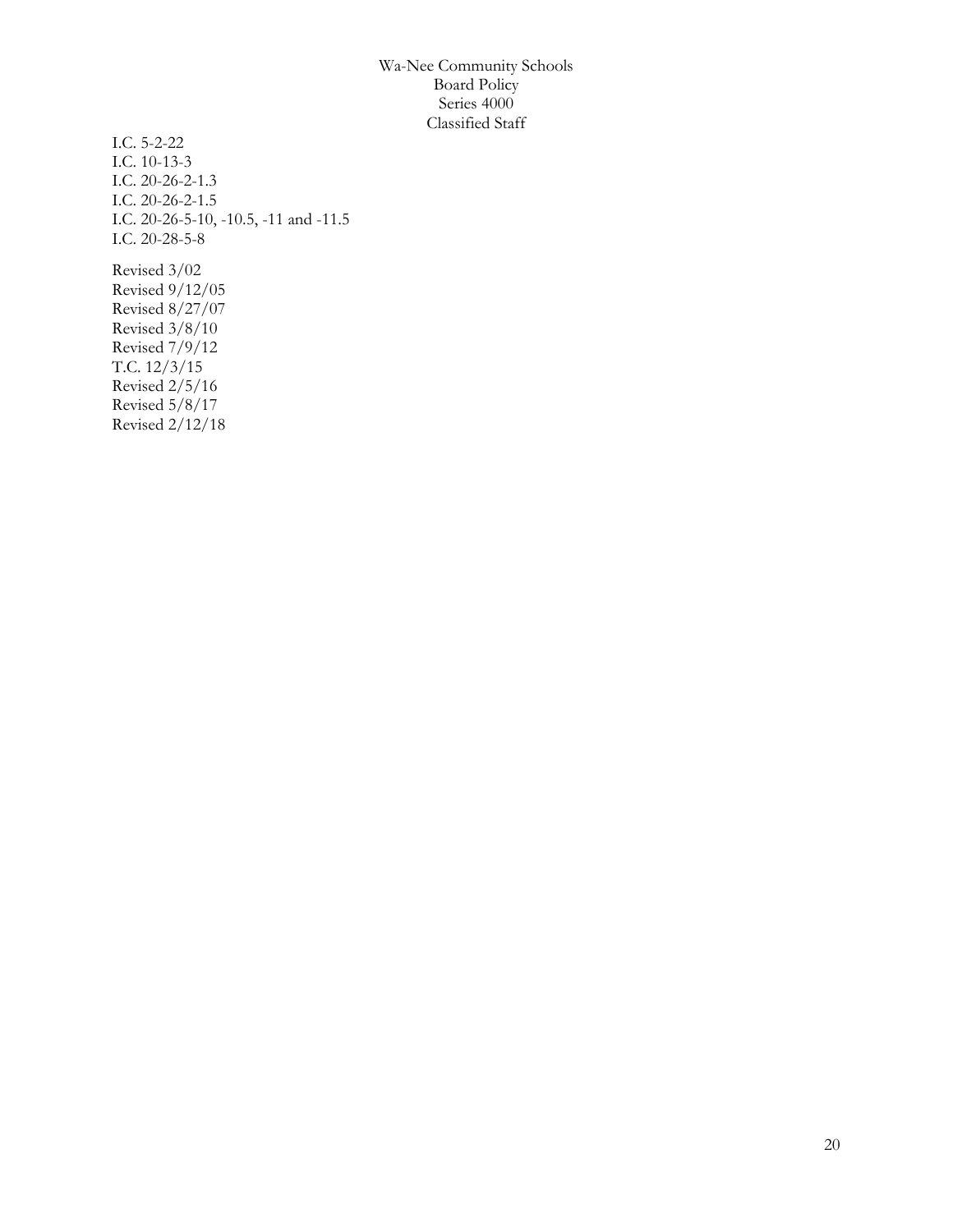## Wa-Nee Community Schools Board Policy Series 4000 Classified Staff [4122](http://www.neola.com/wanee-in/search/ag/ag4122.htm) - NONDISCRIMINATION AND EQUAL EMPLOYMENT OPPORTUNITY

<span id="page-20-0"></span>The School Board does not discriminate on the basis of the Protected Classes of race, color, national origin, sex (including transgender status, sexual orientation and gender identity), disability, age, religion, military status, ancestry, or genetic information which are classes protected by Federal and/or State law (collectively, "Protected Classes") occurring in the Corporation's employment opportunities, programs, and/or activities, or, if initially occurring off Corporation grounds or outside the Corporation's employment opportunities, programs, and activities, affecting the Corporation environment.

The Superintendent shall appoint and publicize the name of the compliance officer who is/are responsible for coordinating the Corporation's efforts to comply with applicable Federal and State laws and regulations, including the Corporation's duty to address in a prompt and equitable manner any inquiries or complaints regarding discrimination or denial of equal access. The compliance officer(s) also shall verify that proper notice of nondiscrimination for Title II of the Americans with Disabilities Act (as amended), Title VI and Title VII of the Civil Rights Act of 1964, Title IX of the Education Amendments of 1972, Section 504 of the Rehabilitation Act of 1973 (as amended), and the Age Discrimination in Employment Act is provided to staff members and the general public. Any sections of the Corporation's collectively bargained contracts dealing with hiring, promotion, and tenure should contain a statement of nondiscrimination similar to that in the Board's statement above. In addition, any gender specific terms should be eliminated from such contracts.

#### **Compliance Officer**

The following person is designated as the Corporation's compliance officer and, as such, shall handle inquiries regarding the nondiscrimination policies of the Corporation and address any complaint of discrimination:

> Director of Curriculum & Instruction 1300 N. Main Street Nappanee, IN 46550 (574) 773-3131 (574) 773-5593

#### **Reports and Complaints of Unlawful Discrimination and Retaliation**

Employees are encouraged to promptly report incidents of unlawful discrimination and/or retaliation occurring in the Corporation's employment opportunities, programs and/or activities, or, if initially occurring off Corporation grounds or outside the Corporation's employment opportunities, programs and activities, affecting the Corporation environment to an administrator, supervisor, or other Corporation-level official so that the Board may address the conduct. Any administrator, supervisor, or other Corporation-level official who receives such a complaint shall file it with a compliance officer within two (2) business days.

Employees who believe they have been unlawfully discriminated/retaliated against in the Corporation's employment opportunities, programs and/or activities, or, if initially occurring off Corporation grounds or outside the Corporation's employment opportunities, programs and activities, affecting the Corporation environment are entitled to utilize the complaint process set forth below. Initiating a complaint, whether formally or informally, in the Corporation and/or a concurrent criminal complaint will not adversely affect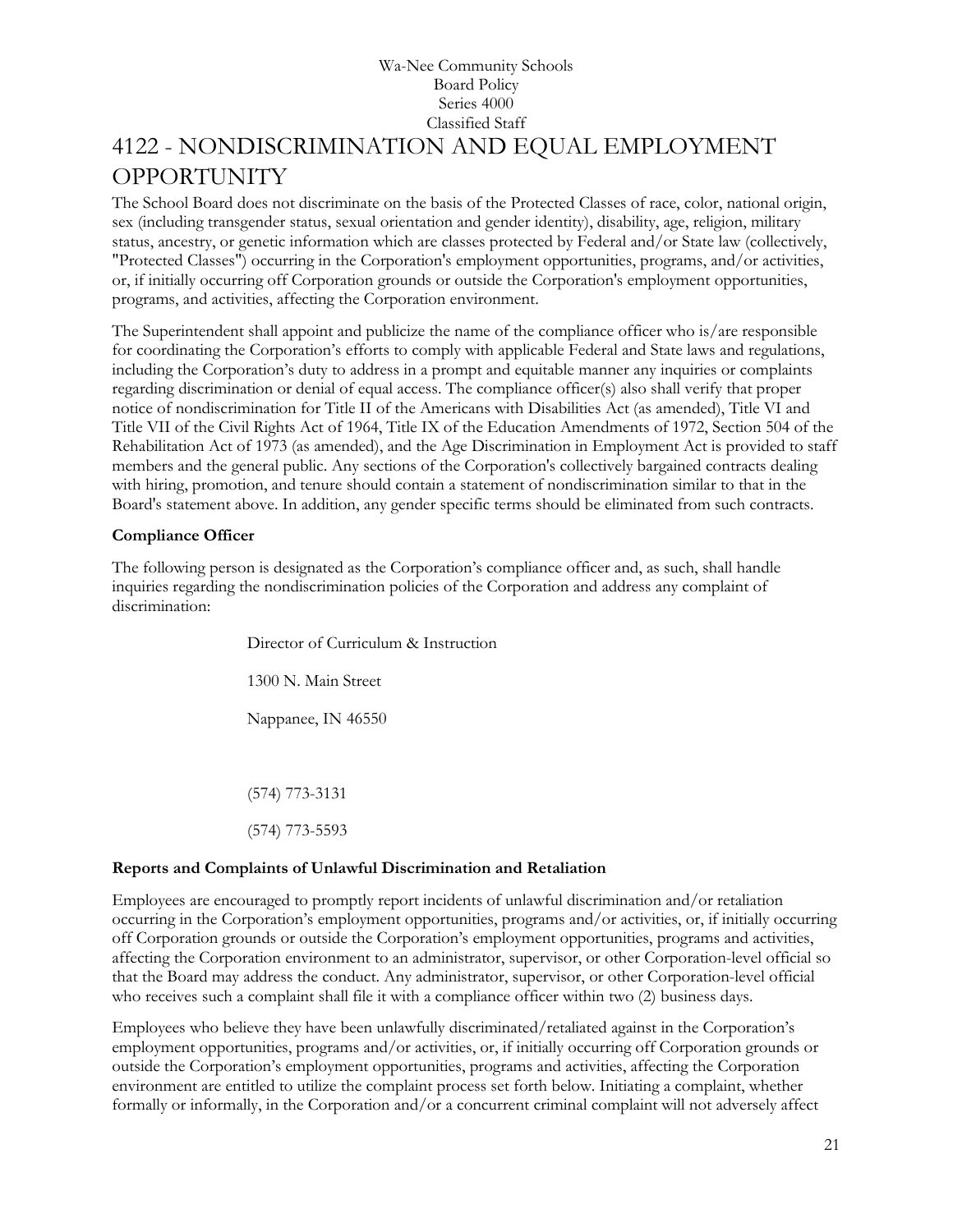the complaining individual's employment status or opportunity. While there are no time limits for initiating complaints under this policy, individuals should make every effort to file a complaint as soon as possible after the conduct occurs while the facts are known and potential witnesses are available.

The compliance officer will be available during regular school/work hours to discuss concerns related to unlawful discrimination/retaliation. The compliance officer shall accept complaints of unlawful discrimination/retaliation directly from any member of the Corporation community or a visitor to the Corporation, and receive complaints that are initially filed with a school building administrator, supervisor or other Corporation-level official. Upon receipt of a complaint, either directly or through a school building administrator, supervisor or other Corporation-level official, a compliance officer will begin either an informal or formal process (depending on the request of the person alleging the discrimination/retaliation or the nature of the alleged discrimination/retaliation), or designate a specific individual to conduct such a process.

The compliance officer will provide a copy of this policy to any person who files a complaint. In the case of a formal complaint, the compliance officer will prepare recommendations for the Superintendent or oversee the preparation of such recommendations by a designee. All members of the Corporation community must report incidents of discrimination/retaliation that are reported to them to the compliance officer within two (2) business days of learning of the incident/conduct.

Any Corporation employee who directly observes unlawful discrimination/retaliation is obligated, in accordance with this policy, to report such observations to one of the compliance officers within two (2) business days. Additionally, any Corporation employee who observes an act of unlawful discrimination/retaliation is expected to intervene to stop the misconduct, unless circumstances make such an intervention dangerous, in which case the staff member should immediately notify other Corporation employees and/or local law enforcement officials, as necessary, to stop the misconduct. Thereafter, the compliance officer or designee must contact the employee within two (2) business days to advise him/her of the Corporation's intent to investigate the wrongdoing.

#### **Complaint Procedures**

Any employee who believes that s/he has been subjected to unlawful discrimination or retaliation may seek resolution of his/her complaint through the procedures described below. The formal complaint procedures involve an investigation of the individual's claims and a process for rendering a decision regarding whether the charges are substantiated at the lowest possible administrative level and in a prompt and equitable manner.

Due to the sensitivity surrounding complaints of unlawful discrimination or retaliation, timelines are flexible for initiating the complaint process; however, individuals should make every effort to file a complaint within thirty (30) calendar days after the conduct occurs. Once the formal complaint process is begun, the investigation will be completed in a timely manner (ordinarily, within fifteen (15) business days of the complaint being received).

In accordance with Federal and State law, employees will be notified of their right to file an internal complaint regarding an alleged violation, misinterpretation or misapplication of Federal and/or State law pertaining to discrimination in employment.

In addition, employees will be notified of their right to file a complaint with the U.S. Department of Education's Office for Civil Rights, the Equal Employment Opportunity Commission, or the Indiana Civil Rights Commission, as well as a concurrent criminal complaint with the law enforcement agency having jurisdiction in the Corporation.

#### **Informal Complaint Procedure**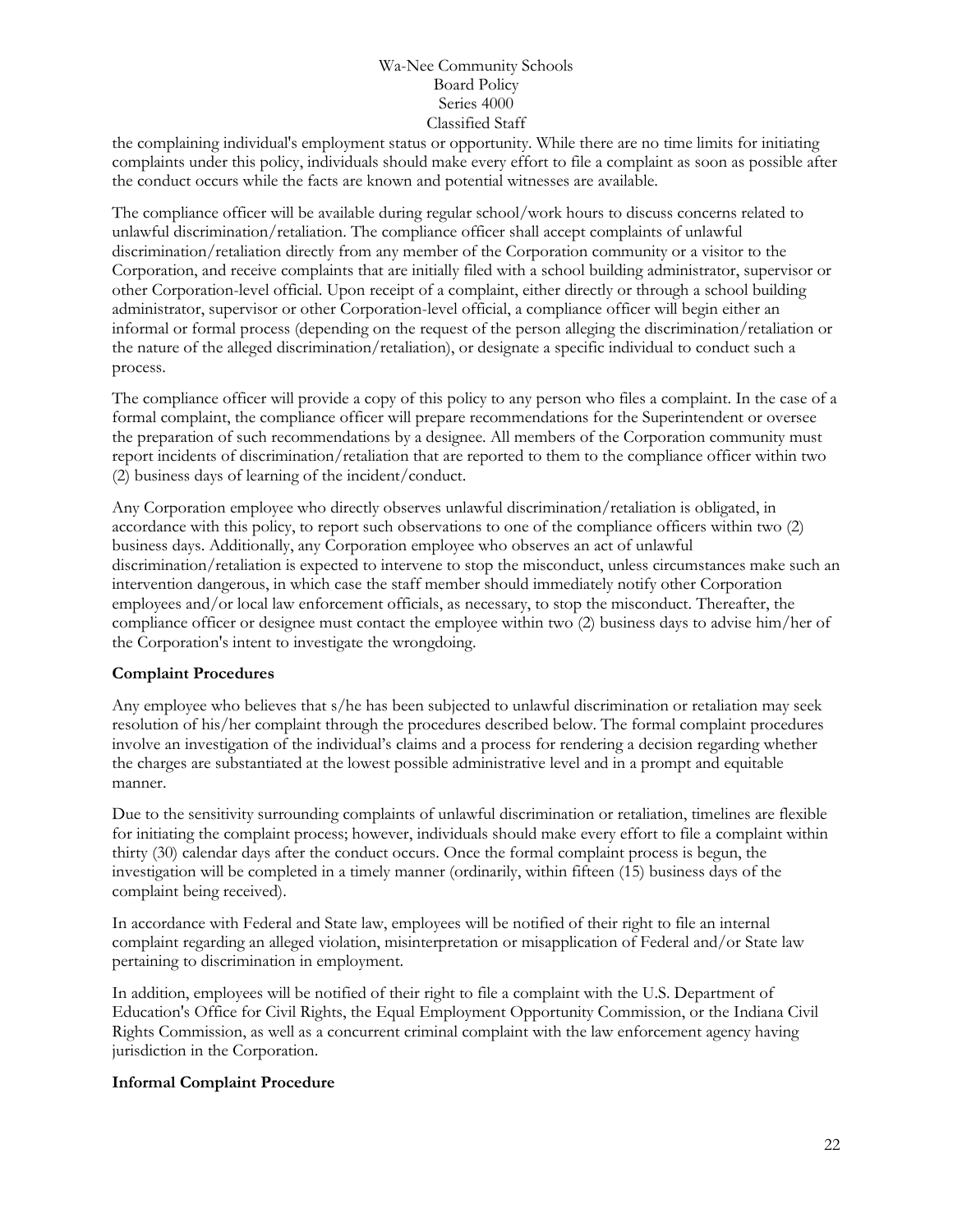The goal of the informal complaint procedure is to stop quickly inappropriate behavior and facilitate resolution through an informal means, if possible. The informal complaint procedure is provided as a less formal option for an employee or unsuccessful applicant for employment who believes s/he has been unlawfully discriminated or retaliated against in the Corporation's employment opportunities, programs and/or activities, or, if initially occurring off Corporation grounds or outside the Corporation's employment opportunities, programs and activities, affecting the Corporation environment. This informal procedure is not required as a precursor to the filing of a formal complaint or a concurrent criminal complaint.

The informal process is available only in those circumstances where the parties (the alleged target of the discrimination/retaliation and individual(s) alleged to have engaged in the discrimination) agree to participate in it.

Employees, or unsuccessful applicants for employment, who believe that they have been unlawfully discriminated/retaliated against in the Corporation's employment opportunities, programs and/or activities, or, if initially occurring off Corporation grounds or outside the Corporation's employment opportunities, programs and activities, affecting the Corporation environment may proceed immediately to the formal complaint process and individuals who seek resolution through the informal procedure may request that the informal process be terminated at any time to move to the formal complaint process.

All complaints involving a Corporation employee or any other adult member of the Corporation community against a student will be formally investigated, and a concurrent criminal complaint shall be filed.

As an initial course of action, if an individual feels that s/he is being unlawfully discriminated/retaliated against in the Corporation's employment opportunities, programs and/or activities, or, if initially occurring off Corporation grounds or outside the Corporation's employment opportunities, programs and activities, affecting the Corporation environment and s/he is able and feels safe doing so, the individual should tell or otherwise inform the person who engaged in the allegedly discriminatory/retaliatory conduct that it is inappropriate and must stop. The complaining individual should address the alleged misconduct as soon after it occurs as possible. A/The compliance officer is available to support and counsel individuals when taking this initial step or to intervene on behalf of the individual if requested to do so.

An individual who is uncomfortable or unwilling to inform the person who allegedly engaged in the unlawful conduct of his/her concerns is not prohibited from otherwise filing an informal or a formal complaint and filing a concurrent criminal complaint if s/he desires to do so.

In addition, with regard to certain types of unlawful discrimination, such as sexual discrimination, the compliance officer may advise against the use of the informal complaint process.

An individual who believes s/he has been unlawfully discriminated/retaliated against in the Corporation's employment opportunities, programs and/or activities, or, if initially occurring off Corporation grounds or outside the Corporation's employment opportunities, programs and activities, affecting the Corporation environment may make an informal complaint, either orally or in writing: (1) to a building administrator; (2) directly to the compliance officer(s); and/or (3) to the Superintendent or other Corporation-level employee.

All informal complaints must be reported to the compliance officer(s) who will either facilitate an informal resolution as described below or appoint another individual to facilitate an informal resolution.

The Corporation's informal complaint procedure is designed to provide employees who believe they are being unlawfully discriminated/retaliated against with a range of options aimed at bringing about a prompt resolution of their concerns. Depending upon the nature of the complaint and the wishes of the individual claiming unlawful discrimination/retaliation, informal resolution may involve, but not be limited to, one or more of the following: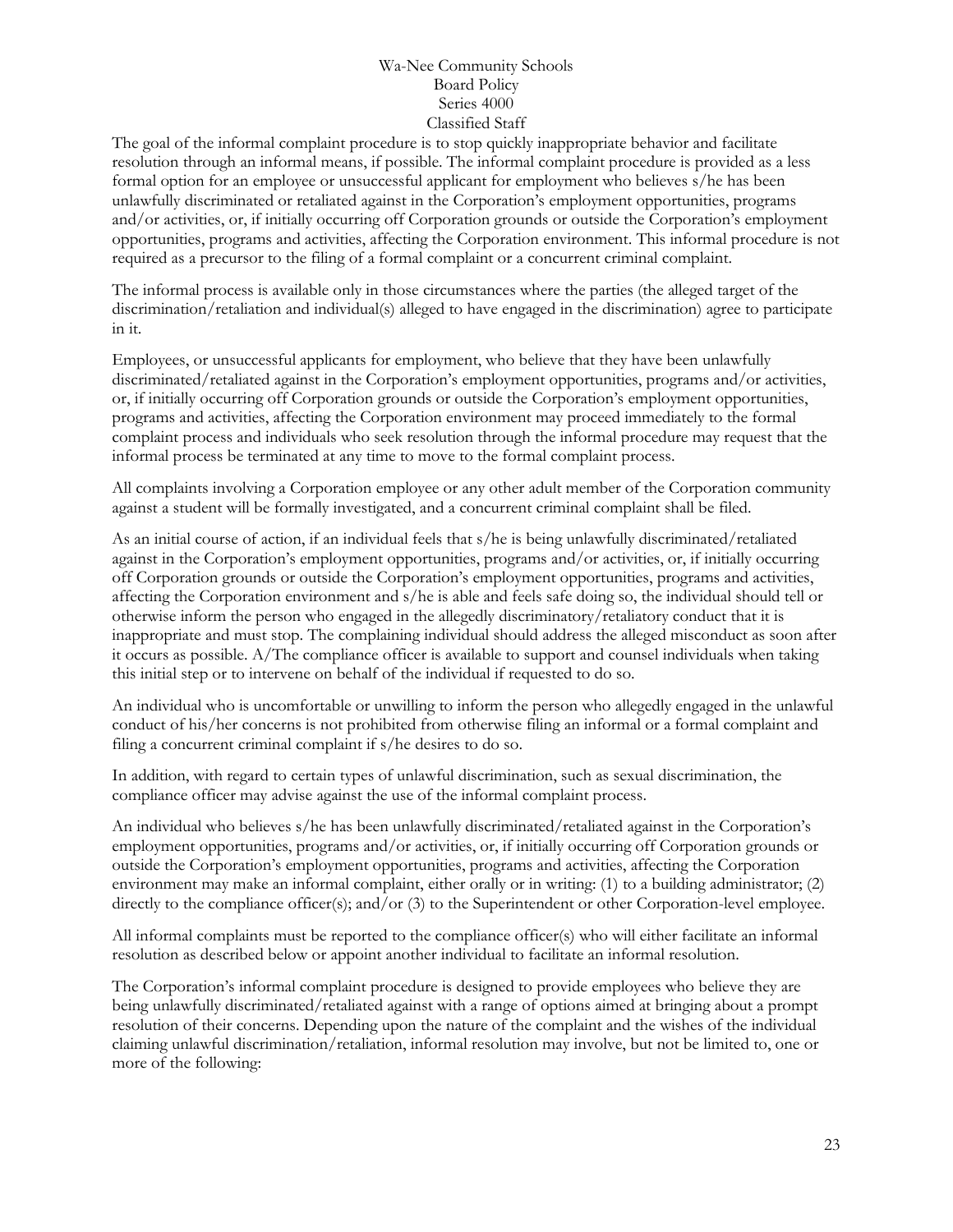- A. Advising the individual about how to communicate his/her concerns to the person who allegedly engaged in the discriminatory/retaliatory behavior.
- B. Distributing a copy of Policy **[4122](http://www.neola.com/wanee-in/search/policies/po4122.htm)** Nondiscrimination as a reminder to the individuals in the school building or office where the individual whose behavior is being questioned works.
- C. If both parties agree, the compliance officer may arrange and facilitate a meeting between the individual claiming discrimination/retaliation and the individual accused of engaging in the misconduct to work out a mutual resolution.

While there are no set time limits within which an informal complaint must be resolved, the compliance officer or designee will exercise his/her authority to attempt to resolve all informal complaints within fifteen (15) business days of receiving the informal complaint.

Parties who are dissatisfied with the results of the informal complaint process may proceed to file a formal complaint. And, as stated above, parties may request that the informal process be terminated at any time to move to the formal complaint process.

The compliance officer will retain all materials that are generated as part of the informal complaint process in accordance with the Board's records retention policy. (See Policy **[8310](http://www.neola.com/wanee-in/search/policies/po8310.htm)**)

#### **Formal Complaint Procedure**

If a complaint is not resolved through the informal complaint process, if one of the parties requested that the informal complaint process be terminated to move to the formal complaint process, or if the individual elects to file a formal complaint initially, this formal complaint process shall be implemented.

An individual who believes that s/he has been subjected to unlawful discrimination/retaliation in the Corporation's employment opportunities, programs and/or activities, or, if initially occurring off Corporation grounds or outside the Corporation's employment opportunities, programs and activities, affecting the Corporation environment (hereinafter referred to as the "Complainant"), may file a formal complaint, either orally or in writing, with an administrator, the compliance officer(s), Superintendent, or other Corporationlevel official, as well as file a concurrent criminal complaint with the law enforcement agency having jurisdiction.

Due to the sensitivity surrounding complaints of unlawful discrimination and retaliation, timelines are flexible for initiating the complaint process; however, individuals should make every effort to file a complaint within thirty (30) calendar days after the conduct occurs.

If a Complainant informs an administrator, supervisor, Superintendent, or other Corporation-level official, either orally or in writing, about any complaint of discrimination/retaliation, the employee who is informed of the complaint must report such information to the compliance officer within two (2) business days.

Throughout the course of the process, the compliance officer should keep the parties informed of the status of the investigation and the decision-making process.

All formal complaints must include the following information to the extent it is available: the identity of the individual believed to have engaged in, or be engaging in, the discriminatory/retaliatory conduct; a detailed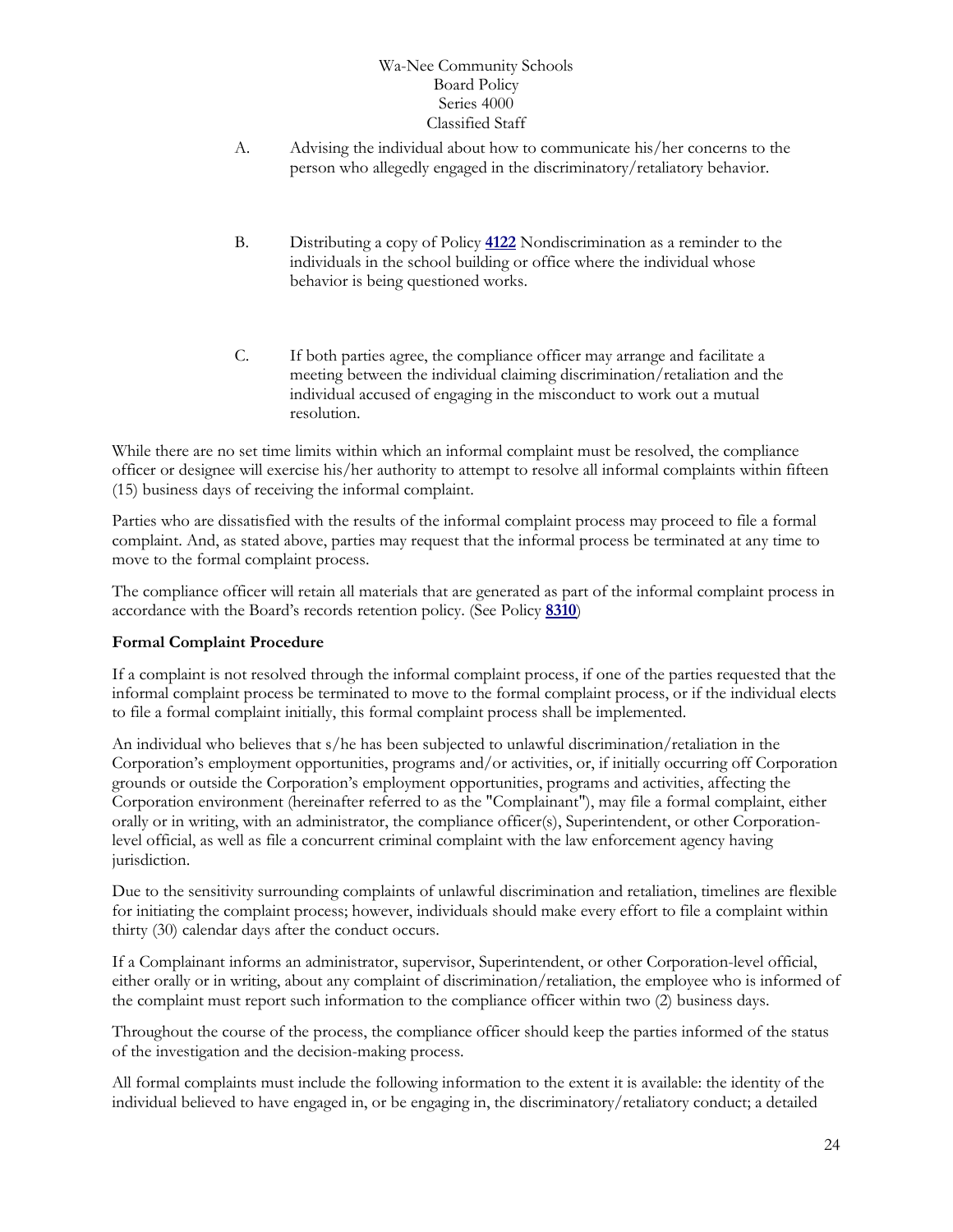description of the facts upon which the complaint is based; a list of potential witnesses; and the resolution sought by the Complainant.

If the Complainant is unwilling or unable to provide a written statement including the information set forth above, the compliance officer shall ask for such details in an oral interview. Thereafter, the compliance officer will prepare a written summary of the oral interview, and the Complainant will be asked to verify the accuracy of the reported complaint by signing the document.

Upon receiving a formal complaint, the compliance officer will consider whether any action should be taken in the investigatory phase to protect the Complainant from further discrimination or retaliation, including, but not limited to, a change of work assignment or schedule for the Complainant and/or the person who allegedly engaged in the misconduct. In making such a determination, the compliance officer should consult the Complainant to assess his/her agreement to the proposed action. If the Complainant is unwilling to consent to the proposed change, the compliance officer may still take whatever actions s/he deems appropriate in consultation with the Superintendent.

Within two (2) business days of receiving the complaint, the compliance officer, or a designee, will initiate a formal investigation to determine whether the Complainant has been subjected to unlawful discrimination/retaliation.

Simultaneously, the compliance officer, or a designee, will inform the individual alleged to have engaged in the discriminatory or retaliatory conduct (hereinafter referred to as the "Respondent"), that a complaint has been received. The Respondent will be informed about the nature of the allegations and provided with a copy of any relevant policies and/or administrative guidelines, including Policy **[4122](http://www.neola.com/wanee-in/search/policies/po4122.htm)** - Nondiscrimination. The Respondent also must be informed of the opportunity to submit a written response to the complaint within five (5) business days.

Although certain cases may require additional time, the compliance officer, or a designee, will attempt to complete an investigation into the allegations of discrimination/retaliation within fifteen (15) business days of receiving the formal complaint.

The investigation will include:

- A. interview(s) with the Complainant;
- B. interview(s) with the Respondent;
- C. interviews with any other witnesses who reasonably may be expected to have any information relevant to the allegations; and,
- D. consideration of any documentation or other information presented by the Complainant, Respondent, or any other witness that is reasonably believed to be relevant to the allegations.

At the conclusion of the investigation, the compliance officer, or the designee, shall prepare and deliver a written report to the Superintendent that summarizes the evidence gathered during the investigation and provides recommendations based on the evidence and the definition of unlawful discrimination/retaliation as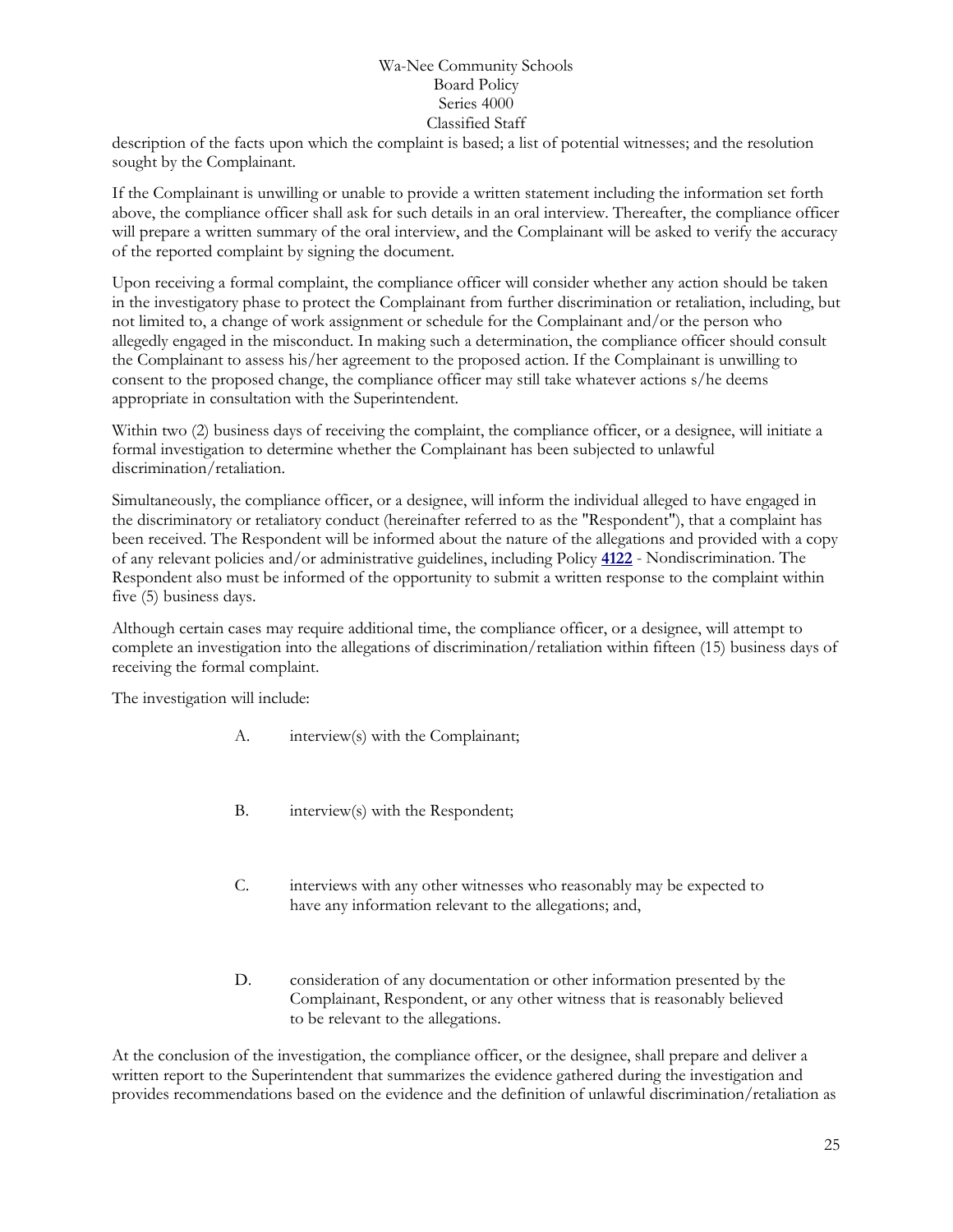provided in Board policy and State and Federal law as to whether the Complainant has been subjected to unlawful discrimination/retaliation. The recommendations must be based upon the totality of the circumstances. In determining if discrimination or retaliation occurred, a preponderance of evidence standard will be used (*i.e.*, it is more likely than not that unlawful discrimination/retaliation occurred).

The compliance officer, or the designee, should consult with the Board's legal counsel before finalizing the report to the Superintendent.

Absent extenuating circumstances, within five (5) business days of receiving the report of the compliance officer or the designee, the Superintendent must either issue a decision regarding whether the charges have been substantiated or request further investigation. A copy of the Superintendent's decision will be delivered to both the Complainant and the Respondent.

If the Superintendent requests additional investigation, the Superintendent must delineate the additional information that is to be gathered, and such additional investigation must be completed within five (5) business days. At the conclusion of the additional investigation, the Superintendent must issue a written decision as described above.

If the Superintendent determines the Complainant was subjected to unlawful discrimination/retaliation, s/he must identify what corrective action will be taken to stop, remedy, and prevent the recurrence of the discrimination/retaliation. The corrective action should be reasonable, timely, age-appropriate, effective, and tailored to the specific situation.

A Complainant or Respondent who is dissatisfied with the decision of the Superintendent may appeal through a signed written request to the Board within five (5) business days of his/her receipt of the Superintendent's decision.

If the Superintendent is the Respondent, the appeal process will skip the review by the Superintendent and move directly to the Board. In such circumstances, the compliance officer, or the designee, shall prepare and deliver a written report to the Board that summarizes the evidence gathered during the investigation and provides recommendations based on the evidence and the definition of unlawful discrimination/retaliation as provided in Board policy and State and Federal law as to whether the Complainant has been subjected to unlawful discrimination/retaliation.

The Board shall meet with the concerned parties and their representatives within twenty (20) business days of the receipt of a written request to appeal. At this meeting, the parties have the right to present evidence, including testimony and/or exhibits, to the Board in support of their position. A copy of the Board's disposition of the appeal shall be sent to each concerned party within ten (10) business days of this meeting. The decision of the Board will be final.

The Board reserves the right to investigate and resolve a complaint or report of unlawful discrimination/retaliation regardless of whether the employee or unsuccessful applicant for employment alleging the unlawful discrimination/retaliation pursues the complaint. The Board also reserves the right to have the formal complaint investigation conducted by an external person in accordance with this policy or in such other manner as deemed appropriate by the Board or its designee.

The Complainant and the Respondent may be represented, at his/her own cost, at any of the above-described meetings/hearings.

The right of a person to a prompt and equitable resolution of the complaint shall not be impaired by the person's pursuit of other remedies such as the filing of a complaint with the Office for Civil Rights, Equal Employment Opportunity Commission, Indiana Civil Rights Commission, or the filing of a concurrent criminal complaint. Use of the complaint procedures is not a prerequisite to the pursuit of other remedies.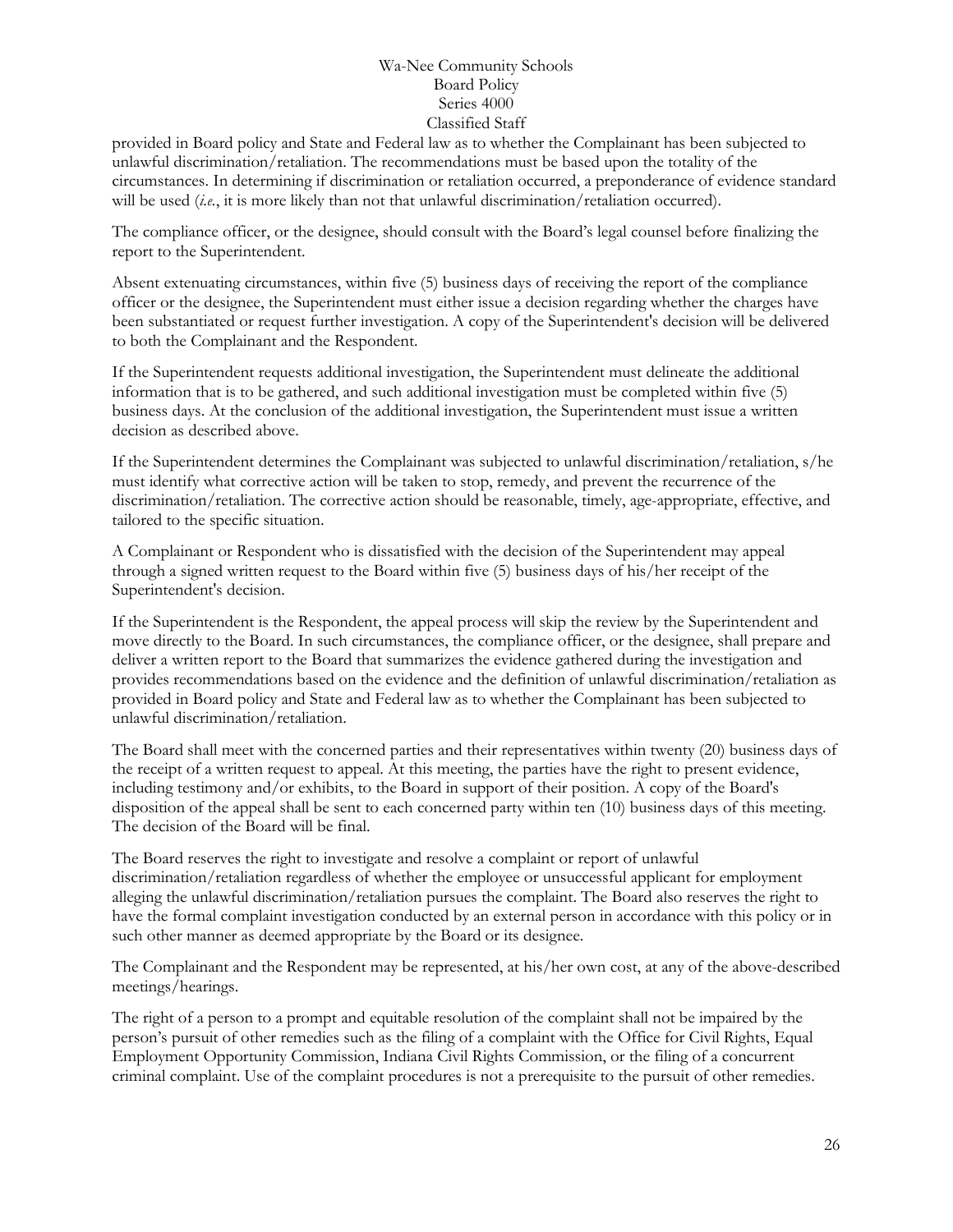Furthermore, the complaint must be investigated even if a separate investigation is being conducted by another agency, including but not limited to the local police department.

#### **Privacy/Confidentiality**

The Corporation will employ all reasonable efforts to protect the rights of the Complainant, the Respondent(s), and the witnesses to the extent possible, consistent with the Corporation's legal obligations to investigate, take appropriate action, and comply with any discovery or disclosure obligations.

All records generated under the terms of this policy shall be maintained as confidential to the extent permitted by law. Confidentiality, however, cannot be guaranteed.

All Complainants proceeding through the formal investigation process will be advised that their identities may be disclosed to the Respondent(s).

During the course of a formal investigation, the compliance officer or designee will instruct each person who is interviewed about the importance of maintaining confidentiality. Any individual who is interviewed as part of an investigation is expected not to disclose to third parties any information that s/he learns and/or provides during the course of the investigation.

#### **Remedial Action, Sanctions and Monitoring**

The Board shall vigorously enforce its prohibitions against unlawful discrimination/retaliation occurring in the Corporation's employment opportunities, programs and/or activities, or, if initially occurring off Corporation grounds or outside the Corporation's employment opportunities, programs and activities, affecting the Corporation environment by taking appropriate action reasonably calculated to stop and prevent further misconduct.

If warranted, appropriate remedial action shall be determined and implemented on behalf of the Complainant. Such remedial action may include, but is not limited to, counseling services, reinstatement of leave taken due to the discrimination, or other appropriate action.

While observing the principles of due process, a violation of this policy may result in disciplinary action up to and including the discharge of an employee. All disciplinary action will be taken in accordance with applicable State law and the terms of the relevant collective bargaining agreement(s), if any.

When imposing discipline, the Superintendent shall consider the totality of the circumstances involved in the matter. In those cases where unlawful discrimination/retaliation is not substantiated, the Board may consider whether the alleged conduct nevertheless warrants discipline in accordance with other Board policies, consistent with the terms of the relevant collective bargaining agreement(s), if any.

All sanctions imposed by the Board and/or Superintendent shall be reasonably calculated to end such conduct, prevent its recurrence, and remedy its effect. Prior sanctions imposed on the Respondent(s) for similar past conduct shall be considered in determining the appropriateness of the sanction(s) imposed for the present conduct.

The Board may appoint an individual, who may be an employee of the Corporation, to monitor the Respondent to ensure no further discrimination or retaliation occurs. Likewise, the Board may appoint an individual, who may be an employee of the Corporation other than the Respondent, to follow up with the Complainant to ensure that no further discrimination or retaliation has occurred and to take action to promptly address any reported occurrences.

#### **Retention of Public Records, Student Records, and Investigatory Records and Materials**

All individuals charged with conducting investigations under this policy shall retain all information, documents, electronically stored information ("ESI"), and electronic media (as defined in Policy **[8315](http://www.neola.com/wanee-in/search/policies/po8315.htm)**) created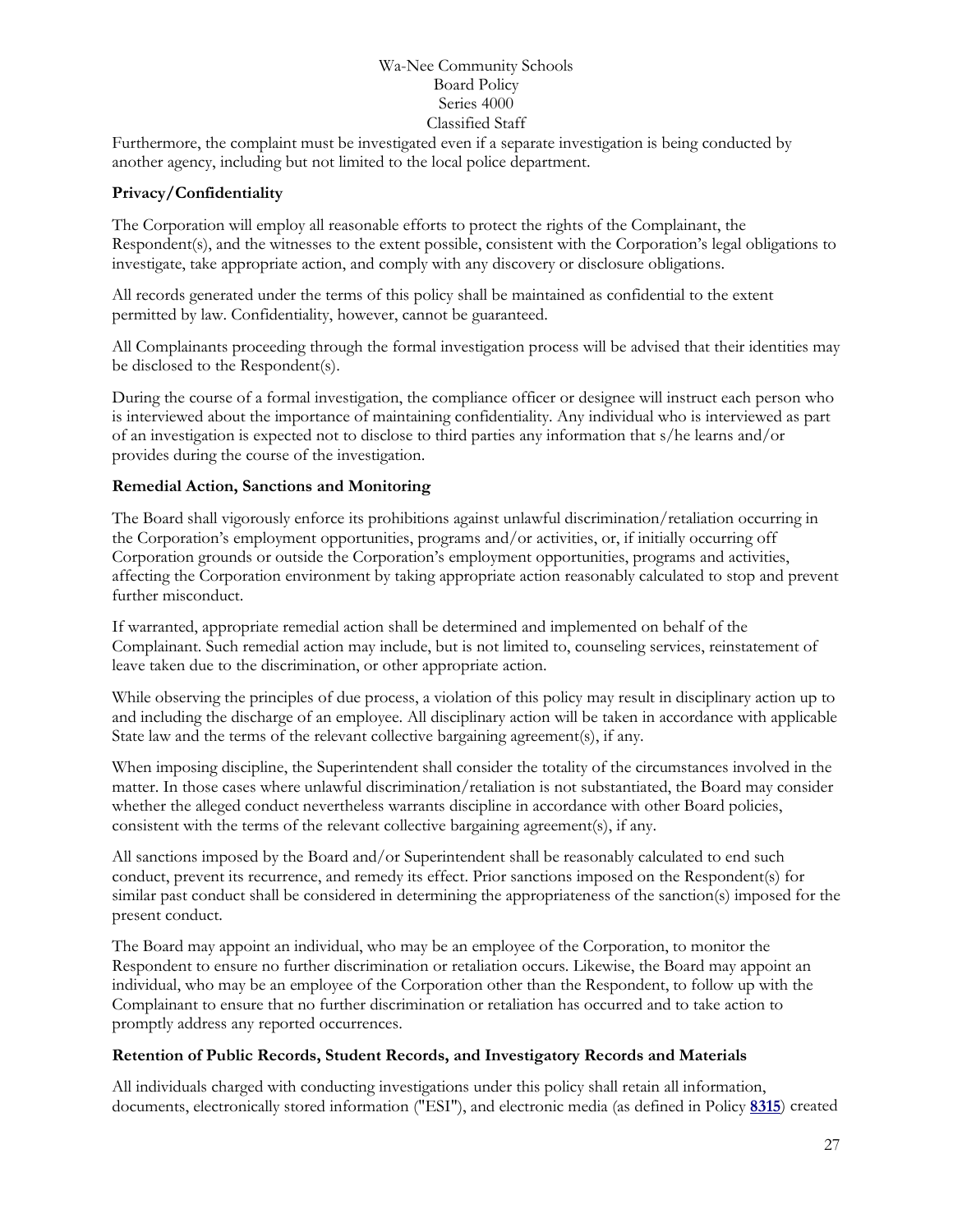and received as part of an investigation, including but not limited to complaints, responses, witness statements, documentary evidence, audio, video and/or digital recordings, handwritten and contemporaneous notes, e-mails related to the investigation and allegations, printouts, letters, determinations, and summaries. The information, documents, ESI, and electronic media (as defined in Policy **[8315](http://www.neola.com/wanee-in/search/policies/po8315.htm)**) retained may include public records and records exempt from disclosure under Federal and/or State law (e.g., student records).

The information, documents, ESI, and electronic media (as defined in Policy **[8315](http://www.neola.com/wanee-in/search/policies/po8315.htm)**) created or received as part of an investigation shall be retained in accordance with Policy **[8310](http://www.neola.com/wanee-in/search/policies/po8310.htm)**, Policy 8315, Policy **[8320](http://www.neola.com/wanee-in/search/policies/po8320.htm)**, Policy 8330 and the Corporation's records retention schedule.

#### **Retaliation**

Retaliation against a person who (1) makes a report or files a complaint alleging unlawful discrimination occurring in the Corporation's employment opportunities, programs and/or activities, or, if initially occurring off Corporation grounds or outside the Corporation's employment opportunities, programs and activities, affecting the Corporation environment, or (2) participates as a witness in an investigation, is prohibited.

Specifically, the Board will not discriminate/retaliate against, coerce, intimidate, threaten or interfere with any individual because s/he opposed any act or practice made unlawful by Federal or State nondiscrimination laws, made a complaint, testified, assisted or participated in any manner in an investigation, proceeding, or hearing under those laws, or exercised, enjoyed, aided or encouraged any other person in the exercise or enjoyment of any right granted or protected by those laws.

Individuals found to have engaged in retaliation shall be subject to disciplinary action, up to and including termination of employment or expulsion from school.

#### **Training**

The compliance officers also will oversee the training of Corporation employees so that all employees understand their rights and responsibilities under Federal and State law and are informed of the Board's policies and practices with respect to fully implementing and complying with the requirements of Federal and State law.

#### **Notice**

Notice of the Board's policy on nondiscrimination in employment practices and the identity of the compliance officers will be posted throughout the Corporation and published in any Corporation statement regarding the availability of employment, in any staff handbooks, and in general information publications of the Corporation as required by Federal and State law and this policy.

I.C. 20-28-10-12 I.C. 20-28-10-13 I.C. 20-33-1-1 20 U.S.C. 1400 et seq., the Individuals with Disabilities Education Improvement Act of 2004 (IDEA 2004) 20 U.S.C. 1681 et seq., Title IX of the Education Amendments of 1972 29 U.S.C. 621 et seq., Age Discrimination in Employment Act of 1967 29 U.S.C. 794, Section 504 of the Rehabilitation Act of 1973, as amended 29 U.S.C. 6101, The Age Discrimination in Employment Act of 1975 42 U.S.C. 1983 42 U.S.C. 2000d et seq., Title VI of the Civil Rights Act of 1964 42 U.S.C. 2000e et seq., Title VII of the Civil Rights Act of 1964 42 U.S.C. 2000ff et seq., The Genetic Information Nondiscrimination Act of 2008 42 U.S.C. 12101 et seq., Americans with Disabilities Act of 1990, as amended 29 C.F.R. Part 1635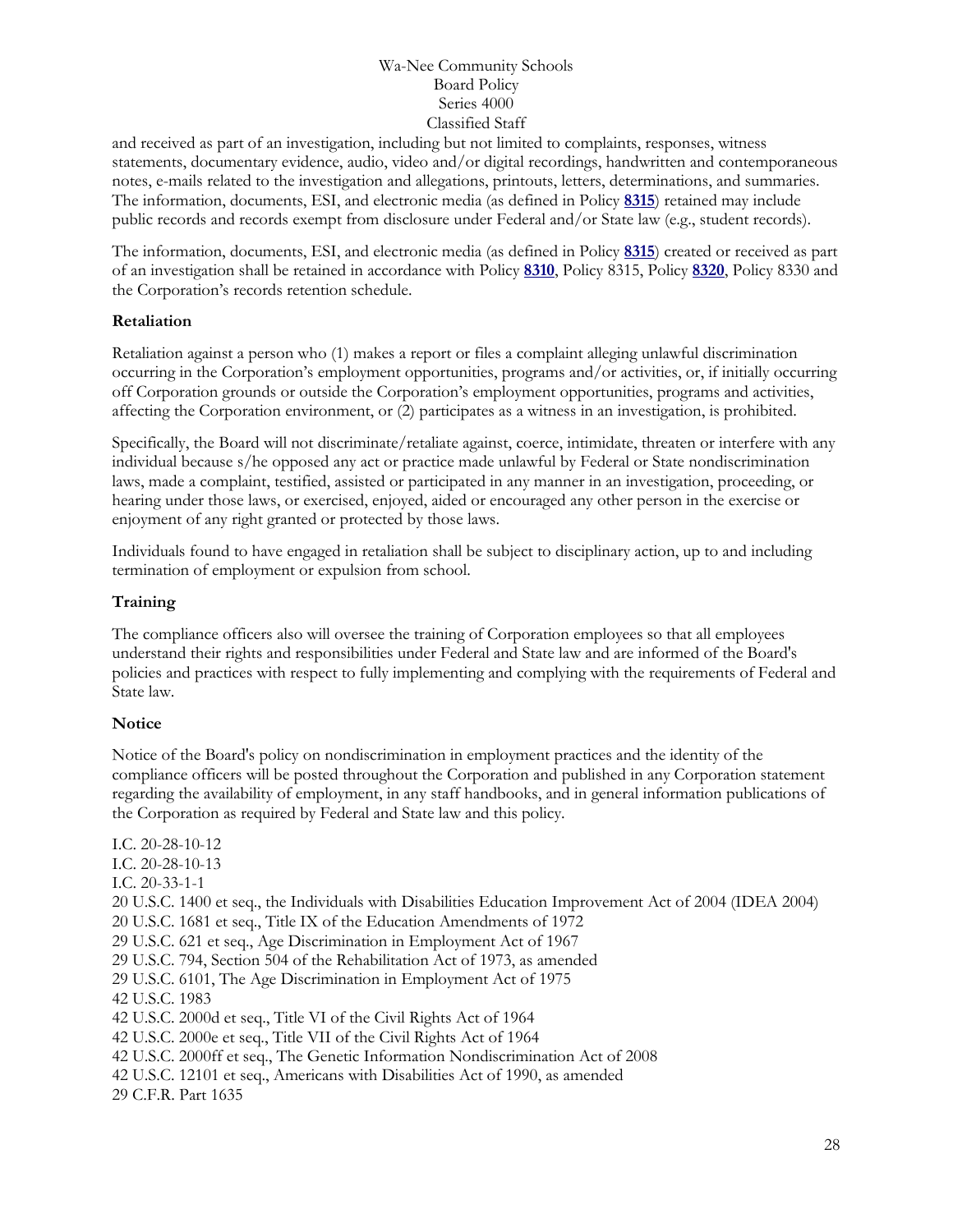Revised 9/12/05 Revised 5/9/11 Revised 5/28/13 T.C. 12/3/15 Revised 2/8/16 Revised 6/25/18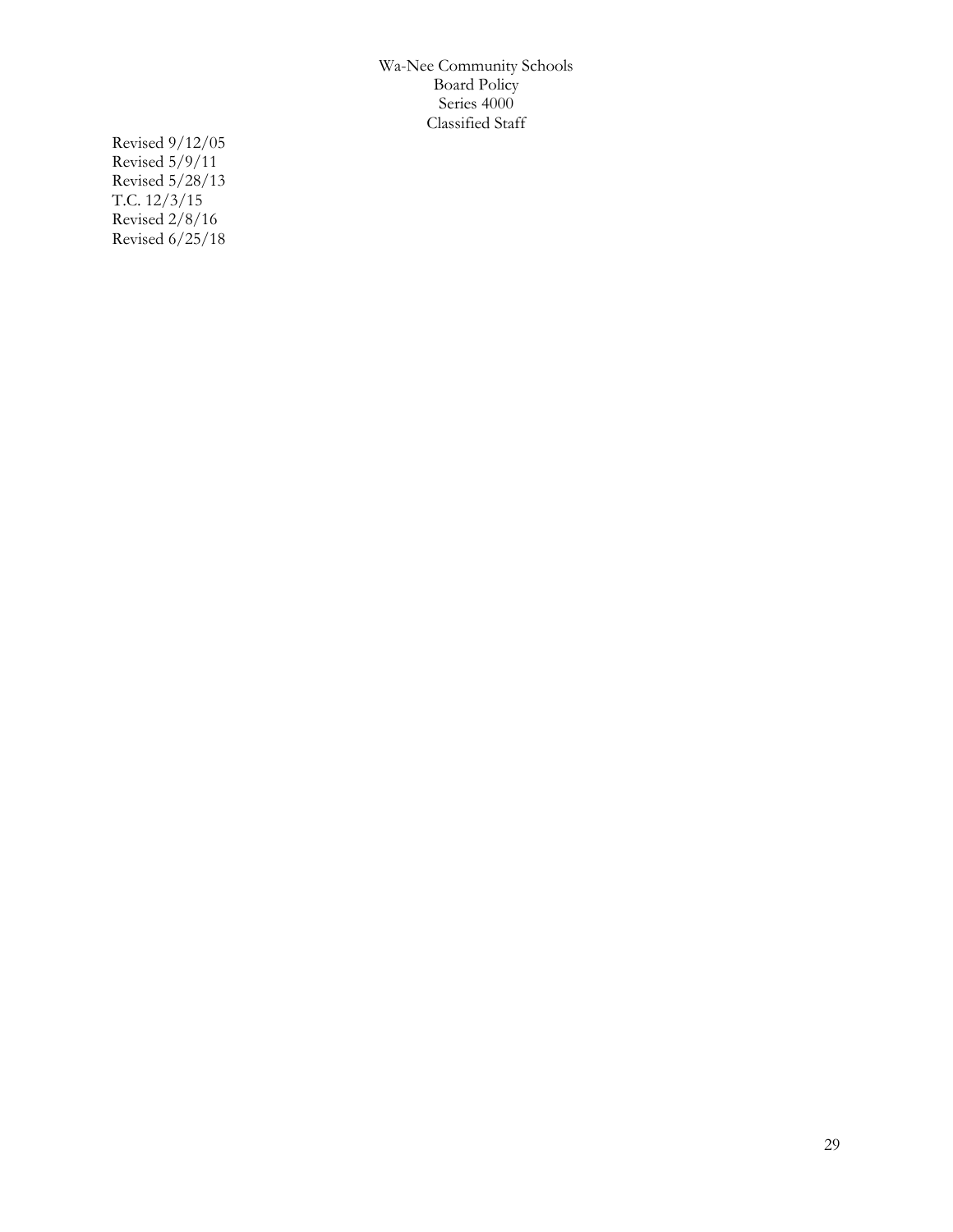# <span id="page-29-0"></span>[4122.01](http://www.neola.com/wanee-in/search/ag/ag4122.01.htm) - DRUG-FREE WORKPLACE

The Board believes that quality education is not possible in an environment affected by drugs. It will seek, therefore, to establish and maintain an educational setting which is free from the use or evidence of use of any controlled substance and alcohol.

To help ensure a safe environment for our students and staff, it is imperative that individuals who use illegal drugs be screened out during the initial employment process. This procedure will have a positive effect on ensuring a safe and drug free workforce in the Wa-Nee Community School Corporation. For those reasons, all applicants tentatively selected for a position with the Wa-Nee Community School Corporation will be required to submit to urinalysis to screen for illegal drug use prior to appointment. Each applicant shall be notified that appointment will be contingent upon a negative drug test result. Applicants shall be directed to an appropriate collection facility. The School Corporation shall pay the cost of the drug screen.

Each applicant shall be advised of the opportunity to submit medical documentation that may support a legitimate use for a specific drug to Wa-Nee Community Schools.

The Board shall not permit the manufacture, possession, use, distribution, or dispensing of any controlled substance and alcohol, and any drug paraphernalia, by any member of the Corporation's classified staff at any time while on Corporation property or while involved in any Corporation-related activity or event. An employee who reports for duty or attends a Corporation-sponsored function after using a controlled substance or consuming alcohol is in violation of this prohibition. Any staff member who violates this policy shall be subject to disciplinary action in accordance with Corporation guidelines and the terms of collective bargaining agreements.

The Superintendent shall establish guidelines that ensure compliance with this policy and that each staff member is given a copy of the standards regarding unlawful manufacture, possession, use, distribution, or dispensing of illicit drugs and alcohol by staff and informed that compliance with this requirement is mandatory. Such guidelines shall provide for appropriate disciplinary actions, if and when needed, which comply with the terms of any negotiated agreement, if applicable, and with other related Corporation policies.

41 U.S.C. 701 et seq., Drug-Free Workplace Act of 1988 20 U.S.C. 3224a, The Safe and Drug-Free Schools and Communities Act 34 C.F.R. Part 86 I.C. 34-2-1 et seq.

Revised 3/02 Revised 2/23/15 T.C. 12/3/15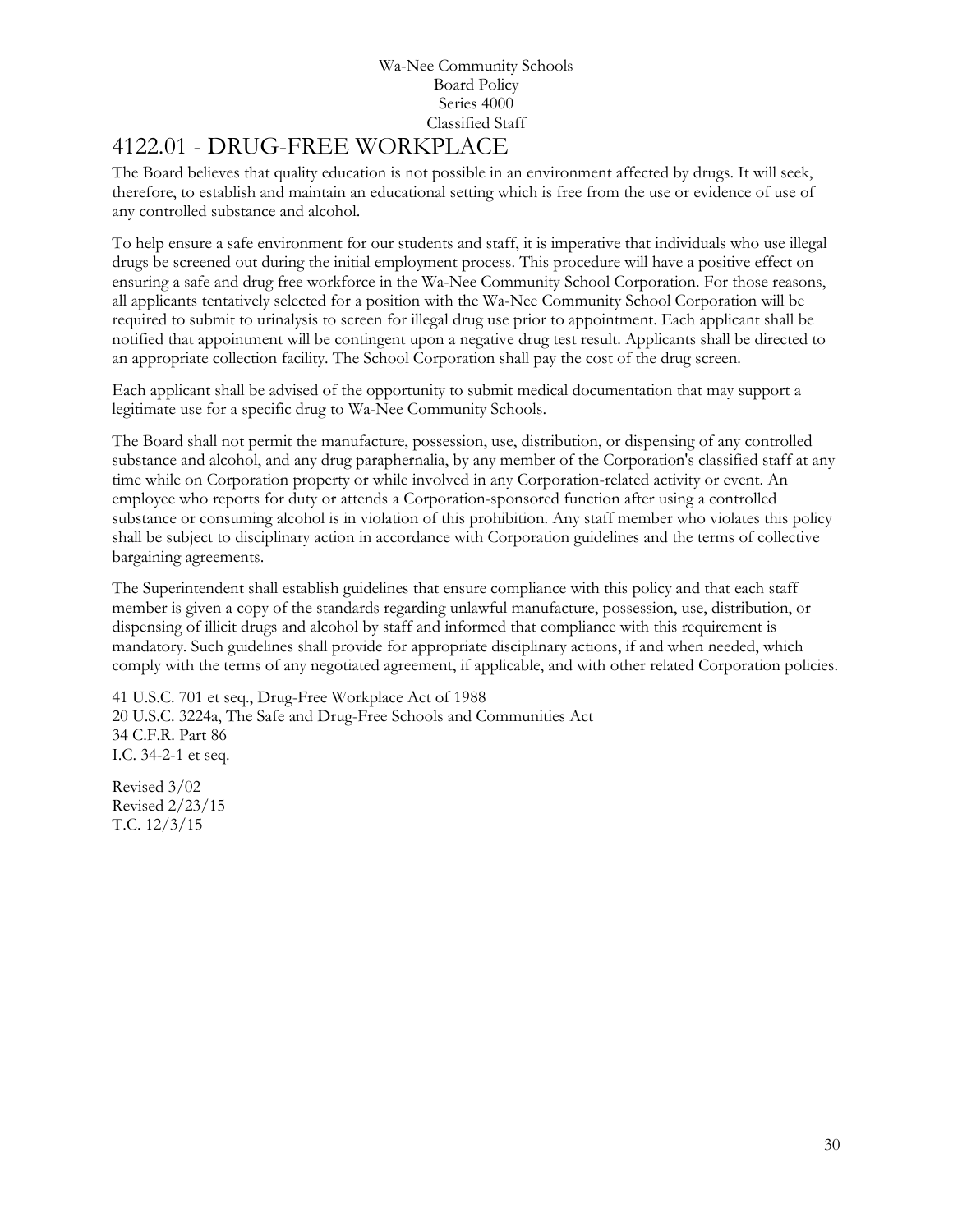## Wa-Nee Community Schools Board Policy Series 4000 Classified Staff 4122.02 - NONDISCRIMINATION BASED ON GENETIC INFORMATION OF THE EMPLOYEE

<span id="page-30-0"></span>The Board prohibits discrimination on the basis of genetic information in all aspects of employment, including hiring, firing, compensation, job assignments, promotions, layoffs, training, fringe benefits, or any other terms, conditions, or privileges of employment. The Board also does not limit, segregate, or classify applicants or employees in any way that would deprive or tend to deprive them of employment opportunities or otherwise adversely affect the status of the person as an employee, based on genetic information. Harassment of a person because of genetic information is also prohibited. Likewise, retaliation against a person for identifying, objecting to, or filing a complaint concerning a violation of this policy is prohibited.

In accordance with Title II of the Genetic Information Nondiscrimination Act of 2008, 42 U.S.C. 2000ff, et seq. and 29 C.F.R. 1635 ("GINA"), the Board shall not request, require or purchase genetic information of employees, their family members or applicants for employment. Further, in compliance with GINA, applicants and employees are directed not to provide genetic information, including their individual's family medical history, in response to necessary requests for medical information, with the exception that family medical history may be provided as part of the certification process for FMLA leave, or when an employee is asking for leave to care for an immediate family member with a serious health condition. Applicants for employment are directed not to provide any genetic information, including the individual's family medical history, in response to requests for medical information as part of the Board's application for employment process. Employees and applicants for employment shall not be penalized for providing genetic information in good faith in response to a request from a Board employee or agent, unless that applicant or employee refuses to delete the information at the request of the employee or agent of the Board.

The Board recognizes that genetic information may be acquired through commercially and publicly available media including newspapers, books, magazines, periodicals, television shows or the Internet. The Board prohibits its employees and agents including commercial background investigation agents from searching these sources with the intent of finding or obtaining genetic information, or accessing sources from which they are likely to acquire genetic information. If genetic information about an employee or applicant is obtained in error, it shall immediately be redacted and not shared beyond the point of first receipt.

As used in this policy, "genetic information," means information about: (a) an individual's genetic tests; (b) the genetic tests of that individual's family members; (c) the manifestation of disease or disorder in family members of the individual (family medical history); (d) an individual's request for, or receipt of, genetic services, or the participation in clinical research that includes genetic services by the individual or a family member of the individual; or (e) the genetic information of a fetus carried by an individual or a pregnant woman who is a family member of the individual and the genetic information of an embryo legally held by an individual or family member using assistive reproductive technology.

The term "genetic information" does not include information about the sex or age of the individual, the sex or age of family members, or information about the race or ethnicity of the individual or family member that is not derived from a genetic test.

As used in this policy, "genetic test" means an analysis of human DNA, RNA, chromosomes, proteins, or metabolites that detect genotypes, mutations, or chromosomal changes. The term includes any test of a person's DNA/RNA.

If the Board's employees or agents legally and/or inadvertently receive genetic information about an employee or applicant, it shall be treated as a confidential medical record in accordance with law.

The Superintendent shall appoint a GINA Compliance Officer who shall be responsible for overseeing the Board's compliance with this policy and GINA and proposing revisions and additions to this policy as necessary to insure the Board's compliance with GINA. This person shall be responsible for working with the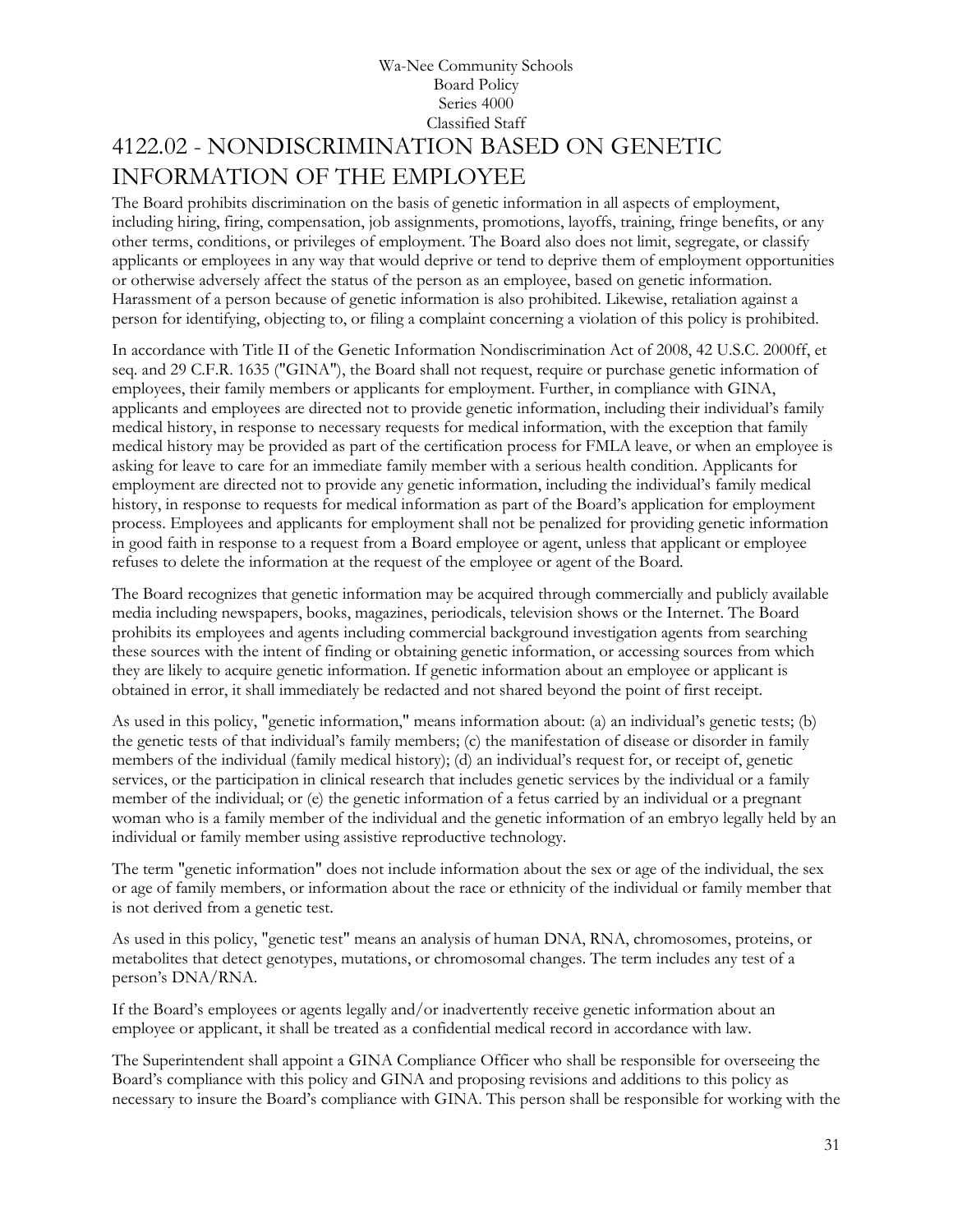Board's legal counsel to fully implement the requirements of GINA in all activities of the School District. The GINA Compliance Officer shall also verify that proper notice of nondiscrimination for Title II of GINA is provided to staff members, and that all requests for health-related information (e.g., to support an employee's request for reasonable accommodation under the ADA or a request for sick leave) is accompanied by a written warning that directs the employee or health care provider not to collect or provide genetic information.

The written warning shall contain the information in the following sample notice:

Genetic Information Nondiscrimination Act of 2008 (GINA) Disclosure Requirement

The Genetic Information Nondiscrimination Act of 2008 or "GINA" prohibits employers and other entities covered by the law, including the Board of the Wa-Nee Community Schools, from requesting or requiring genetic information about an employee or applicant or family member of an employee or applicant, except as specifically allowed by law. To comply with GINA, do not provide any genetic information when responding to this request for medical information (unless the request pertains to a request for FMLA leave for purposes of caring for an immediate family member with a serious health condition). "Genetic information," as defined by GINA, includes an individual's family medical history, the results of an individual's or family member's genetic test, the fact that an individual or an individual's family member sought or received genetic services or participated in clinical research that includes genetic services, and genetic information of a fetus carried by an individual or an individual's family member or an embryo lawfully held by an individual or family member receiving assistive reproductive services. Questions concerning compliance with the requirements of GINA may be directed to the GINA Compliance Officer at (574) 773-3131.

42 U.S.C. 2000ff et seq. Title II of the Genetic Information Act of 2008 29 C.F.R. Part 1635

Adopted 9/29/10 Revised 7/9/12 T.C. 12/3/15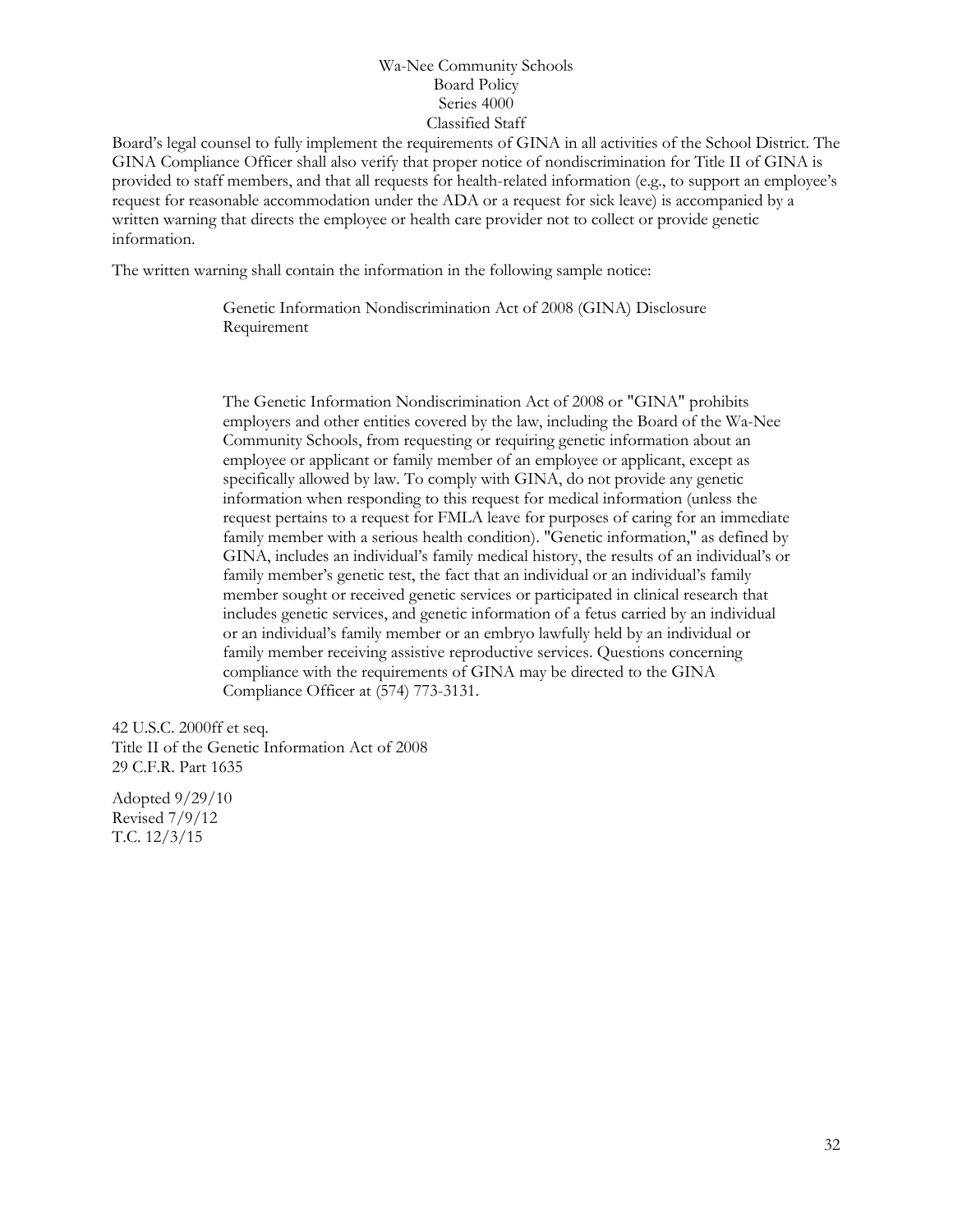## Wa-Nee Community Schools Board Policy Series 4000 Classified Staff 4123 - SECTION 504/ADA PROHIBITION AGAINST DISABILITY DISCRIMINATION IN EMPLOYMENT

<span id="page-32-0"></span>The Board prohibits discrimination against any employee or applicant based upon his/her disability. As such, the Board will not engage in employment practices or adopt policies that discriminate on the basis of disability, or otherwise discriminate against qualified individuals with disabilities in regard to job application procedures, the hiring, advancement or discharge of employees, employee compensation, job training, or other terms, conditions and privileges of employment. The Board further will not limit, segregate or classify applicants or employees in any way that adversely affects their opportunities or status because of disability. Additionally, the Board will not participate in any contractual or other relationships that have the effect of subjecting qualified individuals with disabilities who are applicants or employees to discrimination on the basis of disability.

"An individual with a disability" means a person who has, had a record of, or is regarded as having, a physical or mental impairment that substantially limits one or more major life activities. Major life activities are functions such as caring for one's self, performing manual tasks, walking, seeing, hearing, eating, sleeping, standing, lifting, bending, speaking, breathing, learning, reading, concentrating, thinking, communicating, sitting, reaching, interacting with others, and working.

Major life activities also include the operation of a major bodily function, including, but not limited to, functions of the immune system, special sense organs and skin, normal cell growth, and digestive, genitourinary, bowel, bladder, neurological, brain, respiratory, circulatory, endocrine, hemic, lymphatic, musculoskeletal and reproductive functions. The operation of a major bodily function includes the operation of an individual organ within a body system.

An impairment that is episodic in nature or in remission is considered a disability if it would substantially limit a major life activity when active.

The determination of whether an impairment substantially limits a major life activity must be made without regard to the ameliorative effects of mitigating measures such as medication, medical supplies, equipment or appliances, low-vision devices (defined as devices that magnify, enhance, or otherwise augment a visual image, but not including ordinary eyeglasses or contact lenses), prosthetics (including limbs and devices), hearing aid(s) and cochlear implant(s) or other implantable hearing devices, mobility devices, oxygen therapy equipment or supplies, use of assistive technology, reasonable accommodations or "auxiliary aides or services," learned behavioral or adaptive neurological modifications, psychotherapy, behavioral therapy, or physical therapy.

A qualified person with a disability means the individual satisfies the requisite skill, experience, education and other job-related requirements of the employment position such individual holds or desires and, with or without reasonable accommodation, can perform the essential functions of the job in question.

The Board will provide a reasonable accommodation to a qualified individual who has an actual disability or who has a record of a disability, unless the accommodation would impose an undue hardship on the operation of the Corporation's program and/or activities. A reasonable accommodation is not required for an individual who is merely regarded as having a disability.

#### **Corporation Compliance Officer**

The following person(s) is designated as the Corporation Section 504 Compliance Officer(s)/ADA Coordinator(s) ("Corporation Compliance Officer(s)"):

Assistant Superintendent/Director of Curriculum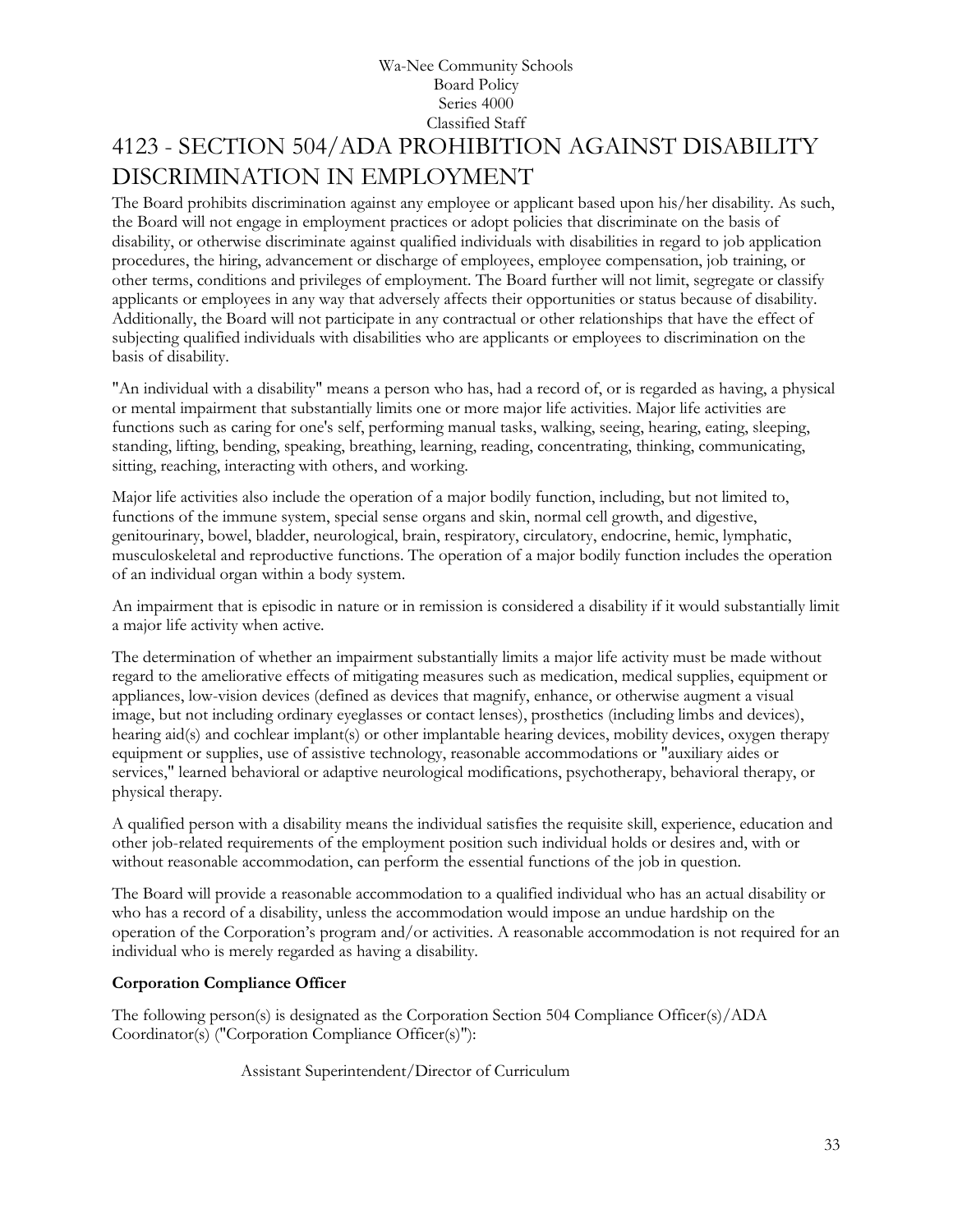1300 North Main Street (address)

(574) 773-3131 (phone number)

(574) 773-5593 (facsimile number)

The Corporation Compliance Officer(s) is responsible for coordinating the Corporation's efforts to comply with and fulfill its responsibilities under Section 504 and Title II of the Americans with Disabilities Act, as amended ("ADA"). A copy of Section 504 and the ADA, including copies of their implementing regulations, may be obtained from the Corporation Compliance Officer.

The Corporation Compliance Officer(s) will oversee the investigation of any complaints of discrimination based on disability, which may be filed pursuant to the Board's adopted internal complaint procedure, and will attempt to resolve such complaints. The Board will provide for the prompt and equitable resolution of complaints alleging violations of Section 504/ADA.

#### **Training**

The Corporation Compliance Officer(s) will also oversee the training of employees in the Corporation so that all employees understand their rights and responsibilities under Section 504 and the ADA, and are informed of the Board's policies, administrative guidelines and practices with respect to fully implementing and complying with the requirements of Section 504/ADA.

The Board will provide in-service training and consultation to staff responsible for the education of persons with disabilities, as necessary and appropriate.

#### **Facilities**

No qualified person with a disability will, because the Corporation's facilities are inaccessible to or unusable by persons with disabilities, be denied the benefits of, be excluded from participation in, or otherwise be subjected to discrimination under any program or activity to which Section 504/ADA applies.

For facilities constructed or altered after June 3, 1977, the Corporation will comply with applicable accessibility standards. For those existing facilities constructed prior to June 3, 1977, the Corporation is committed to operating its programs and activities so that they are readily accessible to persons with disabilities.

#### **Notice**

Notice of the Board's policy on nondiscrimination in employment practices and the identity of the Corporation's Compliance Officer(s) will be posted throughout the Corporation, and published in the Corporation's recruitment statements or general information publications.

29 C.F.R. Part 1630 29 U.S.C. 794, Section 504 Rehabilitation Act of 1973, as amended 34 C.F.R. Part 104 42 U.S.C. 12101 et seq., Americans with Disabilities Act of 1990, as amended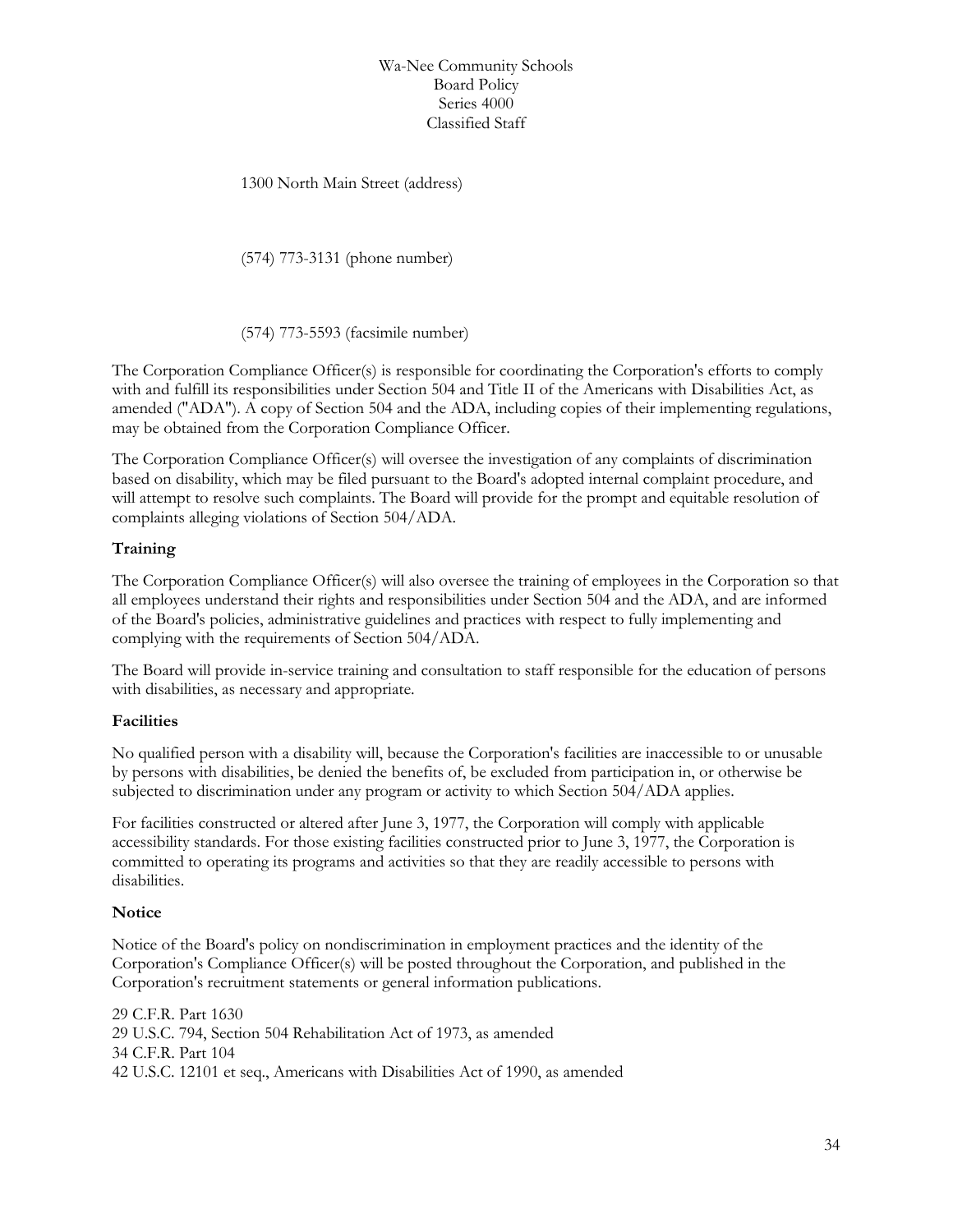Adopted 7/9/12 T.C. 12/3/15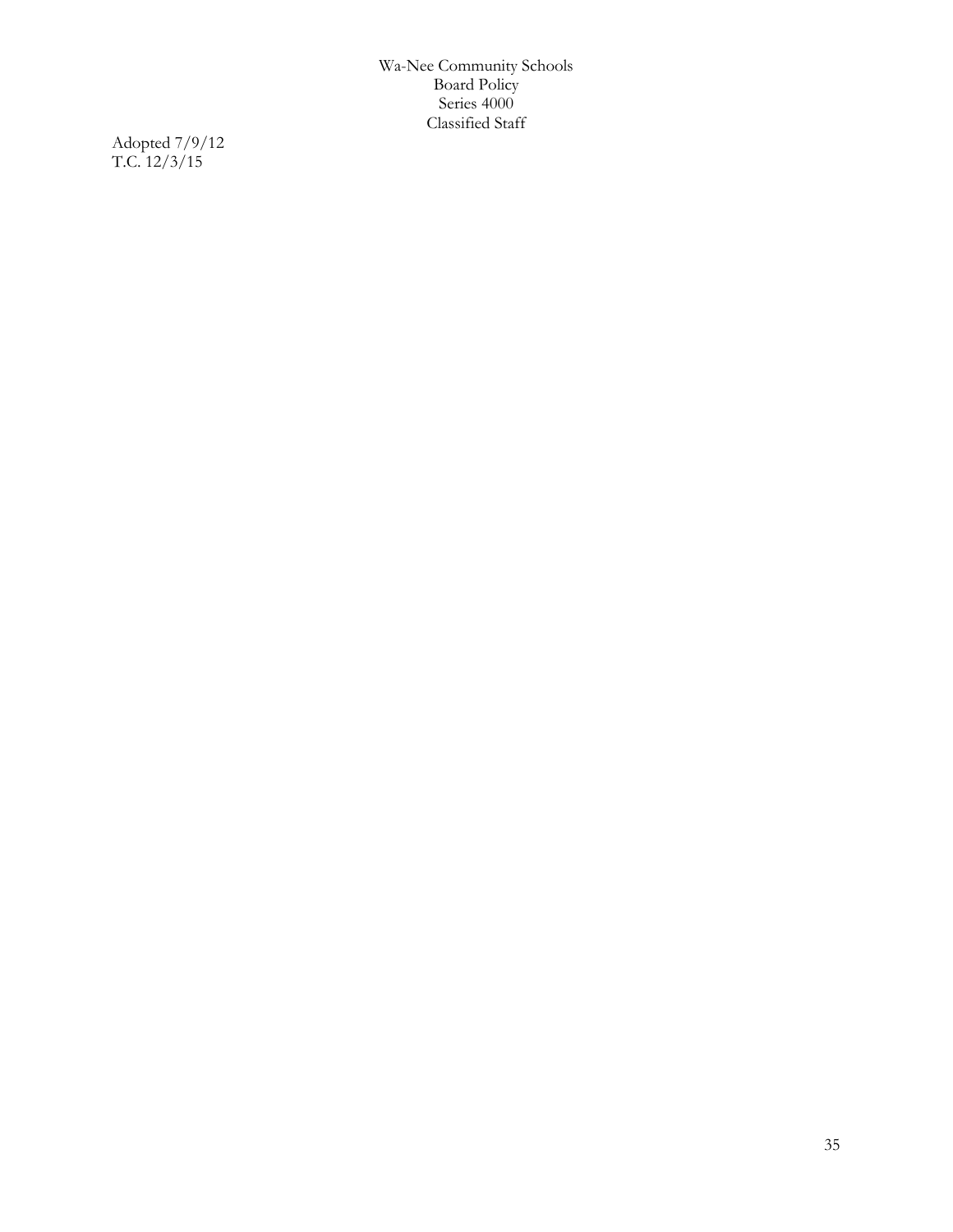# <span id="page-35-0"></span>[4130](http://www.neola.com/wanee-in/search/ag/ag4130.htm) - ASSIGNMENT AND TRANSFER

The Board believes that the careful placement of classified staff within the Corporation is vital to the utilization of qualified and competent classified staff for the successful functioning of the Corporation.

Responsibility for the assignment and transfer of classified staff members shall be vested in the Superintendent.

I.C. 20-26-5-4, 5-10-7-1 et seq.

T.C. 12/3/15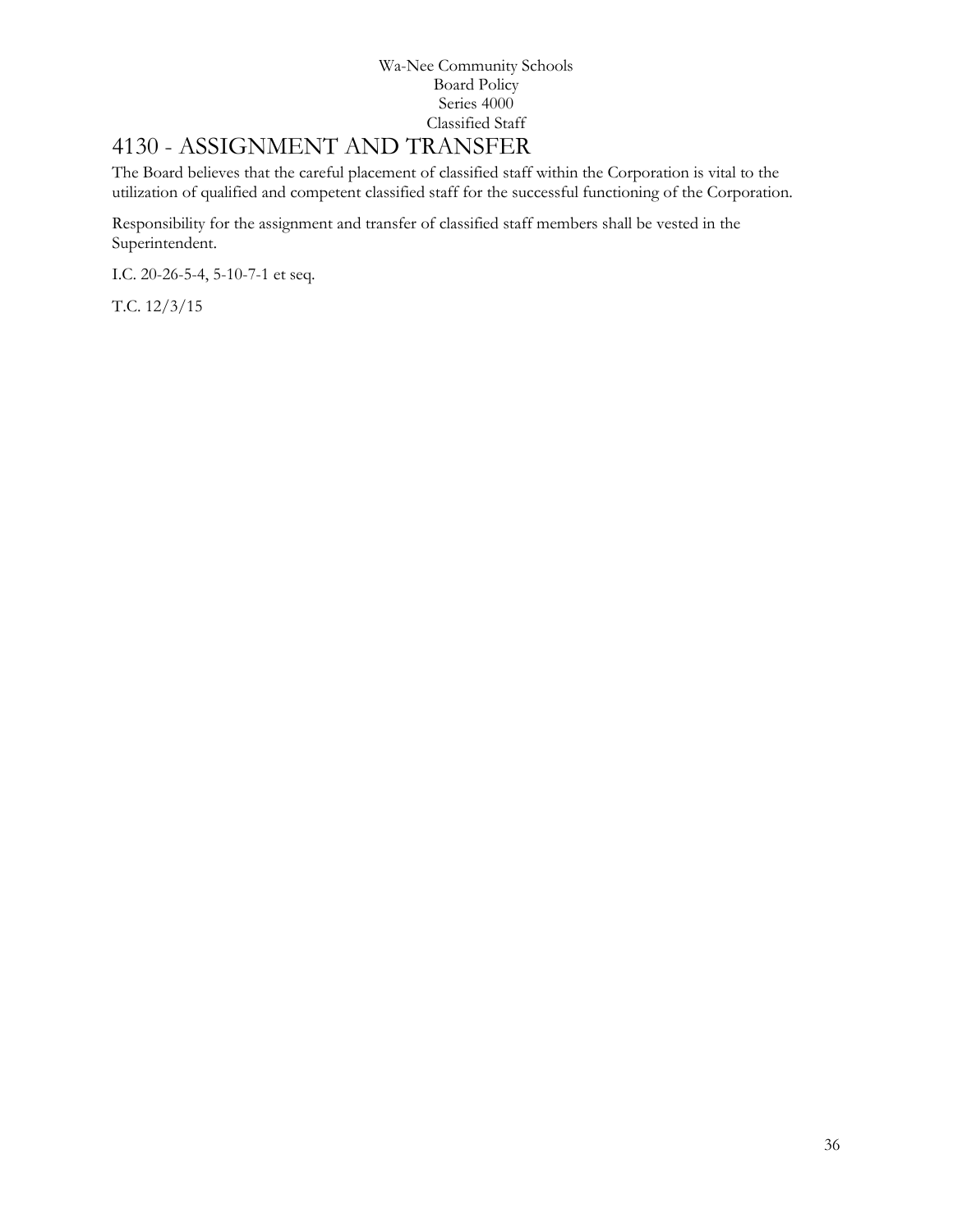### Wa-Nee Community Schools Board Policy Series 4000 Classified Staff [4140](http://www.neola.com/wanee-in/search/ag/ag4140.htm) - TERMINATION AND RESIGNATION **TERMINATION**

A classified staff member may be suspended or terminated, upon a majority vote of the School Board, for violation of the policies of the Board or for any reasons not otherwise prohibited by law. In such cases, the Board shall provide the employee any required procedural due process.

## **RESIGNATION**

Pursuant to State law, following submission of a resignation to the Superintendent, the employee may not withdraw or otherwise rescind that resignation. A notice of retirement is functionally equivalent to a resignation and thus falls within the meaning of the word "resignation" for purposes of this policy. The Superintendent shall inform the Board of the submission of that resignation at its next meeting. The Board may choose to accept that resignation, deny that resignation, or take any other appropriate action relating to the termination or suspension of employment of the classified staff member submitting the resignation. A resignation, once submitted, may not then be rescinded unless the Board agrees.

I.C. 5-8-4-1

Adopted 2/23/15 Revised 9/14/15 T.C. 12/3/15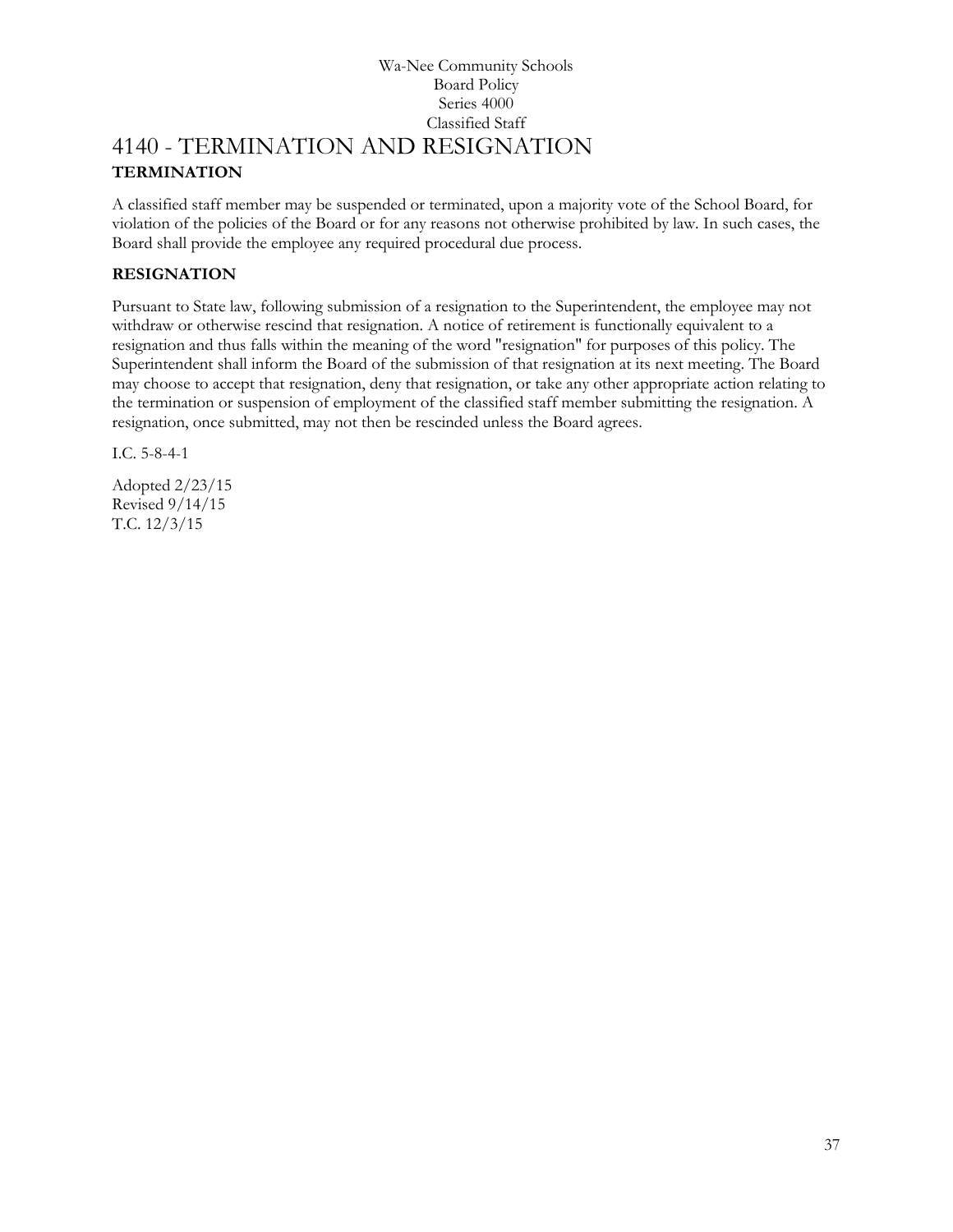# 4141 - LAYOFFS OF CLASSIFIED STAFF

It is the responsibility of the Board to provide the classified staff necessary for the operation of the Corporation, consistent with the responsibility of the Board for the judicious allocation of its resources.

The Superintendent shall recommend to the Board the abolishment of existing positions.

The Board reserves the right in accordance with statute to abolish any existing position in whole or in part or to reduce the number of classified staff in such positions based on the recommendation of the Superintendent.

T.C. 12/3/15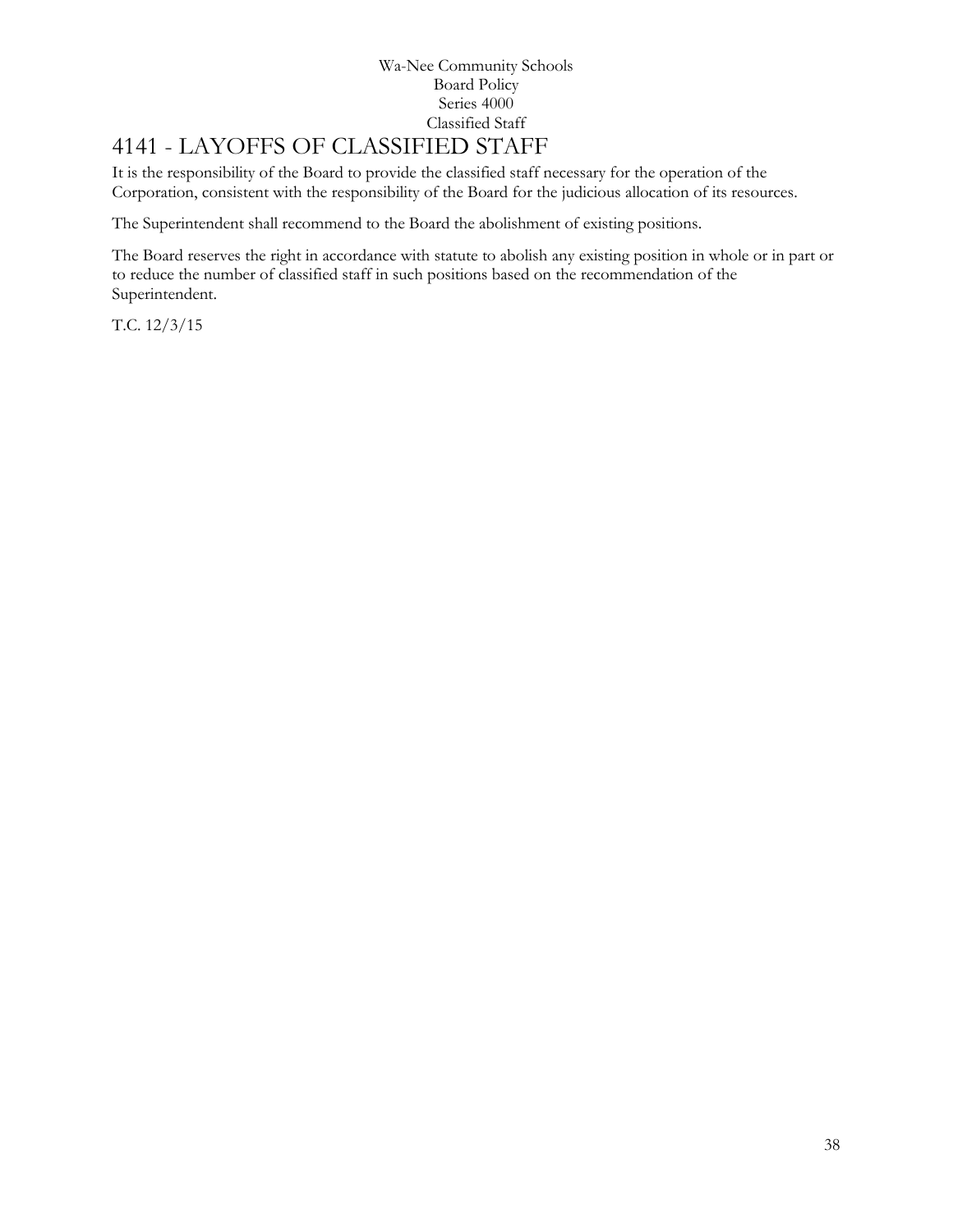## 4150 - DISCIPLINARY ACTIONS

In the event of an infraction of Corporation rules or the laws of the State of Indiana by a classified staff member, it shall be the policy of the Board to take appropriate disciplinary measures up to and including dismissal.

Revised 3/02 T.C. 12/3/15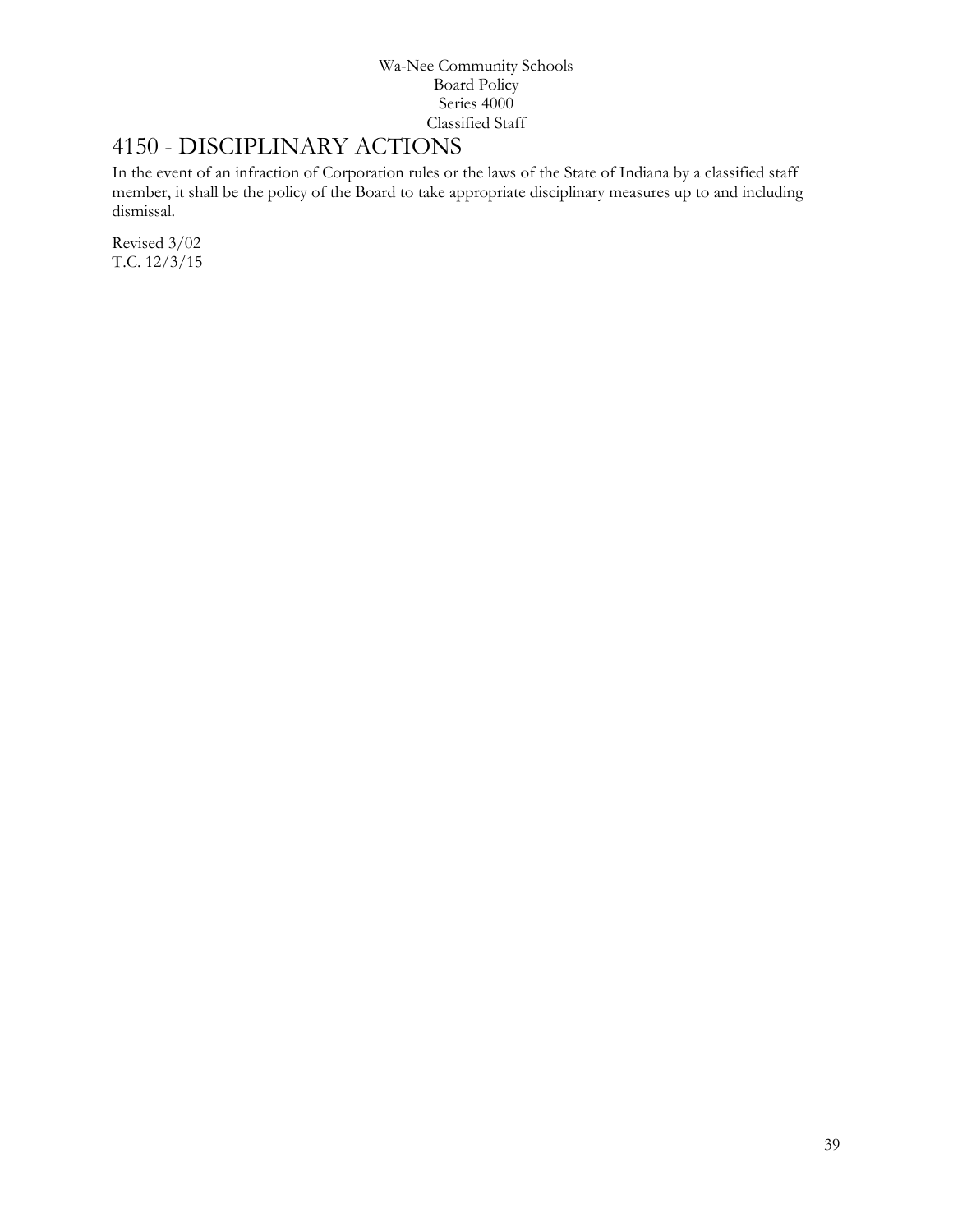# 4150.01 - CLASSIFIED EMPLOYEE EMPLOYMENT & DISMISSAL

Each classified employee is employed and assigned by the Superintendent or the Designee of the Superintendent as necessary to carry out the educational programs of the Wa-Nee Community Schools.

Each classified employee may tender a resignation in writing to the Superintendent or the Designee of the Superintendent and upon acceptance of the resignation by the Superintendent or Designee, may not withdraw such resignation in accordance with I.C. 5-8-4-1.

All classified staff, except bus drivers, are employees at-will, and while each can reasonably expect continued employment for the following school term in the same or similar position with this School Corporation, each may be terminated at any time for any reason permitted at law for termination of at-will employees.

T.C. 12/3/15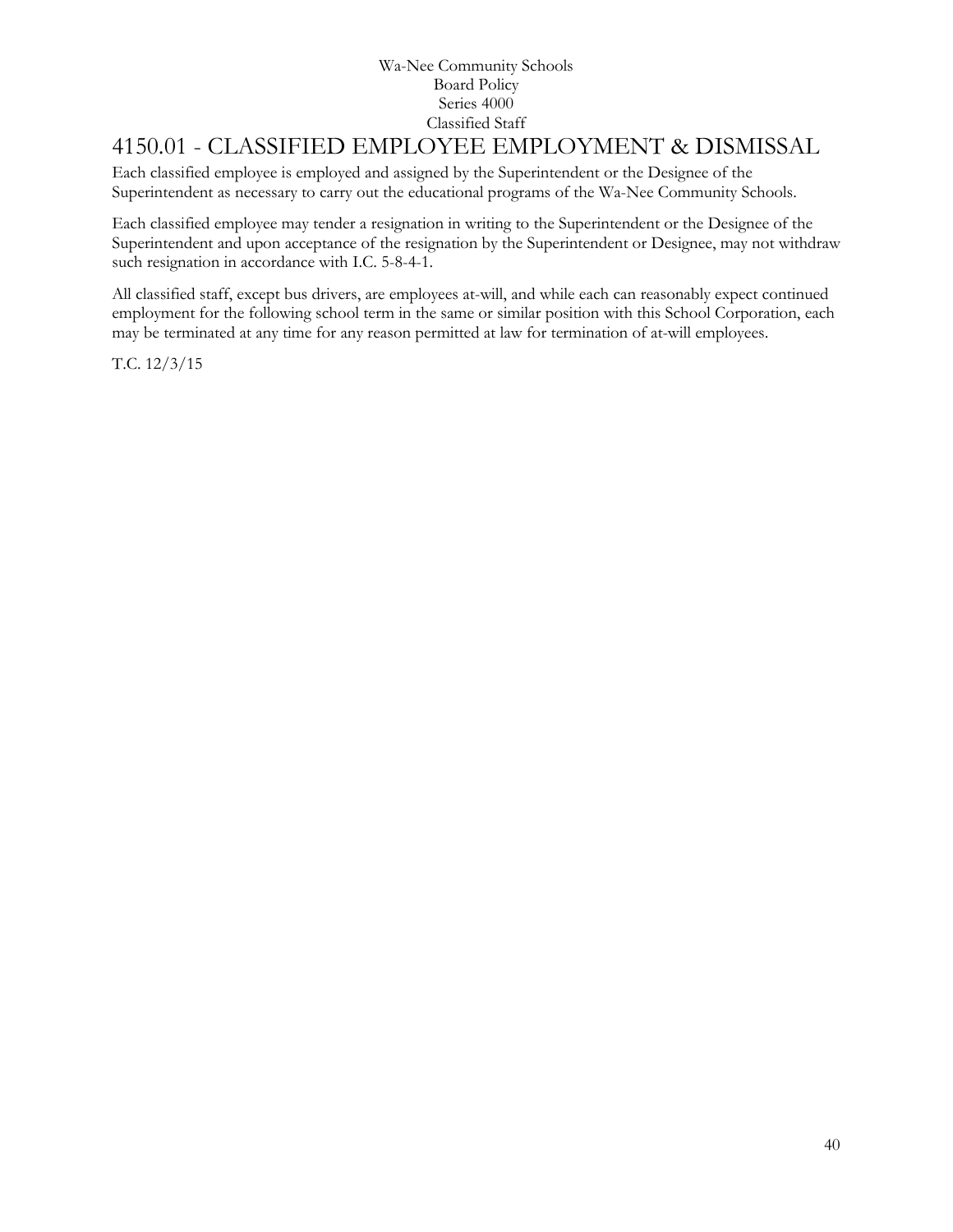### Wa-Nee Community Schools Board Policy Series 4000 Classified Staff 4160 - FITNESS FOR DUTY EXAMINATION

The Board reserves the right to require a current employee or applicant for employment (after a conditional offer of employment), to submit to a fitness for duty examination by a qualified healthcare provider to determine the employee or applicant's ability to meet the qualification standards and perform the essential functions of a position an application is being considered for or an employee is performing ("FFD exam"). A FFD examination shall be done in accordance with the Superintendent's guidelines and the examiner shall be provided with specific essential functions of the position in question.

Reports of all FFD examinations shall be delivered to the Superintendent or a named designee, who shall protect the confidentiality of the FFD exam report and its contents. In agreeing to perform the FFD exam, the healthcare provider and the examinee shall agree that no treatment relationship or privileged communication shall occur between the FFD examiner and the applicant or employee. The report of the examiner may be shared with the employee or candidate and made a part of a personnel record on the examinee maintained by the Board. However, the report shall be filed separately from an applicant/employee's other personnel documents so that the report and related documents are accessible only to the Superintendent and specific designees. Failure to protect the confidentiality of a FFD exam report and related documents shall be a basis for discipline of an employee permitting the disclosure.

In the event of a report of a condition that could adversely impact the examinee's performance of an essential function of the position occupied or applied for, the Superintendent shall base a recommendation to the Board on the examinee's employment on the assessment of the healthcare provider who conducted the FFD exam as to whether the examinee will be able to meet the qualification standards and perform or continue to perform the essential functions of the position in question.

Employees and applicants referred for a FFD exam will be required to execute a release that complies with the requirements of the Health Insurance Portability and Accountability Act in order to allow the results of the healthcare provider's FFD exam to be released to the Board/Superintendent and to allow the Superintendent to speak to the health care provider who conducted the FFD examination if clarification is needed (see [Form 4160 F2\)](http://www.neola.com/wanee-in/search/forms/fm4160F2.pdf).

In compliance with the Genetic Information Nondiscrimination Act (GINA) and Board Policy 4122.02, a FFD examiner shall be advised not to seek, collect, or report genetic information, including the candidate's family medical history.

The cost of a FFD exam shall be paid for by the Board.

The report of the healthcare provider performing the FFD exam shall be the property of the Board and shall be exempt from disclosure pursuant to the Indiana Access to Public Records Act (I.C. 5-14-3). A FFD exam report and related documents will be maintained in a separate confidential personnel file in accordance with the Americans with Disabilities Act, as amended, and the Genetic Information Nondiscrimination Act (GINA).

29 C.F.R. Part 1630 29 C.F.R. Part 1635 42 U.S.C. 12101 et seq., Americans with Disabilities Act of 1990, as amended by the ADA Amendments Act of 2008 42 U.S.C. 2000ff et seq., The Genetic Information Nondiscrimination Act

Revised 9/29/10 Revised 7/9/12 T.C. 12/3/15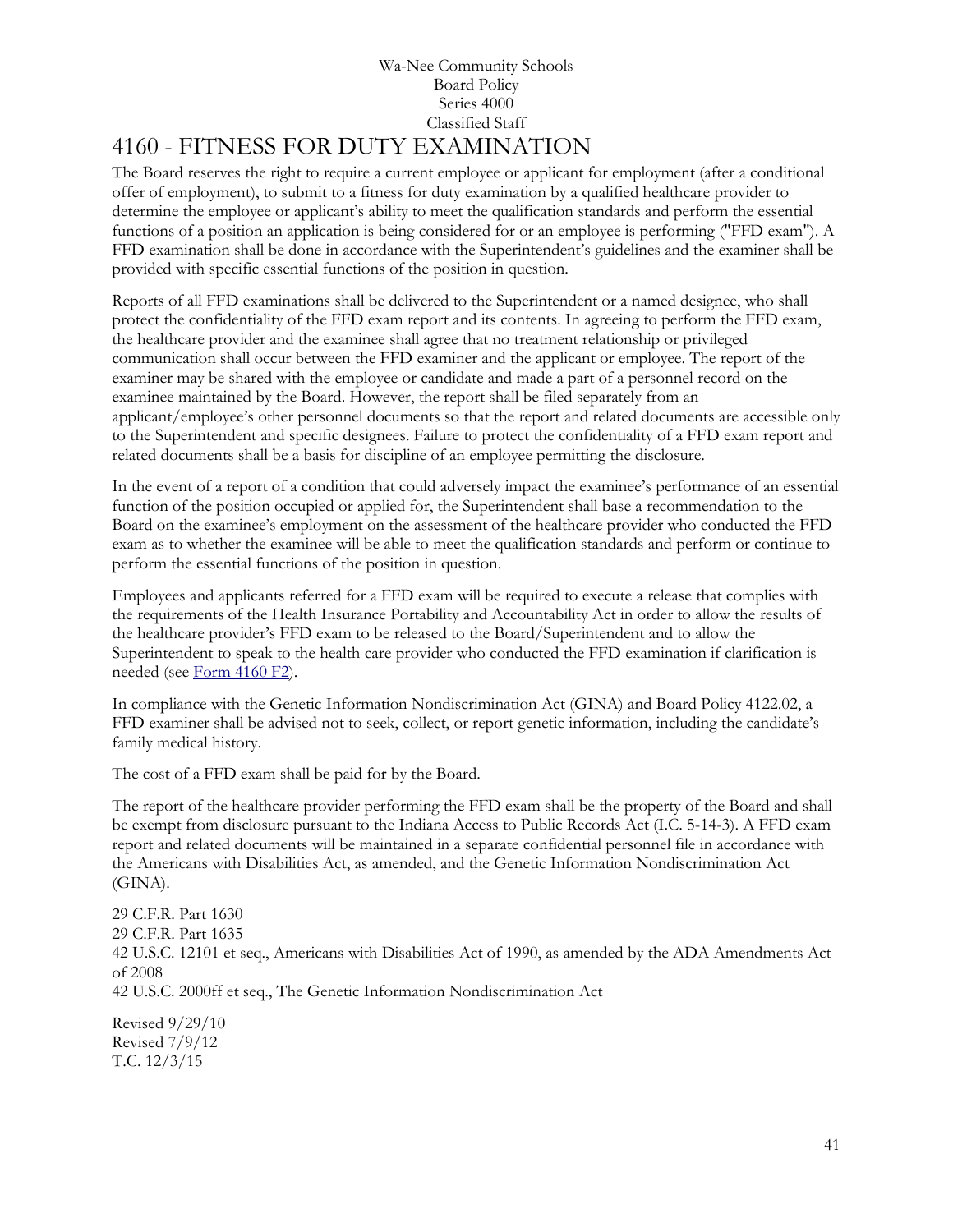### Wa-Nee Community Schools Board Policy Series 4000 Classified Staff 4161 - UNREQUESTED LEAVES OF ABSENCE

It is the policy of the Board to protect students and employees from the classified staff members who are unable to perform essential job functions with or without accommodation.

The Board may place a classified staff member on unrequested leave of absence when the staff member is unable to perform assigned duties in conformance with statute, with or without accommodation.

If the Superintendent believes the staff member is unable to perform essential job functions, the classified staff member will be offered the opportunity for a meeting to discuss these issues.

If a classified staff member refuses to attend the meeting, the Board may order the classified staff member to submit to an appropriate examination by:

- A. a physician designated and compensated by the Board;
- B. a physician or institution of the classified staff member's choice.

Where the physician designated by the Board disagrees with the physician designated by the classified staff member, the two (2) physicians shall agree in good faith on a third impartial physician who shall examine the classified staff member and whose medical opinion shall be conclusive and binding on the issue of ability to perform assigned duties with or without accommodation. The expenses of a third examination shall be borne by the Board.

The staff member will be required to execute a release that complies with the requirements of the Health Insurance Portability and Accountability Act (HIPAA) in order to allow the report of the medical examination to be released to the Board/Superintendent and to allow the Superintendent or his/her designee to speak to the health care provider who conducted the medical examination in order to get clarification. Refusal to submit to an appropriate examination or to execute the HIPAA release will be grounds for disciplinary action, up to and including termination.

As required by Federal law and regulation and Board Policy 4122.02, the Superintendent shall direct the provider designated by the Board to conduct the examination not to collect genetic information or provide any genetic information, including the individual's family medical history, in the report of the medical examination.

Pursuant to State law and in accordance with the Americans with Disabilities Act, as amended (ADA) and the Genetic Information Nondiscrimination Act (GINA), the results of any such examination shall be treated as a confidential medical record and will be exempt from release, except as provided by law. If the Corporation inadvertently receives genetic information about an individual who is required to submit to an appropriate examination from the medical provider it shall be treated as a confidential medical record as required by the ADA.

If, as a result of such examination, the classified staff member is found to be unable to perform assigned duties with or without accommodation, the classified staff member may be placed on leave of absence for a reasonable time to heal or until the staff member is able to perform the essential job function, but only for a period not to exceed one (1) year.

Should a classified staff member refuse to submit to the examination requested by the Board and the classified staff member has exercised his/her rights under the provisions hereinabove set forth, such refusal shall subject the classified staff member to disciplinary action.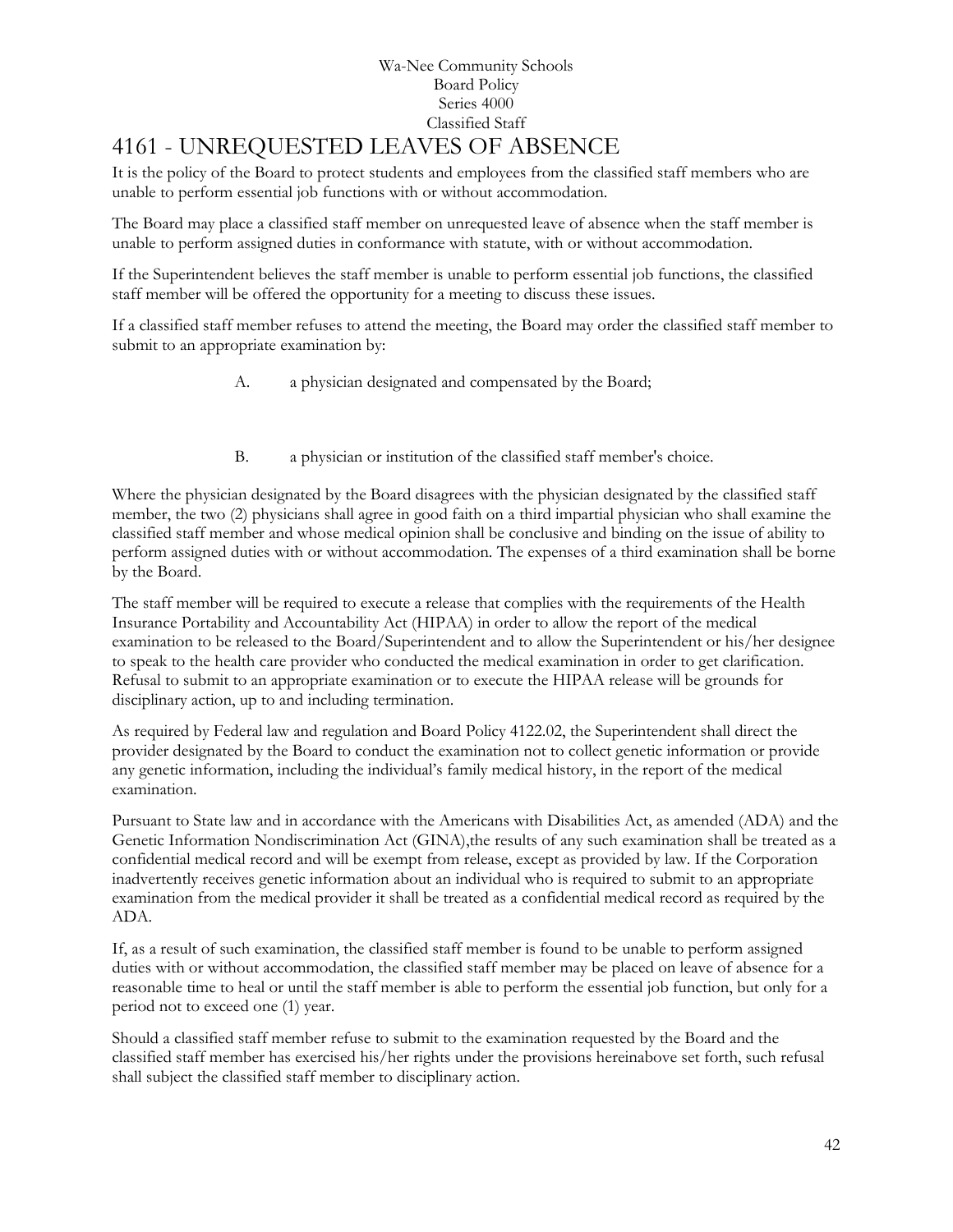### Wa-Nee Community Schools Board Policy Series 4000 Classified Staff 42 U.S.C. 12101 et seq., Americans with Disabilities Act of 1990, as amended 29 C.F.R. Part 1630

Revised 7/9/12 T.C. 12/3/15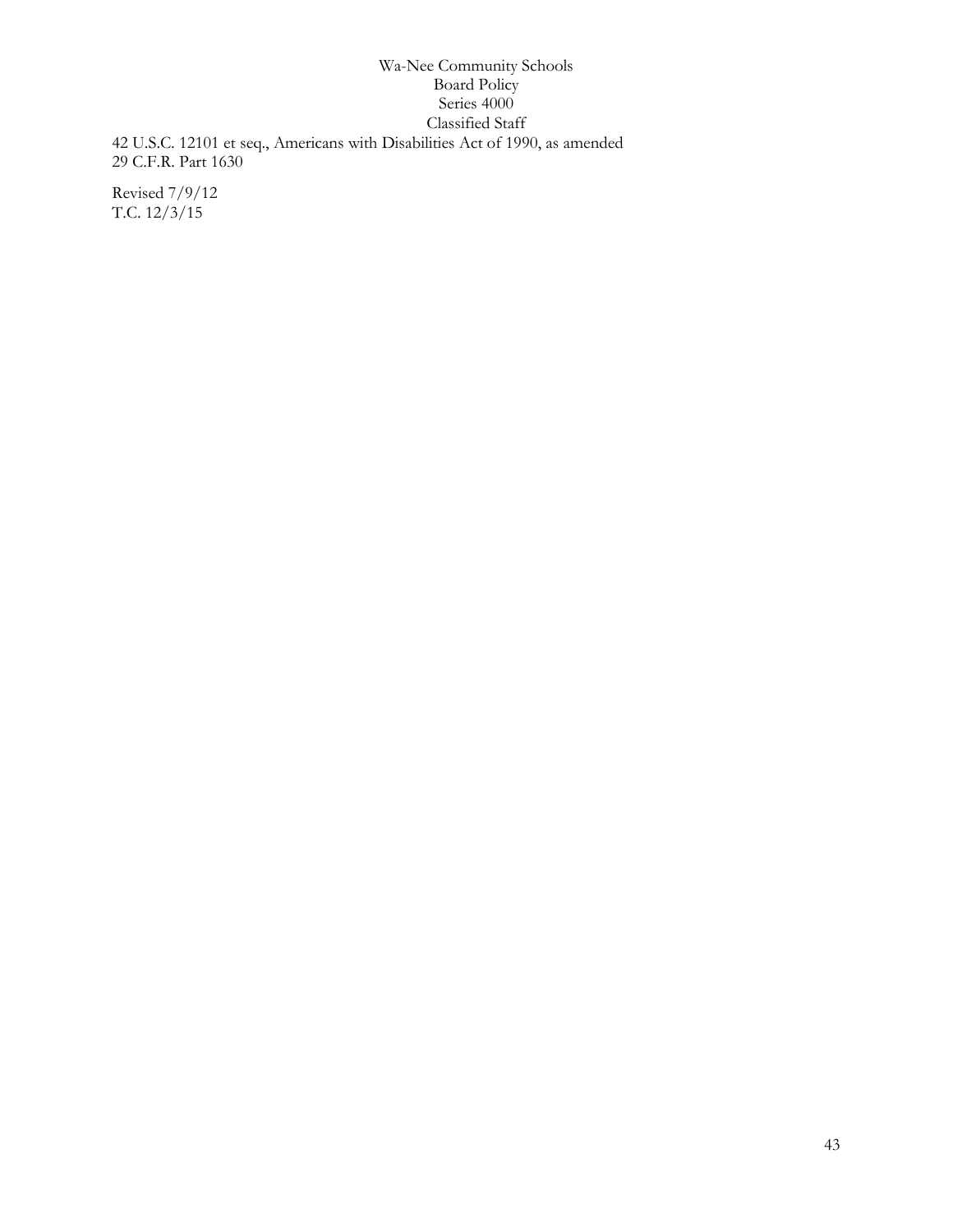## Wa-Nee Community Schools Board Policy Series 4000 Classified Staff 4162 - DRUG AND ALCOHOL TESTING OF CDL HOLDERS AND OTHER EMPLOYEES WHO PERFORM SAFETY-SENSITIVE **FUNCTIONS**

The Board of School Trustees for the Wa-Nee Community School Corporation recognizes the critical and growing problem alcohol and controlled substance abuse poses to the transportation of its students. It is the policy of the school corporation to provide and maintain a safe, healthy, and productive work environment for our drivers. This policy applies to all drivers and applicants for driver positions for the school corporation who must have a Commercial Drivers License (CDL) to operate school vehicles.

The use, possession, sale, purchase, or transfer of any controlled substances except medically prescribed drugs on school property, while on school business, or while operating school vehicles and equipment, is prohibited. Drinking alcoholic beverages during working hours, 6 hours before reporting to work, or having any measurable amount of alcohol in his/her system during working hours is prohibited, whether on or off school property. Working hours include all breaks. Off-duty use of drugs and alcohol is prohibited to the extent it affects a driver's attendance or performance and his/her ability to pass required DOT alcohol and controlled substance tests. Any violation of this policy is grounds for termination as a driver for the school corporation and possible legal prosecution.

Since physician-directed use of drugs can affect behavior and performance, drivers are encouraged to advise their supervisor whenever they are taking drugs for medical reasons. When such use of drugs adversely affects job performance or safety, it is in the best interest of the driver, co-workers, and the School Corporation that the driver takes sick days, or, if necessary, unpaid leave, in accordance with the School Corporation's leave policies.

The execution and enforcement of this policy will follow set procedures to screen body fluids, conduct breath testing, and/or search all employee/applicants for alcohol and drug use, and those employees suspected of violating this policy who are involved in a U.S. Department of Transportation (USDOT) reportable accident or who are periodically or randomly selected pursuant to this policy. The procedures are designed not only to detect violations of this policy but also to ensure fairness to each employee. Disciplinary action will be taken as necessary.

The Transportation Director is authorized to implement this policy and program, including a periodic review of the program to address any problems, changes, and/or revisions of it, maintenance of all records required by the federal regulations, and determination upon Board approval of how the program will be accomplished, whether in-house, contracted, or by consortium.

The Transportation Director is responsible for communicating this policy to all drivers and is accountable for its consistent enforcement. The Transportation Director is designated to answer questions about this policy and all other matters involved in alcohol and controlled substance testing of CDL drivers.

#### Drug and Alcohol Clearinghouse Checks for CDL Drivers

Prior to employment, the school corporation will conduct a full query of the Federal Motor Carrier Safety Administration's Drug and Alcohol Clearinghouse (Clearinghouse) to obtain information about the driver's eligibility under federal rules to perform a safety-sensitive function. The school corporation will also contact prior employers where the applicant was a CDL driver for information to determine the driver's eligibility to perform safety-sensitive functions. Prior employers' inquiries will continue until January 2023.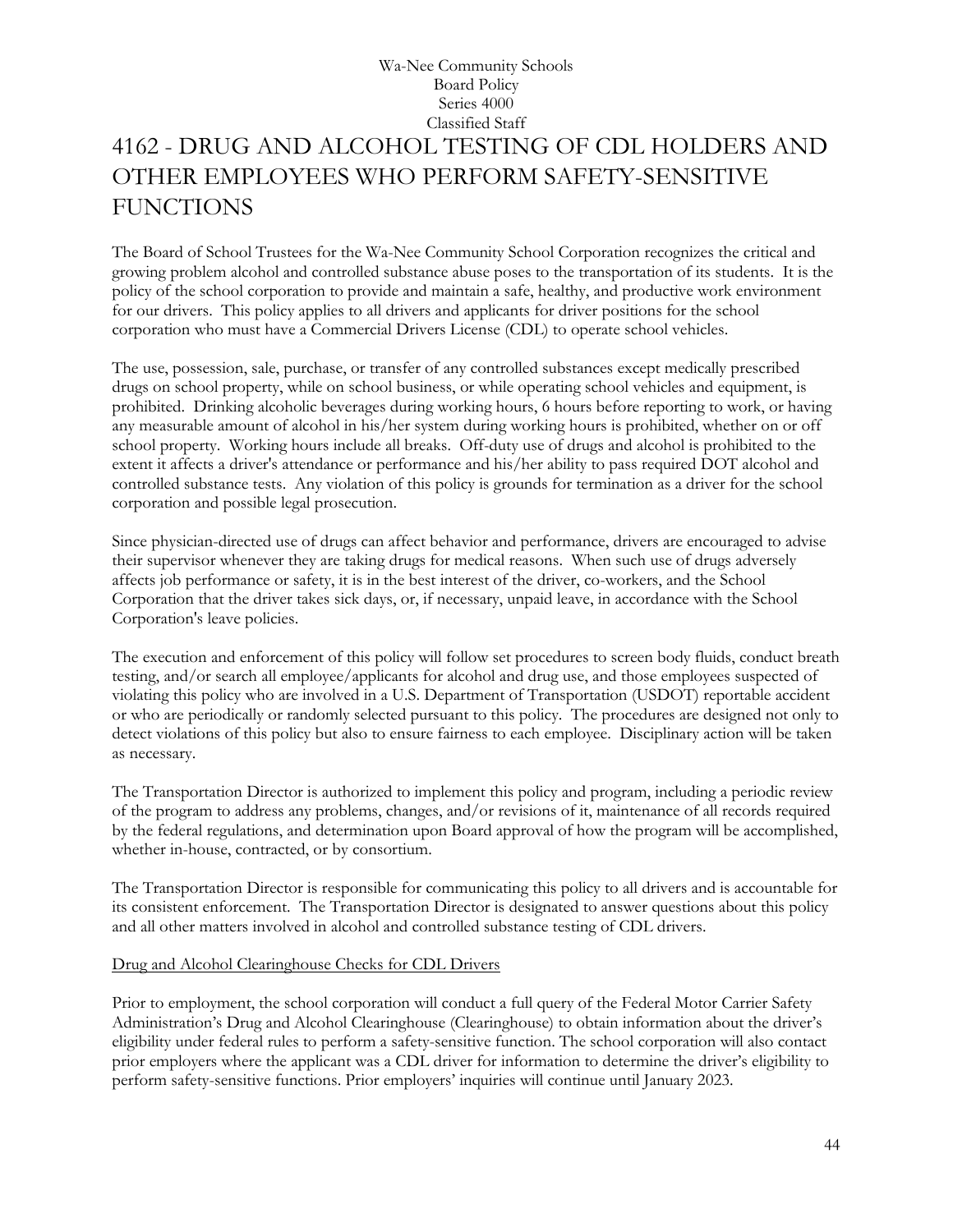The school corporation will conduct a limited query of the Clearinghouse for current CDL drivers who are employees on at least an annual basis. If information exists in the Clearinghouse about a driver, the school corporation will conduct a full query within 24 hours to determine if the driver is eligible to perform safetysensitive functions. If the school corporation fails to conduct the full query within 24 hours, the driver will not be allowed to perform any safety-sensitive functions until the full query is conducted and it is determined the driver may perform safety-sensitive functions.

The school corporation will report the following information collected and maintained on each CDL driver to the Clearinghouse:

- 1. A verified positive, adulterated, or substituted drug test result;
- 2. An alcohol confirmation test with a concentration of 0.04 or higher;
- 3. A refusal to submit to any test required by this policy or the CDL drug testing program;
- 4. An employer's report of actual knowledge of the following:
	- a. On duty alcohol use;
	- b. Pre-duty alcohol use;
	- c. Alcohol use following an accident; and
	- d. Controlled substance use.
- 5. A substance abuse professional (SAP) report of the successful completion of the return-to-duty process;
- 6. A negative return-to-duty test; and
- 7. An employer's report of completion of follow-up testing.

### **SAFETY-SENSITIVE FUNCTION -- DEFINED**

Performing a safety-sensitive function means a driver is considered to be performing a safety-sensitive function during any period in which he or she is actually performing, ready to perform, or immediately available to perform any safety-sensitive functions.

A safety-sensitive function is defined as:

- 1. All time spent at a facility, or other property, or on any public property, waiting to be dispatched, unless the driver has been relieved from duty by the school corporation.
- 2. All time spent inspecting equipment, otherwise inspecting, servicing, or conditioning any motor vehicle at any time.
- 3. All driving time spent at the driving controls of a motor vehicle in operation.
- 4. All time, other than driving time, in or upon any motor vehicle.
- 5. All time loading or unloading a vehicle, supervising, or assisting in the loading or unloading, attending a vehicle being loaded or unloaded, or remaining in readiness to operate the vehicle.
- 6. All time spent performing the driver requirements relating to an accident.
- 7. All time repairing, obtaining assistance, or remaining in attendance upon a disabled vehicle.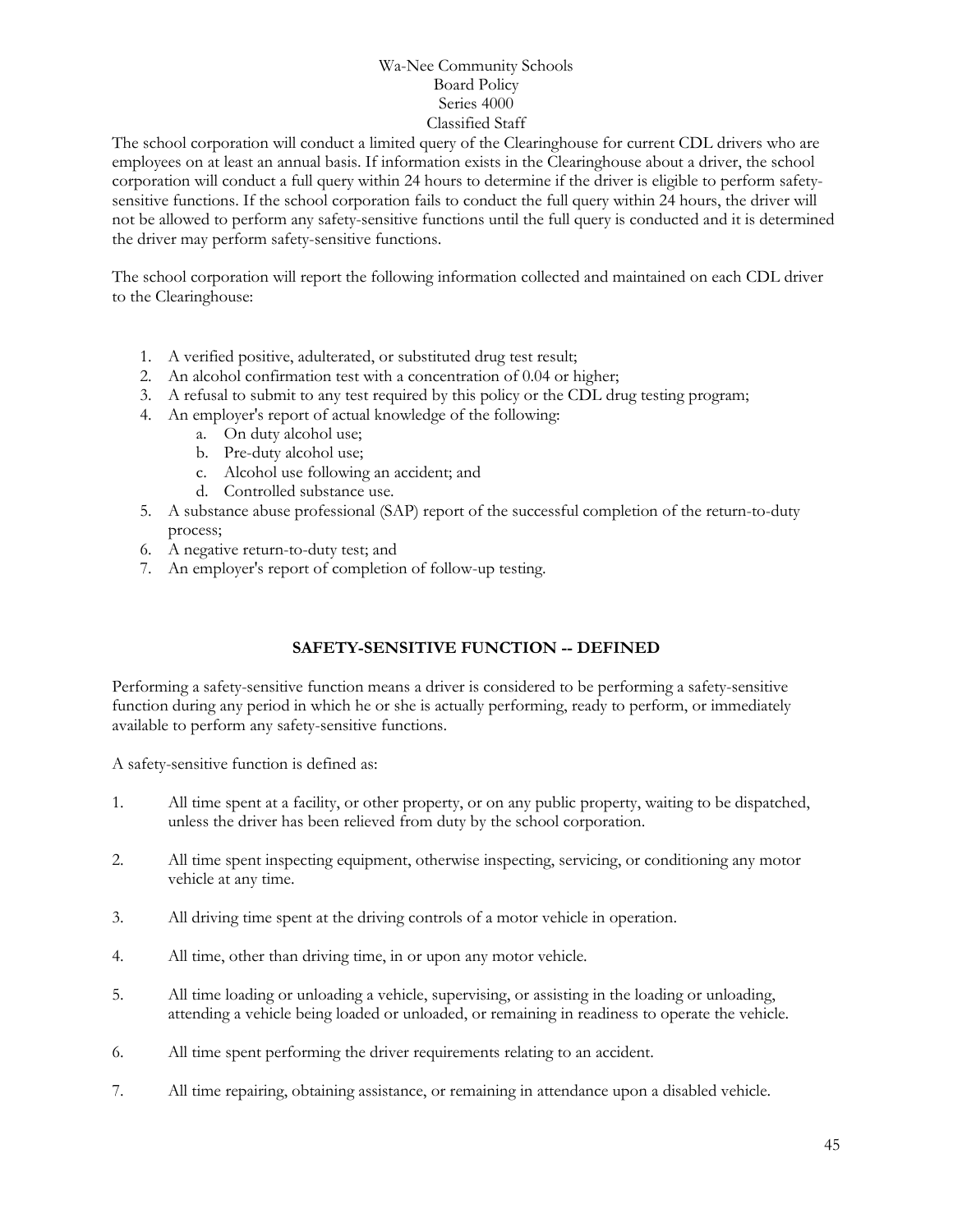#### **PROHIBITED CONDUCT**

The following shall be considered prohibited conduct for purposes of this policy:

- 1. No employee shall report for duty or remain on duty requiring the performance of safety-sensitive functions while having an alcohol concentration of .04 or greater.
- 2. No employee shall be on duty or operate a commercial vehicle while the employee possesses alcohol.
- 3. No employee shall use alcohol while performing safety-sensitive functions.
- 4. No employee shall perform a safety-sensitive function within 6 (six) hours after using alcohol.
- 5. No employee required to take a post-accident test shall use alcohol for 8 (eight) hours following the accident or until he or she undergoes a post-accident test, whichever occurs first.
- 6. No employee shall refuse to submit to a post-accident, random, reasonable suspicion, return-to-duty, or follow-up alcohol or drug test.
- 7. An employee is prohibited from reporting for duty or remaining on duty when the employee uses any controlled substance except when the use is pursuant to the written instructions of a physician who has advised the employee that the substance will not adversely affect their ability to safely perform their duties. The employee must provide the school corporation with proof of such medical advice. The transportation director decides if the employee can remain at work or what work restrictions are necessary.
- 8. Any employee who is using a prescribed drug or other medication which is known or advertised as possibly affecting or impairing judgment, coordination, or other sense, or which may adversely affect the employee's ability to perform work in a safe and productive manner, must notify the transportation director prior to starting work. The transportation director will decide if the employee can remain at work or what work restrictions are necessary.

#### **TESTING OF DRIVERS**

All drivers will be tested for alcohol and drugs in accordance with the USDOT-approved procedures when directed by the Transportation Director or designee.

Drivers will be tested under the following circumstances:

A. Pre-Employment

Under no circumstances will an individual be placed on the payroll without proof of a successful completion of a drug test. Any individual who refuses to submit to such a test or has a positive controlled substance test result will not be considered for employment with the school corporation.

B. Random

The school corporation will conduct random drug and alcohol tests. The corporation will submit all employees' names to a random selection system. Random selections will be spread throughout the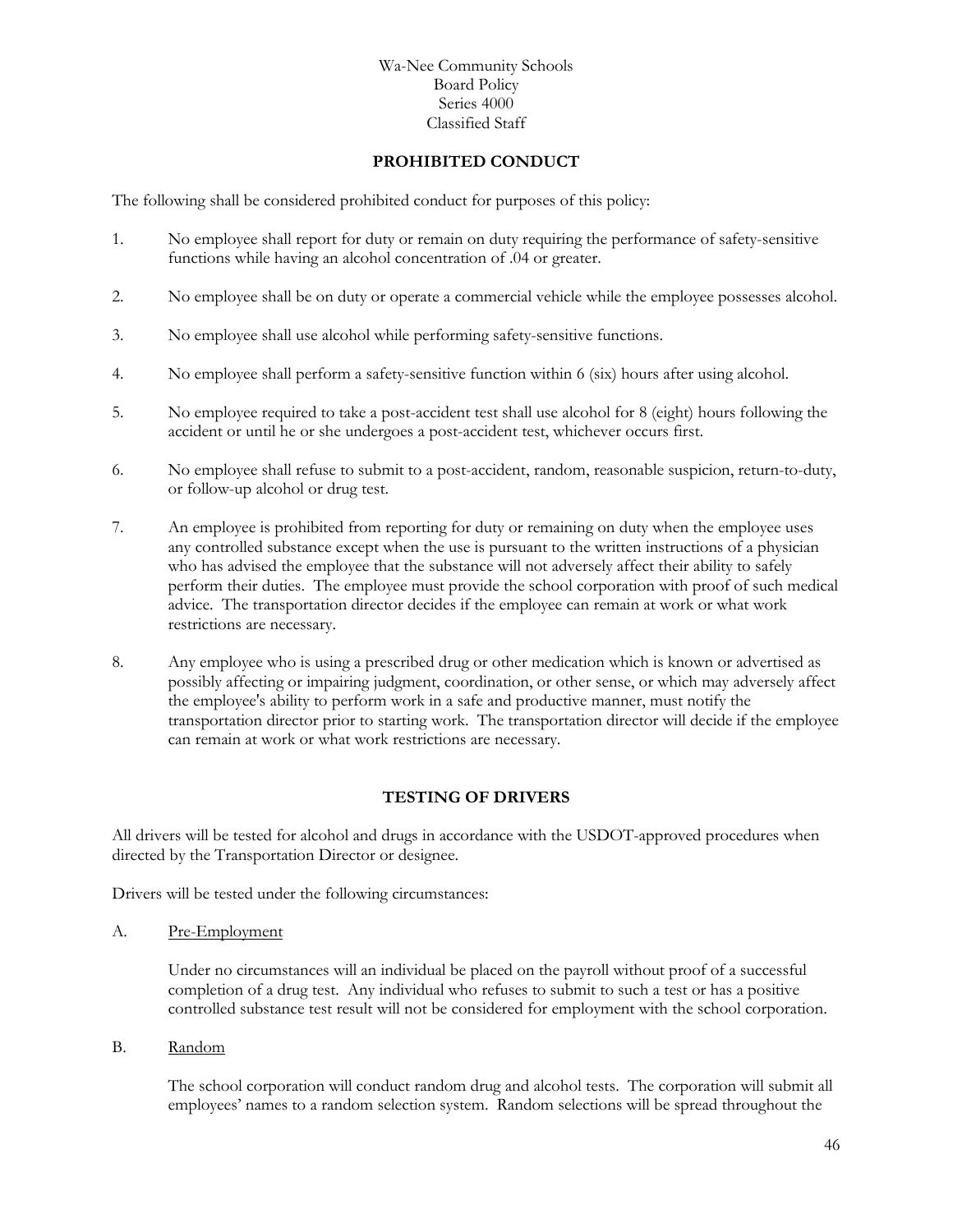year. The corporation will drug test at a rate established by the USDOT for the given year. The corporation will alcohol test at a rate established by the USDOT for the given year.

If an employee is selected at random for either test, the transportation director or designee will notify the employee. Once the employee is notified, he or she must proceed to the designated collection site immediately. If the employee does not go to the collections site as soon as possible after notification, such may be considered a refusal to test.

#### C. Post-Accident

Drivers are required to submit to drug and alcohol testing as soon as possible following a "DOT" accident that involves

- 1. A fatality; or
- 2. The employee receives a citation for a moving violation arising from the accident that involved: a) bodily injury to a person who, as a result of the injury, receives medical treatment away from the scene of the accident; or b) one or more motor vehicles incurring disabling damage as a result of the accident, requiring the vehicle to be transported away from the scene by a tow truck or other vehicle.

A driver who is subject to post-accident testing shall remain readily available for such testing. Nothing in this section shall be construed to require the delay of necessary medical treatment or to prohibit the driver from leaving the scene of an accident for a period necessary to obtain assistance in responding to the accident, or to obtain necessary medical care.

No driver required to take a post-accident alcohol test shall use alcohol for eight hours following the accident, or until he/she undergoes a post-accident alcohol test, whichever occurs first.

If a driver is seriously injured and cannot submit to testing at the time of the accident, he/she shall provide the necessary authorization for obtaining hospital reports and other documents that would indicate whether there were any drugs or alcohol in his/her system.

The results of a breath or blood test for the use of alcohol or a urine test for the use of drugs conducted by Federal, State, or local officials having independent authority for the test shall be considered to meet the requirements for post-accident testing if the results are obtained by the school corporation.

#### D. Reasonable Suspicion

The School Corporation is required to test for the use of alcohol and controlled substances upon "reasonable suspicion." A reasonable suspicion test is required when based upon specific, contemporaneous, and articulable observation concerning the behavior, speech, body odor, or appearance of a driver while on duty are indicative of the use of alcohol and/or controlled substances. A supervisor or the Transportation Director who is so trained in accordance with the USDOT regulations must witness the conduct. The mere possession of alcohol does not constitute a need for an alcohol test. The witness must have received training in the detection of probable alcohol and drug use by observing a person's behavior. The witness shall not conduct the alcohol test of the driver.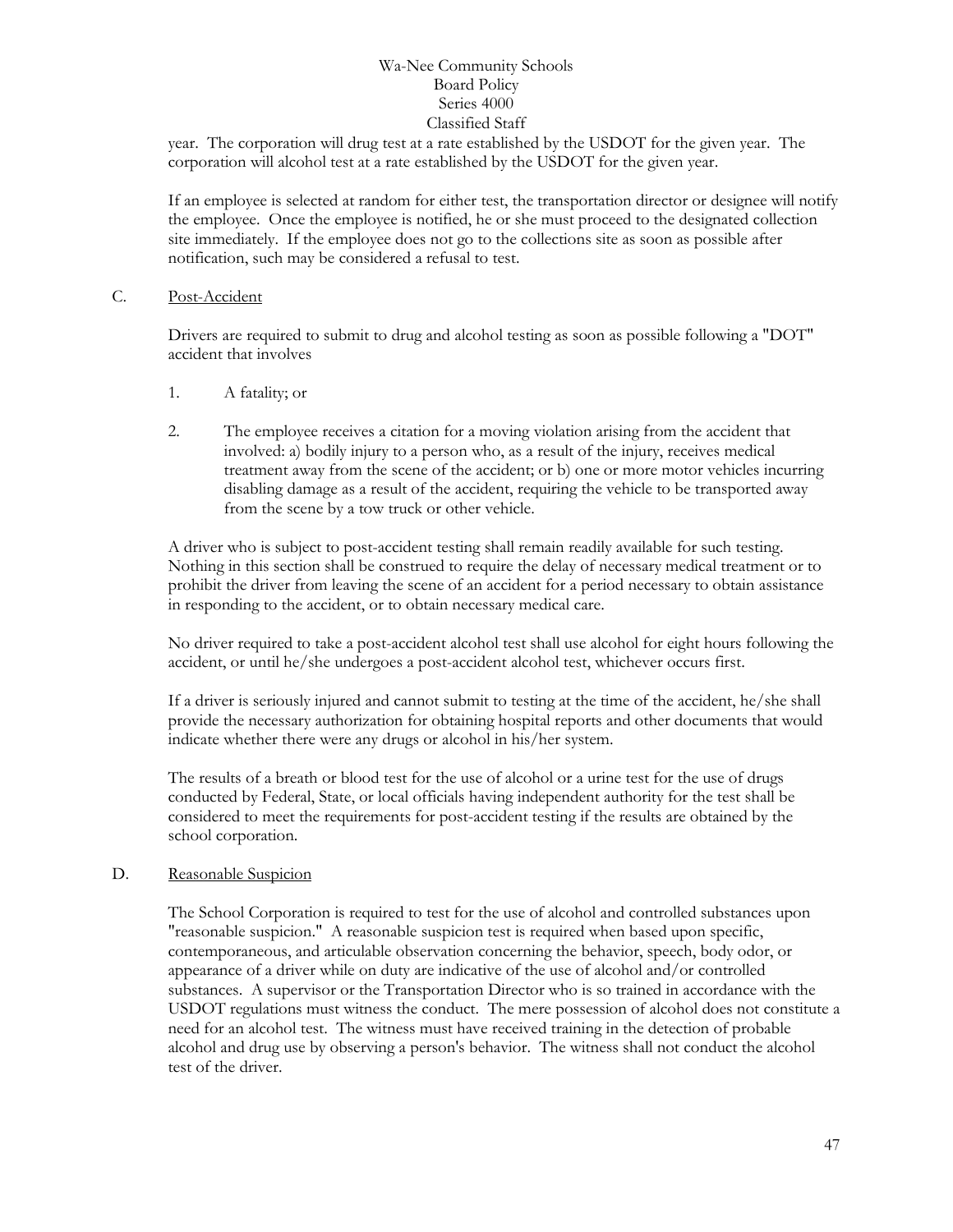Alcohol testing is authorized only if the observations are made during, just before, or just after the period of the workday of the driver. A written record shall be made of the observations leading to an alcohol and/or controlled substance test. This record is to be signed by the supervisor who made the observations.

If a reasonable suspicion alcohol test is not administered within two hours following the observations, the witness shall prepare and maintain on file a record stating the reasons the alcohol test was not administered promptly. In addition, if not administered within eight hours, all attempts to administer the test shall cease. A record shall be prepared and maintained stating why the alcohol test was not administered.

#### E. Return to Duty Testing

A return to duty test will be required for all employees who have violated this policy and allowed to return to duty to perform safety-sensitive functions. The employee may not return to duty until he or she passes a drug test and/or tests below a .02 for breath alcohol and the substance abuse professional (SAP) and the school corporation has determined that the employee may return to duty upon completion of the SAP's evaluation recommendations for education and training.

If an employee who has violated this policy and will not be returned to duty to perform safetysensitive functions, school administrators will provide the driver with the names and addresses of SAPs in the area.

#### F. Follow-Up Testing

Any employee who has returned to work following a violation of this drug and alcohol policy will be subject to follow-up testing. At a minimum, six follow-up tests will be required within the first 12 months following an employee's return to work and less frequently during the next 4 years. Employees will be tested in accordance with USDOT regulations and the recommendations of the SAP.

#### **DISCIPLINARY ACTIONS FOR POLICY VIOLATIONS**

Drivers found to commit any conduct prohibited by this policy, including refusal to test, and/or testing positive for alcohol (.04 or greater) or for a controlled substance shall be prohibited from driving or performing a safety-sensitive function for the school corporation. Drivers are subject to discipline up to and including discharge from their safety-sensitive function. The disciplinary action taken will be determined by the factual situation relating to the positive test or violation of this policy. If an employee is allowed to return to a safety-sensitive function, the employee will be provided with the names, addresses, and telephone numbers of qualified substance abuse professionals (SAPs) who are approved by the school corporation. To be able to return to duty the employee must complete the following steps:

- 1. Complete an evaluation with a SAP.
	- 2. Complete any rehabilitation and/or evaluation required by the SAP.
	- 3. Be re-evaluated by the SAP and obtain written confirmation of satisfactory completion of all recommendations.
	- 4. Complete a return to duty test that is issued with a negative result.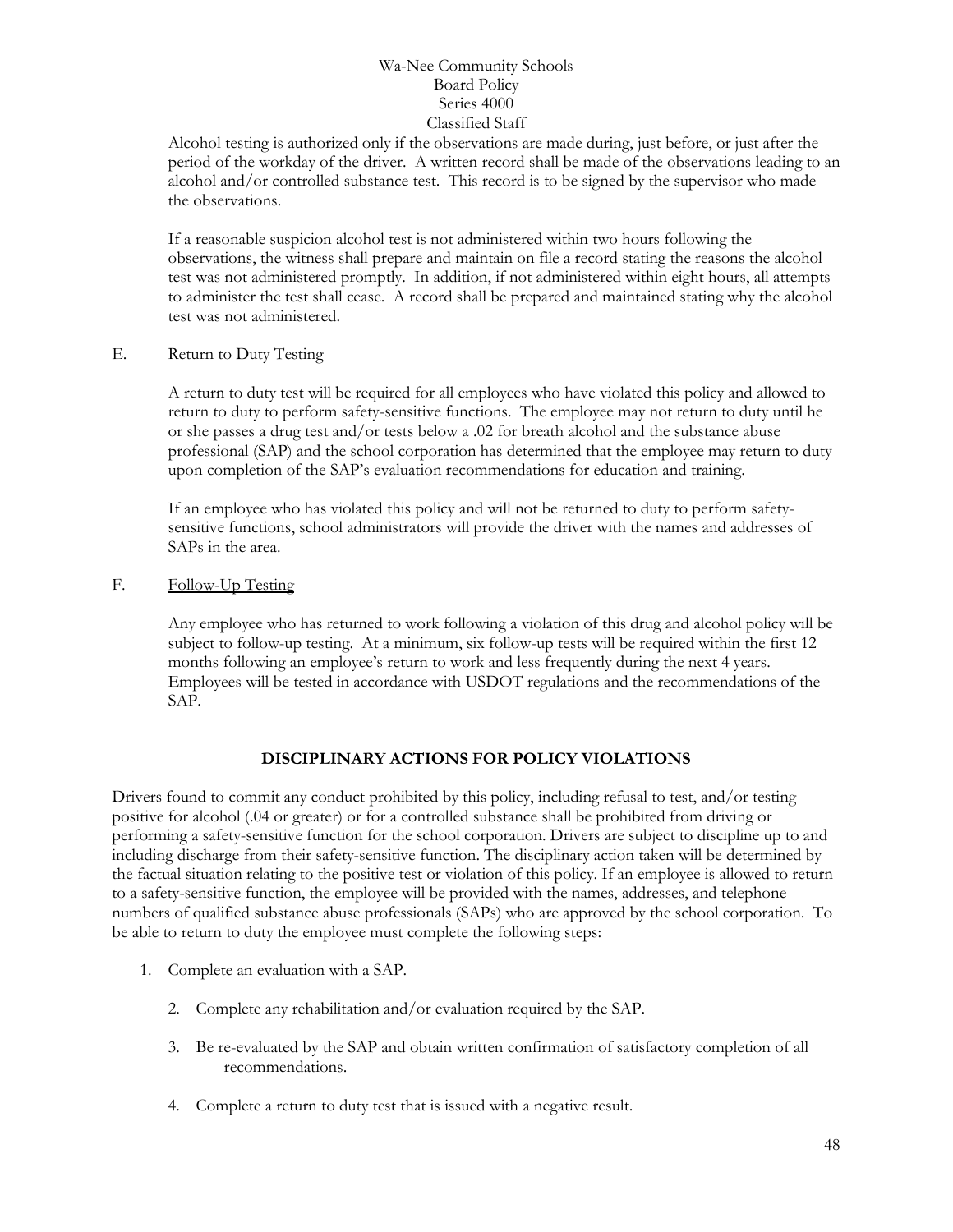5. As a condition of continued employment, the employee will be required to submit to a minimum of 6 unannounced follow-up tests in the next 12 months after returning to work.

The schedule of follow-up testing shall be unannounced and in accordance with the instructions of the SAP. The cost of any SAP evaluation, prescribed treatment, and follow-up testing shall be paid for by the employee. In addition, the employee will be subject to any school corporation policy dealing with the use of alcohol and controlled substances.

Drivers testing .02 or greater but less than .04 shall not drive or perform safety-sensitive functions for the school corporation, nor shall the school corporation permit the driver to perform or continue to perform safety-sensitive functions, until the start of the driver's next regularly scheduled duty period, but not less than 24 hours following administration of the test. The driver also becomes subject to any other school corporation policy dealing with the use of alcohol and controlled substances.

### **TESTING PROCEDURES**

The following testing procedures are to be strictly observed by any collection facility and/or laboratory contracted with by the school corporation in order to carry out its drug and alcohol testing program.

Controlled substance testing procedures include the following:

1. Chain of Custody

Chain of custody is defined as procedures to account for the integrity of each urine specimen by tracking its handling and storage from point of specimen collection to final disposition of the specimen. These procedures will require an approved chain-of-custody form.

- 2. Preparation for Testing
	- A. Use of tamperproof seal system designed in a manner that a specimen bottle top can be sealed against undetected opening and the bottle has a means for identification of the test subject, either by number or some other confidential manner.
	- B. Use of shipping container in which one or more specimens and associated paperwork may be transferred and which can be sealed and initialed to prevent undetected tampering.
- 3. Specimen Collection

Specimen collection will be done at collection sites designated by the School Corporation.

4. Laboratory Analysis

Laboratory analysis of all specimens collected will be done under all federal guidelines at a laboratory specified by the School Corporation.

#### **Controlled Substance Testing Protocol**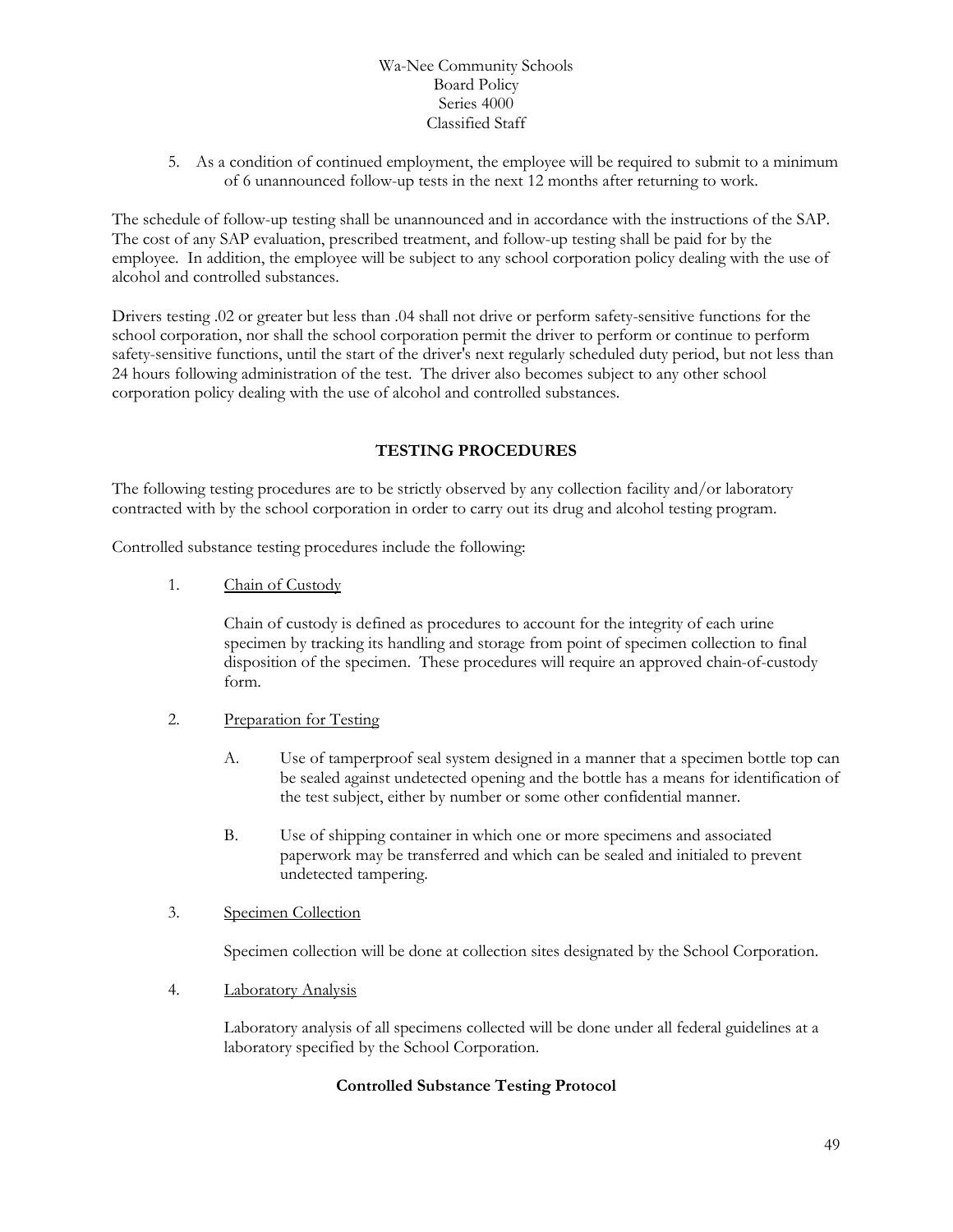#### Urine Collection Procedures:

- 1. The testing procedure starts with the collection of a urine specimen.
- 2. Collection procedures will follow the specific guidelines set forth by the USDOT as outlined in the published collection procedures guidelines.
- 3. Employees will be directed to empty their pockets and display the contents to the collector.
- 4. Employees will be allowed privacy during the collection process except as noted in number 5 below.
- 5. Observed collections are required by USDOT if:
	- a. The specimen is determined invalid and there is no medical explanation.
	- b. The collector observes evidence of an employee's attempt to tamper with the specimen.
	- c. The temperature of the specimen is out of range.
	- d. The specimen appears to have been tampered with.
- 6. Observed collections **are** required on return to duty and follow-up tests.
- 7. As part of the collection process, the specimen provided will be split into two portions: a primary specimen and a secondary (split) specimen.
- 8. If the employee is unable to provide 45 ml of urine, the DOT "shy bladder" rule will apply. The employee will have up to 3 hours to provide the required 45 ml and may consume up to 40 ounces of fluids during this time period. The employee will be required to be monitored during the waiting period.
- 9. After collection, the specimen will be submitted to a SAMHSA certified laboratory for testing.

#### Laboratory Procedures:

Drug testing will be performed through urinalysis. Urinalysis will test for the presence of the following drugs or classes of drugs:

- 1. Marijuana metabolites;
- 2. Cocaine metabolites;
- 3. Amphetamines;
- 4. Opioids; and
- 5. Phencyclidine (PCP).

The SAMHSA certified laboratory will perform initial screenings on all primary specimens. In the event that the primal specimen tests positive, a confirmation test of that specimen will automatically be performed. If the confirmatory test is positive it will be reported to the Medical Review Officer (MRO) as a positive.

#### Validity Testing: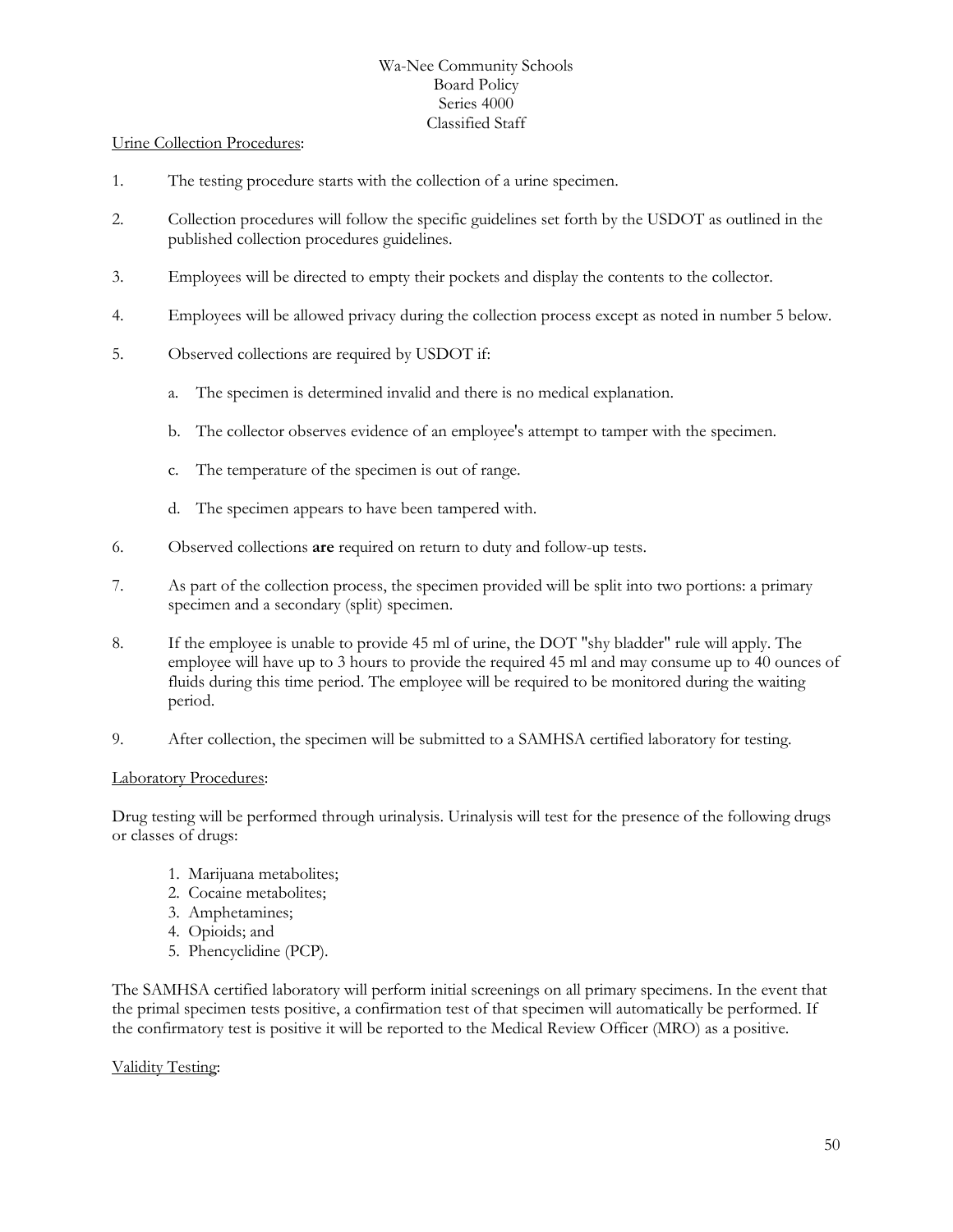The laboratory must also perform validity testing on each specimen received. The purpose of validity testing is to determine whether certain adulterants or foreign substances were added to the urine, if the urine was diluted, or if the specimen was substituted. The following will be measured: creatinine level, specific gravity, and pH. In addition, all specimens will be tested for known adulterants. An initial validity test is performed first, followed by a confirmation test as required.

All laboratory results will be reported by the laboratory to a MRO designated by the Company or its agents.

#### MRO Procedures:

- 1. All test results will undergo a review process by the MRO.
- 2. Negative test results will be reported directly to the school corporation by the MRO.
- 3. Positive, adulterated, or substituted results will be handled in the following manner by the MRO:
	- a. Before reporting a positive, adulterated, or substituted test result to the school corporation, the MRO will attempt to contact the employee to discuss the test result.
	- b. The employee is required to discuss the result with the MRO. The employee will be allowed to explain and present medical documentation to explain any permissible use of a drug.
	- c. For adulterated or substituted results, the employee must demonstrate that he or she did produce or could have produced urine, through physiological means, a specimen meeting the creatinine and specific gravity criteria of a substituted or adulterated specimen.
	- d. If the MRO is unable to contact the employee directly, the MRO will contact the Transportation Director who shall contact the employee and direct the employee to contact the MRO. Upon being so directed, the employee shall contact the MRO immediately or, if the MRO is unavailable, at the start of the MRO's next business day.
	- e. If, after failing to contact the MRO within 72 hours after being instructed to do so by the Transportation Director, or if the employee cannot be contacted at all within ten (10) days, or the employee expressly declines the opportunity to discuss the test, the MRO may verify the test as positive or a refusal.
	- f. In the MRO's sole discretion, a determination will be made as to whether a result is verified as positive, negative, or considered a refusal.
	- g. After any verified positive or refusal to test determination, the employee may petition the MRO to reopen the case for reconsideration.
- 4. Diluted Specimens: If a specimen is reported diluted by the laboratory, the MRO will report this information to the Transportation Director or designee. The result of this test will stand as the final test result.

#### Medical Information Disclosure: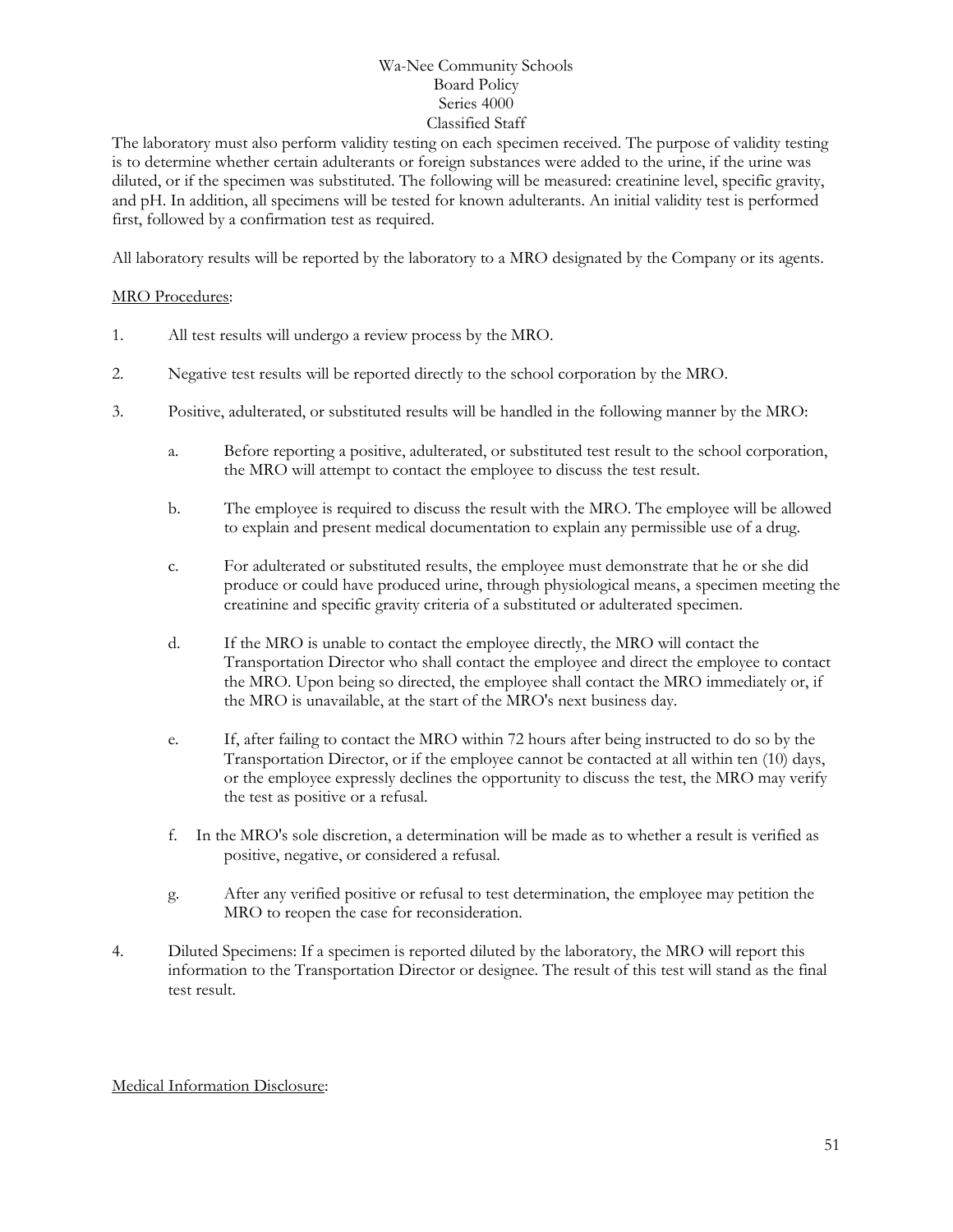Pursuant to USDOT regulations, if, in the MRO's opinion, any information provided may mean a medical disqualification or represent a safety hazard, such as the use of certain prescription drugs, the MRO must disclose this to the school corporation. Individual test results for applicants and employees will be released to the school corporation and will be kept strictly confidential unless consent for the release of the test result has been obtained.

#### **Split Specimen Testing Protocol**

An employee may request that the "split" portion of his/her specimen by tested at a different SAMHSA laboratory if he/she was notified by the MRO that his/her test result was positive, adulterated, or substituted. The request must be made to the MRO within 72 hours of being notified of a verified positive, adulterated, or substituted result. The MRO will arrange for all procedures to be done in accordance with split specimen testing procedures.

The cost of a split specimen test will be the responsibility of the employee. The school corporation will withhold the amount of the cost of testing the split specimen from the employee's pay unless other arrangements are acceptable to both the employee and the school corporation. If the employee makes a timely request to the MRO for the split portion to be tested, the MRO shall immediately make arrangements with the laboratory to initiate the process.

#### **Alcohol Testing Procedures**

#### 1. Testing Devices

Alcohol tests are to be conducted with only evidential breath testing devices (EBT's) approved by the National Highway Traffic Safety Administration (NHTSA) on their Conforming Products List (CPL). The rules allow the use of EBT's for the initial screening test that is on the CPL, that does not meet the additional requirements for the confirmation test (e.g. sequential numbering and printout capability).

#### 2. Test Administrators

Only a Breath Alcohol Technician (BAT) that has had proper training may administer breath alcohol tests. Reasonable cause tests may not be conducted by the person making the determination that reasonable suspicion exists to conduct an alcohol test.

#### 3. Test Procedures

The BAT will perform an initial alcohol screen. If the initial screen results in a Blood Alcohol Concentration (BAC) of .02% or above, a confirmation test is required. Any tests resulting in a BAC of less than .02% will be considered negative. The BAT will wait a minimum of 15 minutes, before administering the confirmation test. Confirmation tests must be performed within 30 minutes. If the confirmation test indicates a BAC of .020 to .039, the employee shall be removed from duty for 24 hours or until his/her next scheduled on-duty time, whichever is longer. Employees with test indicating a BAC of .04 or greater are considered to have engaged in prohibited conduct which may result in disciplinary action up to and including termination. All alcohol tests shall be performed just prior to, during, or just after performing a safety-sensitive function.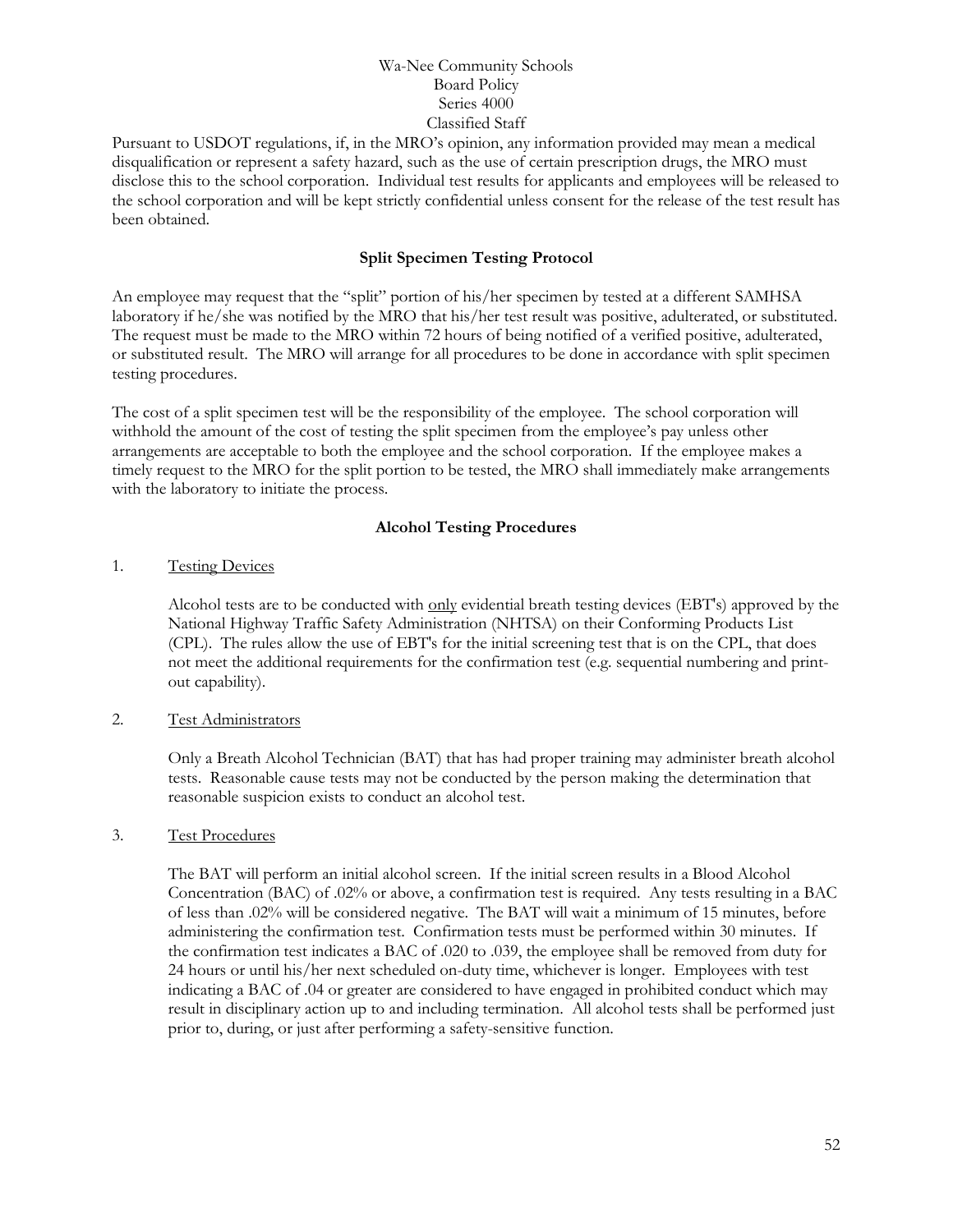#### Wa-Nee Community Schools Board Policy Series 4000 Classified Staff **REFUSAL TO TEST**

Refusal to submit to the types of drug and alcohol test required by this policy will be grounds to discipline CDL employees. A refusal to test includes any of the following situations:

- 1. Failing to appear for any test within a reasonable time after being directed to do so.
- 2. Failing to remain at the testing site until the testing process is completed.
- 3. Failure to provide a breath sample, saliva sample, or urine sample as directed.
- 4. Failure to permit, if the situation requires, the observation or monitoring of providing a urine specimen.
- 5. Failure to provide a urine, breath, or saliva specimen within required time frames may be considered a refusal. If an employee cannot produce a sufficient quantity of urine or breath, he/she will be directed to be evaluated by a physician of the corporation's choice. If the physician cannot find a legitimate medical explanation for the inability to provide a specimen, it will be considered a refusal to test. In that circumstance the employee has violated one of the prohibitions of the USDOT regulations.
- 6. Failure to undergo a medical examination or evaluation as directed by the MRO as part of the verification process or as directed by the transportation director as part of the "shy bladder" or "insufficient breath" situation.
- 7. Failure or declining to take a second test as required by USDOT regulations.
- **8.** Failure to cooperate with any part of the testing process and/or conduct that would obstruct the proper administration of a test. (e.g., refusing to empty pockets when so directed by the collector or behave in a confrontational way that disrupts the collection process.**)**
- 9. For an observed collection, fail to follow the observer's instruction to raise clothing above the waist, lower clothing, and underpants, and to turn around to permit the observer to determine if any type of prosthetic or other devise that could be used to interfere with the collection process is present
- 10. Possession or wearing of a prosthetic or other devise that could be used to interfere with the collection process.
- 11. Admission by the employee to the collector or the MRO that the employee adulterated or substituted their specimen.
- 12. Refusing to sign step two of the alcohol testing form.
- 13. A report from the MRO that the employee has a verified adulterated or substituted test result.

#### **CONFIDENTIALITY**

All information obtained in the course of testing of drivers shall be protected as confidential medical information. No data concerning this information will be made a part of the employee's personnel file or will be provided to any other party without the direct written consent of the driver.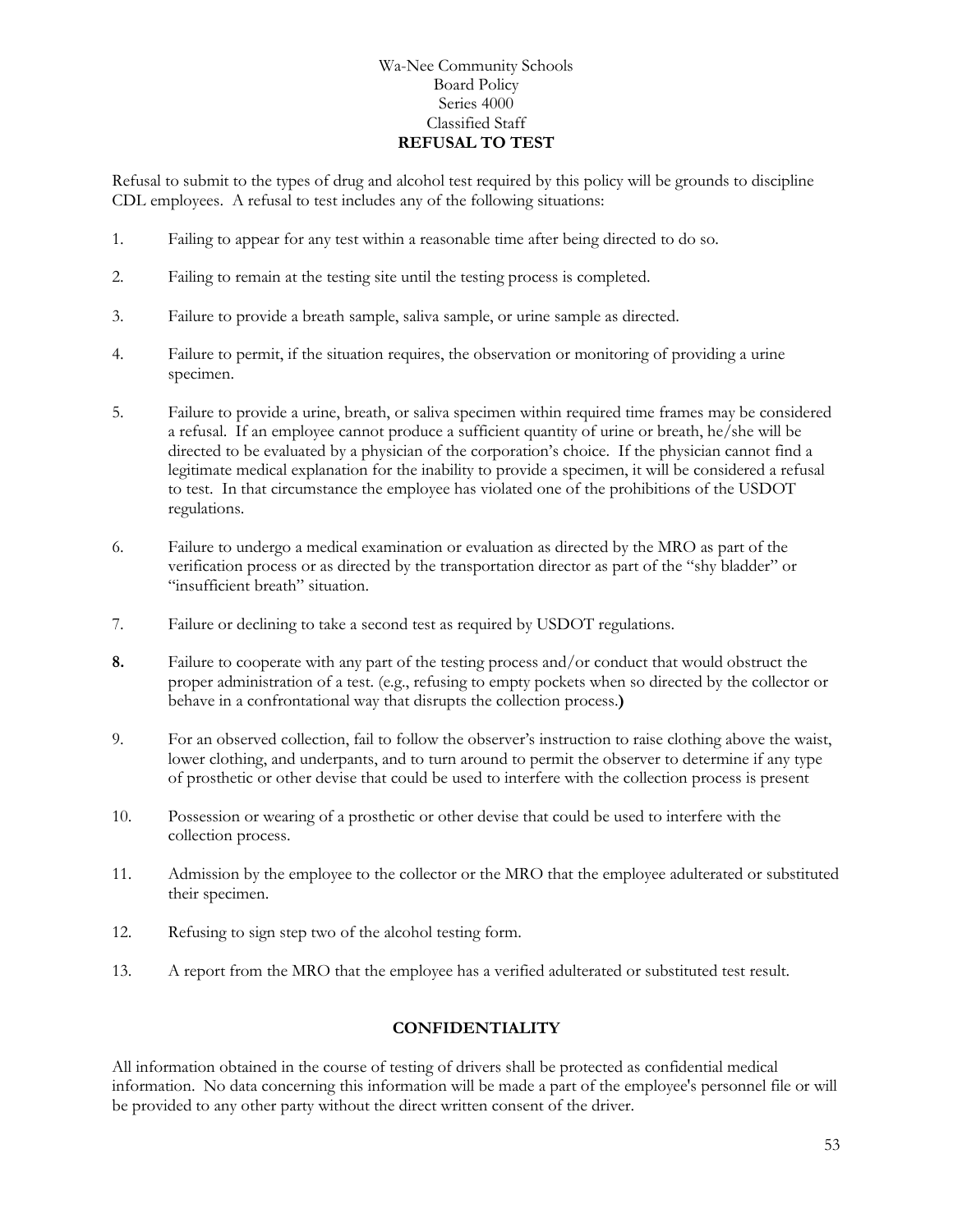Employees are entitled upon written request to obtain copies of any records pertaining to their use of alcohol or controlled substances, including any records pertaining to his or her alcohol or controlled substance tests.

The school corporation may release information as follows:

- 1. Copies of the results of alcohol or drug testing to an identified person provided the employee has provided written consent.
- 2. Copies of information requested by the Secretary of Transportation, and USDOT agency, or any state or local official with regulatory control over the corporation or its employees.
- 3. The results of post-accident testing when requested by the National Transportation Safety Board as part of an accident investigation.
- 4. Legal proceedings including lawsuits involving wrongful discharge action, grievances, administrative proceedings brought on by or on behalf of an employee and resulting from a positive DOT drug or alcohol test or a refusal to test, and/or criminal or civil actions.

#### **EDUCATIONAL MATERIALS**

The school corporation will provide educational materials that explain the requirements of Federal Motor Carrier Safety regulations, consequences of violating the regulations, and the corporation's policies and procedures with respect to meeting these requirements. Materials will also be provided concerning the effects of alcohol and controlled substances use on an individual's health, work, and personal life. Employees are required to attend an educational meeting to discuss the corporation's policies and procedures and to review all materials covered by this policy. Each employee is required to sign a statement certifying that he or she has received a copy of these materials. The corporation will provide these materials to employees prior to the start of the testing required by this policy and to any employee who is hired or transferred into a position requiring a CDL.

#### **TRAINING OF SUPERVISORS AND DRIVERS**

#### Supervisor Training:

Transportation Directors and Supervisors are the keys to a drug-free work environment. At a minimum, the Transportation Director and Supervisors will receive basic training and orientation on:

- 1. The identification of behavioral and physiological signs of alcohol and drug abuse.
- 2. How to recognize, council, and document employees whose performance has deteriorated.
- 3. How and when to suggest and/or require the services of the Employee Assistance Program (EAP), or any other drug/alcohol assistance program.

#### Driver Training:

The drivers training program will consist of: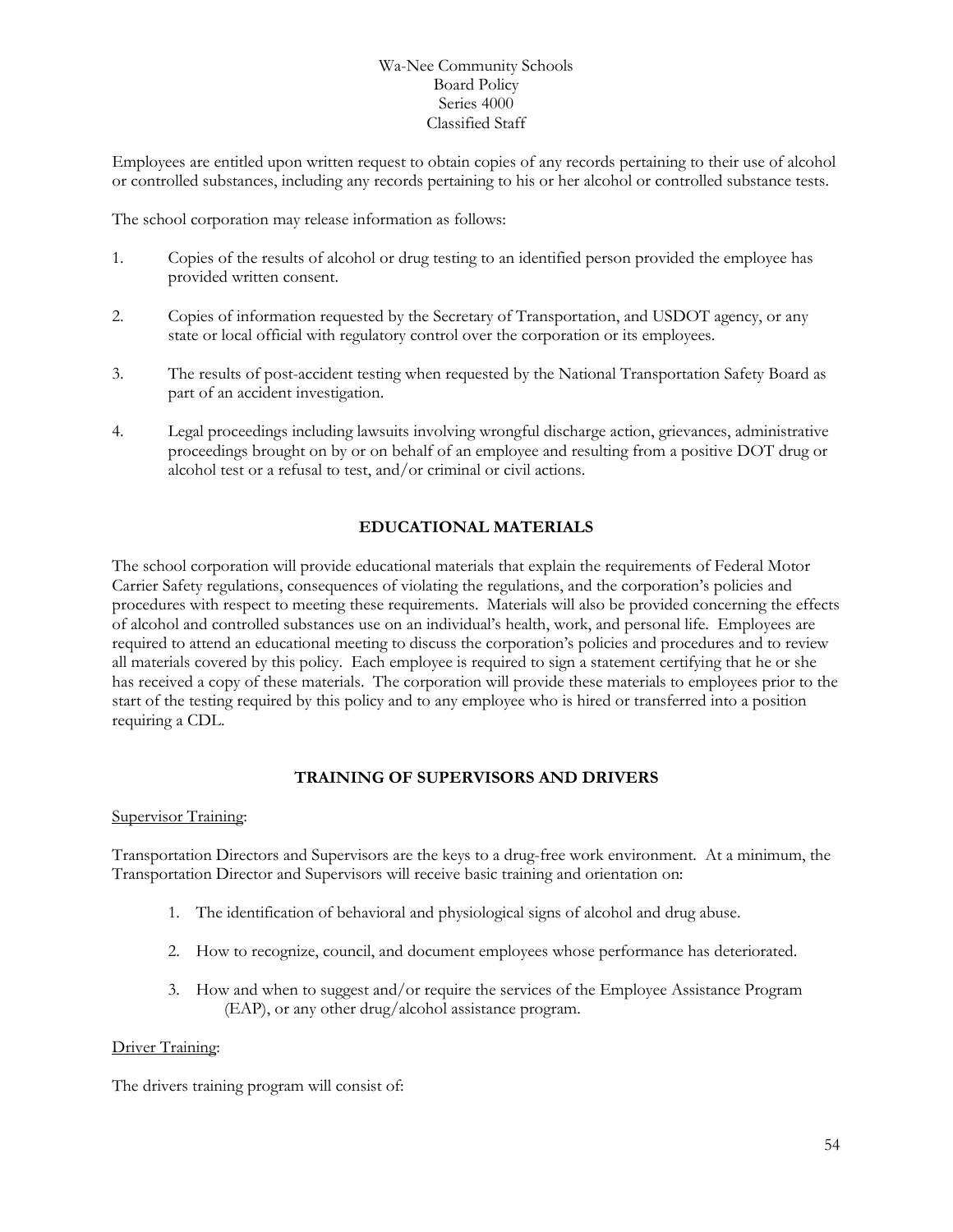- 1. Explanation of the effects and consequences of alcohol and controlled substance use on personal health, safety, and work environment.
- 2. The manifestations and behavioral causes that may indicate alcohol and controlled substance use or abuse.
- 3. Information and materials required by federal regulations.

The training of both supervisors and drivers will be documented.

### **RETENTION OF RECORDS**

The following records relating to the school corporation's drug and alcohol testing program are required to be maintained:

(1) Records related to the collection process:

- Collection logbooks
- Documents related to the random selection process
- Calibration documentation for EBT's
- Documentation of Breath Alcohol Technician (BAT) Training
- Documentation of reasoning for reasonable suspicion testing
- Documentation of reasoning for post-accident testing
- Documents verifying a medical explanation for the inability to provide adequate breath or urine for testing
- Consolidated annual calendar year summaries

(2) Records related to the driver's test results:

- Employer's copy of the alcohol test form, including results
- Employer's copy of the drug test chain of custody and control form
- Documents sent to the employer by the Medical Review Officer
- Documentation of any driver's refusal to submit to a required alcohol or controlled substance test
- Documents provided by a driver to dispute results of a test

(3) Documentation of any other violations of controlled substance use or alcohol misuse rules

(4) Records related to evaluations and training:

- Records pertaining to substance abuse professional's (SAP's) determination of driver's need for assistance
- Records concerning a driver's compliance with SAP's recommendations

(5) Records related to education and training:

- Materials on drug and alcohol awareness, including a copy of the employer's policy on drug use and alcohol misuse
- Documentation of compliance with requirement to provide drivers with educational material, including driver's signed receipt of materials
- Documentation of supervisor training
- Certification that training conducted under this rule complies with all requirements of the rule

(6) Records relating to drug testing:

• Agreements with collection site facilities, laboratories, medical review officers (MRO's), and consortia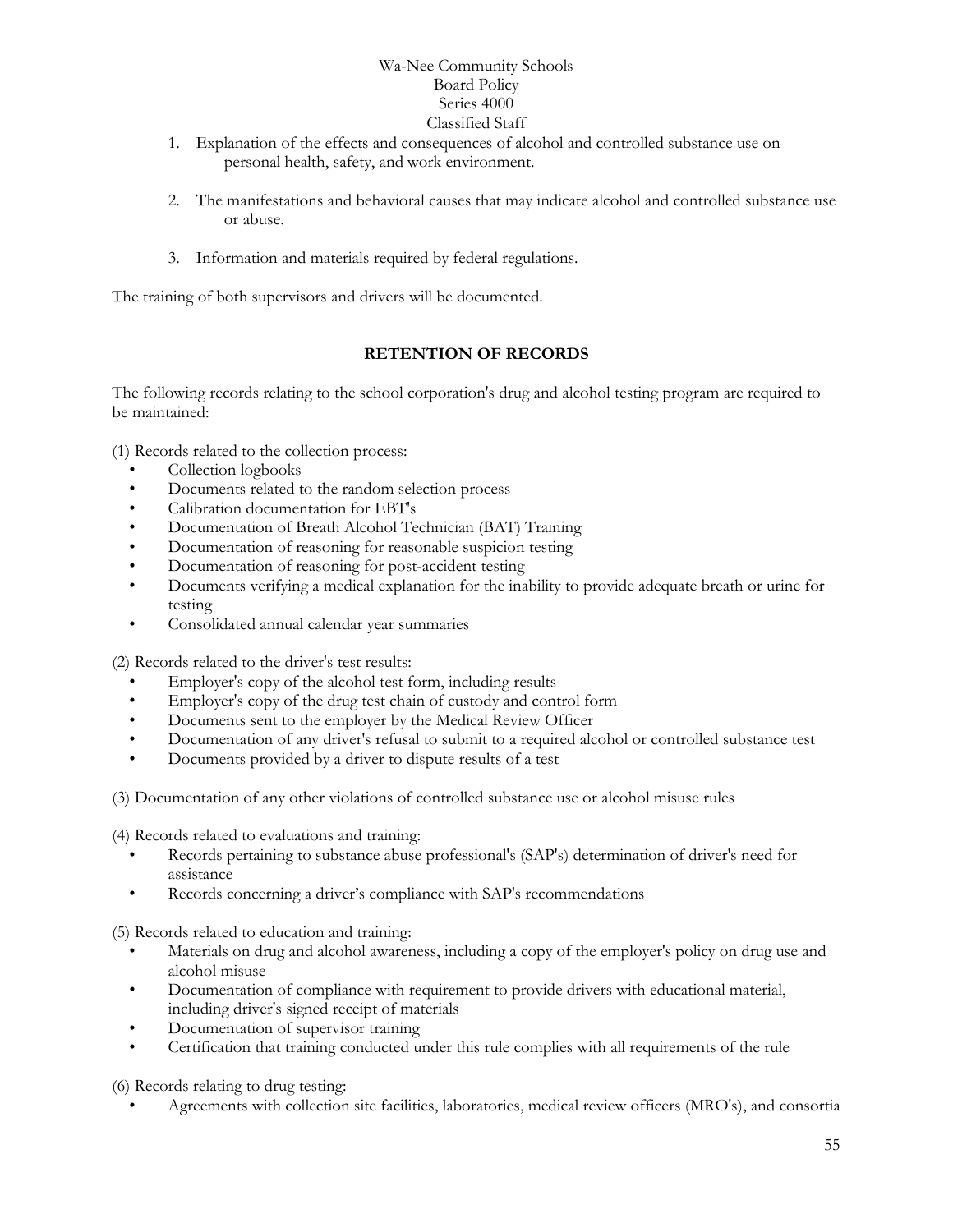- Names and positions of officials and their role in the employer's alcohol and controlled substance testing program
- Monthly statistical summaries of urinalysis
- The employer's drug testing policy and procedures

All required records shall be maintained in a secure location with limited access. Records shall be made available for inspection at the school corporation's central office within two business days after a request has been made by an authorized representative of the Federal Highway Administration.

#### LEGAL REFERENCE: 49 C.F.R. Part 382

I.C. 20-27-5 (driver qualifications – transportation contracts)

I.C. 20-27-8 (driver standards)

49 C.F.R. Part 40 (drug and alcohol testing)

- 49 C.F.R. 40.85 (drugs to be tested for)
- 49 C.F.R. 382.107 (safety sensitive function defined)
- 49 C.F.R. 382.301 (pre-employment testing)
- 49 C.F.R. 382.303 (post-accident testing
- 49 C.F.R. 382.305 (random testing)
- 49 C.F.R. 382.307 (reasonable suspicion testing

49 C.F.R. 382.601 (employer obligation to promulgate a policy on the misuse of alcohol and use of controlled substances)

Revised 3/02 Revised 2/24/03 Revised 7/28/03 Revised 10/11/04 Revised 5/28/13 T.C. 12/3/15 Revised 6/25/18 Revised 9/28/20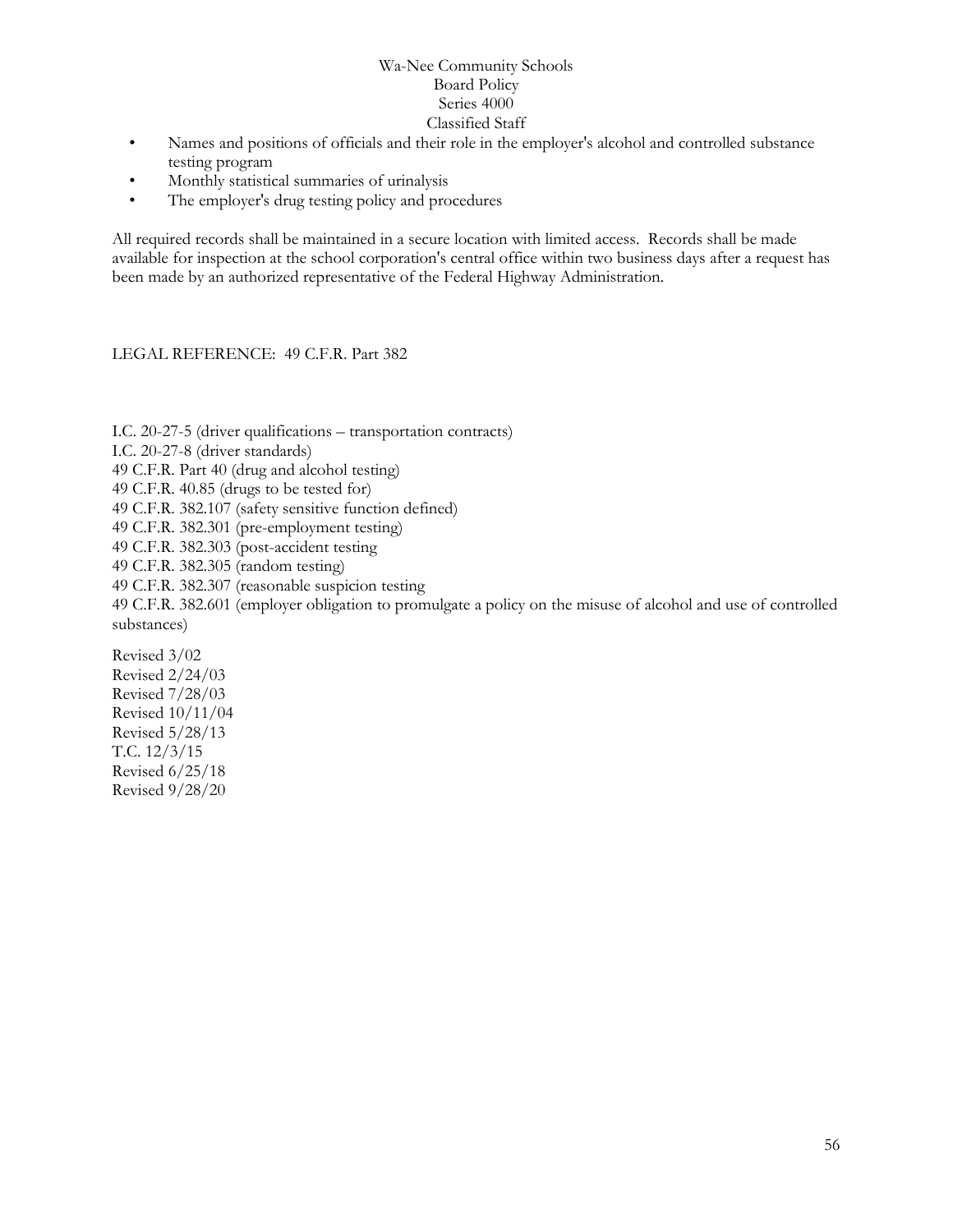## 4170 - SUBSTANCE ABUSE

The Board recognizes alcoholism and drug abuse as treatable illnesses.

A staff member having an illness or other problem relating to the use/abuse of alcohol or other drugs will receive the same careful consideration and offer of assistance that is presently extended to staff members having any other illness.

The responsibility to correct unsatisfactory job performance or behavior resulting from a substance abuse problem rests with the staff member. Failure to do so, for whatever reason, will result in appropriate corrective or disciplinary action as determined by the Board.

No staff member will have his/her job security or promotion opportunities jeopardized solely on the basis of his/her request for counseling or referral assistance.

Staff members who suspect they may have an alcohol or other drug abuse problem are encouraged to seek counseling and information on a confidential basis by contacting resources available for such service.

Please refer to Board Policy 4122.01 on Drug-Free Workplace for additional requirements for staff members.

I.C. 20-26-5-4 29 U.S.C. 794

Adopted 2/23/15 T.C. 12/3/15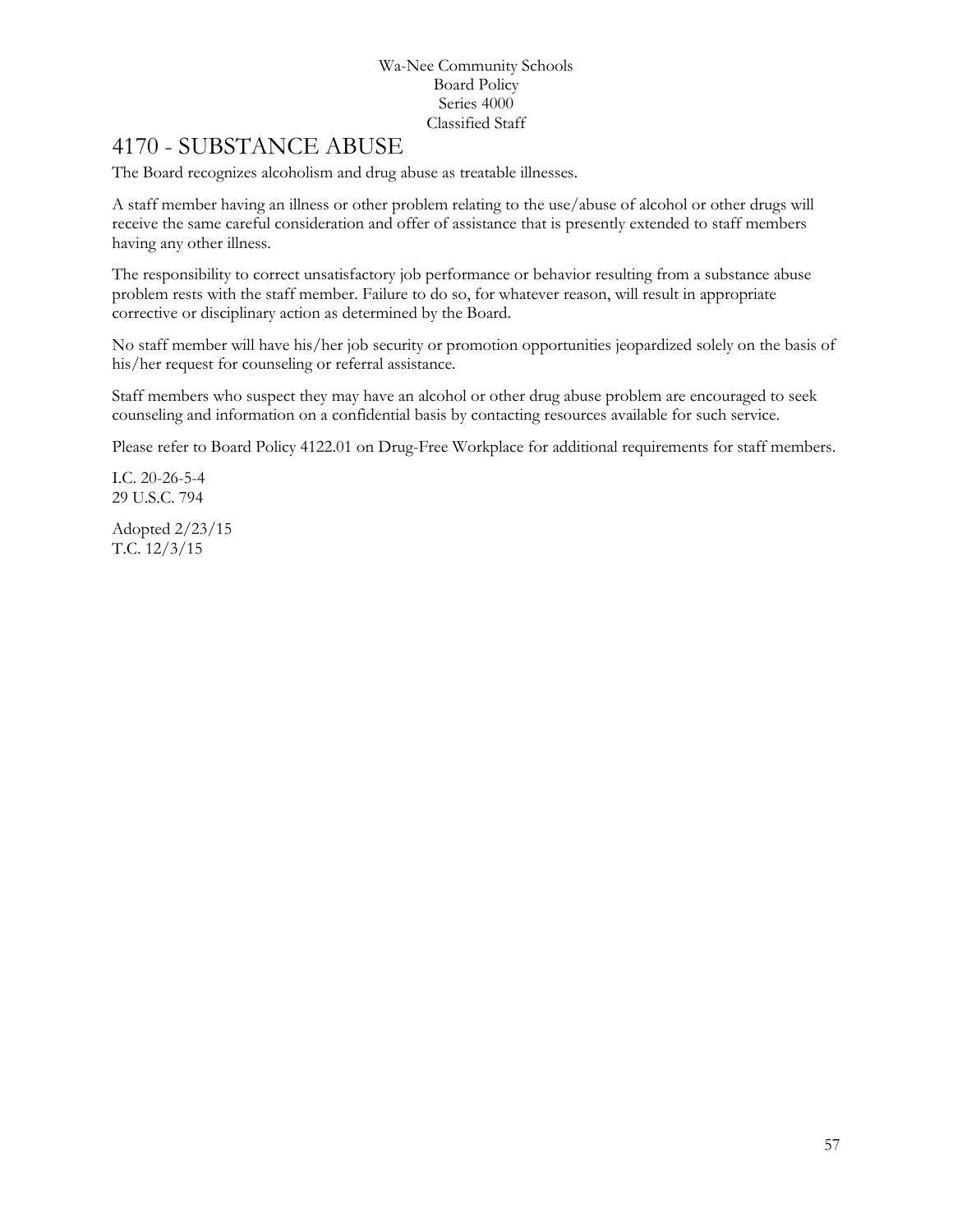# 4210 - STAFF RESPONSIBILITIES

Classified staff are expected to be productive during working hours avoiding interruptions that reduce the effective and efficient use of the work time available.

During work hours personal communications made or received on a wireless communication device, a regular telephone, or a network computer can interfere with productivity. Employees are expected to limit personal communications to breaks and lunch periods, and to inform friends and family members of the Board's policy in this regard.

Adopted 3/8/10 T.C. 12/3/15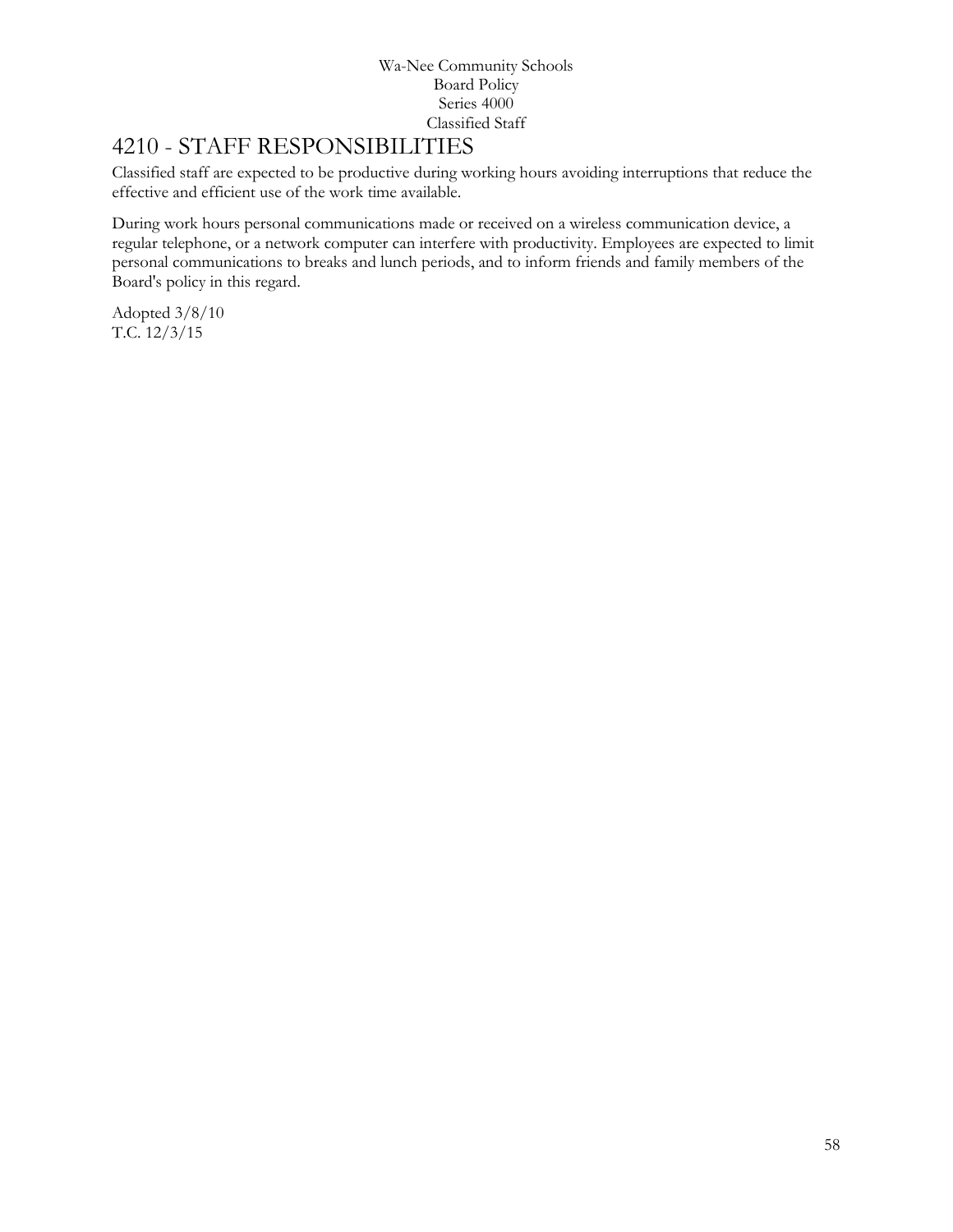## Wa-Nee Community Schools Board Policy Series 4000 Classified Staff [4211](http://www.neola.com/wanee-in/search/ag/ag4211.htm) - REQUIRED REPORTS AND PROTECTION OF WHISTLEBLOWERS

The Board recognizes that its employees teach its students by example and serve as a role model for students. It therefore requires that they exemplify high standards of honesty and integrity and comply with Indiana and Federal law and Board policies and administrative guidelines in their words and actions. To implement these expectations, the Board requires its employees to report possible violations of these Board standards to their immediate supervisor.

An employee who is aware of words or acts of a Board member or employee that may violate Federal or Indiana law, Board policy, or administrative guidelines shall bring the words or actions to the attention of the employee's immediate supervisor. If the immediate supervisor does not respond within a reasonable time, or the immediate supervisor is the officer or employee whose words or actions are in question, the employee shall make the report required by this policy to the Superintendent. If the words or acts that violate this policy are the Superintendent's words or acts, the report shall be made to the Board president. An employee also may report suspected malfeasance, misfeasance or nonfeasance by a public officer to the State Board of Accounts.

Employees are subject to disciplinary action, up to and including termination for knowingly or recklessly making a false report under this policy or failing to make a report required by this policy.

After a verbal report of a violation of this policy is made, the immediate supervisor will direct the reporting employee to put the report in writing. If a reporting employee requires assistance in making a written report, the immediate supervisor shall assist the reporting employee.

An employee making a report required by this policy shall be protected from discipline, retaliation, or reprisal for making a report required by this policy as long as the employee had a good faith belief in the truth and accuracy of the information reported at the time of the report. A report in compliance with this policy is not required if the employee confirms that another employee has reported the same words or actions.

I.C. 5-11-1-9.5 I.C. 36-1-8-8

Adopted 8/11/08 Revised 7/9/12 T.C. 12/3/15 Revised 2/8/16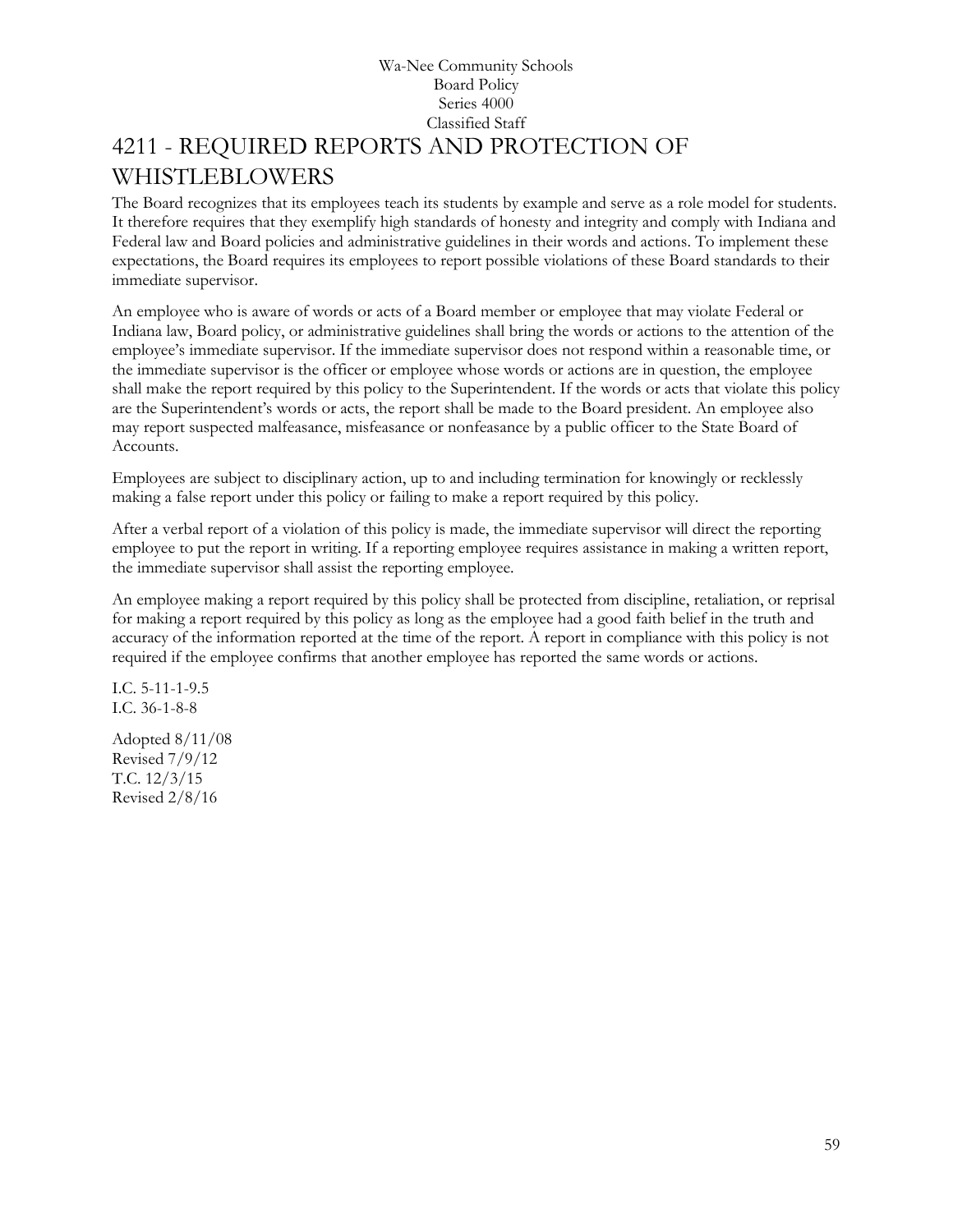# 4213 - STUDENT SUPERVISION AND WELFARE

Classified staff members shall maintain a standard of care for the supervision, control, and protection of students commensurate with assigned duties and responsibilities and are expected to establish and maintain professional staff/student boundaries that are consistent with their legal, professional and ethical duty of care for students.

The Superintendent shall maintain and enforce the following standards:

- A. Each classified staff member shall report immediately to a building administrator any accident, safety hazard, or other potentially harmful condition or situation s/he detects.
- B. Each classified staff member shall immediately report to a building administrator or supervisor any knowledge of threats of violence by students.
- C. A classified staff member shall not send students on any personal errands.
- D. A classified staff member shall not associate or fraternize with students at any time in a manner that may give the appearance of impropriety, including, but not limited to, the creation or participation in any situation or activity that could be considered abusive or sexually suggestive or involve drugs, alcohol, or tobacco. Any sexual or other inappropriate conduct with a student by any staff member will subject the offender to potential criminal prosecution and disciplinary action by the Board up to and including termination of employment.
- E. A classified staff member shall not transport students in a private vehicle without the approval of a building administrator or supervisor, and the students' parent(s).
- F. A student shall not be required to perform work or services that may be detrimental to his/her health.
- G. If a student approaches a classified staff member to seek advice or to ask questions regarding a personal problem related to sexual behavior, substance abuse, mental or physical health, and/or family relationships, etc., the classified staff member may attempt to assist the student by facilitating contact with certified or licensed individuals in the Corporation or community who specialize in the assessment, diagnosis, and treatment of the student's stated problem. However, under no circumstances should a classified staff member attempt, unless properly licensed and authorized to do so, to counsel, assess, diagnose, or treat the student's problem or behavior, nor should such classified staff member inappropriately disclose personally identifiable information concerning the student to third persons not specifically authorized by law.
- H. Staff members shall only engage in electronic communication with students via email, texting, social media and/or online networking media, such as Facebook, Twitter, YouTube, MySpace, Skype, blogs, etc., when such communication is directly related to curricular matters or cocurricular/extracurricular events or activities with prior approval of the principal.
- I. Staff members are prohibited from electronically transmitting any personally identifiable image of a student(s), including video, photographs, streaming video, etc. via email, text message, or through the use of social media and/or online networking media, such as Facebook, Twitter, YouTube, MySpace, Skype, blogs, etc., unless such transmission has been made as part of a pre-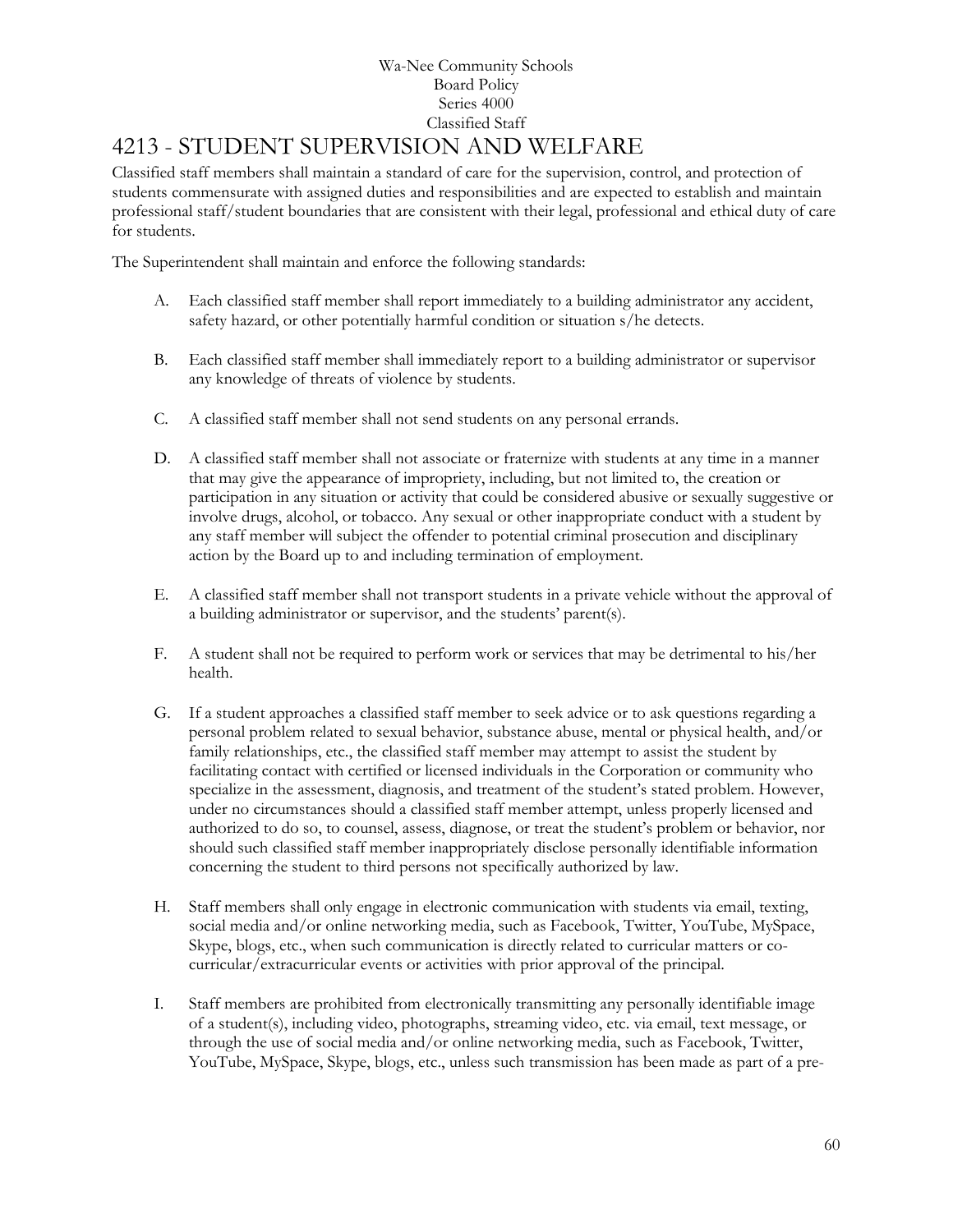approved curricular matter or co-curricular/extracurricular event or activity such as a schoolsponsored publication or production in accordance with Policy **[5722](http://www.neola.com/wanee-in/search/policies/po5722.htm)**.

Since most information concerning a child in school, other than directory information described in Policy **[8330](http://www.neola.com/wanee-in/search/policies/po8330.htm)**, is confidential under Federal and State laws, any staff member who shares confidential information with another person not authorized to receive the information may be subject to discipline and/or civil liability. This includes, but is not limited to, information concerning assessments, grades, behavior, family background, and alleged child abuse, and any other record information.

Pursuant to the laws of the State and Board Policy **[8462](http://www.neola.com/wanee-in/search/policies/po8462.htm)**, each classified staff member shall report to the proper legal authorities, immediately, any sign of suspected child abuse or neglect.

Revised 11/04 Revised 7/9/12 T.C. 12/3/15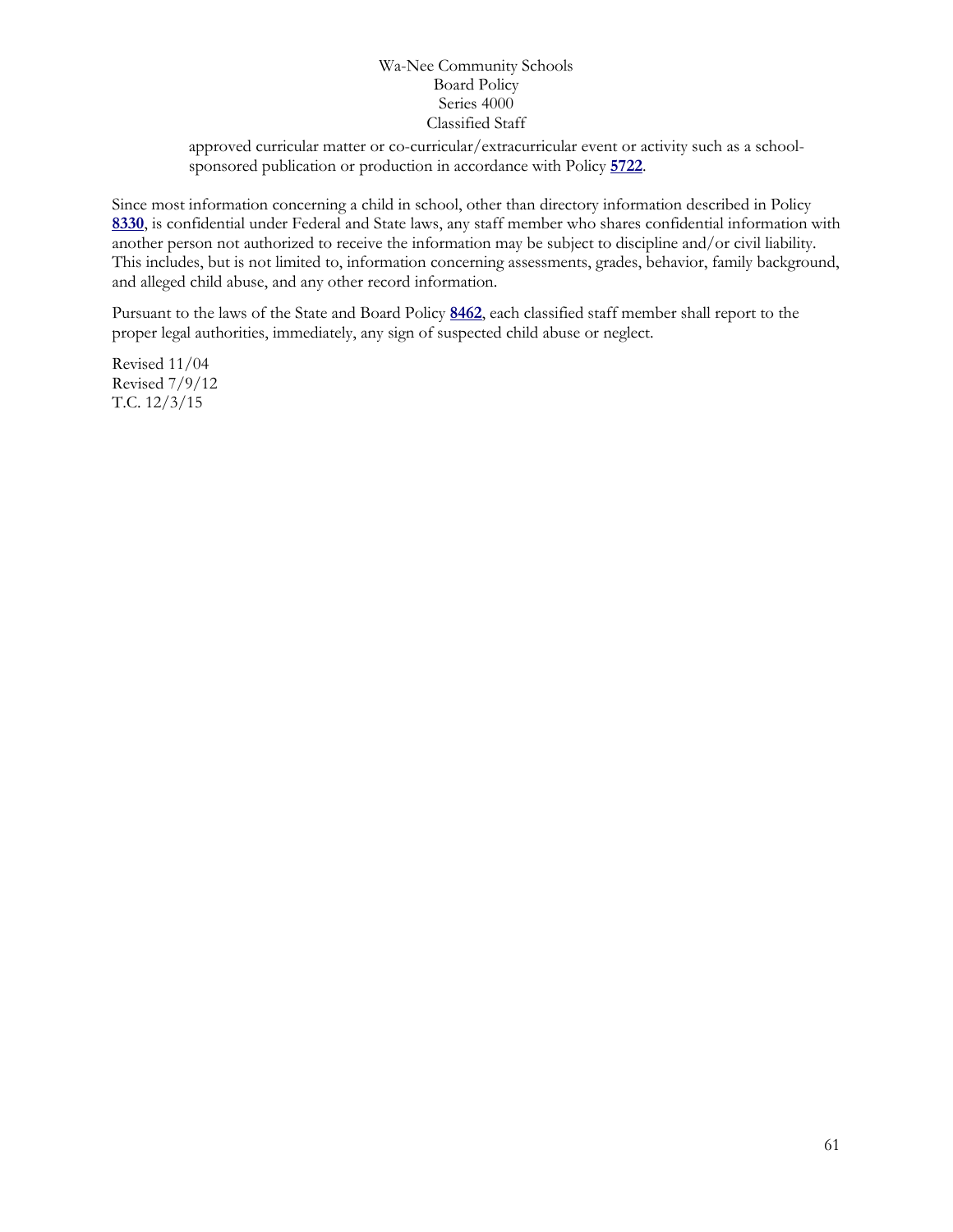# 4214 - STAFF GIFTS

The Board discourages the presentation of gifts to classified staff members by students and their parents because it could embarrass students with limited means and gives the appearance of currying favor.

It is the policy of the Board that no classified staff member should expect or accept gifts for carrying out the terms of his/her assignment.

If a staff member has provided an unusual amount of extra help for a student and the parents insist on showing appreciation, expression other than money may be accepted.

The Board does recognize, though, that gift-giving to classified staff members at Christmas fits the spirit of the season and gift-giving at the close of an academic year is a part of tradition. At these times, gifts other than money may be accepted.

Upon the recommendation of the Superintendent, the Board shall consider, as appropriate, the presentation of token gifts to retiring members of the staff who have rendered service for a period of time.

Classified staff members shall not accept any form of compensation from vendors that might influence their recommendations on the eventual purchase of equipment, supplies, or services. Furthermore, classified staff members shall not accept any compensation from a vendor after a decision has been made to purchase equipment, supplies, or services from said vendor. In addition, classified staff members who recommend purchases shall not enter into a contractual arrangement with a vendor seeking to do business with the Corporation or a vendor with whom the Corporation is doing business, whereby an individual classified staff member receives compensation in any form for services rendered.

Such compensation includes, but is not limited to cash, checks, stocks, or any other form of securities, and gifts such as televisions, microwave ovens, computers, or any electronic devices, discount certificates, travel vouchers, tickets, passes, and other such things of value. In the event that a classified staff member receives such compensation, albeit unsolicited, from a vendor, the classified staff member shall notify the Superintendent, in writing, that s/he received such compensation and the compensation has been returned to the vendor.

An employee of the School Corporation making a recommendation to the Board on a matter to be considered by the Board shall not accept a gift or gratuity from a person or entity having a substantial personal or pecuniary interest in the Board's decision on the matter in accordance with the restrictions and provisions of I.C. 35-44-1-3.

Revised 7/28/03 Revised 1/28/08 Revised 9/14/15 T.C. 12/3/15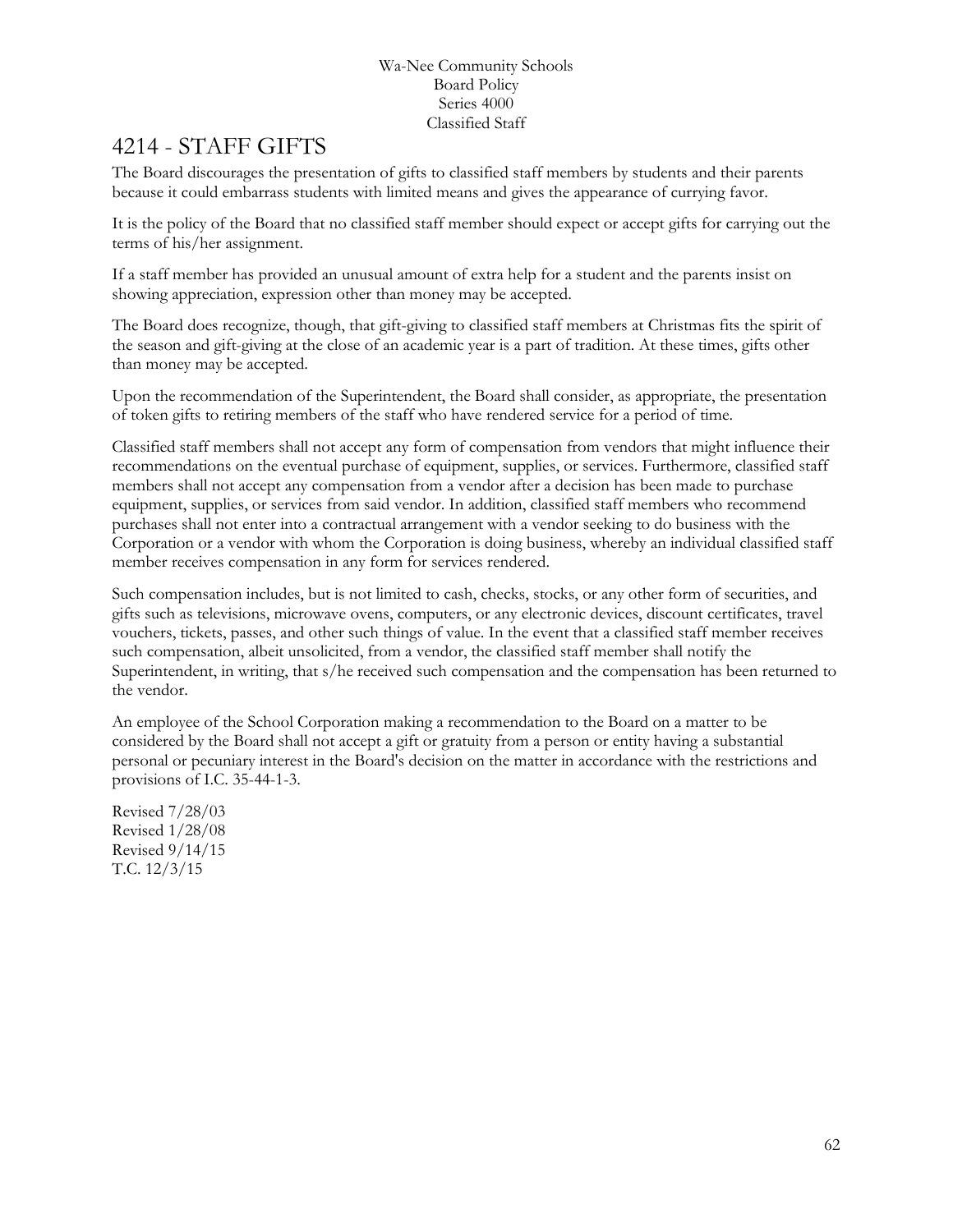# 4215 - USE OF TOBACCO BY CLASSIFIED STAFF

The Board recognizes that the use of tobacco presents a health hazard that can have serious consequences both for the user and the nonuser and is, therefore, of concern to the Board.

For purposes of this policy, "use of tobacco" shall mean all uses of tobacco, including a cigar, cigarette, pipe, snuff, or any other matter or substance that contains tobacco, as well as electronic, "vapor," or other substitute forms of cigarettes.

In order to protect students and staff who choose not to use tobacco from an environment noxious to them, and because the Board cannot, even by indirection, condone the use of tobacco, the Board prohibits the use of tobacco by classified staff members at all times within any facility owned or leased or contracted for by the Board.

The Board also prohibits the use of tobacco anywhere on the campus of any facility owned or leased or contracted for by the Board, including, but not limited to, practice fields, playgrounds, football fields, baseball fields, softball fields, pool areas, soccer fields, tennis courts and all open areas and will remain in effect at all times. Furthermore, the Board prohibits the use of tobacco in all vehicles owned or operated by the Board, including, but not limited to, school buses, special purpose buses, vans, trucks, and cars.

I.C. 16-41-37 20 USC 6081 et seq. U.S.D.O.E. Memorandum, 1995

Revised 7/9/12 Revised 10/27/14 T.C. 12/3/15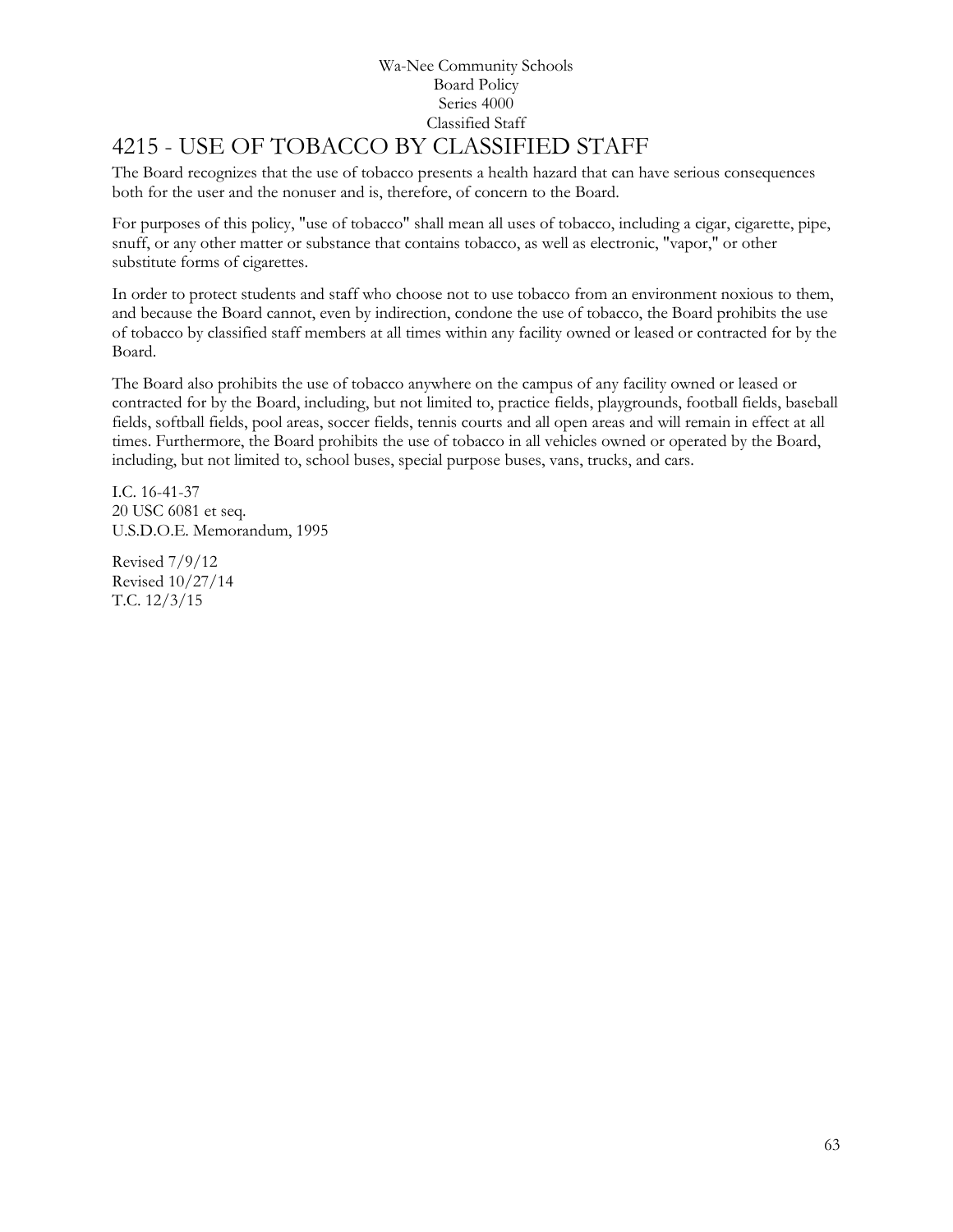# 4216 - CLASSIFIED STAFF DRESS AND GROOMING

The Board believes that classified staff members are an important and integral part of the Corporation. Also, since the classified staff is a highly visible staff to the students, the professional staff and the public, the Board believes the classified staff should at all times be well dressed and groomed. Classified staff members who understand this precept and adhere to it enlarge the importance of their task, present an image of dignity, and encourage respect.

The Board retains the authority to specify the following dress and grooming guidelines for classified staff. All classified staff members shall, when assigned to Corporation duty:

- A. be physically clean, neat, and well groomed;
- B. dress in a manner consistent with their support responsibilities;
- C. dress in a manner that communicates to others a pride in personal appearance;
- D. dress in a manner that does not cause damage to Corporation property;
- E. be groomed in such a way that their dress or hair style does not disrupt the educational process or cause a health or safety hazard.

T.C. 12/3/15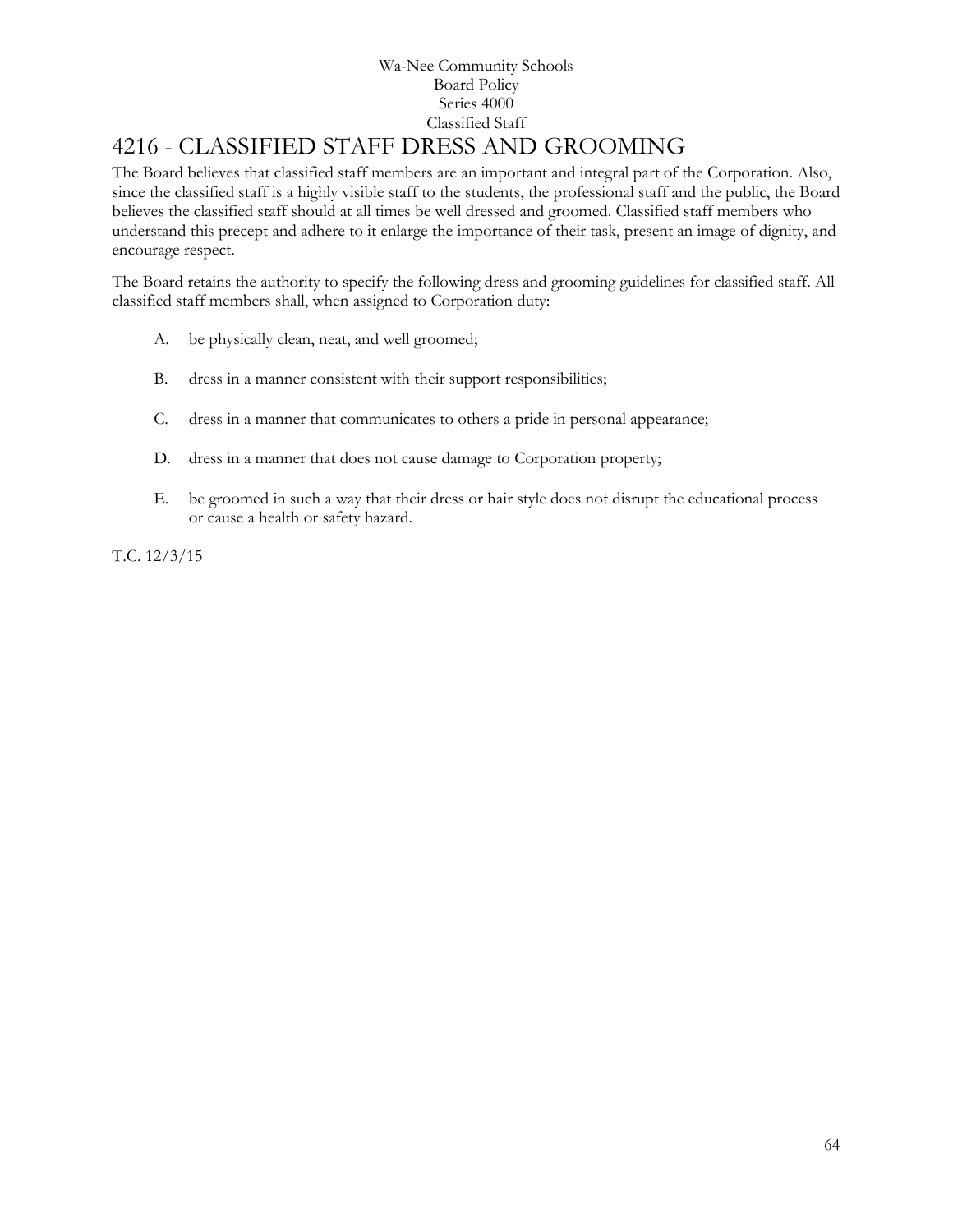## 4217 - WEAPONS

The Board prohibits classified staff members from possessing, storing, making, or using a weapon in any setting that is under the control and supervision of the Corporation for the purpose of school activities approved and authorized by the Corporation including, but not limited to, property leased, owned, or contracted for by the Corporation, a school-sponsored event, or in a Corporation vehicle; provided, however, that a classified staff member is not prohibited from possessing a firearm or ammunition that is locked in the trunk of the classified staff member's vehicle, kept in the glove compartment of the classified staff member's locked vehicle, or stored out of plain sight in the classified staff member's locked vehicle.

Generally, the possession of a firearm in or on school property, in or on property that is being used by a school for a school function, or on a school bus is a felony (I.C. 35-47-9-2) and is prohibited by Board policy. However, State law permits a person who may legally possess a firearm to maintain that firearm if it is locked in the person's trunk, kept in the glove compartment of the person's locked vehicle, or stored out of plain sight in the person's locked vehicle. This exception does not apply to students unless it is a high school student who is a member of a shooting sports team and the principal has approved the student keeping a firearm concealed in the student's motor vehicle on days the student is competing or practicing as a member of a shooting sports team. This exception also does not apply to former students if the person is no longer enrolled in school due to a disciplinary action within the previous twenty-four (24) months.

The term "weapon" means any object which, in the manner in which it is used, intended to be used, or represented, is capable of inflicting serious bodily harm or property damage, as well as endangering the health or safety of persons. Weapons include, but are not limited to, firearms, tasers, handguns, stun guns, guns of any type, including air and gas-powered guns (whether loaded or unloaded), knives, razors, clubs, electric weapons, chemical weapons, metallic knuckles, martial arts weapons, ammunition, and destructive devices (bombs, incendiary, grenade, Molotov cocktail, rocket with a propellant charge of more than four (4) ounces, etc.). A "knife" is defined as "an instrument that: 1) consists of a sharp edge or sharp pointed blade capable of inflicting cutting, stabbing, or tearing wounds; and 2) is intended to be used as a weapon." I.C. 35-47-5-2.5(a)

The Superintendent will report an employee who violates this policy to law enforcement officials. The staff member also will be subject to disciplinary action, up to and including termination for violation of this policy.

This prohibition does not apply to weapons under the control of law enforcement personnel.

Exceptions to this policy include:

- A. items approved by a principal as part of a class or individual presentation under adult supervision, if used for the purpose of and in the manner approved; (Working firearms and ammunition shall never be approved.)
- B. theatrical props used in appropriate settings.
- C. starter pistols used in appropriate school related sporting events.

Staff members must report knowledge of dangerous weapons and/or threats of violence by students, staff members, or visitors to the principal. Failure to report such information may subject the staff member to disciplinary action, up to and including termination.

I.C. 20-33-9-1 et seq. I.C. 34-28-7-2 I.C. 35-47-5-2.5 I.C. 35-47-9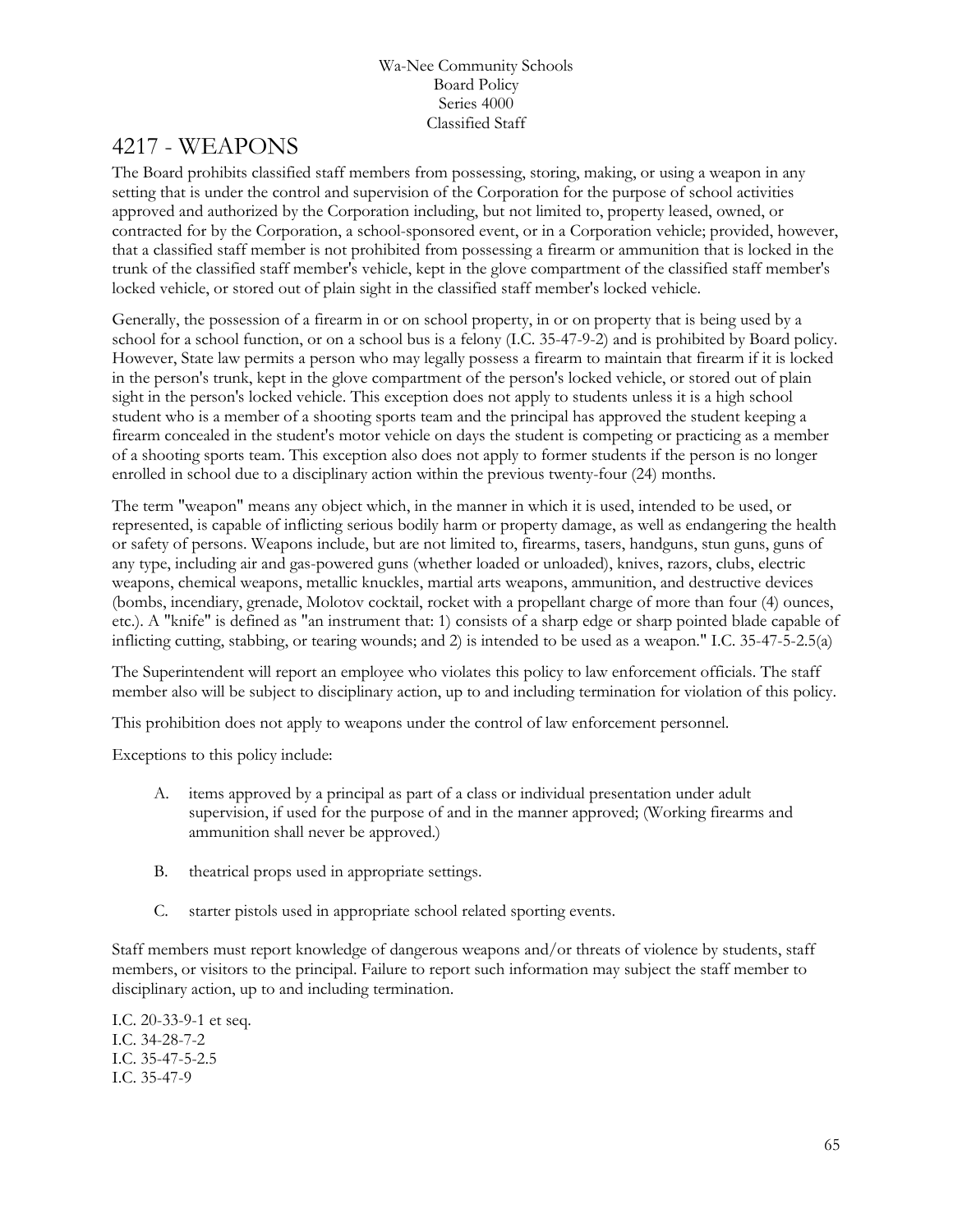Revised 3/02 Revised 2/24/03 Revised 12/11/06 Revised 5/9/11 Revised 10/27/14 T.C. 12/3/15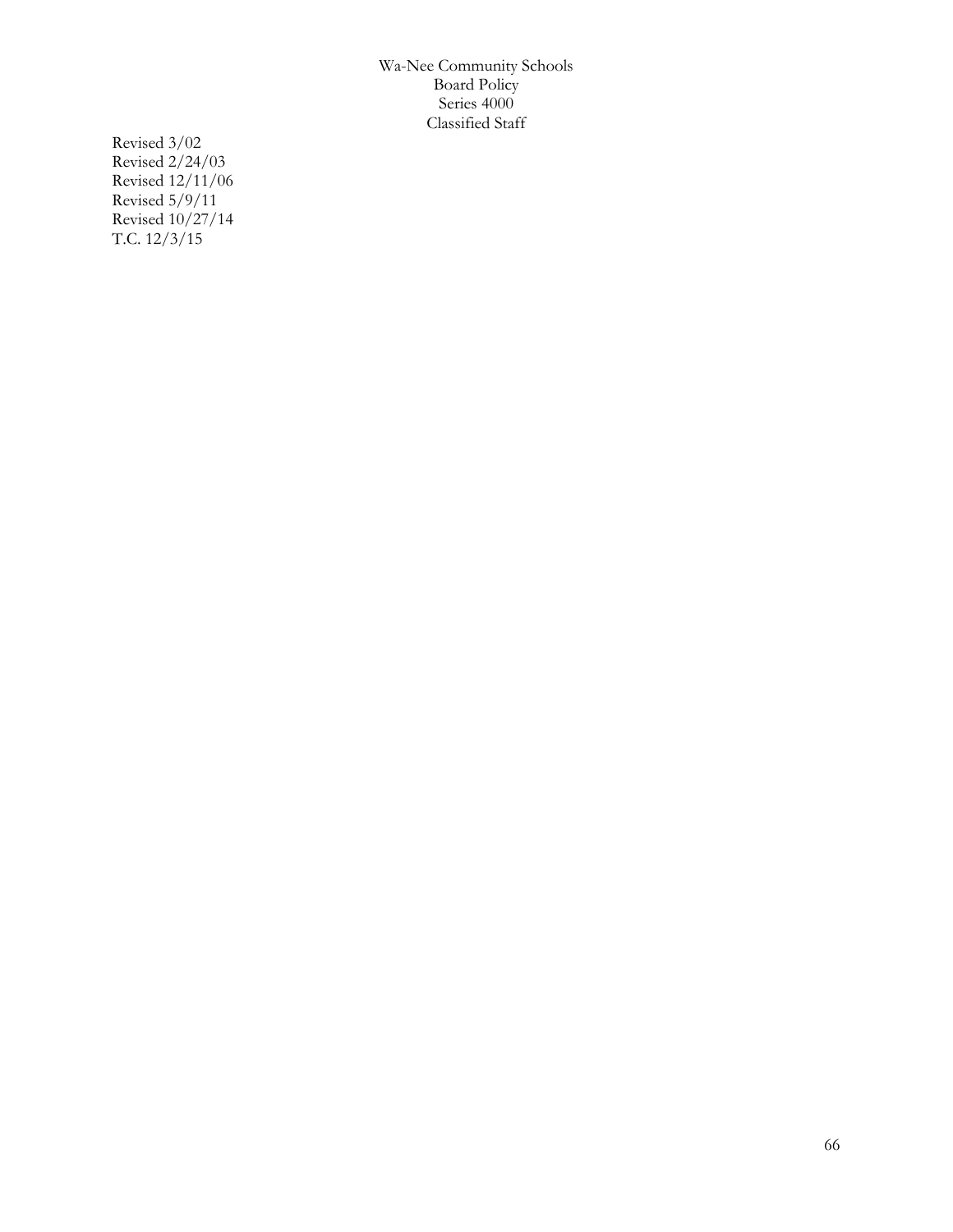## Wa-Nee Community Schools Board Policy Series 4000 Classified Staff 4218 STAFF MEMBER EDUCATION TECHNOLOGY ACCEPTABLE USE AND SAFETY

Staff members are expected to utilize Corporation Technology Resources and Information Resources to promote educational excellence in our schools by providing students with the opportunity to develop the resource sharing, innovation, and communication skills and tools that are essential to both life and work. The Board encourages the faculty to develop the appropriate skills necessary to effectively access, analyze, evaluate, and utilize these resources in enriching educational activities. The instructional use of the Internet and online educational services will be guided by Board Policy **[2520](http://www.neola.com/wanee-in/search/policies/po2520.htm)** – Selection of Instructional Materials and Equipment.

The Internet is a global information and communication network that provides students and staff with access to up-to-date, highly relevant information that will enhance their learning and the education process. Further, Corporation Technology Resources provide students and staff with the opportunity to communicate with other people from throughout the world. Access to such an incredible quantity of information and resources brings with it, however, certain unique challenges and responsibilities.

Pursuant to Federal law, the Corporation has implemented technology protection measures that protect against (e.g., filter or block) access to visual displays/depictions/materials that are obscene, constitute child pornography, and/or are harmful to minors, as defined by Federal Law. At the discretion of the Board or Superintendent, the technology protection measures may be configured to protect against access to other material considered inappropriate for students to access. The Board also utilizes software and/or hardware to monitor online activity of students to restrict access to child pornography and other material that is obscene, objectionable, inappropriate and/or harmful to minors. The technology protection measures may not be disabled at any time that students may be using Corporation Technology Resources if such disabling will cease to protect against access to materials that are prohibited under the Children's Internet Protection Act. Any staff member who attempts to disable the technology protection measures without express written consent of an appropriate administrator will be subject to disciplinary action, up to and including termination.

The Superintendent or Designee may temporarily or permanently unblock access to websites or online educational services/apps containing appropriate material, if access to such sites has been blocked inappropriately by the technology protection measures. The determination of whether material is appropriate or inappropriate shall be based on the content of the material and the intended use of the material, not on the protection actions of the technology protection measures. The Superintendent or Designee may also disable the technology protection measures to enable access for bona fide research or other lawful purposes.

Staff members will participate in professional development programs in accordance with the provisions of law and this policy. Training shall include:

- A. the safety and security of students while using e-mail, chat rooms, social media, and other forms of direct electronic communications;
- B. the inherent danger of students disclosing personally identifiable information online;
- C. the consequences of unauthorized access (e.g., "hacking", "harvesting", "digital piracy", "data mining", etc.), cyberbullying and other unlawful or inappropriate activities by students online; and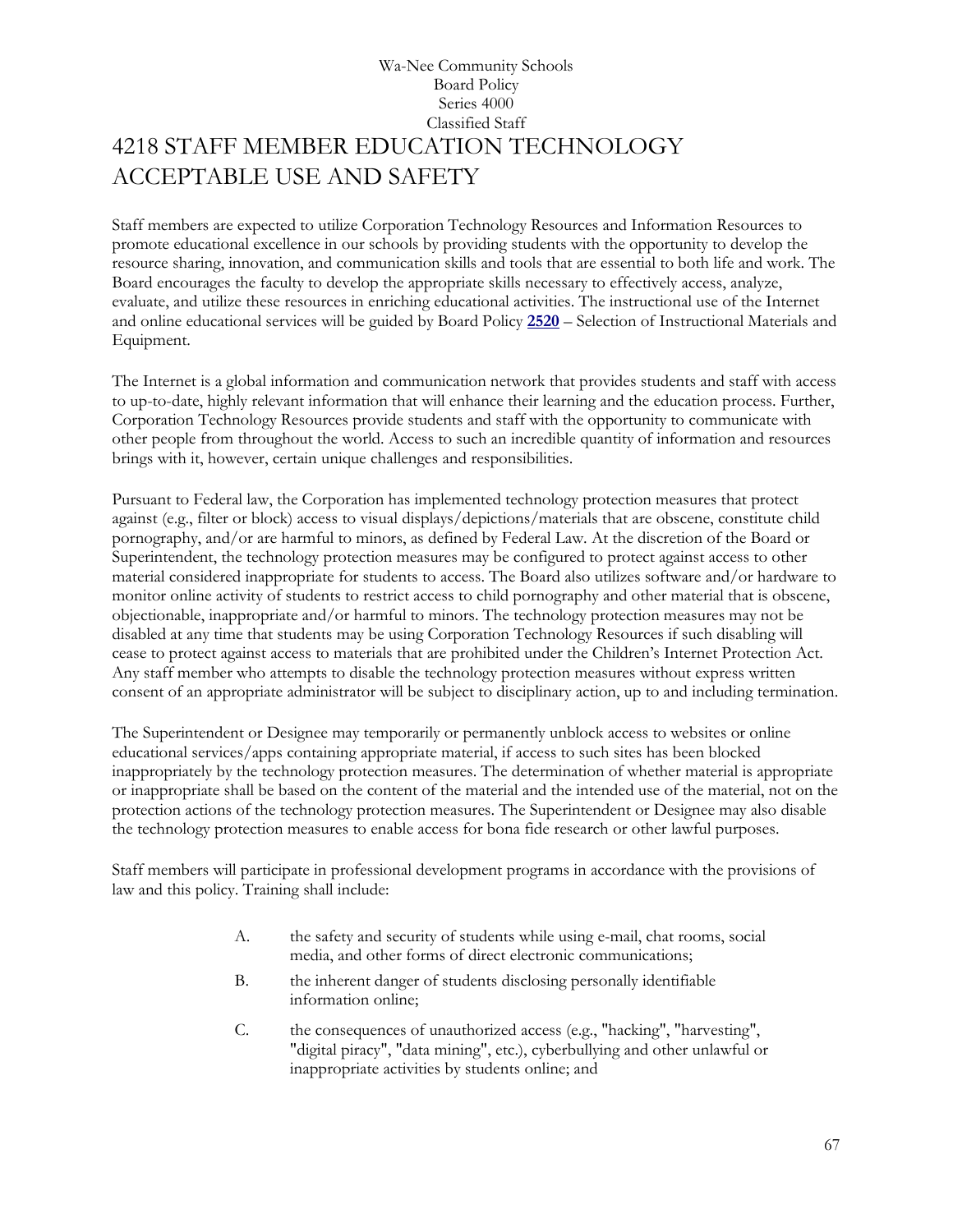D. unauthorized disclosure, use, and dissemination of personally identifiable information regarding minors.

Furthermore, staff members shall provide instruction for their students regarding the appropriate use of technology and online safety and security and specified above, and staff members will monitor students' online activities while at school.

Monitoring may include, but is not necessarily limited to, visual observations of online activities during class sessions; or use of specific monitoring tools to review browser history and network, server, and computer logs.

The disclosure of personally identifiable information about students online is prohibited.

Building principals are responsible for providing training so that users under their supervision are knowledgeable about this policy and its accompanying guidelines. The Board expects that staff members will provide guidance and instruction to students in the appropriate use of the Corporation Technology Resources. All users of Corporation Technology Resources are required to sign a written agreement to abide by the terms and conditions of this policy and its accompanying guidelines.

Staff will be assigned a school email address that they are required to utilize for all school-related electronic communications, including those to students, parents, and other staff members.

Staff members are responsible for behavior comparable to that expected when they are in the classrooms, in school hallways, on other school premises and at school-sponsored events on Corporation Technology and Information Resources. Communications on Education Technology are often public in nature. The Board does not approve any use of its Technology Resources and Information Resources that is not authorized by or conducted strictly in compliance with this policy and its accompanying guidelines. Violations of this policy may result in disciplinary actions up to and including termination of employment.

General school rules for behavior and communication apply.

Users who disregard this policy and its accompanying guidelines may have their use privileges suspended or revoked, and disciplinary action taken against them. Users are personally responsible and liable, both civilly and criminally, for uses of Technology Resources not authorized by this Board Policy and its accompanying guidelines.

The Board designates the Superintendent and the Technology Director as the administrators responsible for initiating, implementing, and enforcing this policy and its accompanying guidelines as they apply to staff members' use of Corporation Technology and Information Resources.

#### LEGAL REFERENCES

47 USC 254 18 US 2510-2502 20 USC 1232g 18 USC 2511 *et seq*. 18 USC 2701 *et seq*.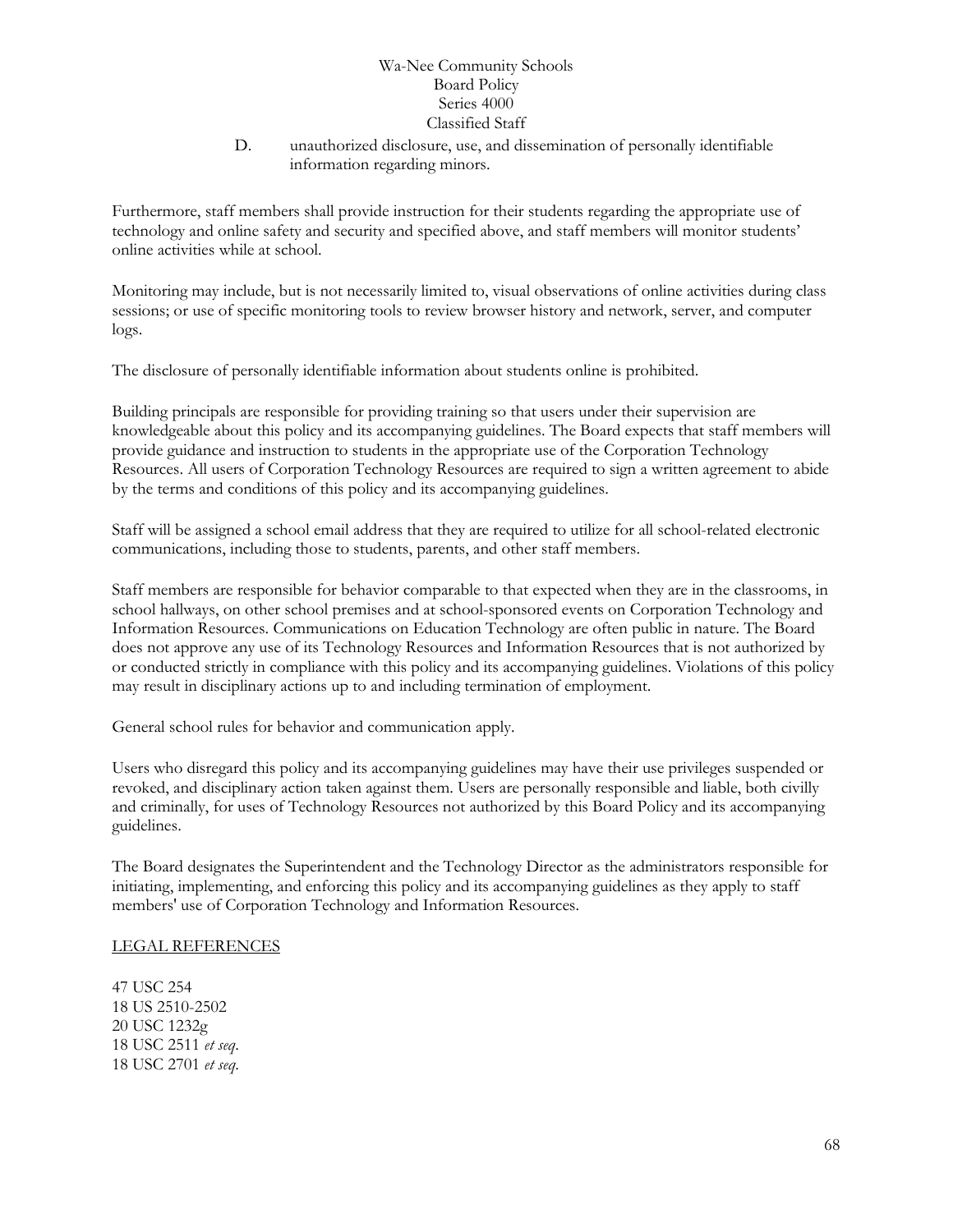Adopted 3/02 Revised 3/8/10 Revised 6/25/12 Revised 2/23/15 T.C. 1/27/16 Revised 8/28/17 REVISED 4/26/21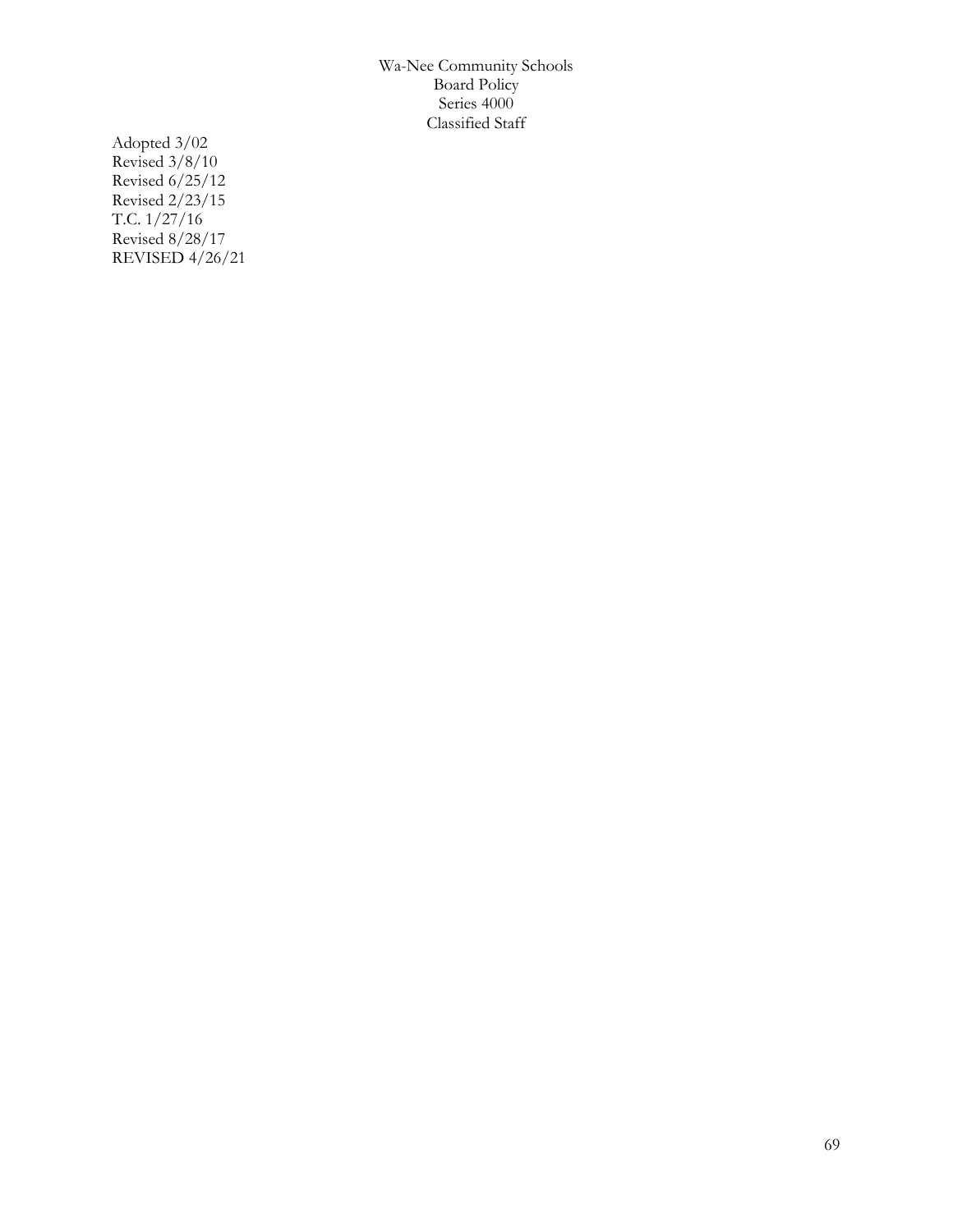## Wa-Nee Community Schools Board Policy Series 4000 Classified Staff 4218.01 STAFF MEMBERS USE OF TECHNOLOGY

Technology has fundamentally altered the ways in which information is accessed, communicated, and transferred in society. As a result, educators are continually adapting their means and methods of instruction, and the way they approach student learning, to incorporate the vast, diverse, and unique resources available through the Internet. The School Board provides technology and information resources to support the educational and professional needs of its staff and students. The Board provides staff with access to the Internet for limited educational purposes only and utilizes online educational services and/or apps to enhance the instruction delivered to its students and to facilitate the staff's work. The Corporation's computer network and Internet system do not serve as a public access service or a public forum. This policy, its related administrative guidelines, any applicable employment contracts and/or collective bargaining agreements govern staff members' use of the Corporation's technology and information resources and staff members' personal communication devices when they are connected to the Corporation's computer network, Internet connection and/or online educational services and/or apps, or when used while the staff member is on Corporation-owned property or at a Corporation-sponsored activity as a school employee.

Staff members are prohibited from engaging in actions that are illegal or unkind when using Corporation technology and information resources. Staff members have no right or expectation to privacy when using Corporation technology and information resources including, but not limited to, privacy in the content of their personal files, e-mails, and records of their online activity when using the Corporation's computer network and/or Internet connection.

Staff members are expected to utilize Corporation technology and information resources to promote educational excellence in our schools by providing students with the opportunity to develop the resource sharing, innovation, and communication skills and tools that are essential to both life and work. The Board encourages teachers to develop the appropriate skills necessary to effectively access, analyze, evaluate, and utilize these resources in enriching educational activities.

#### **Social Media Use**

An employee's personal or private use of social media may have unintended consequences. Any employee's post which is inflammatory, related to matters of private concern that could compromise the Corporation's mission, undermine staff relationships, or cause a substantial disruption to the school environment are prohibited. This prohibition includes staff members' online conduct that occurs off school property including from the employee's private computer. Postings to social media should be done in a manner sensitive to the staff member's professional responsibilities. Violations of this prohibition may be subject to disciplinary action up to and including termination of employment.

In addition, Federal and State confidentiality laws forbid schools and their employees from using or disclosing student education records without parent consent (see Board Policy [8330\)](http://www.neola.com/wanee-in/search/policies/po8330.htm). Education records include a wide variety of information and posting personally identifiable information about students is not permitted. Staff members who violate State and Federal confidentiality laws or privacy laws related to the disclosure of confidential student or employee information may be disciplined, up to and including termination of employment.

ADOPTED 4/26/21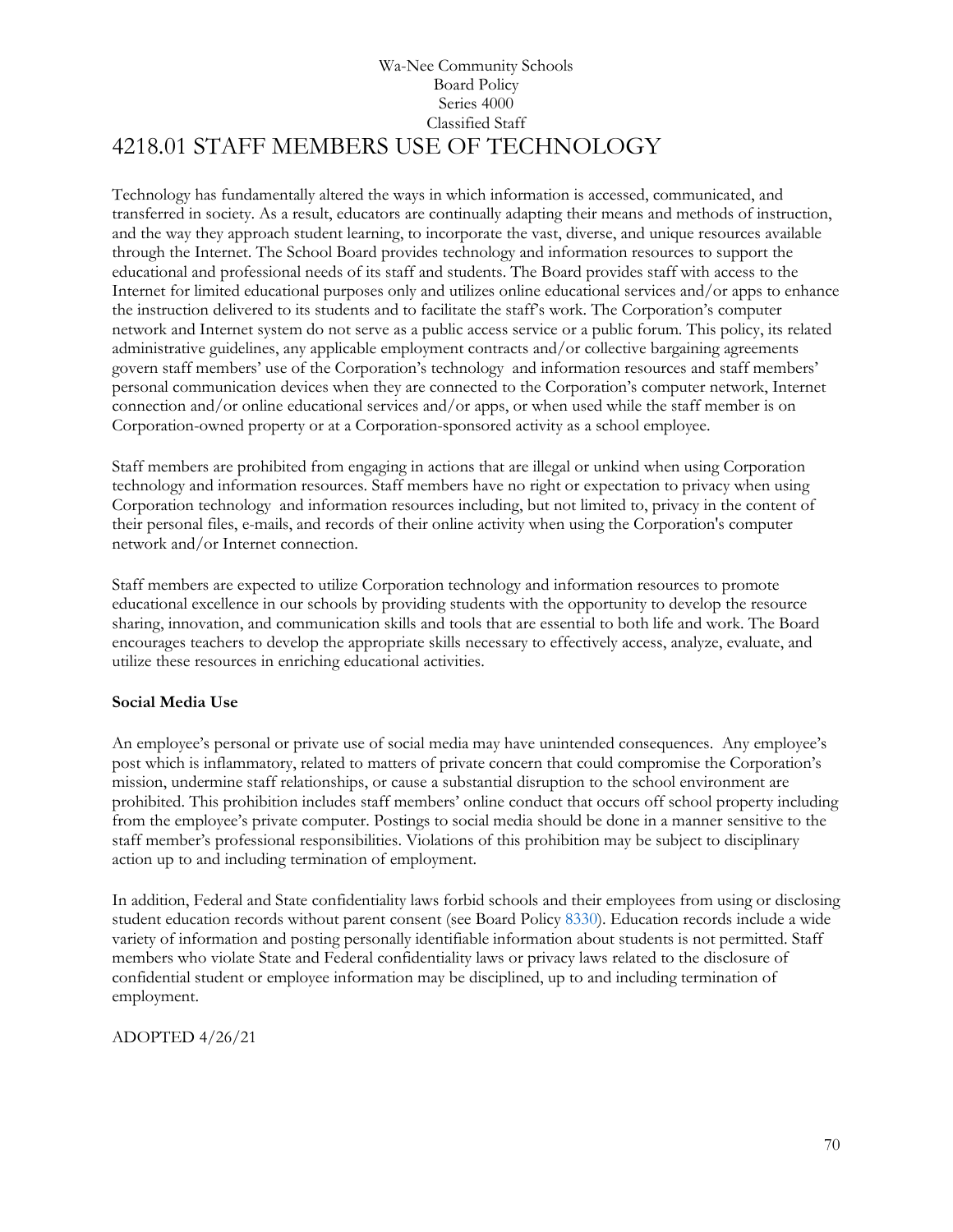### Wa-Nee Community Schools Board Policy Series 4000 Classified Staff [4220](http://www.neola.com/wanee-in/search/ag/ag4220.htm) - EVALUATION OF CLASSIFIED STAFF

### The Board recognizes the importance of implementing a program of classified staff evaluations for the purpose of promoting individual job performance and improving services to students.

The goals of the Board's evaluation plan for classified staff are:

- A. to improve and reinforce the skills, attitudes, and abilities which enable a classified staff member to be effective in achieving assigned job goals;
- B. to identify and remediate weaknesses which prevent a classified staff member from achieving the goals of assigned duties.

The Superintendent shall prepare administrative guidelines for the conduct of classified staff member evaluations.

T.C. 12/3/15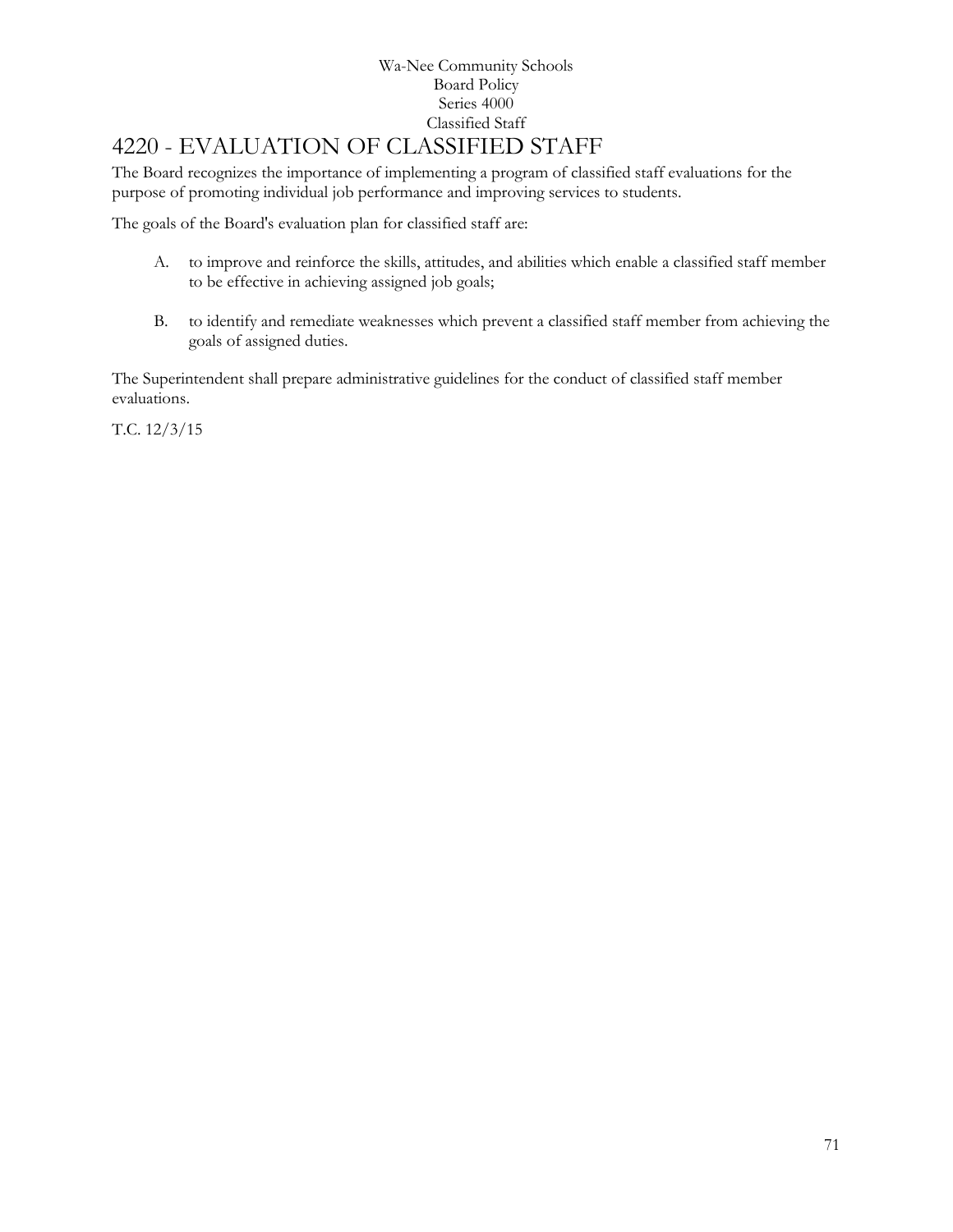# [4231](http://www.neola.com/wanee-in/search/ag/ag4231.htm) - OUTSIDE ACTIVITIES OF CLASSIFIED STAFF

The Board directs the Superintendent to promulgate the following guidelines so that classified staff members may avoid situations in which their personal interests, activities, and associations may conflict with the interests of the Corporation. If nonschool activities threaten an employee's effectiveness within the School Corporation, the Board reserves the right to evaluate the impact of such activity upon the employee's responsibility to the Corporation.

- A. Classified staff members should not give school time to outside activities when there is not valid reason to be excused from assigned duties.
- B. Classified staff members shall not use school property or school time to solicit or accept customers for private enterprises without written administrative permission.
- C. Classified staff members shall not campaign on school property during school time in behalf of any political issue or candidate for local, State, or National office.
- D. Classified staff members should avoid conduct and associations outside the school which, if known, could have an adverse or harmful effect upon the school community.
- E. Classified staff members should refrain from expressions that would disrupt harmony among their co-workers or interfere with the maintenance of discipline by school officials.

T.C. 12/3/15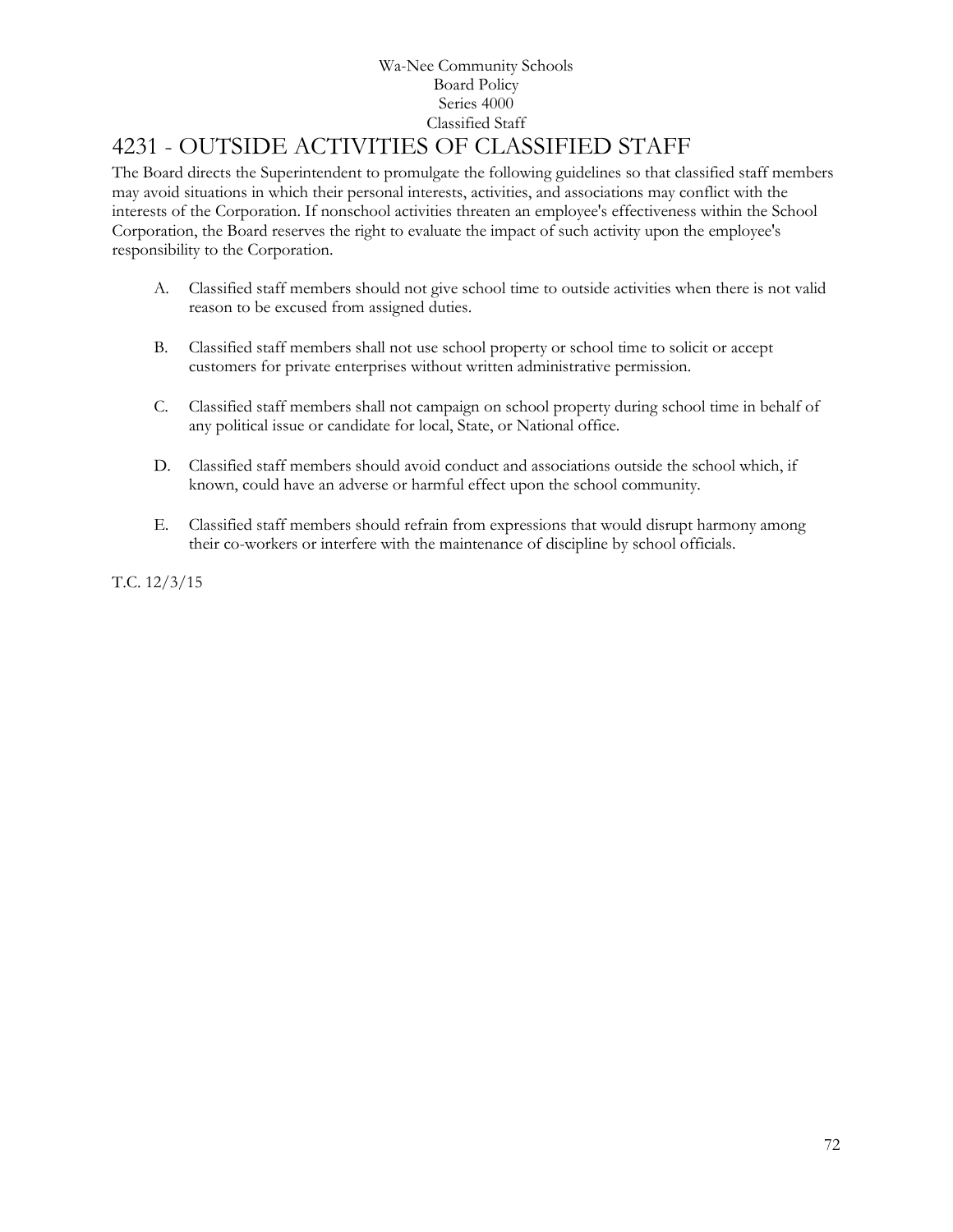# [4362](http://www.neola.com/wanee-in/search/ag/ag4362.htm) – TITLE IX/DISCRIMINATION COMPLAINT PROCEDURES

Any person who feels that the school corporation has discriminated against him/her on the basis of sex may use the complaint procedure explained below or may file a complaint directly to the building principal or the Title IX Coordinator of the school corporation. Filing of a complaint or otherwise reporting sexual discrimination will not reflect upon the individual's status nor will it affect future educational or employment opportunities for the individual. The school corporation's sexual harassment grievance procedure must be followed for complaints alleging sexual harassment.

Any employee who feels that the school corporation has discriminated against him/her on the basis of race, color, age, religion, national origin, and disability should use the complaint procedure set out in this policy.

The right of confidentiality will be respected consistent with the school corporation's legal obligations and the necessity to investigate allegations of misconduct and to take corrective action when this conduct has occurred.

### Reporting Sexual Discrimination

All reports of sexual discrimination will be handled in the following manner:

(a) Reports must be in writing on forms supplied by the Corporation (if a verbal complaint is made, the school official should file a written report);

(b) Reports must name the person(s) charged with sexual discrimination and state the facts;

(c) Reports must be presented to the building principal where the alleged conduct took place. The building principal shall inform the Title IX Coordinator of all filed reports;

(d) The building principal who receives a report shall thoroughly investigate the alleged sexual discrimination and attempt to resolve the matter at the building level;

(e) If the building principal cannot resolve the matter or is one of the persons named in the complaint, the complaint should be referred to the Title IX Coordinator. The Title IX Coordinator should investigate the matter and attempt to resolve the complaint.

(f) The report and the results of the investigation will be presented to the superintendent, and then to the Board of School Trustees in executive session by the superintendent; and

(g) The Board of School Trustees will take whatever action it deems appropriate. The name of the complainant will not be released to the public unless required by law.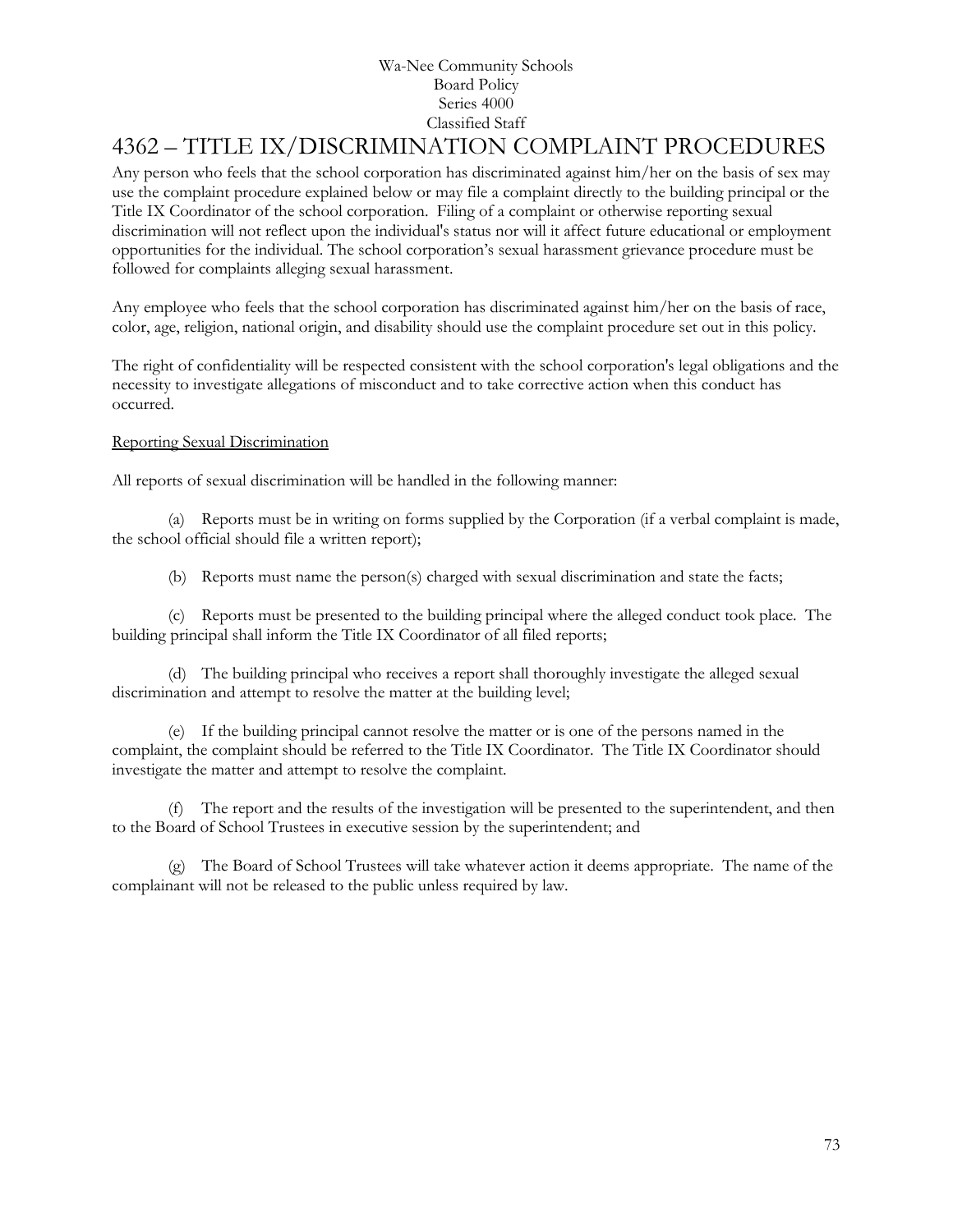# 4362.01 - THREATENING AND/OR INTIMIDATING BEHAVIOR TOWARD STAFF MEMBERS

The Board believes that a staff member should be able to work in an environment free of threatening or intimidating speech or actions.

Threatening behavior consisting of any words or deeds that intimidate a staff member or cause anxiety concerning his/her physical well-being is strictly forbidden. Any student, parent, visitor, staff member, or agent of this Board who is found to have threatened a member of the staff will be subject to discipline or reported to the principal. The principal shall immediately make an oral report to the local law enforcement agency.

The Superintendent shall implement guidelines whereby students and employees understand this policy and appropriate procedures are established for prompt and effective action on any reported incidents.

I.C. 20-33-9-14, 34-30-2-85.1, 35-45-2-1

Revised 3/02 T.C. 12/3/15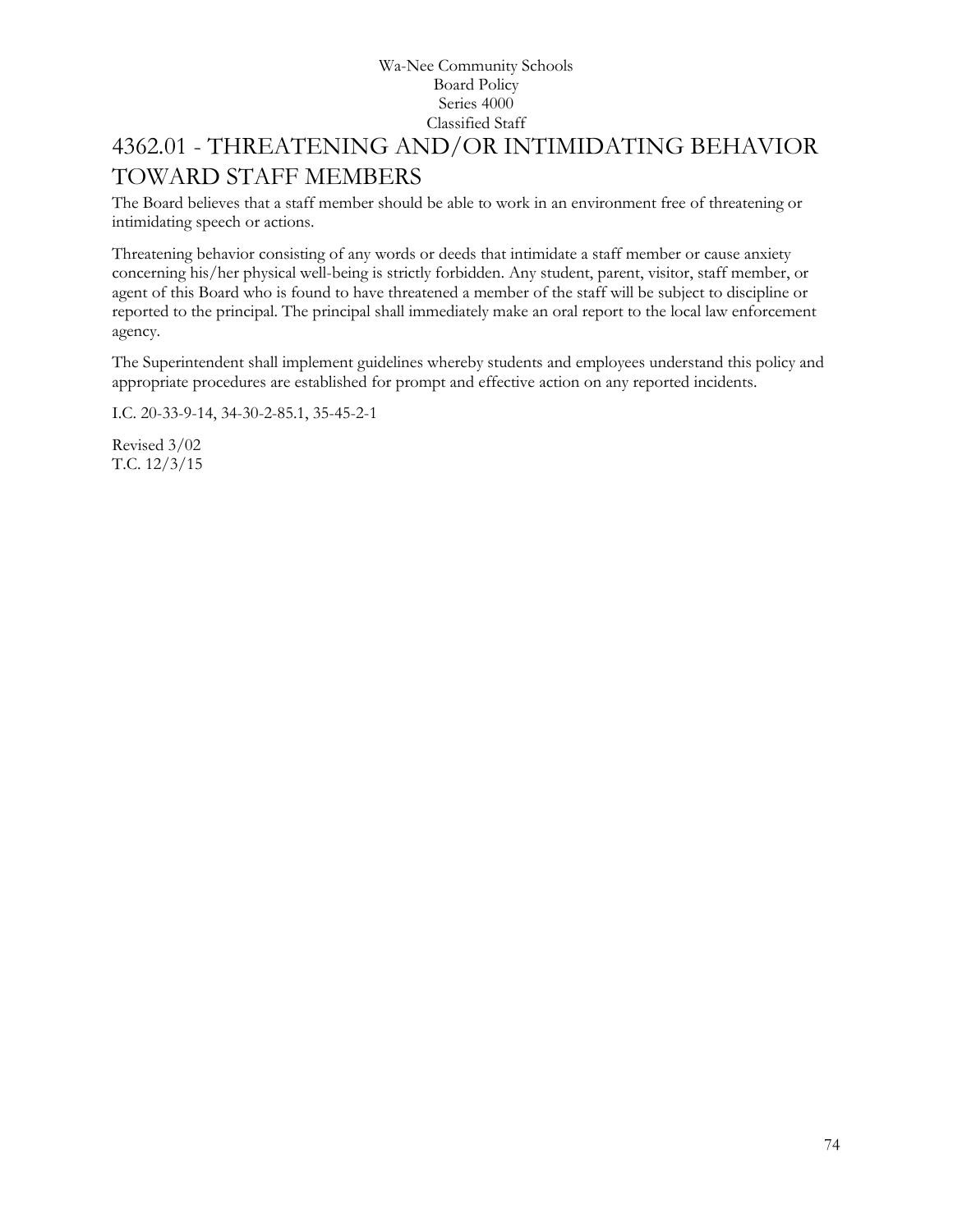## Wa-Nee Community Schools Board Policy Series 4000 Classified Staff 4362.03 – SEXUAL HARASSMENT GRIEVANCE PROCEDURE

## **I. Policy Statement**

It is the policy of Wa-Nee Community Schools to maintain a learning and working environment that is free from sexual harassment.

It shall be a violation of this policy for any employee of the School Corporation to harass another employee or student through unwelcome conduct or communications of a sexual nature as defined in Section II. It shall also be a violation of this policy for students to harass other students through unwelcome conduct or communication of a sexual nature as defined in Section II. The use of the term "employee" also includes nonemployees and volunteers who work subject to the control of school authorities.

The School Corporation will promptly:

- 1. investigate all complaints, written or verbal, of sexual harassment taken place at school or any school-sponsored activity within the United States;
- 2. take appropriate action to stop any harassment;
- 3. take appropriate action against any student or school employees who violates this policy; and
- 4. take any other action reasonably calculated to end and prevent further harassment of school employees or students.

The Title IX Coordinator is the person designated by the School Board to receive complaints of harassment and oversee the investigation of those complaints as described in this policy.

The Title IX Coordinator may be contacted at:

Mrs. Gretchen Thomas [gthomas@wanee.org](mailto:gthomas@wanee.org) 574-773-3131 1300 North Main Street Nappanee, IN 46550

The School Board will prominently display the contact information for the Title IX Coordinator and this policy on its website and in each student and employee handbook.

Applicants for admission and employment, students, parents or legal guardians, employees, and all unions or professional organizations holding collective bargaining or professional agreements with the School Board will be notified of the name or title, office address, electronic mail address, and telephone number of the Title IX Coordinator. The notification must also include the School Board does not discriminate on the basis of sex in its education program or activity, it is required by Title IX not to discriminate in such a manner, the requirement not to discriminate extends to admission and employment, and inquiries about the application of Title IX may be referred to the Title IX Coordinator, the Assistant Secretary for Civil Rights of the United States Department of Education, or both.

## **II. Definitions**

Prohibited Conduct

*Harassment Based on Sex*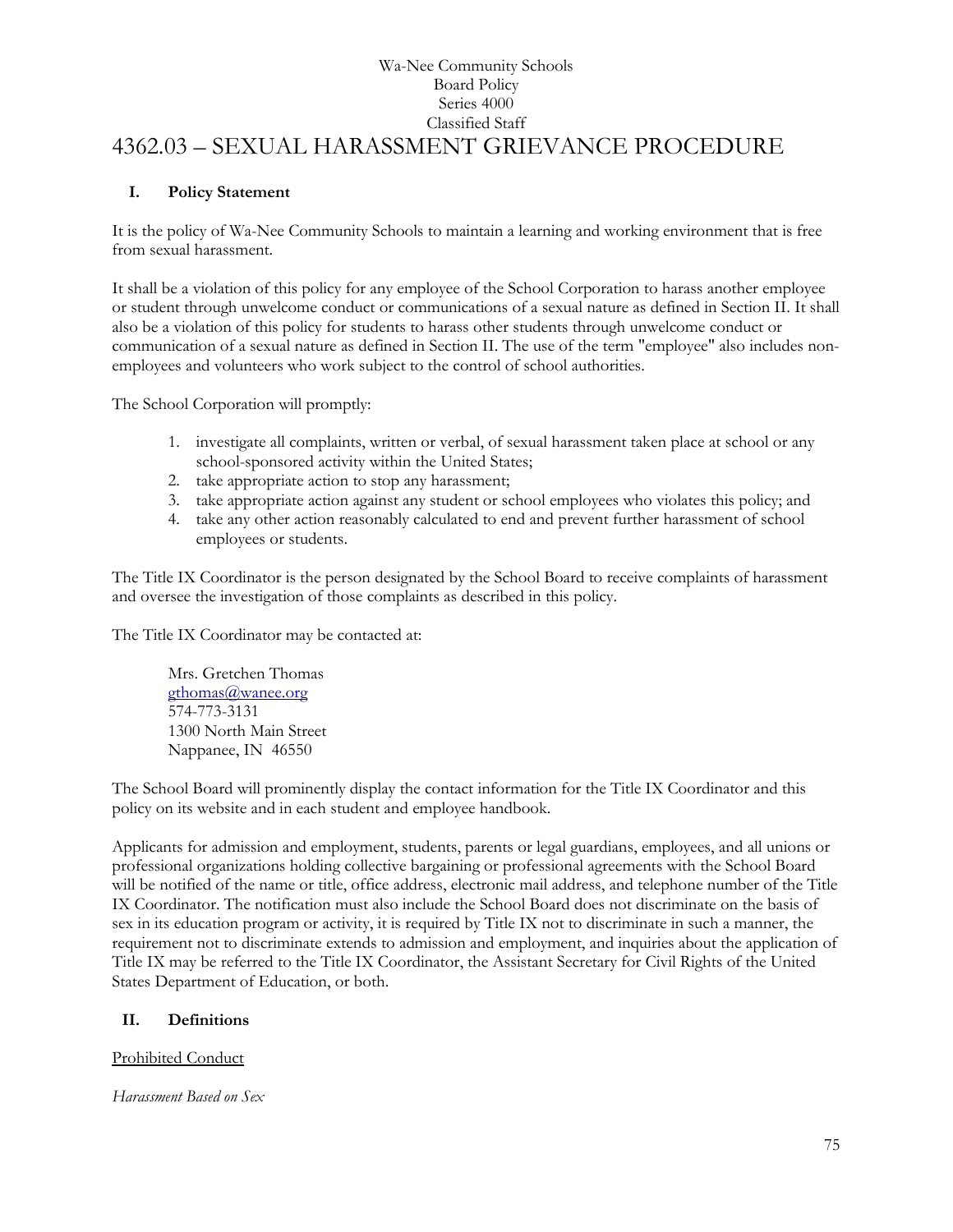"Sexual harassment" means conduct on the basis of sex that satisfies one or more of the following:

- 1. an employee of the School Corporation conditioning the provision of an aid, benefit, or service of the School Corporation on an individual's participation in unwelcome sexual conduct;
- 2. unwelcome conduct determined by a reasonable person to be so severe, pervasive, and objectively offensive that it effectively denies a person equal access to the School Corporation's education program or activity; or
- 3. "sexual assault" as defined in 20 U.S.C.  $\{1092(f)(6)(A)(v), "dating violence" as defined in 34$ U.S.C.  $\{(12291(a)(10),\text{``domestic violence''} \text{ as defined in 34 U.S.C. } \{(12291(a)(8),\text{ or ``stalking''} \text{ as } \text{``statking''} \text{ as } \text{``statking''} \text{ as } \text{``statking''} \text{ as } \text{``statking''} \text{ as } \text{``statking''} \text{ as } \text{``statating''} \text{ as } \text{``statating''} \text{ as } \text{``statating''} \text{ as } \text{``statating''} \text{ as } \text{``statating''} \text{ as } \text{``statating''} \text{ as } \text{``statating''} \$ defined in 34 U.S.C. § 12291(a)(30).

### *Types of Sexual Harassment*

Sexual harassment consists of unwelcome sexual advances, requests for sexual favors, and other inappropriate verbal or physical conduct of a sexual nature when made by any employee to a student, when made by any employee to another employee, or when made by any student to another student when:

- 1. Submission to such conduct is made either explicitly or implicitly a term or condition of an individual's employment or education.
- 2. Submission to or rejection of such conduct by an individual is used as a basis for academic or employment decisions affecting that individual.
- 3. Such conduct has the purpose or effect of unreasonably interfering with an individual's academic or professional performance or creating an intimidating, hostile, or offensive employment or educational environment.
- 4. Denial of an employment or educational opportunity of others occurs directly because an employee or a student submits to unwelcome requests for sexual favors made by a supervisor or teacher which results favorably for that employee or student.
- 5. Such conduct is engaged in by volunteers and/or non-employees over which the school corporation has some degree of control of their behavior while on school property.

### *Unwelcome Conduct of a Sexual Nature*

- 1. Conduct of a sexual nature may include verbal or physical sexual advances and/or comments regarding physical or personality characteristics of a sexual nature.
- 2. Verbal or physical conduct of a sexual nature constitutes sexual harassment when the allegedly harassed employee has indicated, by his or her conduct or verbal objection, that it is unwelcome.
- 3. In the situation involving sexual harassment by an adult of an elementary student, unwelcomeness of the harassment is presumed and is not a factor to be considered.
- 4. An employee who has initially welcomed such conduct by active participation must give specific notice to the alleged harasser that such conduct is no longer welcome for any such subsequent conduct to be deemed unwelcome.

### *Examples of Sexual Harassment*

Sexual harassment may include but is not limited to the following:

- 1. Verbal harassment or abuse.
- 2. Repeated remarks to a person with sexual or demeaning implications.
- 3. Unwelcome touching.
- 4. Pressure for sexual activity.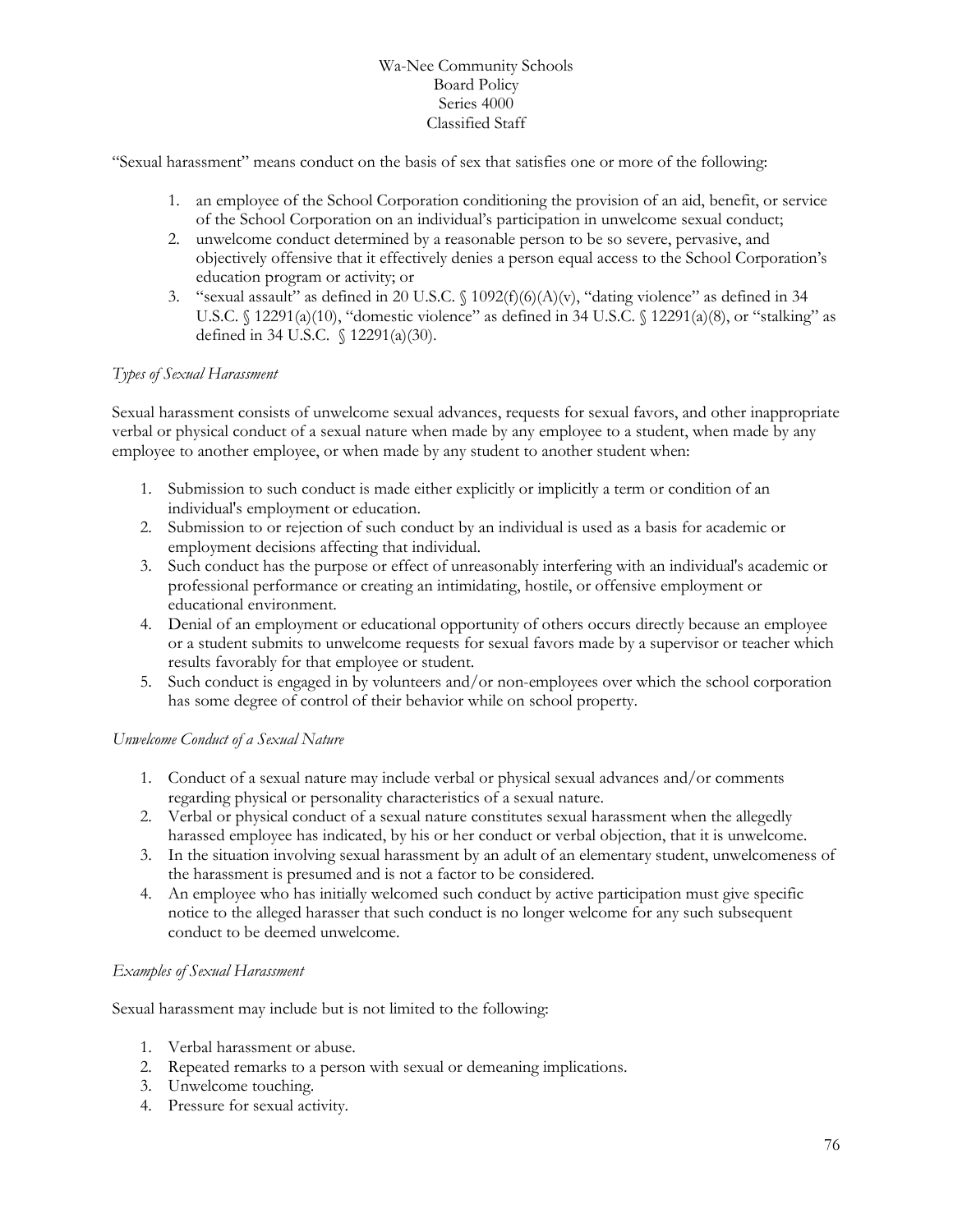5. Suggesting or demanding sexual involvement accompanied by implied or explicit threats concerning one's grades, job, promotion, and/or salary increase.

## **III. Complaint Procedures**

### Report

Any student or school employee who believes he or she has been the victim of sexual harassment prohibited by this policy by a student, a school employee, or a third party should report the alleged harassment to the Title IX Coordinator or any school employee. The alleged harassment should be reported as soon as possible, and the report generally should be made within fifteen (15) school days of the occurrence.

Any student who has knowledge of conduct which may constitute sexual harassment should report such conduct to the Title IX Coordinator or any school employee. Any school employee who has notice that a student or a school employee may have been a victim of sexual harassment shall immediately report the alleged harassment to the Title IX Coordinator. Any complaint that involves the Title IX Coordinator should be reported to the superintendent. Oral or written reports are acceptable.

The complaint, the identity of the person allegedly harassed, and the alleged harasser will be disclosed only to the extent necessary to fully investigate the complaint and only when such disclosure is required or permitted by law. Additionally, a person allegedly harassed who wishes to remain anonymous shall be advised that such confidentiality may limit the School Corporation's ability to fully respond to the complaint.

After receiving a complaint, the Title IX Coordinator makes an initial determination whether the allegations may be sexual harassment prohibited by this policy. If the allegations are deemed as such, the Title IX Grievance Process below must be followed.

### **Definitions**

"Actual knowledge" means notice of sexual harassment or allegations of sexual harassment prohibited by this policy to the Title IX Coordinator or any school official who has authority to institute corrective measures or to any school employee.

"Complainant" means an individual who is alleged to be the victim of conduct that could constitute sexual harassment prohibited by this policy.

"Formal complaint" means a document filed by a complainant or signed by the Title IX Coordinator alleging sexual harassment prohibited by this policy and requesting the allegation be investigated. A formal complaint may be filed with the Title IX Coordinator in person, by mail, or by electronic mail. When the Title IX Coordinator signs a formal complaint, the Title IX Coordinator is not a party to the formal complaint. The allegations in a formal complaint must be investigated. In response to a formal complaint, the Title IX Grievance Process set out in this policy must be followed.

"Respondent" means an individual who has been reported to be the perpetrator of conduct that could constitute sexual harassment prohibited by this policy.

"Supportive measures" means non-disciplinary, non-punitive individualized services offered as appropriate, as reasonably available, and without fee or charge to the complainant or the respondent before or after the filing of a formal complaint or where no formal complaint has been filed. Such measures are designed to restore or preserve equal access to the School Board's education program or activity without unreasonably burdening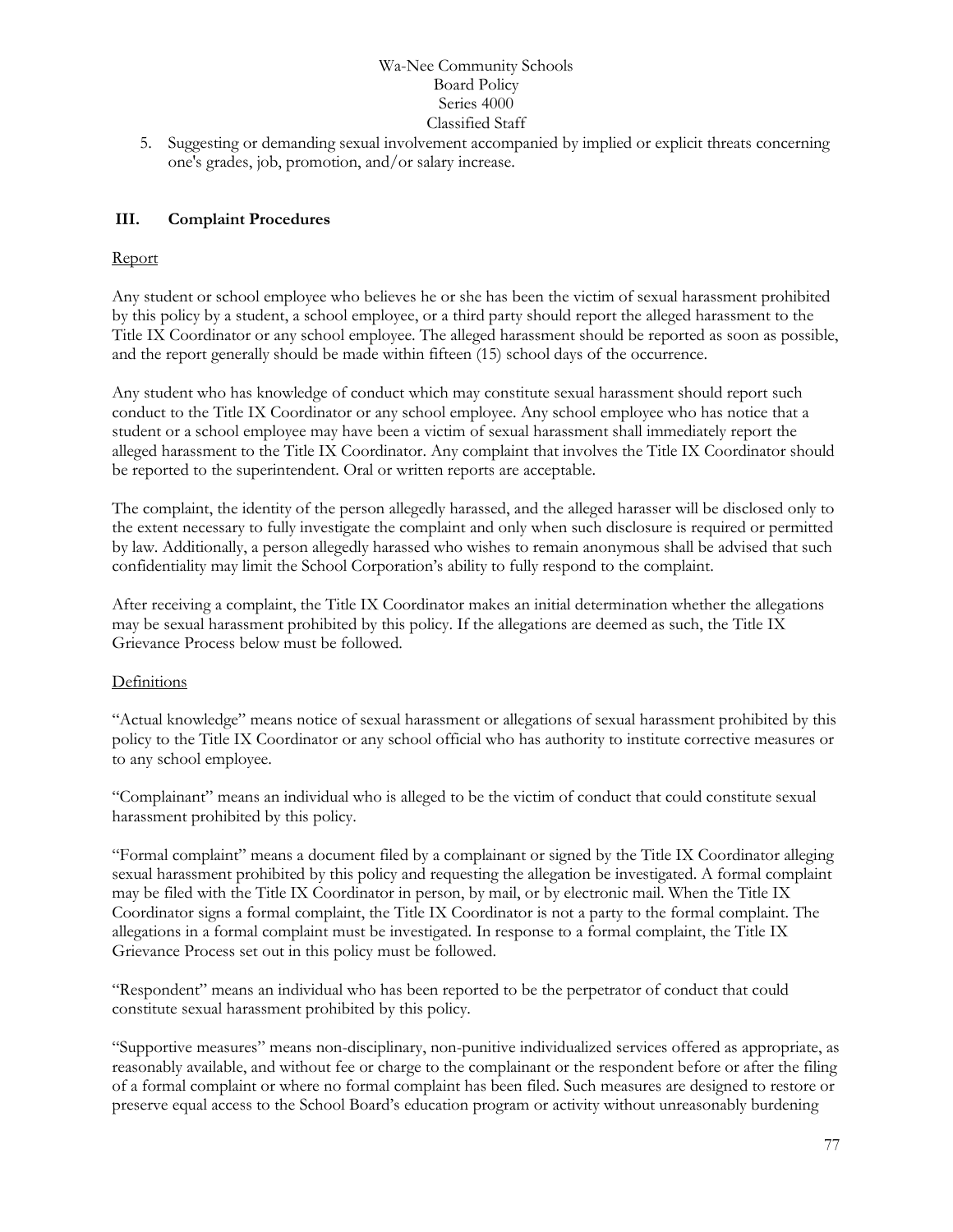the other party, including measures designed to protect the safety of all parties or the educational environment or deter sexual harassment. Supportive measures may include counseling, extensions of deadlines or other course-related adjustments, modifications of work or class schedules, mutual restrictions on contact between the parties, changes in work locations, leaves of absence, increased security or monitoring of school property, and other similar measures. Any supportive measures provided are confidential, to the extent that maintaining such confidentiality does not impair the ability to provide supportive measures. The Title IX Coordinator is responsible for coordinating the effective implementation of supportive measures.

### Title IX Grievance Process

Any person may report sexual harassment (whether or not the person reporting is the victim of conduct that could constitute sexual harassment), in person, by mail, by telephone, or by electronic mail, using the contact information listed for the Title IX Coordinator or by any other means that results in the Title IX Coordinator receiving the person's verbal or written report. Such a report may be made at any time, including nonbusiness hours, by using the telephone number or electronic mail address, or by mail to the address listed for the Title IX Coordinator.

The Title IX Coordinator will promptly contact the complainant to discuss the availability of supportive measures, consider the complainant's wishes with respect to supportive measures, inform the complainant of the availability of supportive measures with or without the filing of a formal complaint, and explain the process for filing a formal complaint.

Complainants and respondents will be treated equitably by offering supportive measures to a complainant and by following this grievance process before the imposition of any disciplinary sanctions or other actions that are not supportive measures against a respondent.

This process does not preclude a respondent from being removed from the education program or activity on an emergency basis, provided that an individualized safety and risk analysis determines that an immediate threat to the physical health or safety of any student or other individual arising from the allegations of sexual harassment justifies removal and that the respondent is provided with notice and an opportunity to challenge the decision immediately following the removal.

This process does not preclude an employee who is a respondent from being placed on administrative leave during the grievance process.

This grievance process treats complainants and respondents equitably by providing remedies to a complainant where a determination of responsibility for sexual harassment has been made against the respondent, and by following this process before the imposition of any disciplinary sanctions or other actions that are not supportive measures against a respondent. Remedies are designed to restore or preserve equal access to education programs or activities.

The respondent is presumed not responsible for the alleged conduct until a determination regarding responsibility is made at the conclusion of the grievance process.

All relevant evidence is evaluated objectively. Credibility determinations are not based on a person's status as a complainant, respondent, or witness.

Any Title IX Coordinator, investigator, or decision makers may not have a conflict of interest or bias for or against complainants or respondents generally or an individual complainant or respondent.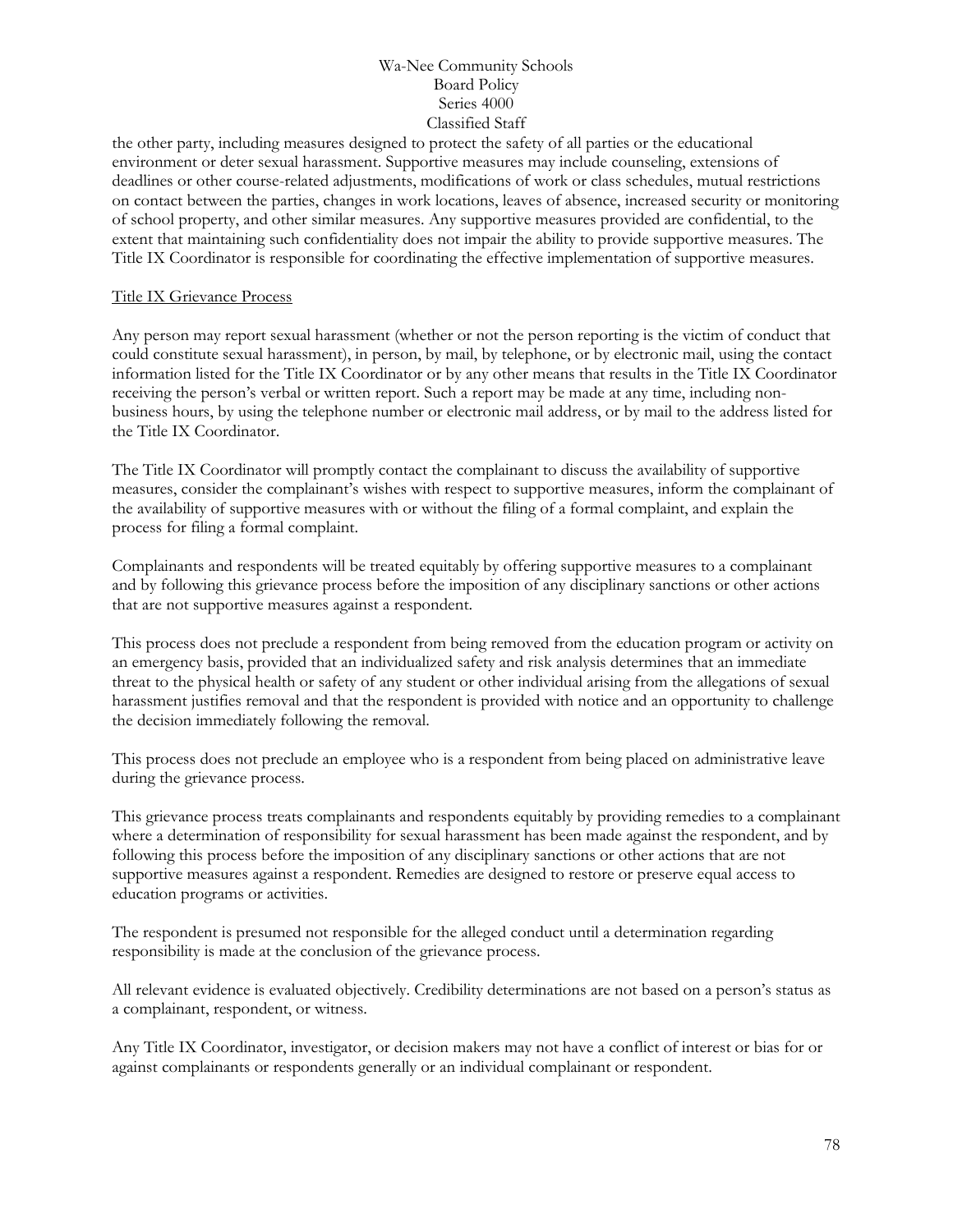Title IX Coordinators, investigators, and decision makers must receive training on the definition of sexual harassment, the scope of the School Board's education program or activity, how to conduct an investigation and grievance process including appeals, and how to serve impartially, including by avoiding prejudgment of the facts at issue, conflicts of interest, and bias. Decision makers are required to receive training on issues of relevance of questions and evidence, including when questions and evidence about the complainant's sexual predisposition or prior sexual behavior are not relevant. Investigators are required to receive training on issues of relevance in order to create investigative reports that fairly summarize relevant evidence.

A finding of responsibility may result in any disciplinary action up to and including expulsion for students or dismissal of employees.

The standard of evidence used to determine responsibility is a preponderance of the evidence.

This grievance process does not allow, rely upon, or otherwise use questions or evidence that constitute, or seek disclosure of, information protected under a legally recognized privilege unless the person holding such privilege has waived the privilege.

### Notice of Allegations

On receipt of a formal complaint, the Title IX coordinator gives the following written notice to the parties:

- 1. notice of the grievance process, and
- 2. notice of the allegations of sexual harassment potentially constituting sexual harassment, including sufficient details known at the time. Sufficient details shall include the identities of the parties involved in the incident, if known, the conduct allegedly constituting sexual harassment, and the date and location of the alleged incident, if known. This notice must be given with sufficient time to prepare a response before any initial interview.

The written notice must also include:

- 1. a statement the respondent is presumed not responsible for the alleged conduct and that a determination regarding responsibility is made at the conclusion of the grievance process;
- 2. information the parties may have an advisor of their choice, and may inspect and review evidence; and
- 3. information about any provisions in the School Board's code of conduct or other policies that prohibit knowingly making false statements or knowingly submitting false information during the grievance process.

If, in the course of an investigation, the investigator decides to investigate allegations about the complainant or respondent that are not included in the notice previously provided, notice of the additional allegations must be provided to the parties whose identities are known.

### Dismissal of Formal Complaint

A formal complaint or any allegations therein must be dismissed if the conduct alleged in the complaint

- 1. would not constitute sexual harassment prohibited by this policy even if proved,
- 2. did not occur in the School Board's education program or activity, or
- 3. did not occur against a person in the United States.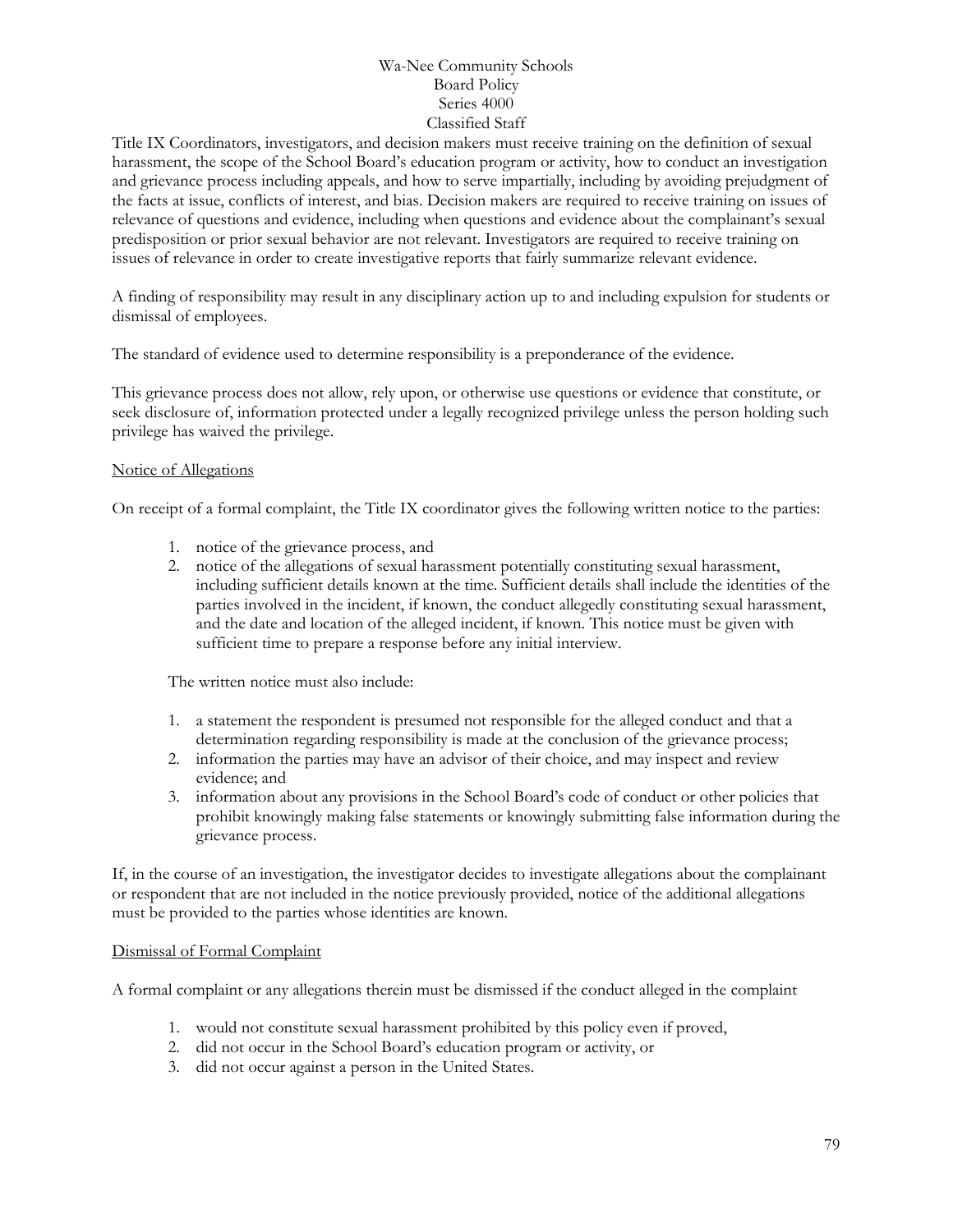Such a dismissal does not preclude action under another provision of the School Board's code of conduct or policy.

A formal complaint or any allegations therein may be dismissed if at any time during the investigation:

- 1. a complainant notifies the Title IX Coordinator in writing that the complainant would like to withdraw the formal complaint or any allegations therein;
- 2. the respondent is no longer enrolled or employed by the School Board; or
- 3. specific circumstances prevent the School Board from gathering evidence sufficient to reach a determination as to the formal complaint or allegations therein.

### Investigation of Formal Complaint

When investigating a formal complaint and throughout the grievance process, the burden of proof and the burden of gathering evidence sufficient to reach a determination regarding responsibility is on the School Corporation and not the parties. A party's records that are made or maintained by a physician, psychologist, or other recognized professional or paraprofessional acting in the professional's or paraprofessional's capacity, or assisting in that capacity, and which are made and maintained in connection with the provision of treatment to the party will not be accessed, considered, disclosed or otherwise used without the voluntary, written consent of the party's parent, or the party if the party is an eligible student, to do so for this grievance procedure if such records are required as part of the investigation or determination of responsibility.

The parties will have an equal opportunity to present witnesses, including fact and expert witnesses, and any inculpatory and exculpatory evidence.

The ability of the parties to discuss the allegations under investigation or to gather and present relevant evidence is not restricted.

The parties have the same opportunities to have others present during any grievance proceeding, including the opportunity to be accompanied to any related meeting or proceeding by the advisor of their choice, who may be an attorney. The choice or presence of advisor for either the complainant or respondent is not limited in any meeting or grievance proceeding.

Any party whose participation is invited or expected is provided written notice of the date, time, location, participants, and purpose of all investigative interviews or other meetings with sufficient time for the party to prepare to participate.

The investigator must provide both parties an equal opportunity to inspect and review any evidence obtained as part of the investigation that is directly related to the allegations raised in a formal complaint, including the evidence which will not be relied upon in reaching a determination regarding responsibility and inculpatory or exculpatory evidence whether obtained from a party or other source, so that each party can meaningfully respond to the evidence prior to the conclusion of the investigation.

Prior to the completion of the investigative report, the investigator must send to each party and the party's advisor, if any, the evidence subject to inspection and review in an electronic format or a hard copy, and the parties must have at least 10 days to submit a written response, which the investigator must consider prior to completion of the investigative report.

The investigator shall write an investigative report that fairly summarizes relevant evidence and, at least 10 days prior to the time a determination regarding responsibility is made, send to each party and the party's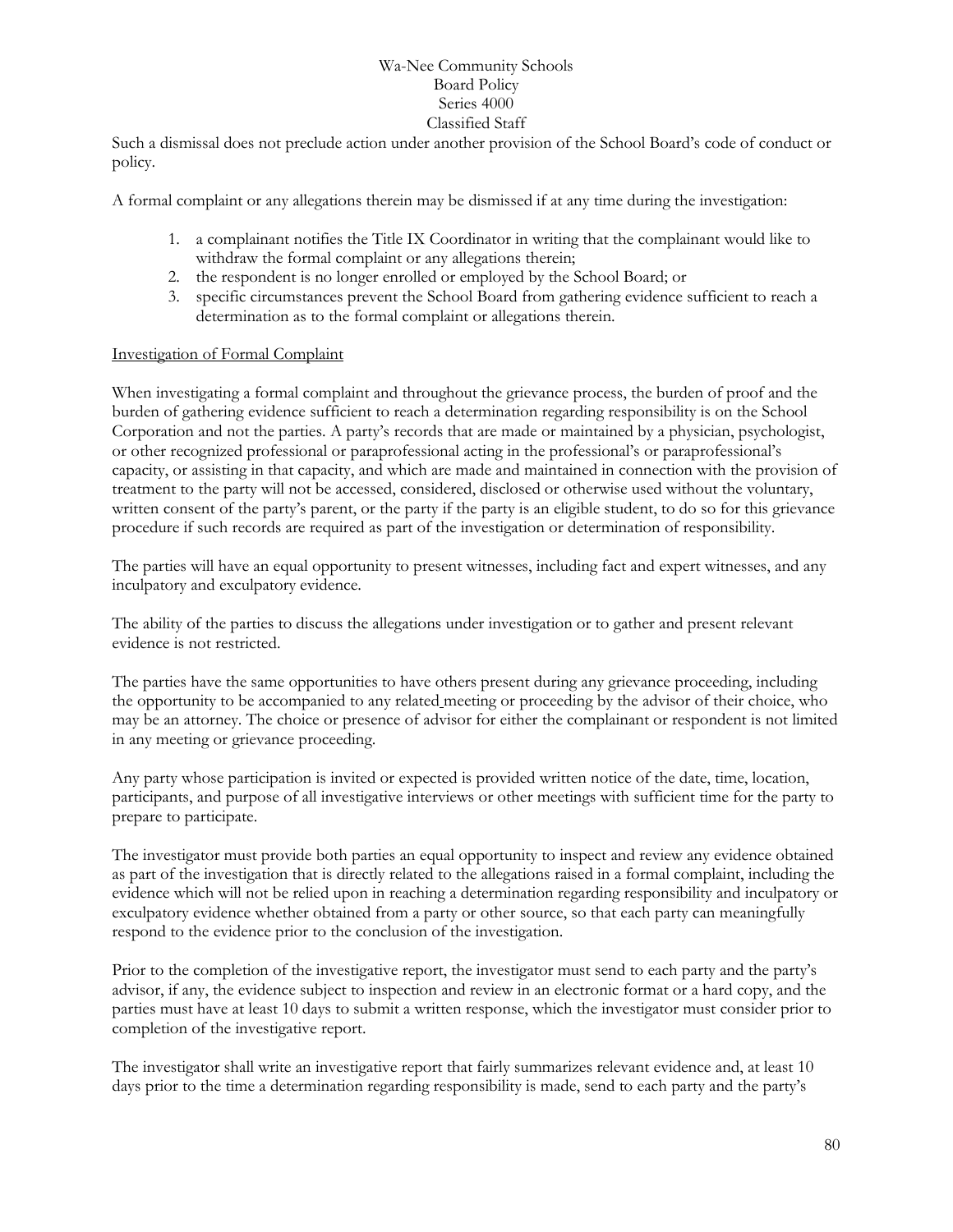advisor, if any, the investigative report in an electronic format or a hard copy, for their review and written response.

The investigative report will be provided to the parties and the decision maker within 35 days from the date the formal complaint is filed.

After the investigator has sent the investigative report to the parties and before reaching a determination regarding responsibility, the decision maker must afford each party the opportunity to submit written, relevant questions the party wants to be asked of any party or witness, provide each party with the answers, and allow for additional, limited follow-up questions from each party. Questions and evidence about the complainant's sexual predisposition or prior sexual behavior are not relevant, unless such questions and evidence about the complainant's prior sexual behavior are offered to prove that someone other than the respondent committed the conduct alleged by the complainant, or if the questions and evidence concern specific incidents of the complainant's prior sexual behavior with respect to the respondent and are offered to prove consent. The decision maker must explain to the party proposing the question of any decision to exclude a question as not relevant.

### Determination Regarding Responsibility

The decision maker, who is not the same person as the Title IX Coordinator or the investigator, must issue a written determination regarding responsibility.

The written determination must include the following:

- 1. identification of the allegations potentially constituting sexual harassment prohibited by this policy;
- 2. a description of the procedural steps taken from the receipt of the formal complaint through the determination, including any notifications to the parties, interviews with parties and witnesses, site visits, and methods used to gather other evidence;
- 3. findings of fact supporting the determination;
- 4. conclusions regarding the application of the School Board's code of conduct or other policy provisions to the facts;
- 5. a statement of, and rationale for, the result as to each allegation, including a determination regarding responsibility, any disciplinary actions recommended against the respondent, and whether remedies designed to restore or preserve equal access to the School Board's education program or activity will be provided to the complainant; and
- 6. the procedures and permissible bases for the complainant and respondent to appeal.

A determination of responsibility decision will be issued within 10 working days from the date the investigative report is submitted to the decision maker.

The decision maker must provide the written determination regarding responsibility to the parties simultaneously.

The Title IX Coordinator is responsible for the effective implementation of any remedies.

### Appeals

Either party may appeal within 5 working days from the date the written determination regarding responsibility is given to the parties.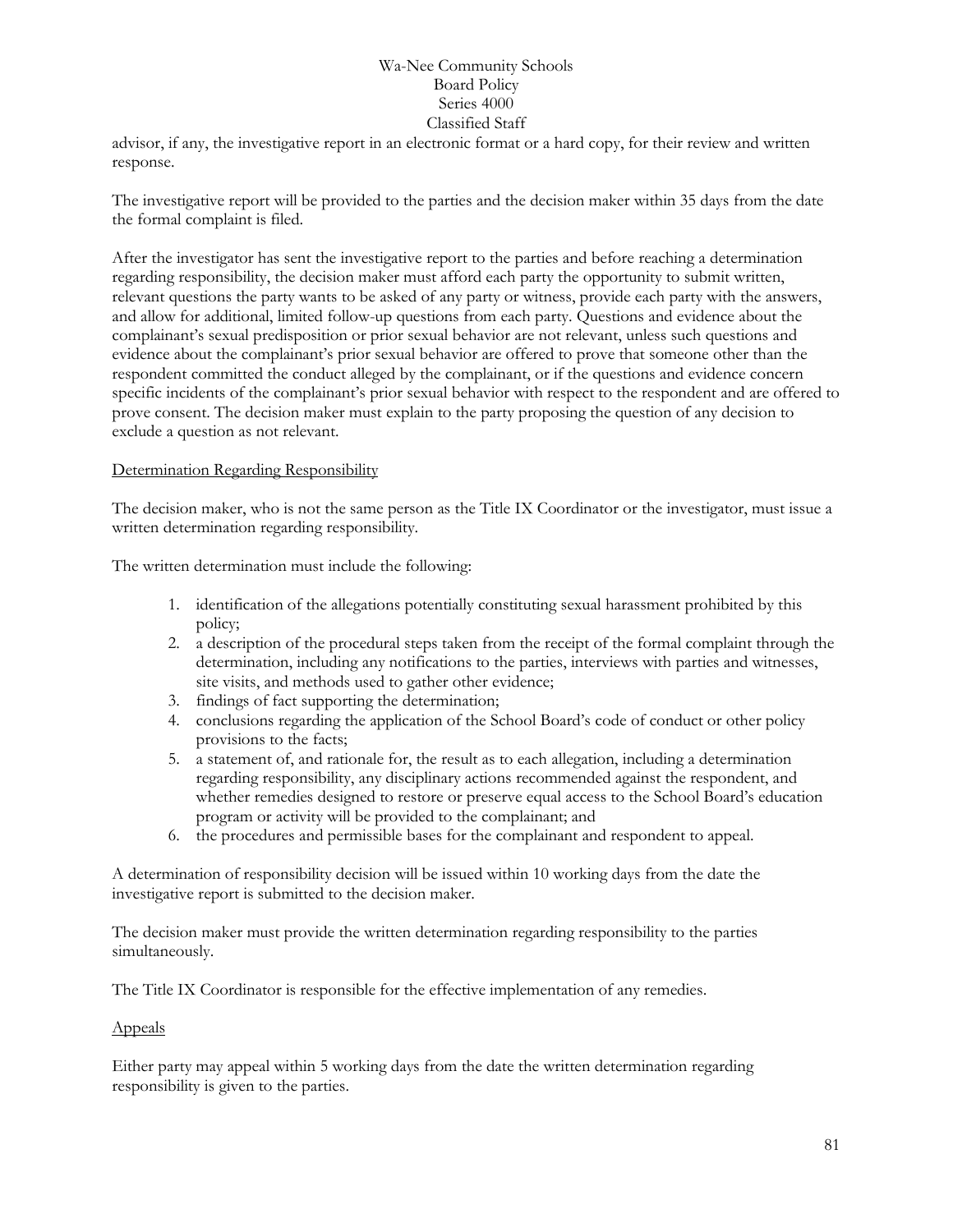Either party may appeal from a determination regarding responsibility or a dismissal of a formal complaint or any allegations therein, on the following bases:

- 1. procedural irregularity that affected the outcome of the matter;
- 2. new evidence that was not reasonably available at the time the determination regarding responsibility or dismissal was made, that could affect the outcome of the matter; and
- 3. the Title IX Coordinator, investigator, or decision-maker had a conflict of interest or bias for or against complainants or respondents generally or the individual complainant or respondent that affected the outcome of the matter.

Notification of appeal must be given in writing to the Title IX Coordinator.

For all appeals, the Title IX Coordinator will

- 1. notify the other party in writing when an appeal is filed and implement appeal procedures equally for both parties;
- 2. ensure the decision maker for the appeal is not the same person as the decision maker that reached the determination regarding responsibility or dismissal, the investigator, or the Title IX Coordinator; and
- 3. ensure the decision maker for the appeal complies with the standards outlined in this policy.

The appeal decision maker will

- 1. give both parties a reasonable, equal opportunity to submit a written statement in support of, or challenging, the outcome;
- 2. review the evidence gathered by the investigator, the investigator's report, and the decision maker's written decision;
- 3. issue a written decision describing the result of the appeal and the rationale for the result; and
- 4. provide the written decision simultaneously to both parties and the Title IX Coordinator.

Any appeal will be resolved with 15 calendar days from the filing of the appeal.

The determination regarding responsibility becomes final if an appeal is filed on the date the parties are provided with the written determination of the result of the appeal or if an appeal is not filed, the date on which an appeal would no longer be considered timely.

Temporary delays of the grievance process or the limited extension of time frames for good cause with written notice to the complainant and the respondent of the delay or extension and the reasons for the action are permitted. Good cause may include considerations such as the absence of a party, a party's advisor, or a witness; disciplinary processes required by law or School Board policy; or the need for language assistance or an accommodation of disabilities.

### **Recordkeeping**

The School Board will maintain for a period of seven years records of:

- 1. each investigation of allegations of sexual harassment prohibited by this policy including any determination regarding responsibility and any audio or audiovisual recording or transcript, any disciplinary sanctions imposed on the respondent, and any remedies provided to the complainant designed to restore or preserve equal access to School Board's education program or activity;
- 2. any appeal and the result of the appeal; and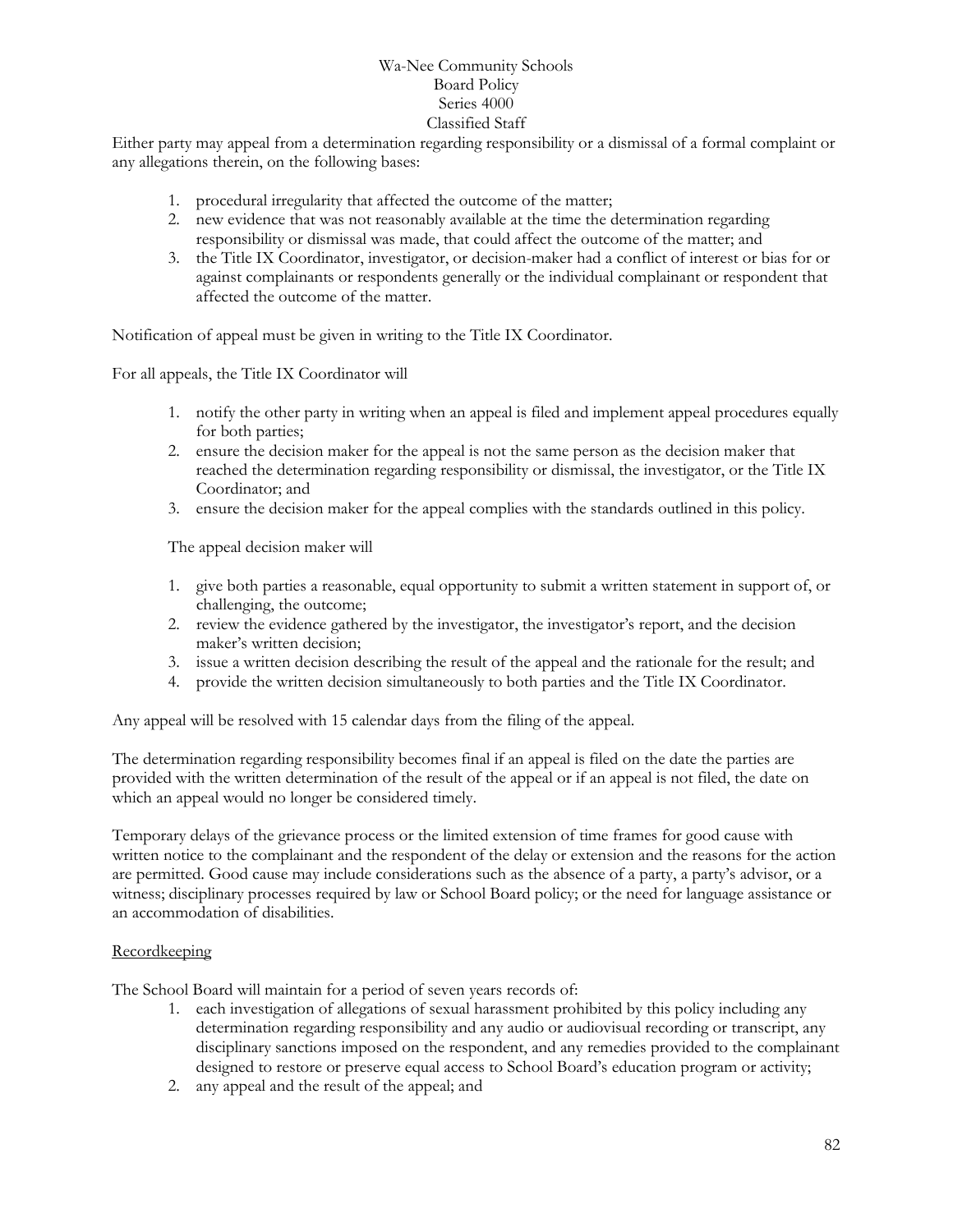3. all materials used to train Title IX Coordinators, investigators, decision makers, and any person who facilitates an informal resolution process. These materials will also be made available on the School Corporation's website.

For each response required under this policy and federal law, the School Board must create, and maintain for a period of seven years, records of any actions, including any supportive measures, taken in response to a report or formal complaint of sexual harassment prohibited by this policy. In each instance, the School Board will document the basis for its conclusion that its response was not deliberately indifferent, and document it has taken measures designed to restore or preserve equal access to its education program or activity. If the School Board does not provide a complainant with supportive measures, then it must document the reasons why such a response was not clearly unreasonable in light of the known circumstances.

### **IV. Retaliation**

Retaliation against students or school employees who report harassment or participate in any related proceedings is prohibited. The school corporation shall take appropriate action against students or school employees who retaliate against any student or school employee who reports alleged harassment or participates in related proceedings. The Title IX Coordinator will inform persons who make complaints, who are the subject of complaints, and who participate in investigations of how to report any subsequent retaliatory actions.

### **V. False Charges**

Students or school employees who knowingly make false charges of harassment shall be subject to disciplinary action as well as any civil or criminal legal proceedings.

Legal Refs: 20 U.S.C. §§ 1681-1688. 42 U.S.C. §§ 2000d-2000d-7. 42 U.S.C. §§ 2000e-2000e-17. 42 U.S.C. § 2000ff-1. 34 C.F.R. 106.2, 106.8,106.9, 106,30, 106.44, 106.45, 106.71.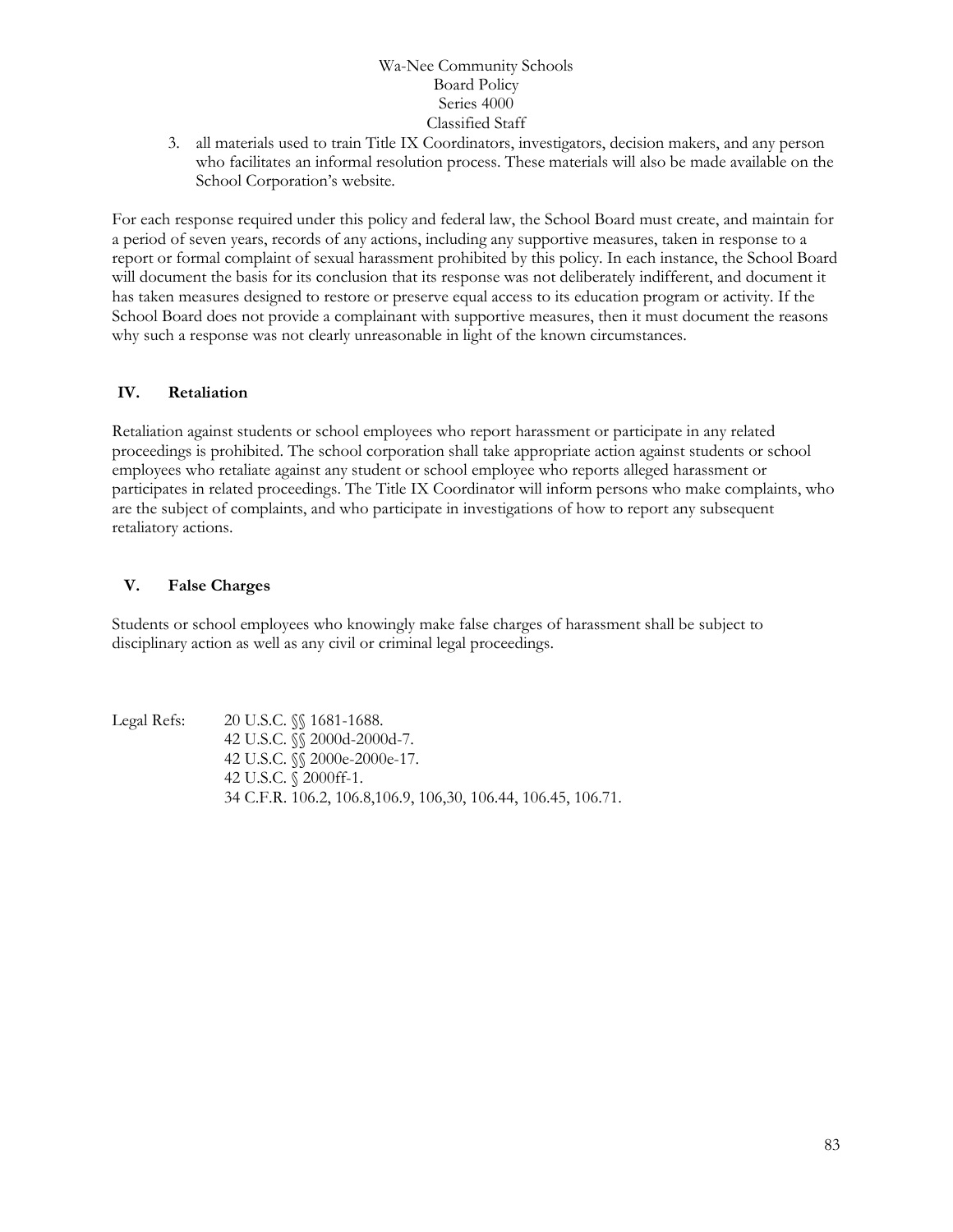# 4413 - OVERTIME

It is the intention of the Board to compensate classified staff members for overtime work when such is previously approved and properly performed.

No overtime shall be worked without the prior approval of the staff member's supervisor and no overtime will be paid without the prior approval of the Superintendent or his/her designee.

The Superintendent shall prepare administrative guidelines to implement this policy.

Fair Labor Standards Act of 1938, 29 U.S.C. 701 et seq.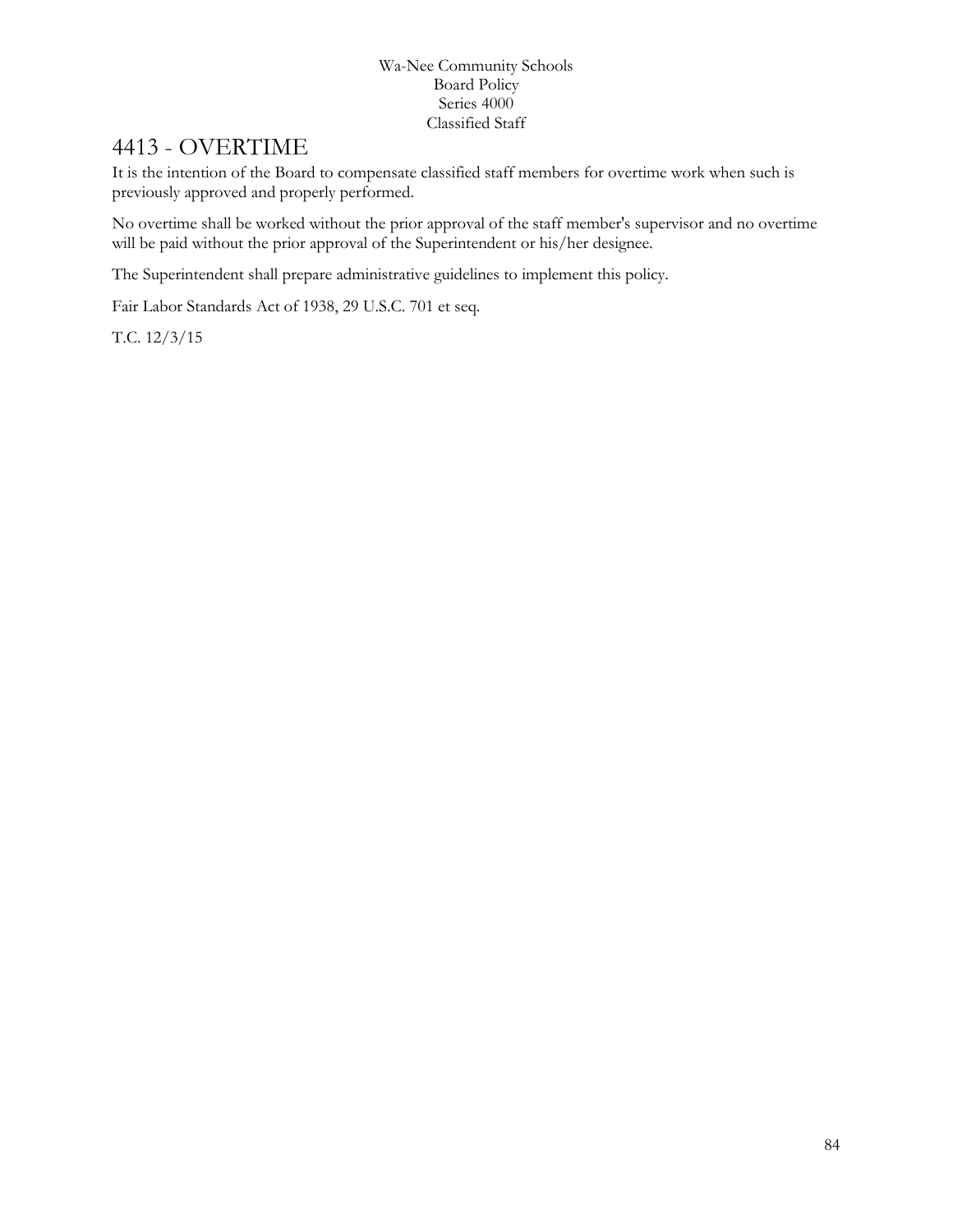# 4415 - SEVERANCE PAY

All classified staff members who present evidence of retirement from active service with the Board shall be granted severance pay for their accrued but unused sick leave days.

The Board authorizes the payment of a retiring classified staff member of his/her unused sick leave days under the conditions established in the Superintendent's administrative guidelines.

For purposes of this policy, "retirement" means retirement under the Public Employees Retirement Fund (P.E.R.F.) and does not include disability retirement.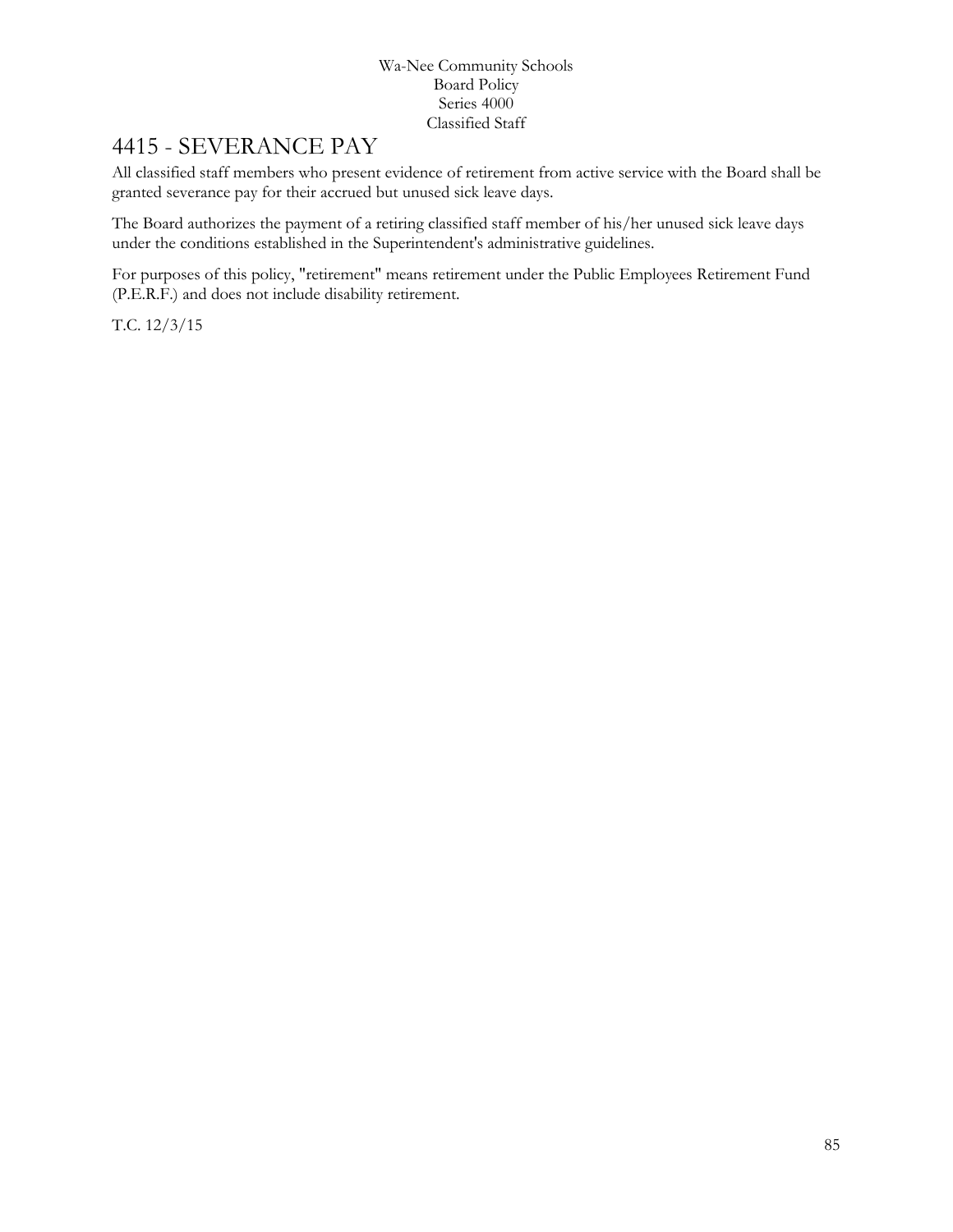# [4419](http://www.neola.com/wanee-in/search/ag/ag4419.htm) - GROUP HEALTH PLANS

The School Board shall have discretion to establish and maintain group health plans for the benefit of eligible employees. Group health plans, as the term is used in this policy, may include, but would not be limited to, major medical, prescription drug, dental and/or vision plans. These group health plans may provide certain health benefits to employees and eligible dependents as permitted by law.

The Board has elected to provide major medical coverage that provides minimum value coverage under the Affordable Care Act for some or all of its eligible employees. The terms and conditions of the health coverage are set forth in the appropriate plan documents.

The Patient Protection and Affordable Care Act, 42 U.S.C. 18001 et seq.

Adopted 1/26/04 Revised 2/23/15 T.C. 12/3/15 Revised 5/8/17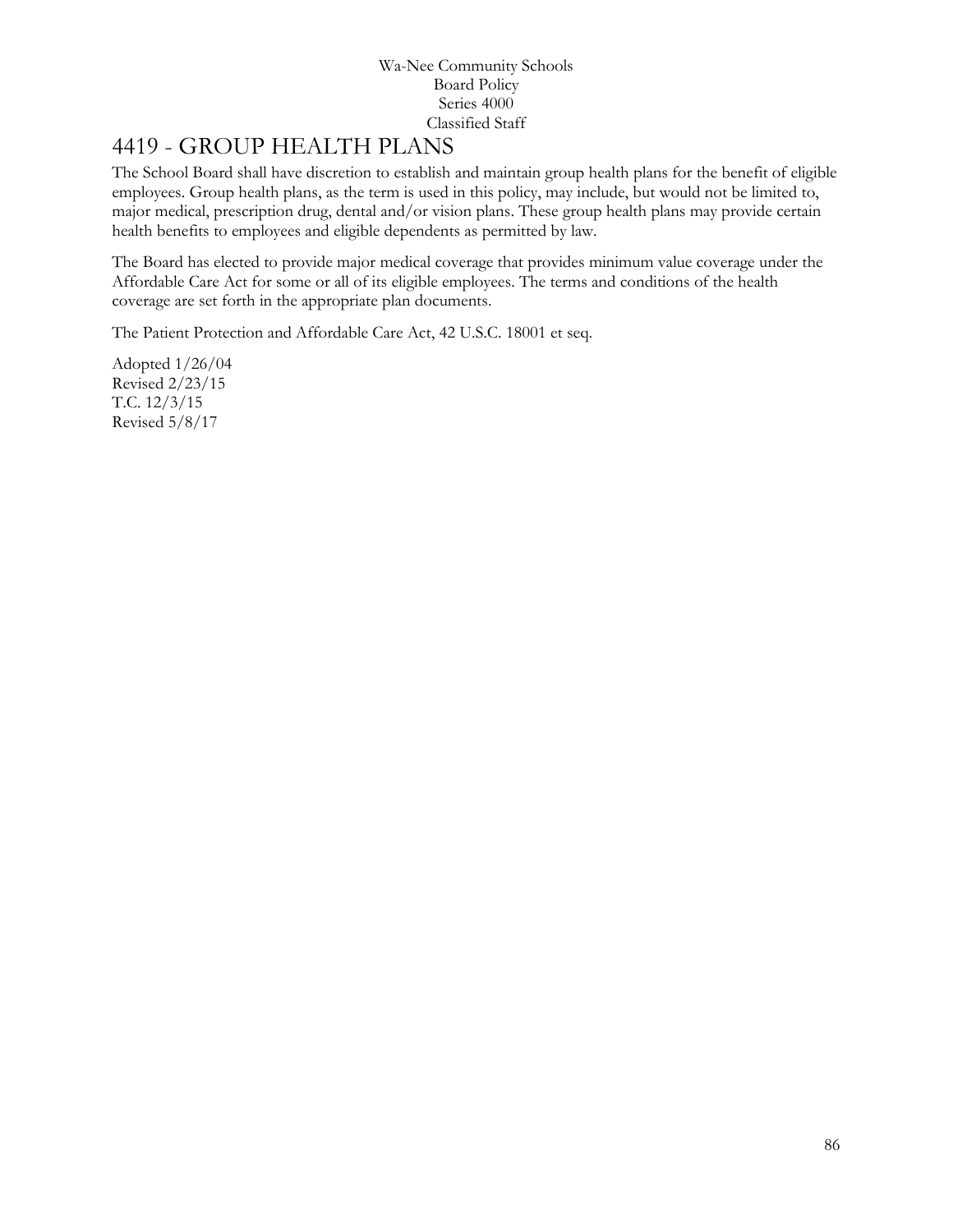# [4419.01](http://www.neola.com/wanee-in/search/ag/ag4419.01.htm) - PRIVACY PROTECTIONS OF SELF-FUNDED GROUP HEALTH PLANS

The Board provides coverage to eligible employees under self-funded group health plans. The Board has established the following self-funded group health plans:

A. Medical Plan

## B. Prescription Drug Plan

The Board acknowledges that these group health plans are required to comply with the Health Insurance Portability and Accountability Act (HIPAA) Privacy Rule. Certain health information maintained by these group health plans is afforded significant protection by this Federal law.

The Board hereby appoints the Business Manager to serve as the Privacy Official of the group health plans. The Privacy Official shall develop, propose to the Board, and implement after adoption policies and procedures for the group health plan(s) relating to the use and disclosure of Protected Health Information. The Privacy Official shall verify that the policies and procedures are current and comply with Federal law.

The Board also acknowledges that the HIPAA Security Rule requires the group health plans to implement various security measures with respect to electronic Protected Health Information. The Board hereby appoints the Business Manager to serve as the Security Official of the group health plans.

The Security Official is responsible for monitoring Federal law pertaining to HIPAA and recommending any revisions to the policies and procedures that are needed to comply with Federal law. The Security Official is responsible for conducting a risk analysis and developing, proposing to the Board, and implementing policies and procedures adopted by the Board for the group health plan(s) relating to the security of electronic Protected Health Information, if applicable. The Security Official is responsible for monitoring Federal law pertaining to HIPAA and recommending any revisions needed to comply with Federal law.

The Board further delegates authority to the Privacy Official and/or the Security Official to undertake such other actions as provided by the HIPAA administrative guidelines in effect from time to time. The Privacy Official and/or Security Official shall report his/her progress to the Board.

The Department of Health and Human Services (HHS) has the authority to impose civil monetary penalties upon Covered Entities. HHS has not historically imposed these penalties directly upon individuals.

Notwithstanding the foregoing, the Board agrees to indemnify and hold harmless the Privacy Official and Security Official in connection with the performance of their delegated duties for the group health plans, except to the extent that any liability imposed is the result of intentional misconduct or gross negligence, as defined by law.

The group health plans administrator(s) shall provide timely notifications of breaches of unsecured protected health information in accordance with the Health Information Technology for Economic and Clinical Health (HITECH) Act and accompanying regulations.

The Board reserves the right to revoke any or all appointments set forth in this policy at any time for any reason.

29 U.S.C. 1181 et seq. 42 U.S.C. 300gg 42 U.S.C. 300jj et seq.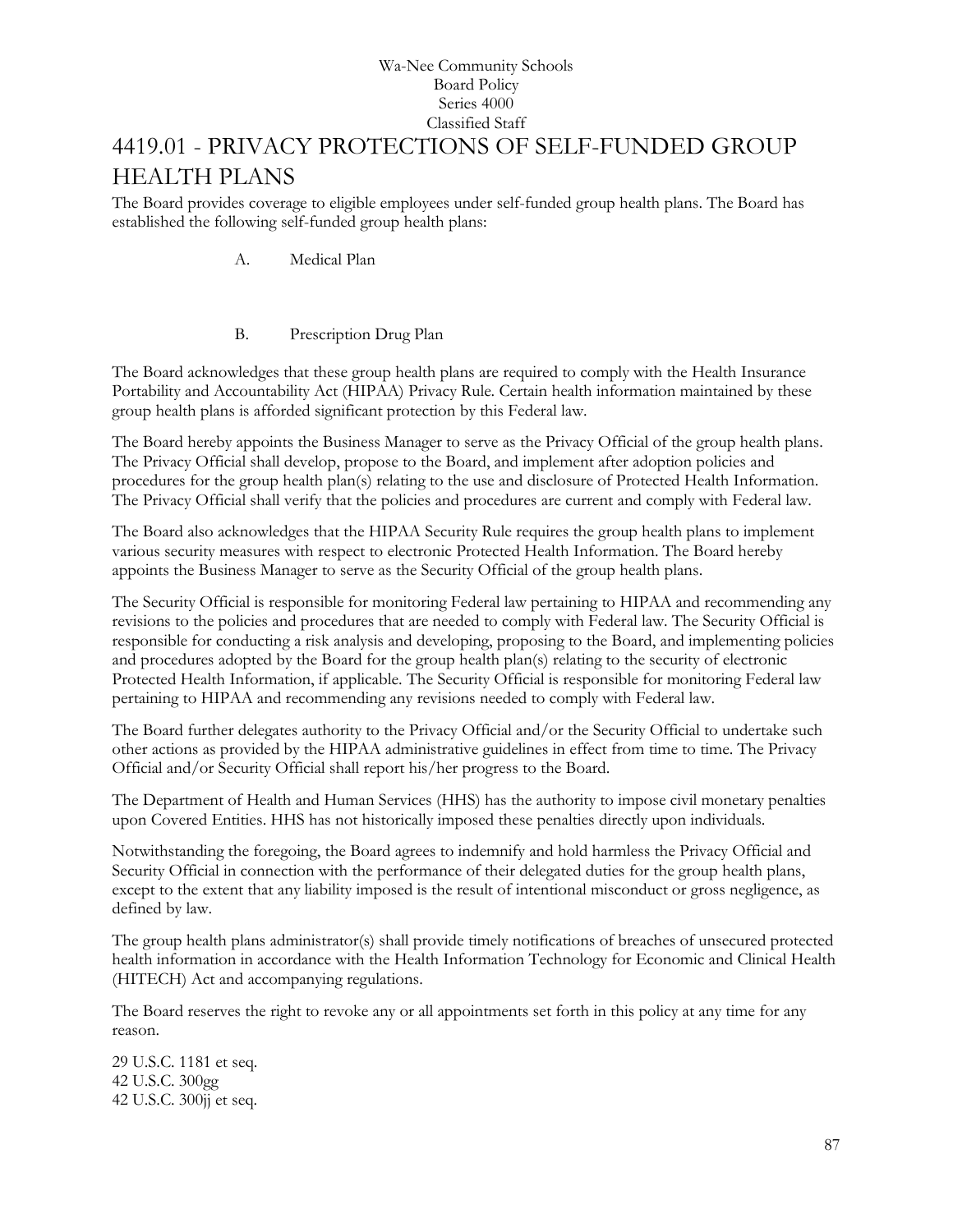42 U.S.C. 1320d et seq. 42 U.S.C. 17901 et seq. 45 C.F.R. 160.102(a), 164.308(a)(2), 164.530(a), 164.530(i) 45 C.F.R. 164.308 45 C.F.R. 164.530

Adopted 1/26/04 Revised  $9/29/10$ Revised 4/28/14 T.C. 12/3/15 Revised 5/8/17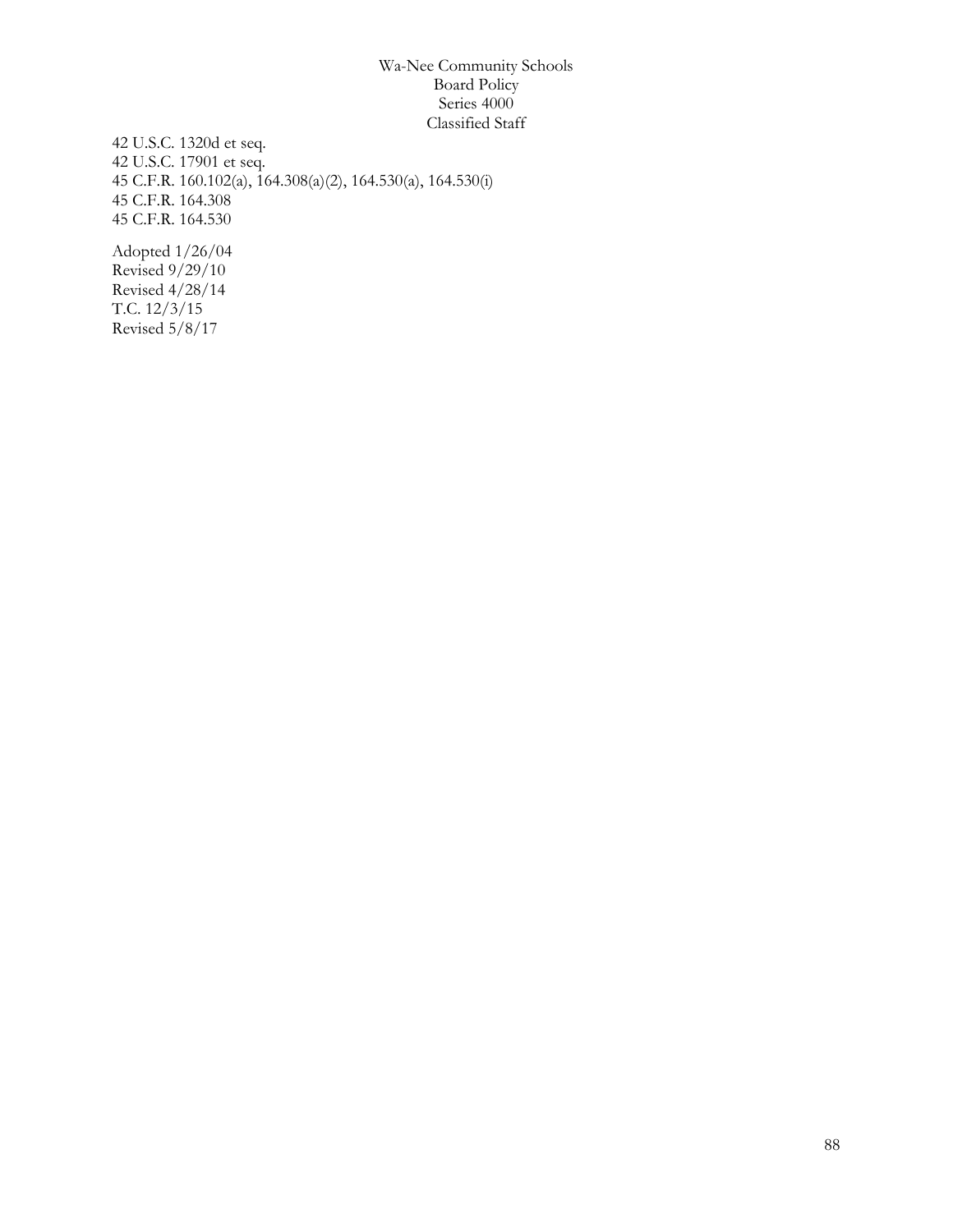## 4419.03 - PATIENT PROTECTION AND AFFORDABLE CARE ACT

The School Board acknowledges that the Patient Protection and Affordable Care Act ("ACA") imposes certain obligations upon the School Corporation. Such obligations may include the following:

> A. The Corporation shall notify new employees of health insurance options available through the Health Insurance Marketplace within fourteen (14) days of an employee's employment start date. Sample form notices are available from the U.S. Department of Labor at:

http://www.dol.gov/ebsa/healthreform/regulations/coverageoptionsnotice.html

B. Employees of the Corporation have the option to enroll in the Health Insurance Marketplace. If a full-time employee (as defined by the ACA) of the Corporation enrolls in the Health Insurance Marketplace and receives a subsidy, then the Corporation may be liable for a penalty.

In the event that the Corporation concludes that it is fiscally-wise to incur the potential penalty in lieu of providing affordable, minimum value coverage to all full-time employees, the Corporation shall incur the potential penalty.

29 U.S.C. 218B 26 U.S.C. 4980H

Adopted 5/8/17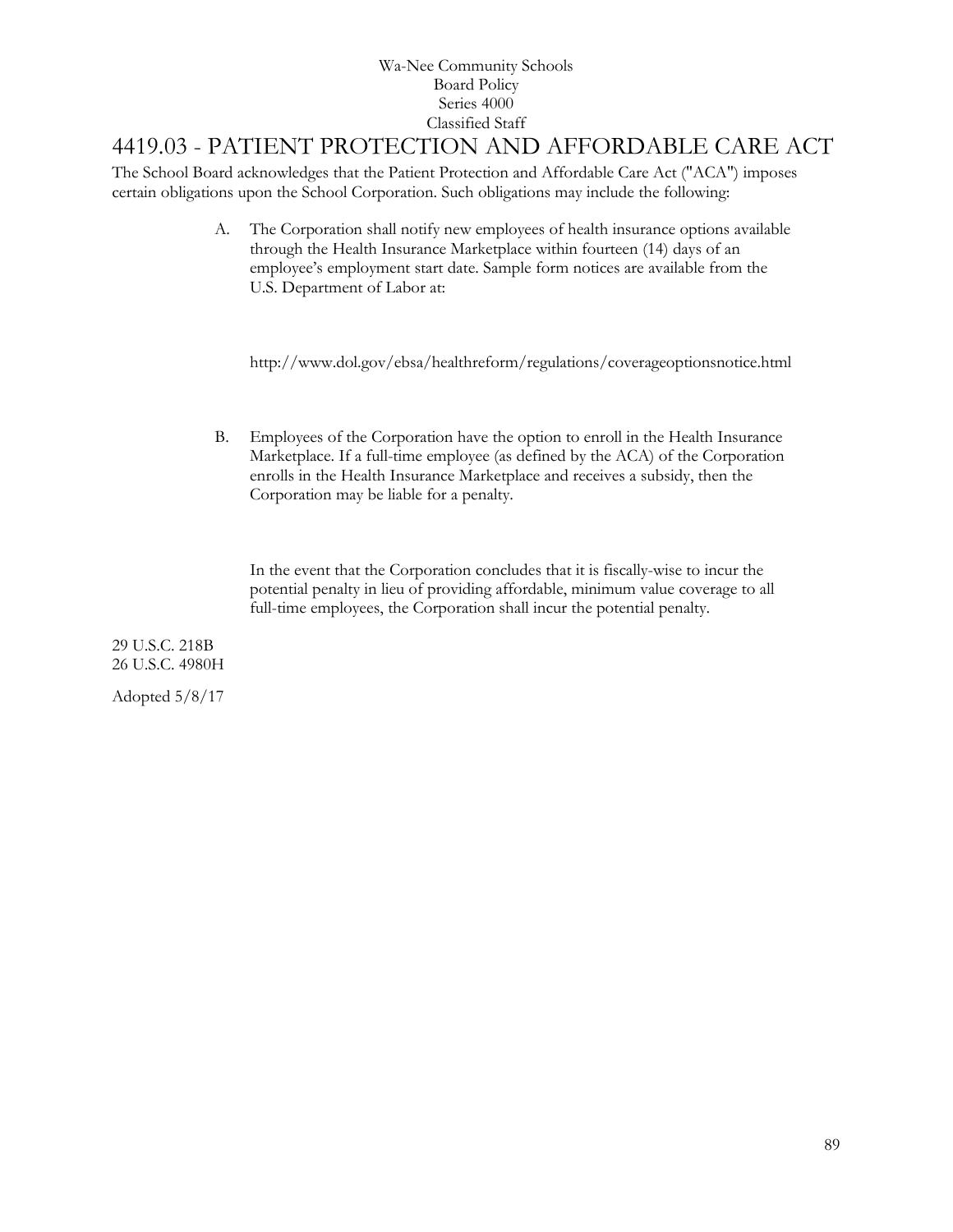# [4421](http://www.neola.com/wanee-in/search/ag/ag4421.htm) - BENEFITS

The Board realizes the concern of its classified staff for the availability of those protective and personally advantageous benefits beyond an individual's basic salary. It is the Board's desire to make available or provide for approved employee groups, within the limits of law and sound fiscal management, those which are beneficial to the classified staff member and the Corporation.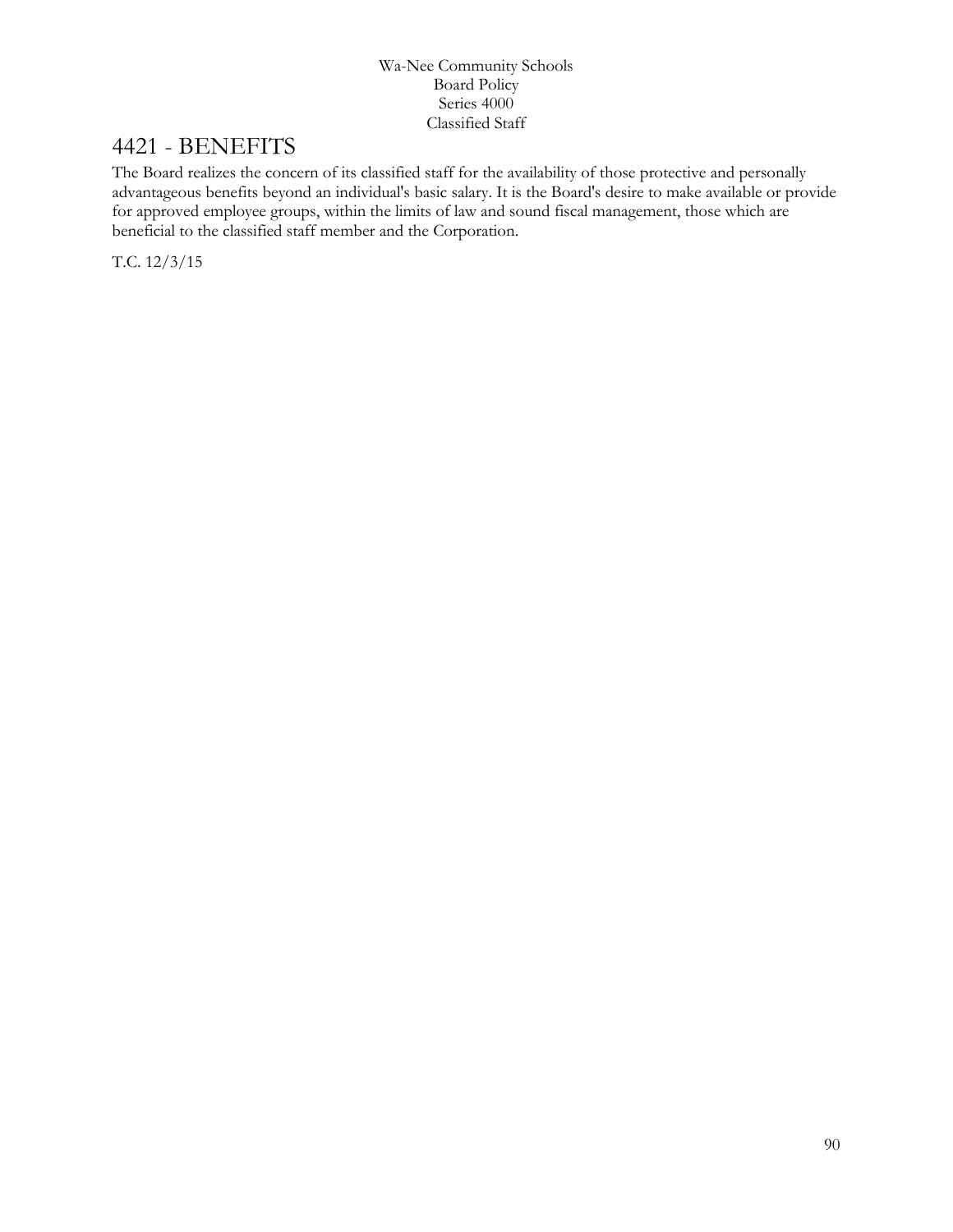# [4430](http://www.neola.com/wanee-in/search/ag/ag4430.htm) - LEAVES OF ABSENCE

The Board delegates to the Superintendent the responsibility to determine whether to grant a leave of absence of up to one (1) year's time. Any request for a leave of absence of one (1) year or more shall be submitted to the Board.

The Board shall grant a leave of absence in addition to a regular vacation period without loss of pay or time to any staff member who is a member of the Indiana National Guard, a reserve component of the U.S. forces, or a retired member of the naval, air, or ground forces of the United States and is on training duty for the State by order of the Governor or under the order of the reserve-component authority for consecutive or nonconsecutive periods not to exceed a total of fifteen (15) days in any calendar year. Such a leave shall also apply without pay to State active duty by order of the Governor. The staff member's vacation benefits, if any, will not be affected by this type of leave.

A staff member who has been employed for at least twelve (12) months and is the spouse, parent, grandparent, or sibling of a person who is ordered to active duty is entitled to an unpaid leave of absence during one (1) or more of the following periods.

- A. during the thirty (30) days before active duty orders are in effect;
- B. during a period in which the person ordered to active duty is on leave while active duty orders are in effect; or
- C. during the thirty (30) days after the active duty orders are terminated.

The staff member or must have worked at least 1,500 hours during the twelve (12) month period immediately preceding the day the leave begins.

The leave of absence allowed each year may not exceed a total of ten (10) working days.

The staff member may request to substitute any of his/her earned vacation, personal leave, or other paid leave except for paid medical or sick leave available for leave for any part of the ten (10) day period.

After a staff member takes a leave of the absence staff member shall be restored to:

- A. the position the staff member held before the leave, or
- B. a position equivalent to the position that the staff member held before the leave with equivalent benefits and terms of the negotiated agreement.

The Board shall permit the staff member to continue his/her health care benefits during the leave at the staff member's expense.

Any classified staff member granted a leave of absence shall be considered to have terminated all work with the Corporation until completion of the leave. Exceptions may be made by the Superintendent in cases where the best interests of the Corporation might be served.

The Superintendent shall prepare appropriate administrative guidelines for this policy.

I.C. 22-2-13 I.C. 10-16-7-1 et seq. 38 U.S.C. 4301 et seq. (Uniformed Services Employment and Reemployment Rights Act)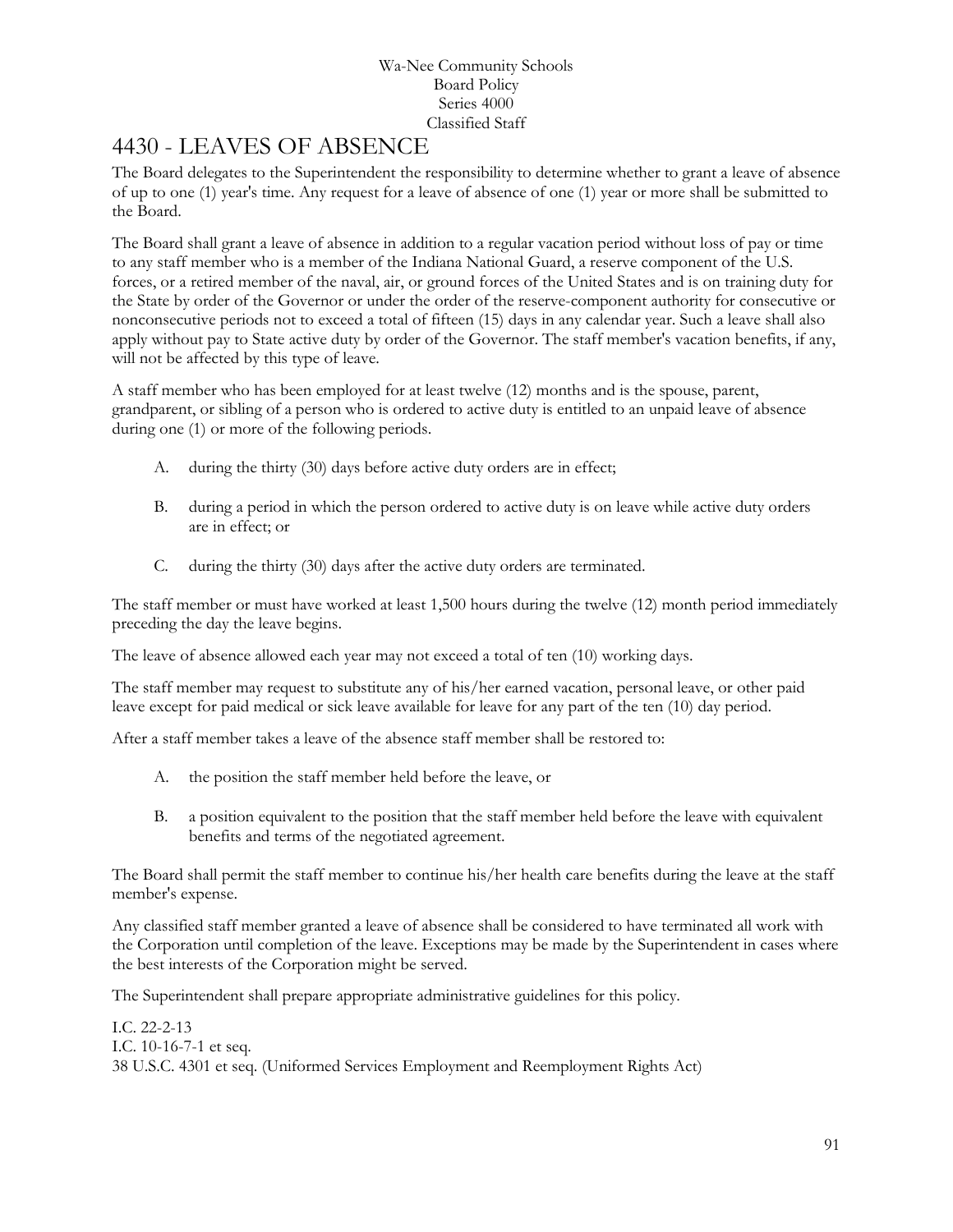Revised 1/26/04 Revised 1/28/08 T.C. 12/3/15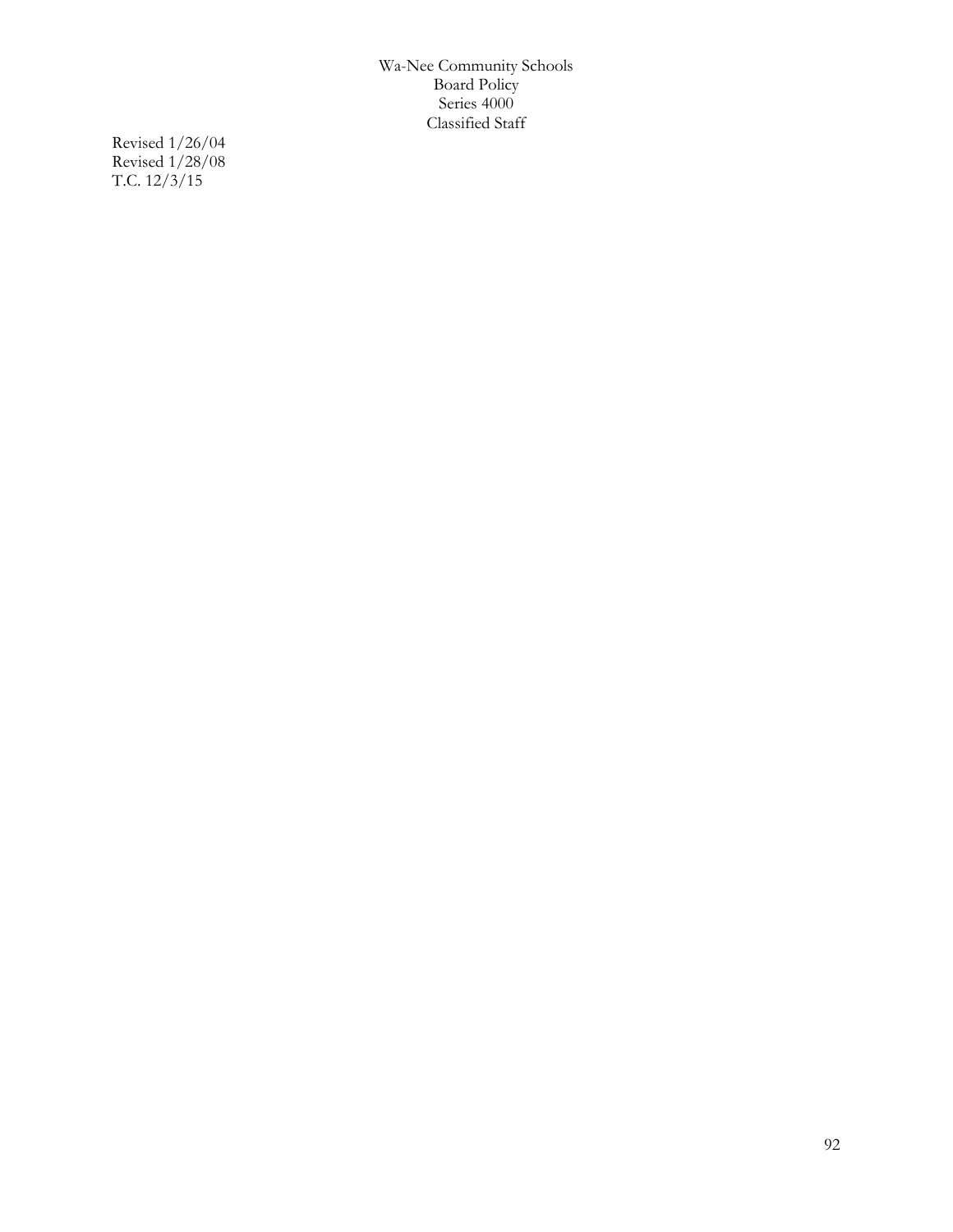# [4430.01](http://www.neola.com/wanee-in/search/ag/ag4430.01.htm) - FAMILY & MEDICAL LEAVES OF ABSENCE ("FMLA")

In accordance with Federal law, the Board shall provide up to twelve (12) weeks of unpaid FMLA leave in any twelve (12) month period to eligible classified staff members for the following reasons:

- A-1. the birth of a child and/or the care of a newborn child within one (1) year of the child's birth;
- B-1. the placement of a child with the staff member by way of adoption or foster care and/or to care for the child within one (1) year of the child's arrival;
- C-1. the staff member is needed to care for a spouse, son, daughter, or parent if such individual has a serious health condition; or
- D-1. the staff member's own serious health condition prevents him/her from performing the functions of his/her position;

### **Employee Entitlement to Service Member FMLA**

### **Leave Entitlement**

Service member FMLA provides eligible employees unpaid leave for one, or for a combination, of the following reasons:

- A-2. A "qualifying exigency" arising out of a covered family member's (spouse, son, daughter, or parent) covered active duty or call to covered active duty in the United States Armed Forces including the National Guard and Reserves. Qualifying exigencies, as defined by Federal regulations, include: 1) short-notice deployment; 2) military events and related activities; 3) childcare and school activities; 4) financial and legal arrangements; 5) counseling; 6) rest and recuperation (maximum fifteen (15) calendar days); 7) post-deployment activities; 8) caring for a military member's parent who is incapable of self-care when the care is necessitated by the member's covered active duty; and 9) additional activities not encompassed in the other categories, but agreed to by the employer and employee. Covered active duty means deployment with the Armed Forces to a foreign country.
- B-2. To care for a covered family member, including next of kin as provided in the statute, who has incurred an injury or illness or aggravation of a preexisting illness or injury while in the line of duty while on covered active duty in the United States Armed Forces, including the National Guard and Reserves, provided that such injury or illness may render the family member medically unfit to perform duties of the member's office, grade,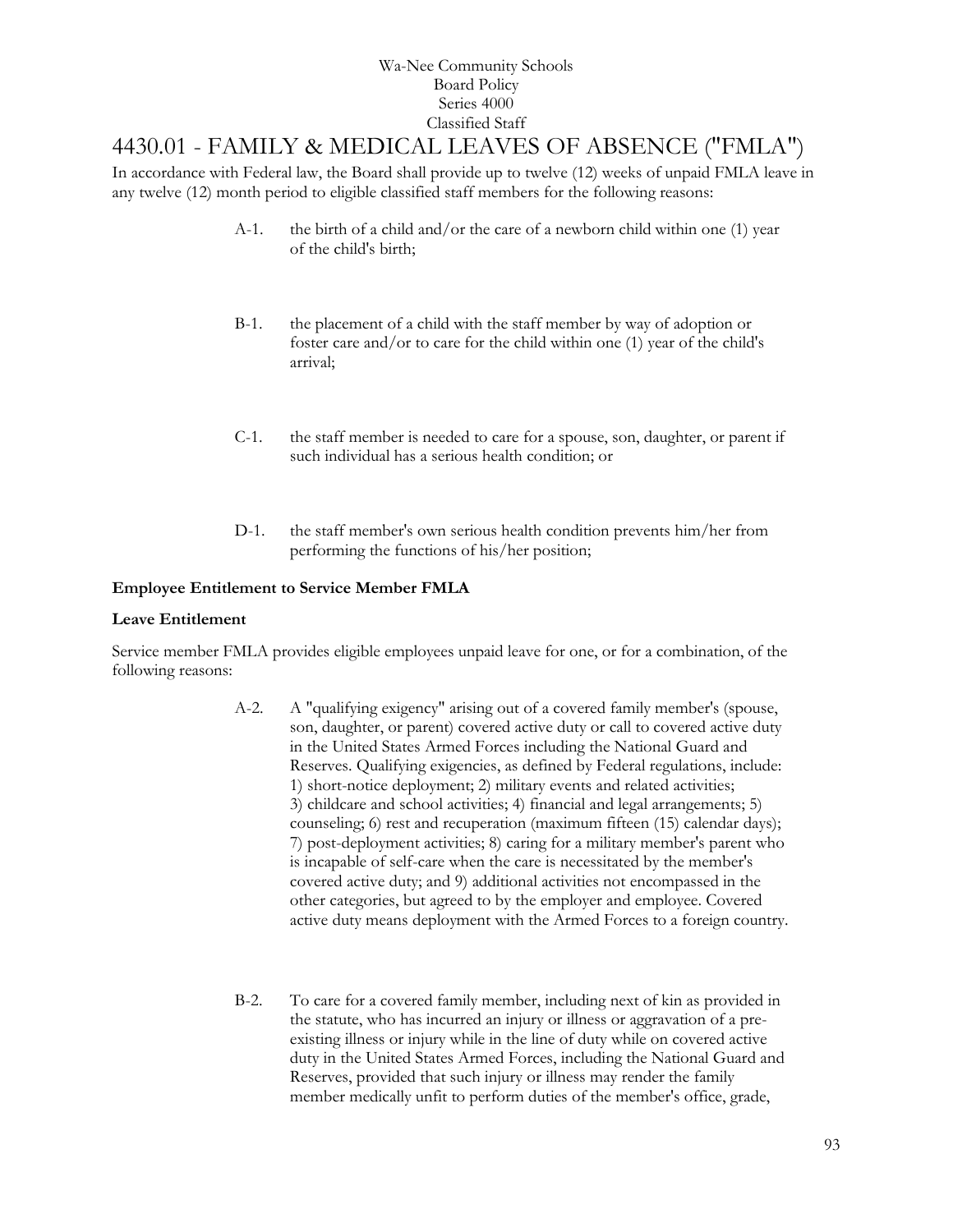rank, or rating. Covered active duty means deployment with the Armed Forces to a foreign country. This leave is also available to care for veterans of the United States Armed Forces, including the National Guard and Reserves, provided the veteran was a service member at any time within the five (5) years prior to the start of the treatment, recuperation or therapy. In accordance with applicable regulations, a veteran's serious injury or illness incurred or aggravated in the line of active duty can also be manifested by: 1) a physical or mental condition with a VA Service Disability Rating of fifty percent (50%) or greater and is the condition precipitating the need for leave; or 2) a physical or mental condition that substantially impairs the ability to secure or substantially follow a gainful occupation, or would do so absent treatment; or 3) an injury, including psychological, for which the veteran has been enrolled in the Dept. of V.A. Program of Comprehensive Assistance for Family Care Givers.

### **Duration of Service Member FMLA**

- A. When leave is due to a "qualifying exigency": An eligible employee may take up to twelve (12) work weeks of leave during any twelve (12) month period. Such leave shall be counted with regular FMLA leave time in calculating the twelve (12) weeks of allowable leave.
- B. When leave is to care for an injured or ill service member: An eligible employee may take up to twenty-six (26) work weeks of leave during a single twelve (12) month period to care for the service member who is undergoing medical treatment, recuperation, or therapy, is otherwise in outpatient status, or is otherwise on the temporary disability retired list, for a serious injury or illness. This is a one time benefit per service member. Leave to care for an injured or ill service member, when combined with other FMLA-qualifying leave, may not exceed twenty-six (26) weeks in a single twelve (12) month period.
- C. Service Member FMLA runs concurrent with other leave entitlements provided under Federal, State, and local law.

### **General Provisions**

Staff members are "eligible" if they have worked for the Board for at least twelve (12) months **and** for at least 1,250 hours over the twelve (12) months prior to the leave request. Months and hours that reservists or National Guard members would have worked if they had not been called up for military service count towards the staff member's eligibility for FMLA leave/Service Member Family Leave. Employment service time may be aggregated when the break in employment service is less than seven (7) years, is for fulfillment of military obligations, or if the employee is subject to recall under a written agreement (NOTE: this includes a collective bargaining agreement). All periods of absence from work due to or necessitated by USERRAcovered service is counted in determining an employee's eligibility for FMLA leave.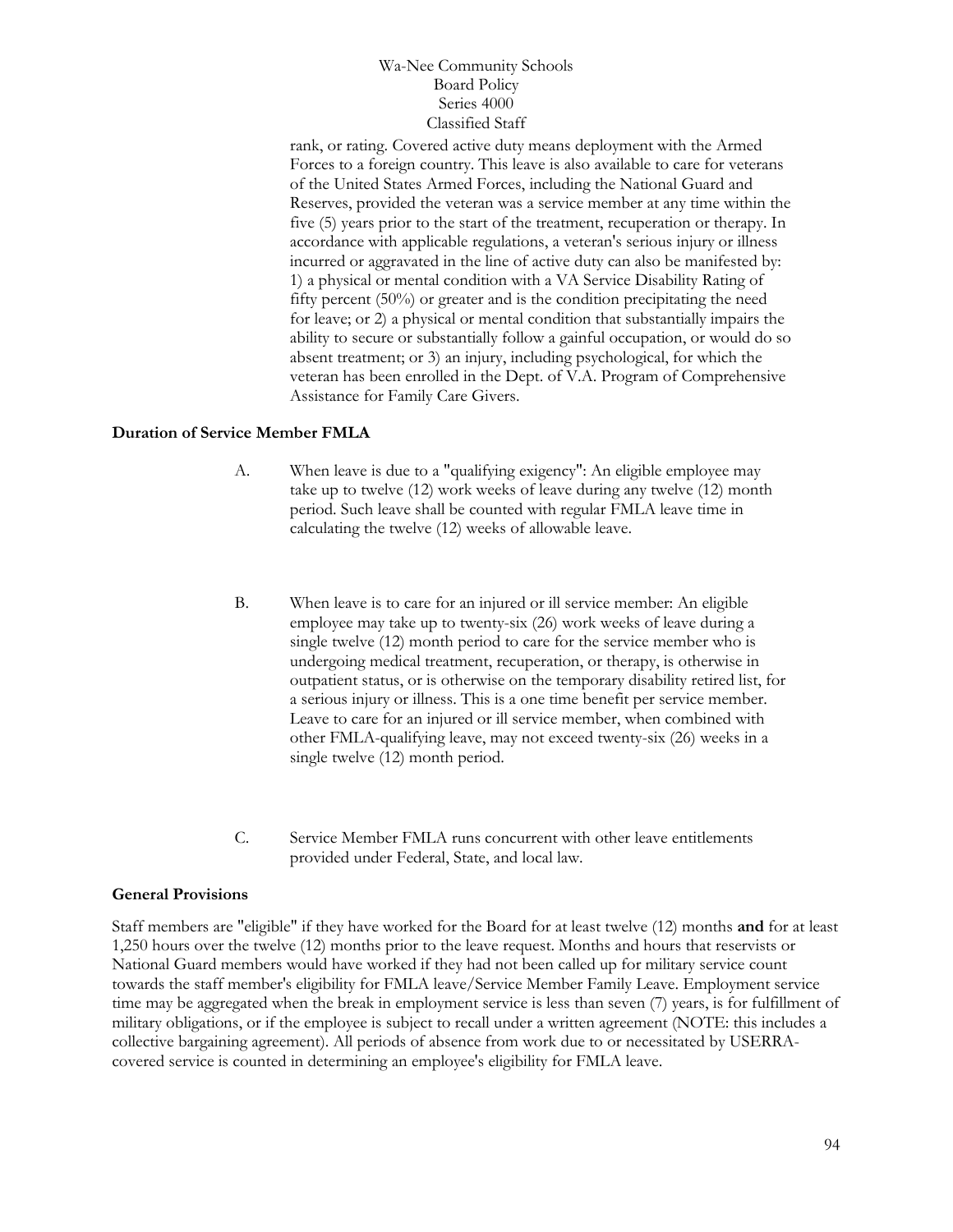Twelve (12) month period is defined as the twelve (12) month period measured forward from the date the staff member's first FMLA leave begins (i.e., the "leave year" is specific to each individual staff member).

For Service Member Family Leave, the use of the twenty-six (26) weeks will be measured forward from the first date on which the employee takes leave.

Serious health condition is defined as an illness, injury, impairment, or physical or mental condition that involves:

- A. inpatient care, including any period of incapacity or any subsequent treatment in connection with such inpatient care; or
- B. continuing treatment by a healthcare provider, including:
	- 1. a period of incapacity of more than three (3) consecutive calendar days and any subsequent treatment or period of incapacity relating to the same condition that also involves either in-person treatment two (2) or more times by a healthcare provider within thirty (30) days of the first date of incapacity, absent extenuating circumstances beyond the employee's control, or in-person treatment by a healthcare provider on at least one (1) occasion which results in a regimen of continuing treatment under the supervision of a healthcare provider;

The first visit to the healthcare provider must occur within seven (7) days of the first date of incapacity.

- 2. any incapacity due to pregnancy or for prenatal care;
- 3. any period of incapacity or treatment for such incapacity due to a chronic serious health condition;
- 4. a period of incapacity which is permanent or long-term due to a condition for which treatment may not be effective;
- 5. any period of absence to receive multiple treatments by a healthcare provider either for restorative surgery after an accident or other injury or for a condition that would likely result in a period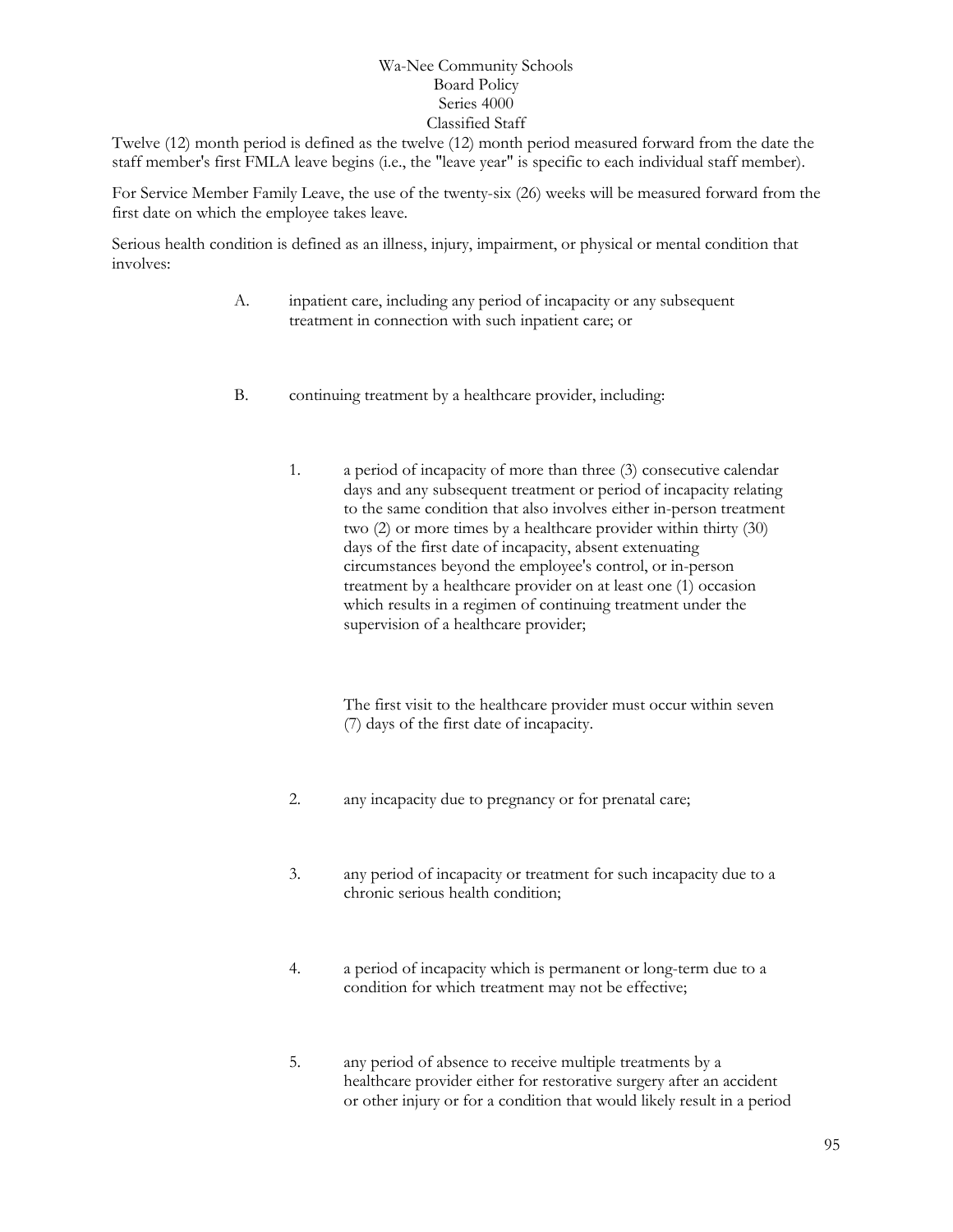of incapacity of more than three (3) consecutive days in the absence of medical intervention or treatment, such as cancer (chemotherapy, radiation, etc.), severe arthritis (physical therapy), or kidney disease (dialysis).

C. conditions for which cosmetic treatment are administered are not "serious health conditions" unless inpatient hospital care is required or complications develop. Ordinarily, unless complications arise, the common cold, the flu, ear aches, upset stomachs, minor ulcers, headaches other than migraines, routine dental or orthodontia problems, periodontal disease, etc., are conditions that do not meet this definition and do not qualify for FMLA leave.

### **Intermittent and Reduced Schedule Leave**

The Superintendent may allow a staff member to take FMLA leave intermittently or on a reduced schedule for the birth, adoption, or foster care placement of a child (see A-1 or B-1 on page one). A staff member may take FMLA leave on an intermittent or reduced-leave schedule when medically necessary for his/her own serious health condition or to care for a spouse, parents, or dependent child with a serious health condition (see C-1 and D-1 on page one). Service Member Family Leave may also be taken on an intermittent or reduced-leave schedule when medically necessary.

The taking of such leave results in the total reduction of the twelve (12) or twenty-six (26) weeks only by the amount of leave actually taken.

If the intermittent or reduced-leave schedule is foreseeable based on planned medical treatment or the staff member is taking Service Member Family Leave, the Superintendent may require the staff member to transfer temporarily to an available alternative position which better accommodates recurring periods of leave. The alternative position shall have equivalent pay and benefits but not necessarily equivalent duties.

### **Staff Member Notice Requirement**

Whenever the leave is foreseeable, the staff member shall provide the Superintendent with thirty (30) days notice. If there is insufficient time to provide such notice because of unforeseeable events, the staff member shall provide such notice as soon as possible and practical, generally not later than the next business day after the employee realizes the need for leave. Failure to follow the leave notice requirements may result in delay of obtaining the leave. Employees will still be required to comply with the absence reporting procedures at their buildings.

When planning medical treatment or taking leave pursuant to Service Member Family Leave, the staff member must consult with the Superintendent and make a reasonable effort to schedule the leave so as not to unduly disrupt the regular operation of the Corporation, subject to the approval of the healthcare provider.

### **Substitution of Paid Leave**

The staff member may request to substitute (i.e. run concurrently) any of his/her earned or accrued paid leave (e.g. sick leave, personal leave, vacation leave, family leave) (per the applicable collective bargaining agreement) for unpaid FMLA leave (see A-1, B-1, and A-2).

The staff member may request to substitute any of his/her earned or accrued paid vacation, personal leave or sick leave (per the applicable collective bargaining agreement) for unpaid FMLA leave provided for either reason (C-1) or (D-1) on page one and B-2 on page two.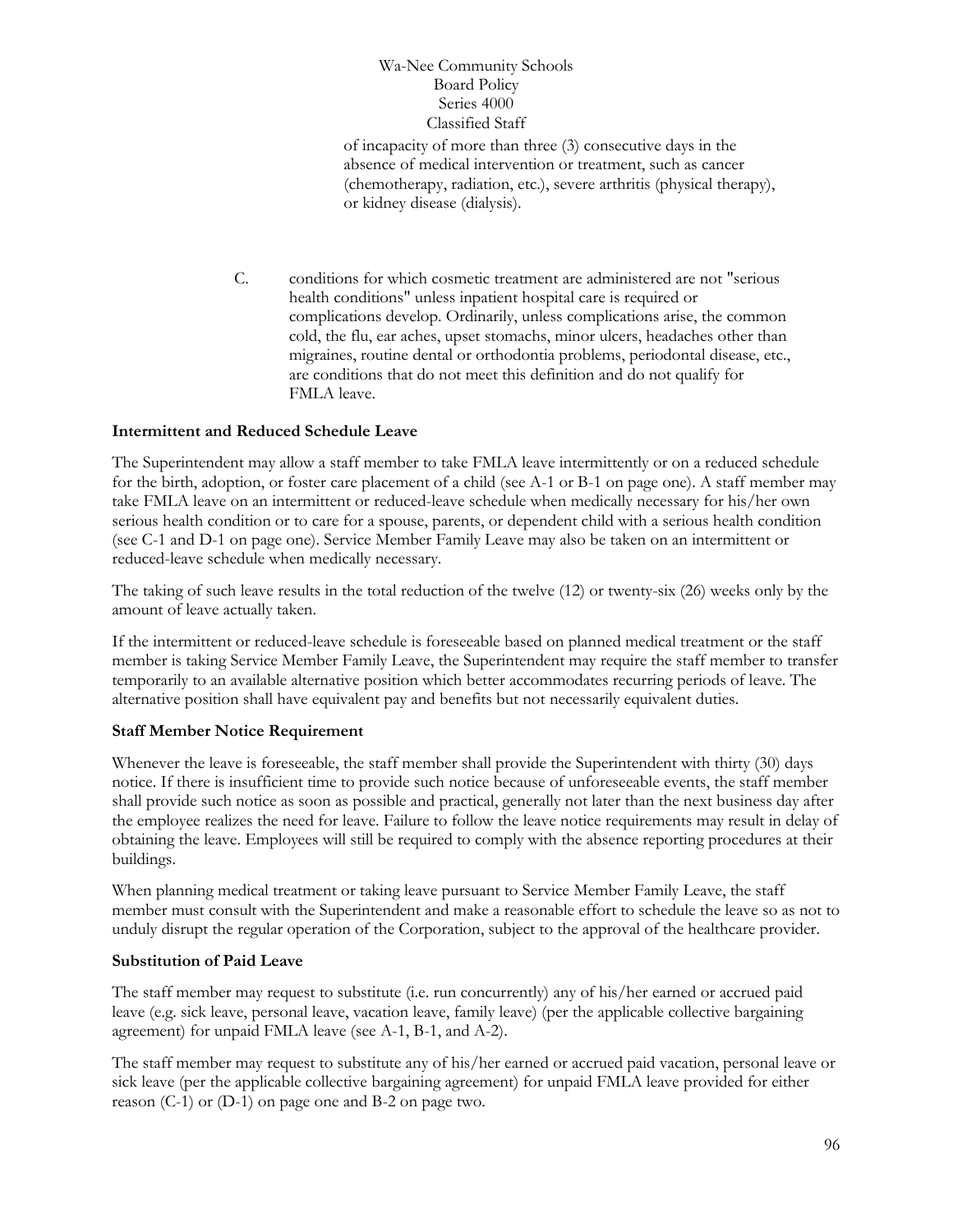The staff member may request to substitute any of his/her earned or accrued paid vacation, personal leave, family leave or sick leave (per the applicable collective bargaining agreement) for unpaid Service Member Family Leave.

If the staff member has not earned or accrued adequate paid leave to encompass the entire twelve (12) week period of FMLA leave or twenty-six (26) week period of Service Member Family Leave, the additional weeks of leave to obtain the twelve (12) weeks of FMLA leave or twenty-six (26) weeks of Service Member Family Leave, the staff member is entitled to shall be unpaid. Whenever a staff member uses paid leave in substitution for unpaid FMLA leave/Service Member Family Leave, such leave counts toward the twelve (12) week/twenty-six (26) week maximum leave allowance provided by this policy.

## **Corporation Notice Requirement**

The Superintendent will notify the staff member when the Corporation intends to designate leave as FMLAqualifying. Such notice may be given orally or in writing and should be given within five (5) business days of the request. When verbal notice is given, it will be followed by written notice within five (5) business days. In the case of intermittent or reduced schedule leave, only one (1) such notice is required unless the circumstances regarding the leave have changed. If the Superintendent does not have sufficient information about the reason for the staff member's use of paid leave, the Superintendent may inquire further to ascertain whether the paid leave is FMLA-qualifying. Once the Superintendent learns that a paid leave is for an FMLA leave-qualifying reason, the Superintendent will notify the staff member within five (5) business days that the paid leave will count toward the staff member's twelve (12) week FMLA-leave entitlement. The notification will indicate whether the employee is required to provide a fitness-for-duty certification to return to work.

### **Limits**

In cases in which the Board employs both spouses, the total amount of FMLA leave is twelve (12) weeks for the couple, except when the leave is due to the serious health condition of either spouse or a child. Additionally, the aggregate number of work weeks of leave to which both the husband and wife may be entitled pursuant to this policy is limited to twenty-six (26) work weeks during the single twelve (12) month period provided for in the Service Member Family Leave provision if the leave is taken pursuant to Service Member Family Leave or a combination of general FMLA leave and Service Member Family Leave.

## **Certification**

When FMLA leave is taken for the staff member's own serious health condition or to care for a spouse, parents, or dependent child with a serious health condition (see C-1 and D-1 on page one), or Service Member Family Leave is taken, the staff member must provide medical certification from the healthcare provider of the eligible staff member, his/her immediate family member, or the next of kin of the individual. For service member leave, any certification permitted under 29 C.F.R. 825.310 shall be allowed.

The staff member either:

- A. submit the medical certification to the Superintendent; or
- B. direct the healthcare provider to transfer the medical certification directly to the Superintendent, which will generally require the staff member to furnish the healthcare provider with an HIPAA-compliant authorization.

Staff members are not eligible for leave pursuant to this policy if they work elsewhere during leave pursuant to this policy.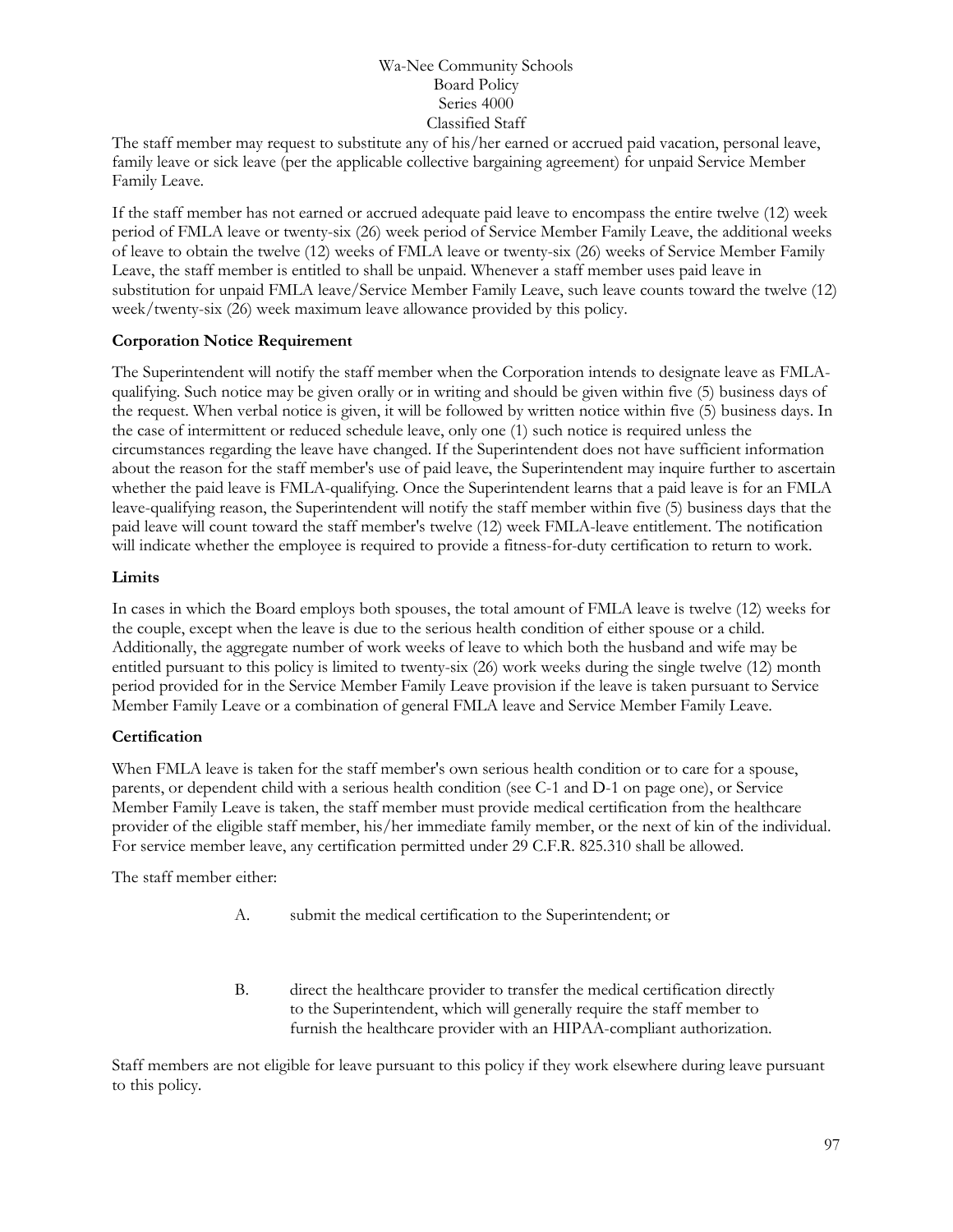In the event the staff member fails to provide medical certification, any leave taken by the employee is not FMLA leave/Service Member Family Leave.

When the need for FMLA leave is foreseeable and at least thirty (30) days' notice has been provided, the staff member must provide the medical certification before the leave begins. When this is not possible, the employee must provide the requested certification to the Superintendent within fifteen (15) calendar days after the staff member requests FMLA leave unless it is not practicable under the circumstances to do so despite the staff member's diligent and good faith efforts.

Any dispute over eligibility for FMLA leave shall be discussed between the employee and Superintendent. The Corporation shall be responsible for maintaining a record of those communications.

The Board reserves the right to obtain, at its expense, the opinion of a second healthcare provider and, in the event of conflict, the opinion of a third healthcare provider whose decision shall be binding and final. The staff member may either:

- A. submit the opinion of the second healthcare provider, and the opinion of the third healthcare provider if applicable, to the Superintendent; or
- B. direct the second or third healthcare provider to transfer his/her opinion directly to the Superintendent, which will generally require the staff member to furnish the healthcare provider with a HIPAA-compliant authorization.

In the event that the staff member fails to provide the medical opinion of the second or third healthcare provider, if applicable, any leave taken by the staff member is not FMLA leave.

A staff member who takes leave for reason (D-1) on page one, prior to returning to work, must provide the Superintendent with a statement from his/her healthcare provider that s/he is able to resume work.

A staff member seeking to take leave pursuant to reason (A-2 or B-2) above must submit, in a timely manner to the Superintendent, an appropriate certification as described by Federal regulations.

### **Return from Leave**

Upon return from any FMLA leave, the Board will restore the staff member to his/her former position or to a position with equivalent employment benefits, pay and conditions of employment. During FMLA leave, the Board shall maintain the staff member's current coverage under the Board's group health insurance program on the same conditions as coverage would have been provided if the staff member had been continuously working during the leave period. If the staff member was paying all or part of the premium payments prior to going on FMLA leave, the staff member must continue to pay his/her share during the leave.

The staff member shall not accrue any sick leave, vacation, or other benefits during a period of unpaid FMLA leave.

The use of FMLA leave will not result in the loss of any employment benefit that accrued prior to the start of the staff member's leave.

If the staff member fails to return to work at the end of the leave for reasons other than the continuation, recurrence, or onset of a serious health condition that entitles the staff member to leave pursuant to reasons (C-1) or (D-1) above or Service Member Family Leave, or for circumstances beyond the control of the staff member, the staff member shall reimburse the Board for the health insurance premiums paid by the Board during the unpaid FMLA leave period.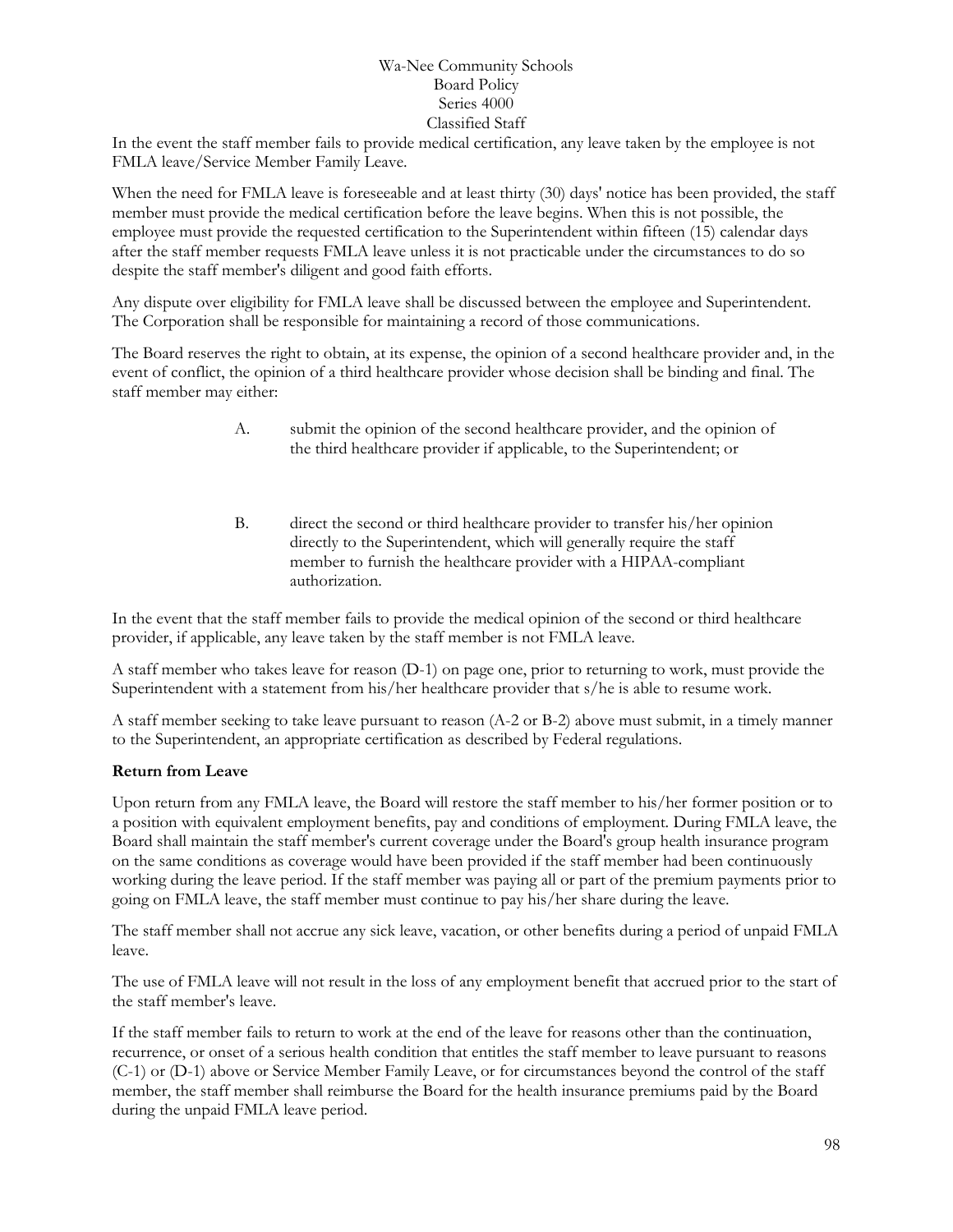A staff member who fraudulently obtains FMLA leave is not protected by this policy's job restoration or maintenance of health benefits provisions.

The Superintendent shall prepare any guidelines that are appropriate for this policy and ensure that the policy is posted properly.

In any areas where discretion is allowed in the implementation of this policy or its guidelines for implementation, such discretion shall be exercised in a non-discriminatory manner. Similarly situated persons shall be treated similarly.

The Superintendent shall provide a copy of the policy to all staff members, and retain a record of how and when the policy was distributed. A notice of Rights and Obligations shall also be provided each time an employee requests FMLA leave or the Corporation has sufficient information to believe that the employee may qualify for FMLA leave.

The approval, denial and administration of leave under this policy will be governed by the Family Medical Leave Act of 1993, as amended, and its published regulations, as applied and interpreted by the Superintendent.

29 U.S.C. 2601 et seq. 29 C.F.R. Part 825 P.L. 110-181, Sec. 585 – National Defense Authorization Act (January 28, 2008) P.L. 111-84, Sec. 565 - National Defense Authorization Act (October 28, 2009)

Revised 10/11/04 Revised 8/11/08 Revised 3/8/10 Revised 9/29/10 Revised 4/28/14 Revised 12/3/15 T.C. 12/3/15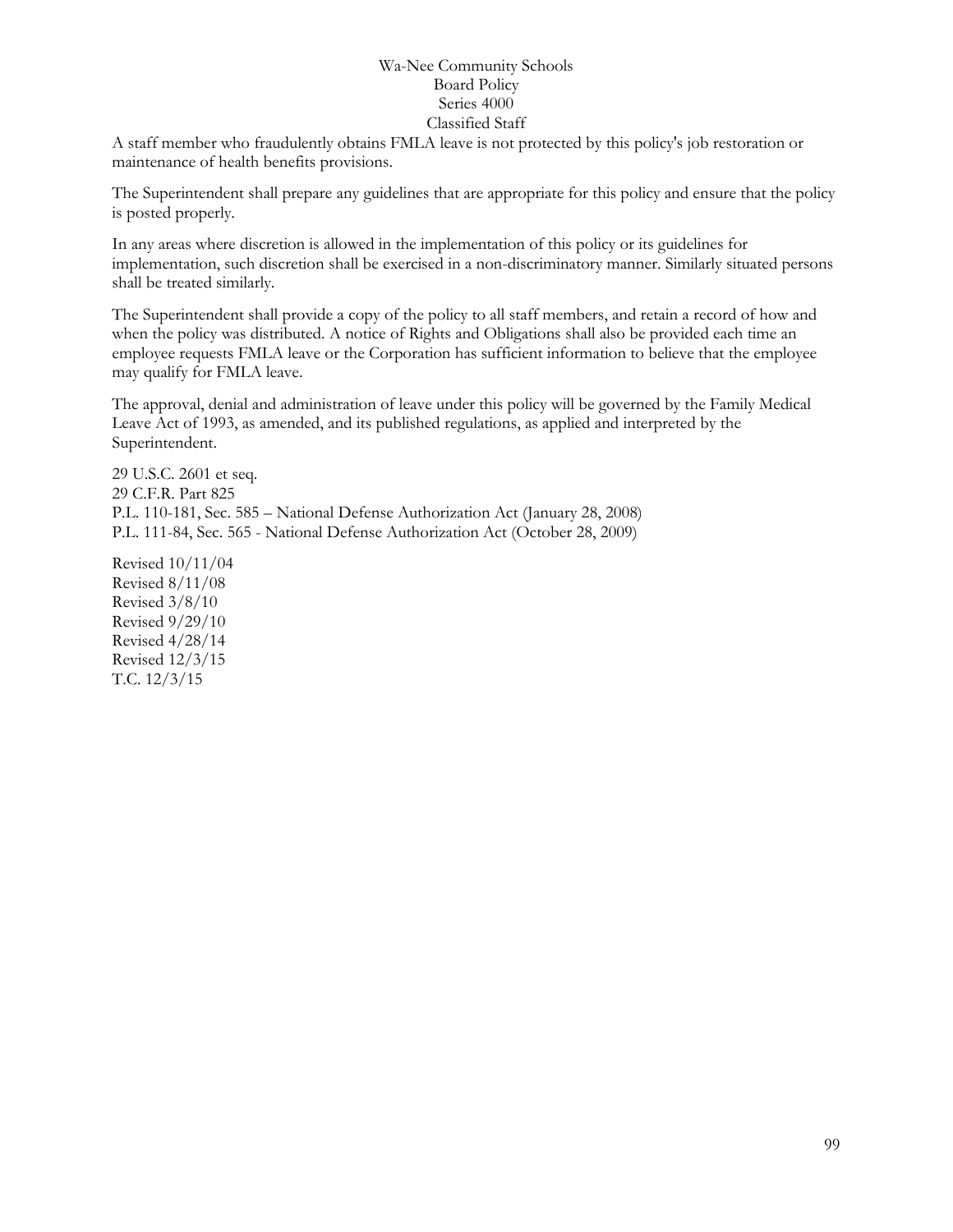# 4433 - VACATION

The Board believes that it is beneficial to the Corporation that classified staff members employed to work twelve (12) months per year be given periodic relief from the responsibilities of their job without loss of compensation.

The Board reserves the right to specify the conditions under which vacation time may be taken.

Vacation time will be granted in accordance with the Superintendent's administrative guidelines.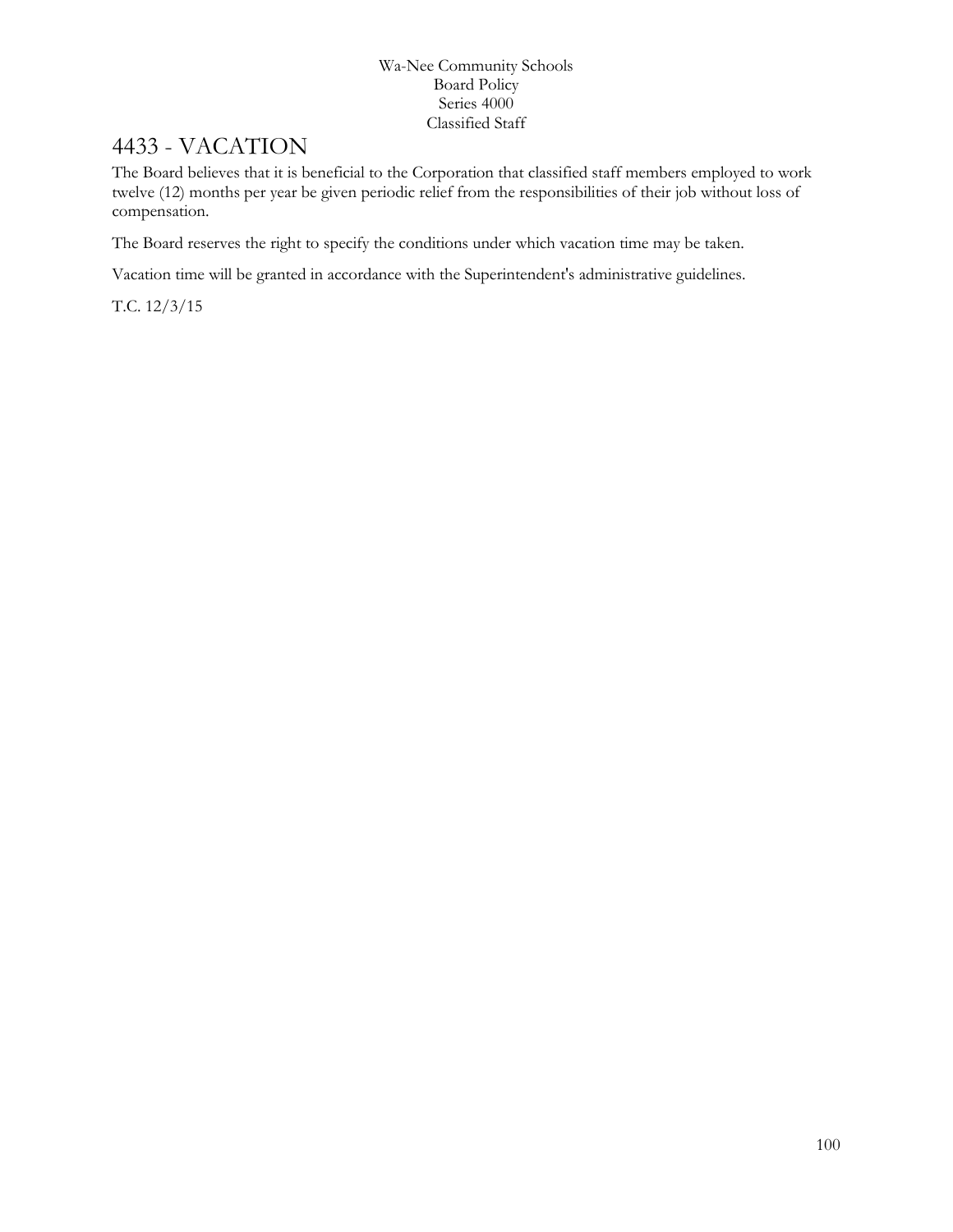# 4434 - HOLIDAYS

The Board authorizes paid holidays for approved classified staff members.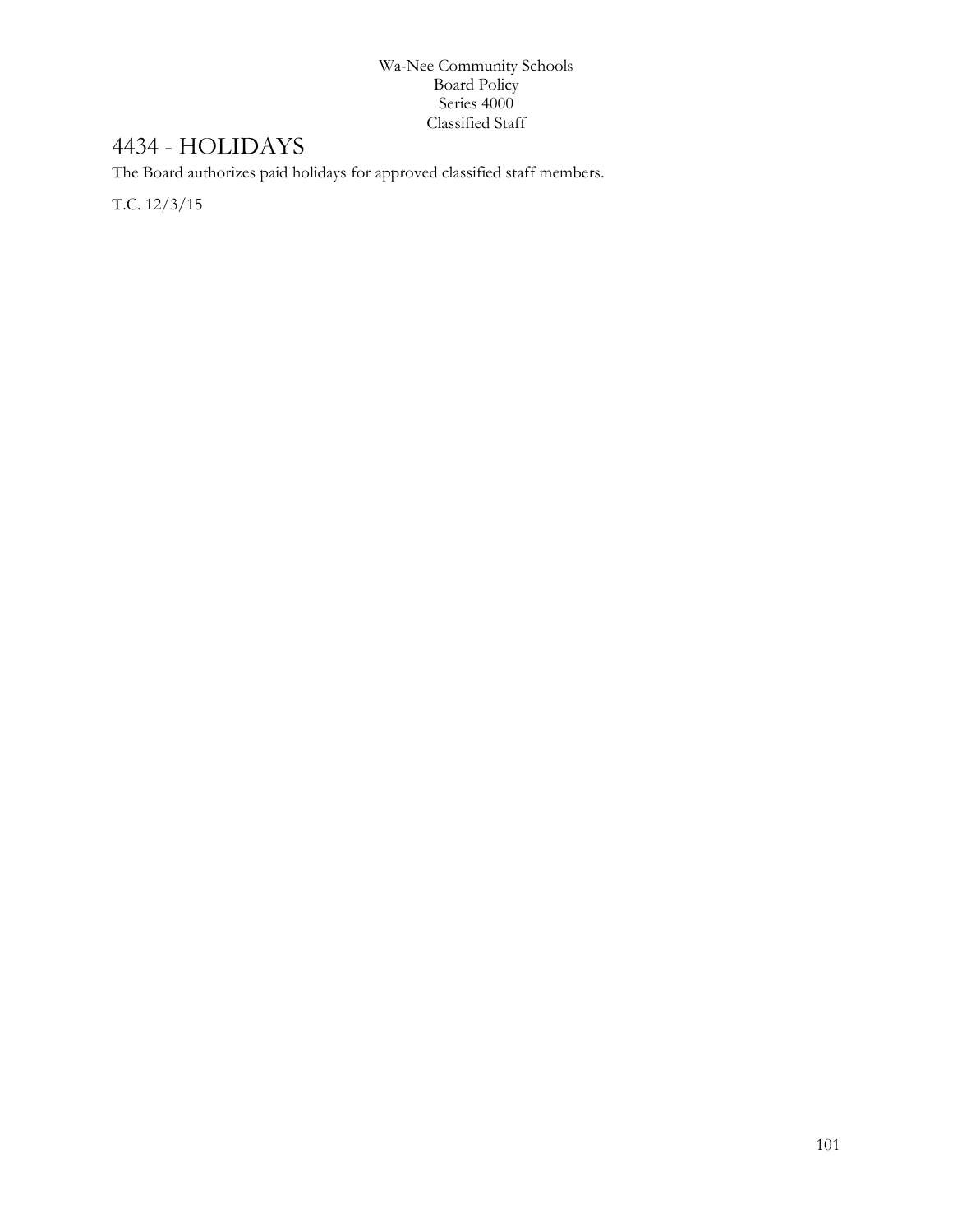# 4437 - MILITARY SERVICE

The Board recognizes that military service by classified staff members is a service benefiting the entire school community and the Board is committed to supporting this service by providing military leave to eligible classified staff members. The Board reserves the right to establish conditions for leaves of absence for military service and reemployment in compliance with the Uniformed Services Employment and Reemployment Rights Act of 1994 (USERRA) as amended and Indiana law.

As used in this policy, "military service" means the performance of duty on a voluntary or involuntary basis in a uniformed service of the United States, including:

- A. Federal active duty including Reserve and Guard members who have been called up;
- B. Federal active duty for training;
- C. Initial federal active duty for training;
- D. Inactive duty drills and annual training;
- E. State active duty for the Indiana National Guard;
- F. Absence from work for an examination to determine a person's fitness for federal or State duty; and
- G. Funeral honors duty.

A classified staff member on leave for military service shall receive compensation in accordance with applicable law during the period of leave and shall continue to accrue seniority subject to any applicable collectively bargained agreement during the period of leave for military service. Staff members on leave for military service are entitled to continued health insurance coverage as if they were not on leave during absences for drills and absences for annual training. During leave for drills and annual training of not more than fifteen (15) consecutive or non-consecutive days per calendar year the staff member shall be entitled to continue to receive their pay from the School Corporation and retain their military pay.

For other absences for military service, a staff member may elect to continue health insurance coverage for the staff member and dependents under to the following conditions. For periods of up to thirty (30) days of military training or service, the staff member shall be required to pay only the normal staff member share of the premium for this continued coverage. For longer periods of military service, the staff member shall have the option to continue health insurance coverage by paying 102 percent of the full employer and employee premium. If the staff member elects to take this coverage, the right to that coverage ends on the earlier of the day after the deadline for the staff member to apply for reemployment or twenty-four (24) months after the absence for military leave began. A classified staff member on leave for military service is entitled to all additional rights provided to classified staff members for non-military leaves of absence.

A classified staff member's right to re-employment under USERRA is subject to a cumulative five (5) year total for all federal active duty except where the staff member's military obligation is involuntarily extended. Annual training and drills for reserve component and National Guard members are not included in computing the service for purposes of the five (5) year cap.

Where a classified staff member has options as to when to take military leave, the staff member shall make every effort to schedule the leave to minimize the absence from their duties for the School Corporation. Classified staff members shall include a copy of any applicable military orders in their application for leave for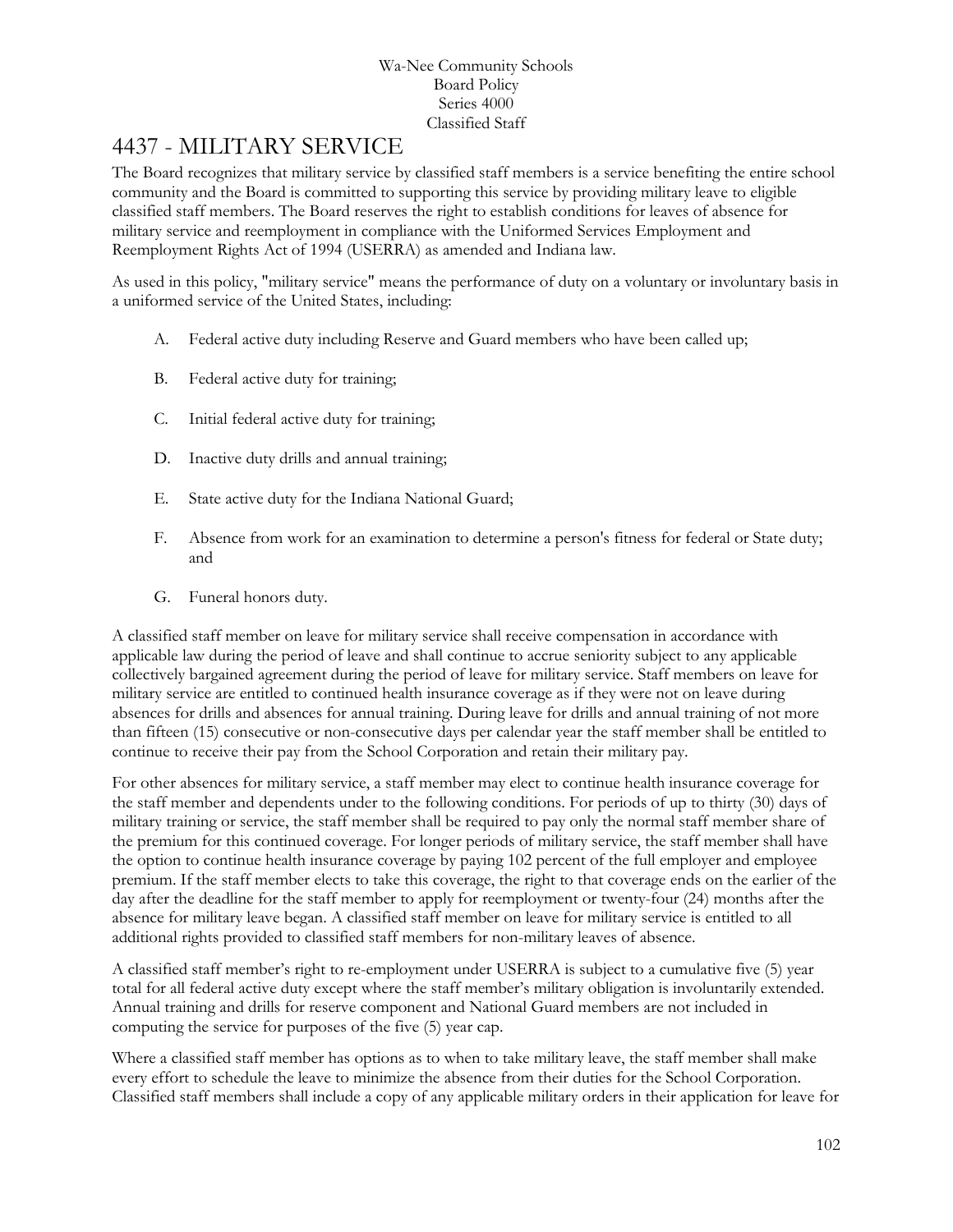military service. The staff member shall submit notice of the need for this leave to the Superintendent or a designee as soon as the staff member learns of the need for the leave unless giving advance notice is impossible, unreasonable, or precluded by military necessity as determined by the Department of Defense.

Credit for periods of leave for military service by classified staff members for purposes of the Indiana State Teachers' Retirement Fund shall be governed by the statutes applicable to that retirement fund and the rules adopted by the Fund. See Ind. Code 5-10.4-4-8(b).

I.C. 10-16-7 I.C. 10-17-4 USERRA 38 U.S.C. 4301 et seq.

Adopted 3/9/09 Revised 3/8/10 T.C. 12/3/15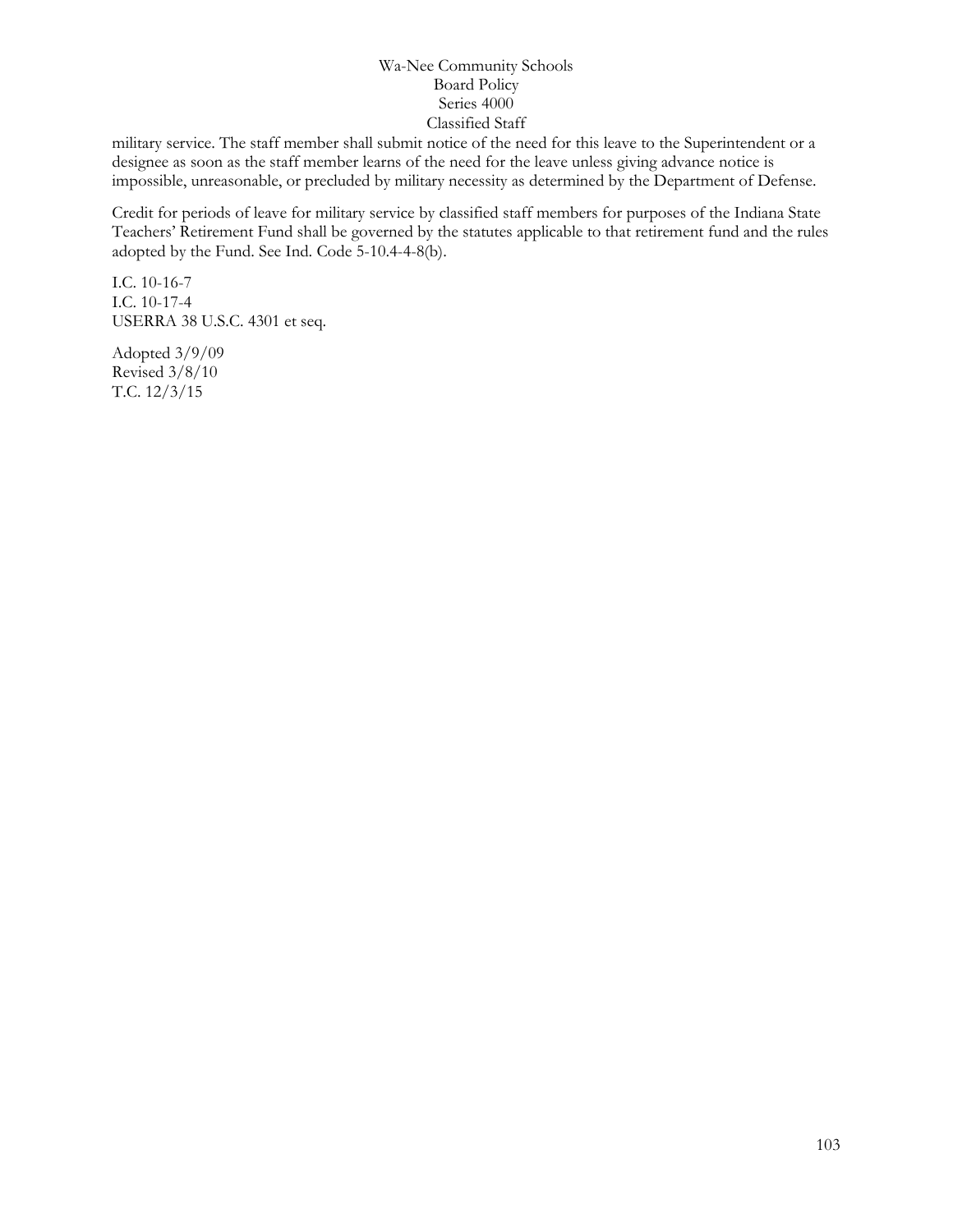# 4440 - JOB-RELATED EXPENSES

The Board may provide for the payment of the actual and necessary expenses, including traveling expenses, of any classified staff member incurred in the course of performing authorized services for the Corporation, whether within or outside the premises and in accordance with the Superintendent's administrative guidelines.

The validity of payments for such expenses shall be determined by the Business Manager or Superintendent.